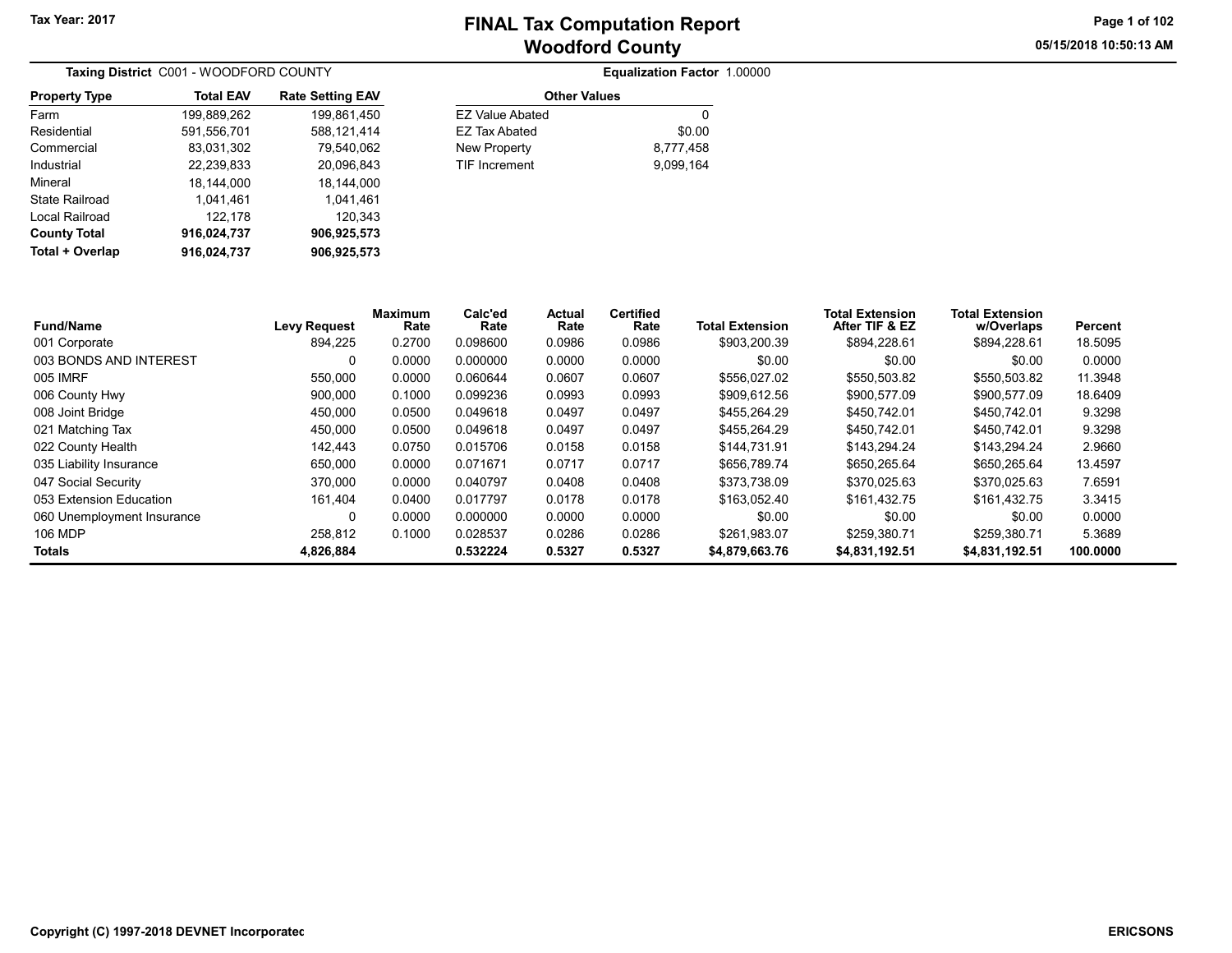05/15/2018 10:50:13 AM Page 2 of 102

|                                    | Taxing District EC514 - ICC514 | Equalization Factor 1.00000 |                                                |                        |                       |                          |                           |                                          |                                      |          |
|------------------------------------|--------------------------------|-----------------------------|------------------------------------------------|------------------------|-----------------------|--------------------------|---------------------------|------------------------------------------|--------------------------------------|----------|
| <b>Property Type</b>               | <b>Total EAV</b>               |                             | <b>Other Values</b><br><b>Rate Setting EAV</b> |                        |                       |                          | <b>Overlapping County</b> | <b>Overlap EAV</b>                       |                                      |          |
| Farm                               | 199,889,262                    | 199.861.450                 |                                                | <b>EZ Value Abated</b> |                       |                          | 0                         | <b>Bureau County</b>                     | *19,298,504                          |          |
| Residential                        | 591,556,701                    | 588,121,414                 |                                                | <b>EZ Tax Abated</b>   |                       |                          | \$0.00                    | <b>Livingston County</b>                 | 41,414,235                           |          |
| Commercial                         | 83,031,302                     | 79,540,062                  |                                                | New Property           |                       |                          | 8,777,458                 | Logan County                             | *8,496,210                           |          |
| Industrial                         | 22,239,833                     | 20,096,843                  |                                                | <b>TIF Increment</b>   |                       |                          | 9,099,164                 | <b>Marshall County</b>                   | 182,227,652                          |          |
| Mineral                            | 18,144,000                     | 18,144,000                  |                                                |                        |                       |                          |                           | <b>Mason County</b>                      | 51,774,047                           |          |
| <b>State Railroad</b>              | 1,041,461                      | 1,041,461                   |                                                |                        |                       |                          |                           | <b>McLean County</b>                     | *10,014,728                          |          |
| <b>Local Railroad</b>              | 122,178                        | 120,343                     |                                                |                        |                       |                          |                           | Peoria County                            | 3,502,746,486                        |          |
| <b>County Total</b>                | 916,024,737                    | 906,925,573                 |                                                |                        |                       |                          |                           | <b>Stark County</b>                      | 29,351,530                           |          |
| Total + Overlap                    | 7,320,651,447                  | 7,311,552,283               |                                                |                        |                       |                          |                           | <b>Tazewell County</b>                   | 2,559,303,318                        |          |
|                                    |                                |                             |                                                |                        |                       |                          | <b>Total</b>              |                                          | 6,404,626,710                        |          |
|                                    |                                |                             |                                                |                        |                       |                          |                           | * denotes use of estimated EAV           |                                      |          |
| <b>Fund/Name</b>                   |                                | <b>Levy Request</b>         | <b>Maximum</b><br>Rate                         | Calc'ed<br>Rate        | <b>Actual</b><br>Rate | <b>Certified</b><br>Rate | <b>Total Extension</b>    | <b>Total Extension</b><br>After TIF & EZ | <b>Total Extension</b><br>w/Overlaps | Percent  |
| 002 Education                      |                                | 14,680,503                  | 0.2000                                         | 0.200785               | 0.2000                | 0.2000                   | \$1,832,049.47            | \$1,813,851.15                           | \$14,623,104.57                      | 40.5597  |
| 003 BONDS AND INTEREST             |                                | 6,029,835                   | 0.0000                                         | 0.082470               | 0.0825                | 0.0825                   | \$755,720.41              | \$748,213.60                             | \$6,032,030.63                       | 16.7309  |
| 004 Building (Operations/Maintenar |                                | 3,670,126                   | 0.0500                                         | 0.050196               | 0.0500                | 0.0500                   | \$458,012.37              | \$453,462.79                             | \$3,655,776.14                       | 10.1399  |
| 027 Audit                          |                                | 130.000                     | 0.0050                                         | 0.001778               | 0.0018                | 0.0018                   | \$16,488.45               | \$16,324.66                              | \$131.607.94                         | 0.3650   |
| 035 Liability Insurance            |                                | 3,520,000                   | 0.0000                                         | 0.048143               | 0.0482                | 0.0482                   | \$441,523.92              | \$437,138.13                             | \$3,524,168.20                       | 9.7749   |
| 047 Social Security                |                                | 550,000                     | 0.0000                                         | 0.007522               | 0.0076                | 0.0076                   | \$69.617.88               | \$68,926.34                              | \$555.677.97                         | 1.5413   |
| 060 Unemployment Insurance         |                                | 40,000                      | 0.0000                                         | 0.000547               | 0.0006                | 0.0006                   | \$5,496.15                | \$5,441.55                               | \$43,869.31                          | 0.1217   |
| 062 Workmans Comp                  |                                | 450,000                     | 0.0000                                         | 0.006155               | 0.0062                | 0.0062                   | \$56,793.53               | \$56,229.39                              | \$453,316.24                         | 1.2574   |
| 141 Health/Life Safety             |                                | 3,670,126                   | 0.0500                                         | 0.050196               | 0.0500                | 0.0500                   | \$458,012.37              | \$453,462.79                             | \$3,655,776.14                       | 10.1399  |
| <b>149 STATEWIDE AVERAGE ADDI</b>  |                                | 3,391,196                   | 0.0462                                         | 0.046381               | 0.0462                | 0.0462                   | \$423,203.43              | \$418,999.61                             | \$3,377,937.15                       | 9.3693   |
| <b>Totals</b>                      |                                | 36,131,786                  |                                                | 0.494173               | 0.4931                | 0.4931                   | \$4,516,917.98            | \$4,472,050.01                           | \$36,053,264.29                      | 100.0000 |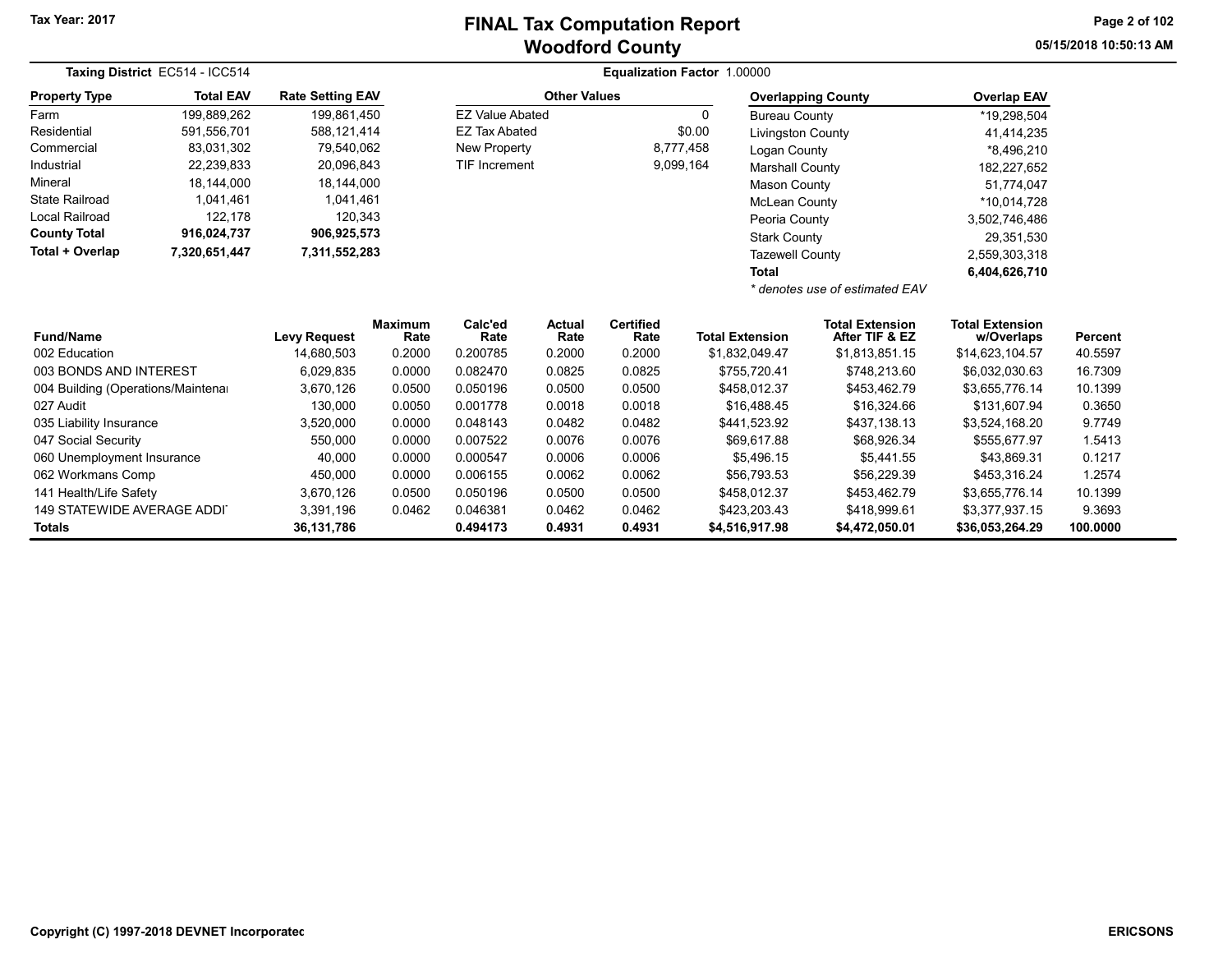05/15/2018 10:50:13 AM Page 3 of 102

| Taxing District ED001 - CONSOLIDATED DISTRICT 1 |                  |                         |  |  |  |  |
|-------------------------------------------------|------------------|-------------------------|--|--|--|--|
| <b>Property Type</b>                            | <b>Total EAV</b> | <b>Rate Setting EAV</b> |  |  |  |  |
| Farm                                            | 28,121,299       | 28,121,299              |  |  |  |  |
| Residential                                     | 131,336,615      | 131,336,615             |  |  |  |  |
| Commercial                                      | 14,649,075       | 14,649,075              |  |  |  |  |
| Industrial                                      | 2.345.090        | 2,345,090               |  |  |  |  |
| Mineral                                         | 0                | 0                       |  |  |  |  |
| State Railroad                                  | 0                | 0                       |  |  |  |  |
| Local Railroad                                  | ŋ                | 0                       |  |  |  |  |
| <b>County Total</b>                             | 176,452,079      | 176,452,079             |  |  |  |  |
| Total + Overlap                                 | 176.452.079      | 176,452,079             |  |  |  |  |

|                      | <b>Equalization Factor 1.00000</b> |  |
|----------------------|------------------------------------|--|
| <b>Other Values</b>  |                                    |  |
| FZ Value Abated      |                                    |  |
| FZ Tax Abated        | \$0.00                             |  |
| New Property         | 2,432,278                          |  |
| <b>TIF Increment</b> |                                    |  |

| <b>Fund/Name</b>               | <b>Levy Request</b> | <b>Maximum</b><br>Rate | Calc'ed<br>Rate | Actual<br>Rate | <b>Certified</b><br>Rate | <b>Total Extension</b> | <b>Total Extension</b><br>After TIF & EZ | <b>Total Extension</b><br>w/Overlaps | Percent  |
|--------------------------------|---------------------|------------------------|-----------------|----------------|--------------------------|------------------------|------------------------------------------|--------------------------------------|----------|
| 002 Education                  | 2.850.671           | .5200                  | 1.615550        | 1.5200         | 1.5200                   | \$2.682.071.60         | \$2.682.071.60                           | \$2.682.071.60                       | 57.0828  |
| 003 BONDS AND INTEREST         | 827.098             | 0.0000                 | 0.468738        | 0.4688         | 0.4688                   | \$827,207.35           | \$827.207.35                             | \$827.207.35                         | 17.6055  |
| 004 Operations and Maintenance | 468.860             | 0.2500                 | 0.265715        | 0.2500         | 0.2500                   | \$441.130.20           | \$441.130.20                             | \$441.130.20                         | 9.3886   |
| 005 IMRF                       | 85,989              | 0.0000                 | 0.048732        | 0.0488         | 0.0488                   | \$86,108.61            | \$86,108.61                              | \$86,108.61                          | 1.8327   |
| 030 Transportation             | 225.053             | 0.1200                 | 0.127543        | 0.1200         | 0.1200                   | \$211.742.49           | \$211.742.49                             | \$211.742.49                         | 4.5065   |
| 031 Working Cash               | 93.772              | 0.0500                 | 0.053143        | 0.0500         | 0.0500                   | \$88.226.04            | \$88,226.04                              | \$88.226.04                          | 1.8777   |
| 032 Fire Prevention/Safety     | 93.772              | 0.0500                 | 0.053143        | 0.0500         | 0.0500                   | \$88,226.04            | \$88,226.04                              | \$88,226,04                          | 1.8777   |
| 033 Special Education          | 37.509              | 0.0200                 | 0.021257        | 0.0200         | 0.0200                   | \$35.290.42            | \$35.290.42                              | \$35.290.42                          | 0.7511   |
| 035 Liability Insurance        | 100.092             | 0.0000                 | 0.056725        | 0.0568         | 0.0568                   | \$100.224.78           | \$100.224.78                             | \$100.224.78                         | 2.1331   |
| 047 Social Security            | 108.007             | 0.0000                 | 0.061210        | 0.0613         | 0.0613                   | \$108.165.12           | \$108.165.12                             | \$108.165.12                         | 2.3021   |
| 057 Lease                      | 30.007              | 0.0500                 | 0.017006        | 0.0171         | 0.0171                   | \$30.173.31            | \$30.173.31                              | \$30.173.31                          | 0.6422   |
| <b>Totals</b>                  | 4.920.830           |                        | 2.788762        | 2.6628         | 2.6628                   | \$4,698,565.96         | \$4,698,565.96                           | \$4,698,565.96                       | 100.0000 |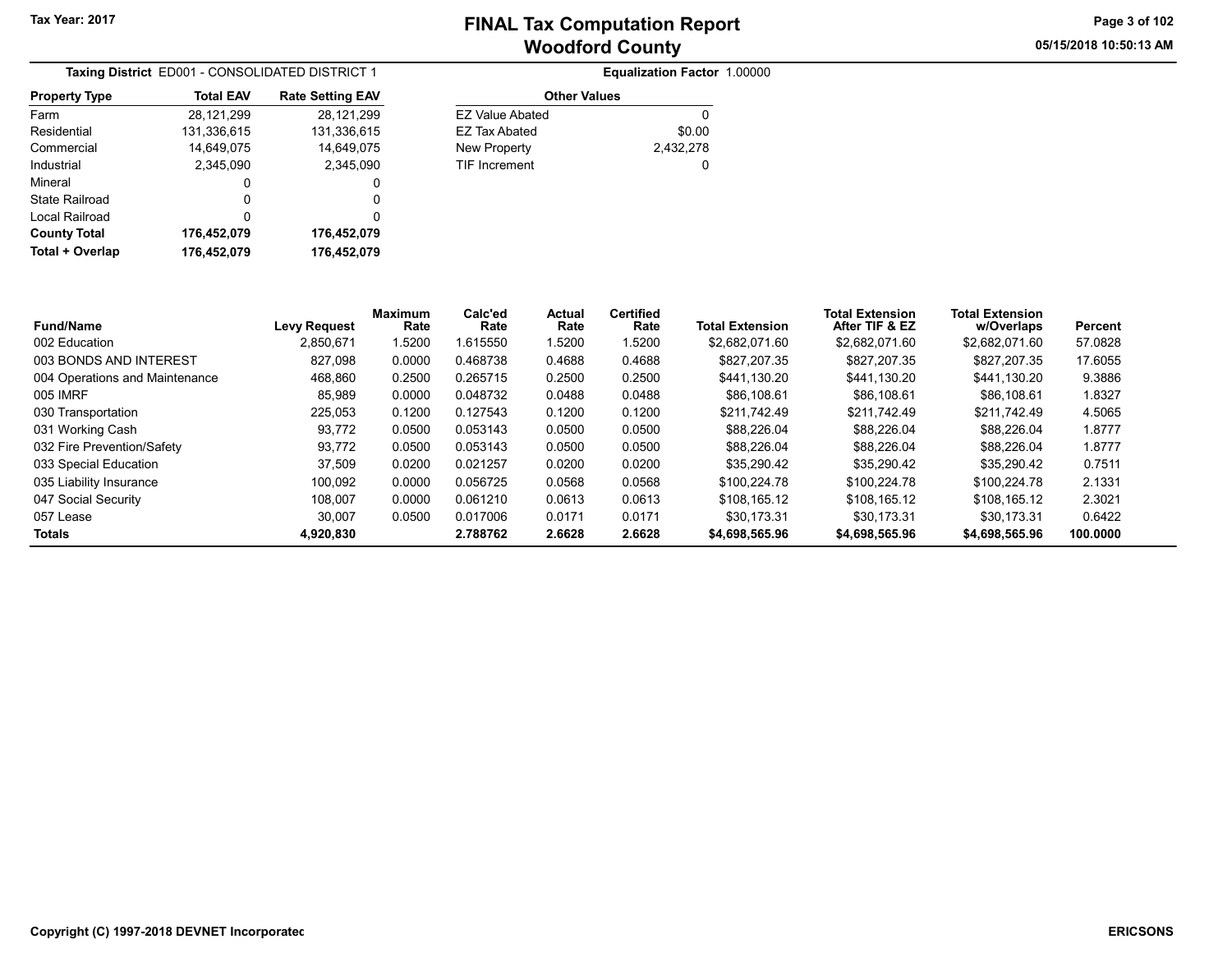05/15/2018 10:50:13 AM Page 4 of 102

| Taxing District ED002 - CONSOLIDATED DISTRICT 2 |                  |                         |  |  |  |  |
|-------------------------------------------------|------------------|-------------------------|--|--|--|--|
| <b>Property Type</b>                            | <b>Total EAV</b> | <b>Rate Setting EAV</b> |  |  |  |  |
| Farm                                            | 3,810,242        | 3,810,242               |  |  |  |  |
| Residential                                     | 36,031,101       | 36,031,101              |  |  |  |  |
| Commercial                                      | 2,968,443        | 2,968,443               |  |  |  |  |
| Industrial                                      | 1,330,891        | 1,330,891               |  |  |  |  |
| Mineral                                         | 0                | 0                       |  |  |  |  |
| State Railroad                                  | 0                | 0                       |  |  |  |  |
| Local Railroad                                  | ŋ                | 0                       |  |  |  |  |
| <b>County Total</b>                             | 44,140,677       | 44,140,677              |  |  |  |  |
| Total + Overlap                                 | 44.140.677       | 44.140.677              |  |  |  |  |

|                        | Equalization Factor 1.00000 |  |
|------------------------|-----------------------------|--|
| <b>Other Values</b>    |                             |  |
| <b>EZ Value Abated</b> |                             |  |
| EZ Tax Abated          | \$0.00                      |  |
| New Property           | 226,373                     |  |
| <b>TIF Increment</b>   | 0                           |  |
|                        |                             |  |

| <b>Fund/Name</b>           | <b>Levy Request</b> | <b>Maximum</b><br>Rate | Calc'ed<br>Rate | <b>Actual</b><br>Rate | <b>Certified</b><br>Rate | <b>Total Extension</b> | <b>Total Extension</b><br>After TIF & EZ | <b>Total Extension</b><br>w/Overlaps | Percent  |
|----------------------------|---------------------|------------------------|-----------------|-----------------------|--------------------------|------------------------|------------------------------------------|--------------------------------------|----------|
| 002 Education              | 998.000             | 1.8000                 | 2.260953        | .8000                 | 1.8000                   | \$794.532.19           | \$794.532.19                             | \$794.532.19                         | 60.8438  |
| 003 GO Series 2015         | 150.793             | 0.0000                 | 0.341619        | 0.3417                | 0.3417                   | \$150,828.69           | \$150.828.69                             | \$150.828.69                         | 11.5502  |
| 004 Building               | 111.000             | 0.2500                 | 0.251469        | 0.2500                | 0.2500                   | \$110.351.69           | \$110.351.69                             | \$110.351.69                         | 8.4505   |
| 005 IMRF                   | 25.520              | 0.0000                 | 0.057815        | 0.0579                | 0.0579                   | \$25.557.45            | \$25.557.45                              | \$25.557.45                          | 1.9571   |
| 030 Transportation         | 55.000              | 0.1200                 | 0.124602        | 0.1200                | 0.1200                   | \$52,968.81            | \$52.968.81                              | \$52.968.81                          | 4.0562   |
| 031 Working Cash           | 25.000              | 0.0500                 | 0.056637        | 0.0500                | 0.0500                   | \$22,070.34            | \$22.070.34                              | \$22.070.34                          | 1.6901   |
| 032 Fire Prevention/Safety | 23,000              | 0.0500                 | 0.052106        | 0.0500                | 0.0500                   | \$22,070.34            | \$22.070.34                              | \$22.070.34                          | 1.6901   |
| 033 Special Education      | 8.800               | 0.0200                 | 0.019936        | 0.0200                | 0.0200                   | \$8.828.14             | \$8.828.14                               | \$8.828.14                           | 0.6760   |
| 035 Liability Insurance    | 71.000              | 0.0000                 | 0.160849        | 0.1609                | 0.1609                   | \$71.022.35            | \$71.022.35                              | \$71.022.35                          | 5.4388   |
| 047 Social Security        | 25.520              | 0.0000                 | 0.057815        | 0.0579                | 0.0579                   | \$25.557.45            | \$25.557.45                              | \$25.557.45                          | 1.9571   |
| 057 Lease                  | 33.000              | 0.0500                 | 0.074761        | 0.0500                | 0.0500                   | \$22,070.34            | \$22.070.34                              | \$22.070.34                          | 1.6901   |
| <b>Totals</b>              | 1.526.633           |                        | 3.458562        | 2.9584                | 2.9584                   | \$1,305,857.79         | \$1,305,857.79                           | \$1,305,857.79                       | 100.0000 |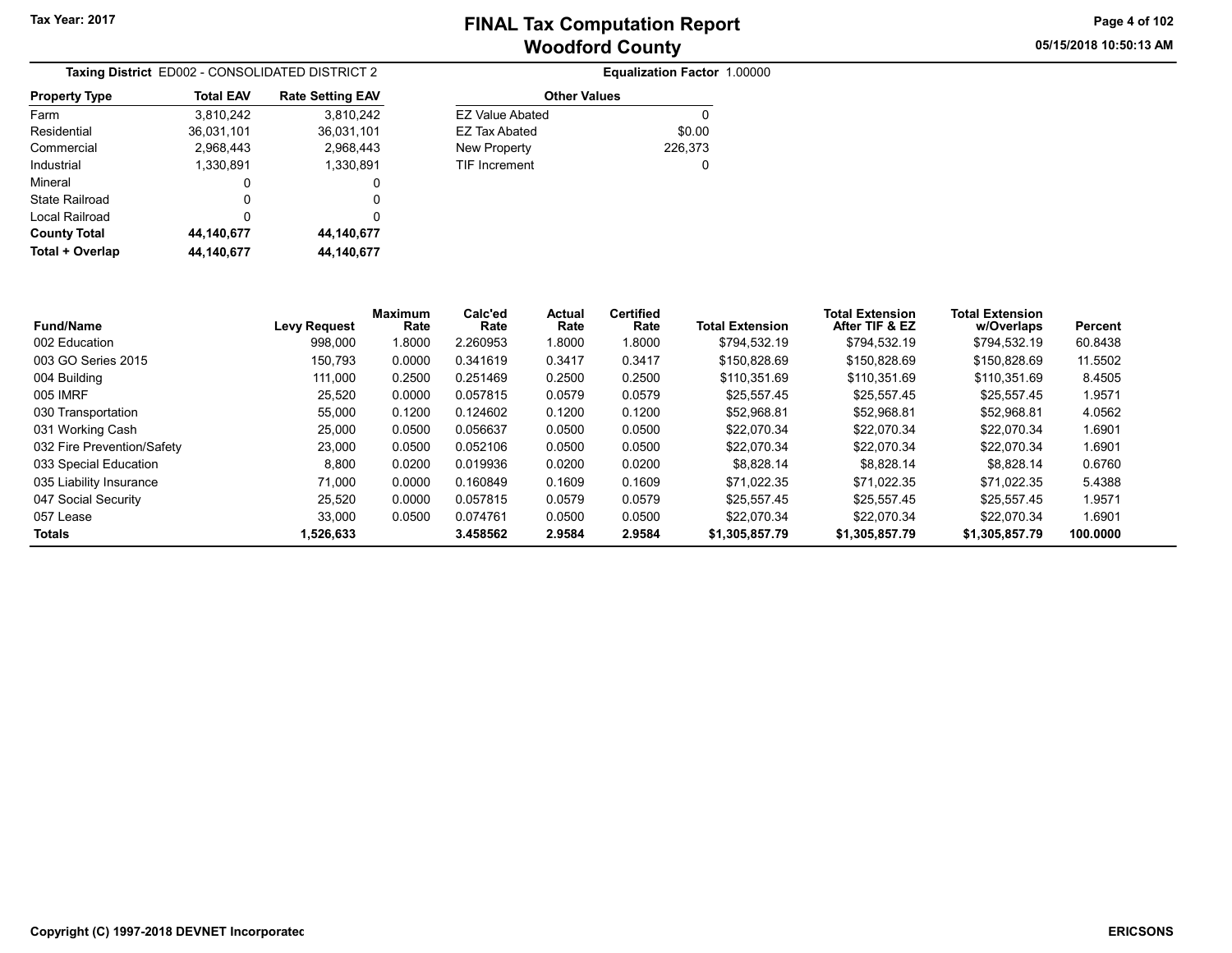05/15/2018 10:50:13 AM Page 5 of 102

| Taxing District ED069 - DISTRICT 69 |                  |                         |  |  |  |  |
|-------------------------------------|------------------|-------------------------|--|--|--|--|
| <b>Property Type</b>                | <b>Total EAV</b> | <b>Rate Setting EAV</b> |  |  |  |  |
| Farm                                | 1,767,450        | 1,767,450               |  |  |  |  |
| Residential                         | 156,679,336      | 156,679,336             |  |  |  |  |
| Commercial                          | 4,761,951        | 4,761,951               |  |  |  |  |
| Industrial                          | 255,042          | 255,042                 |  |  |  |  |
| Mineral                             | 0                | 0                       |  |  |  |  |
| State Railroad                      | 0                | O                       |  |  |  |  |
| Local Railroad                      | 0                | 0                       |  |  |  |  |
| <b>County Total</b>                 | 163,463,779      | 163,463,779             |  |  |  |  |
| Total + Overlap                     | 163,486,249      | 163,486,249             |  |  |  |  |

| <b>Other Values</b>  |         | <b>Overlapping County</b>      | <b>Overlap EAV</b> |  |  |
|----------------------|---------|--------------------------------|--------------------|--|--|
| EZ Value Abated      |         | <b>Tazewell County</b>         | 22.470             |  |  |
| EZ Tax Abated        | \$0.00  | Total                          | 22.470             |  |  |
| New Property         | 446.780 | * denotes use of estimated EAV |                    |  |  |
| <b>TIF Increment</b> |         |                                |                    |  |  |

| <b>Fund/Name</b>           | <b>Levy Request</b> | Maximum<br>Rate | Calc'ed<br>Rate | Actual<br>Rate | <b>Certified</b><br>Rate | <b>Total Extension</b> | <b>Total Extension</b><br>After TIF & EZ | <b>Total Extension</b><br>w/Overlaps | Percent  |
|----------------------------|---------------------|-----------------|-----------------|----------------|--------------------------|------------------------|------------------------------------------|--------------------------------------|----------|
| 002 Education              | 2.916.407           | .7300           | .783885         | 1.7300         | 1.7300                   | \$2,827,923.38         | \$2.827.923.38                           | \$2.828.312.11                       | 55.1500  |
| 003 BONDS AND INTEREST     | 1,094,966           | 0.0000          | 0.669760        | 0.6698         | 0.6698                   | \$1,094,880.39         | \$1,094,880.39                           | \$1,095,030.90                       | 21.3523  |
| 004 Building               | 500.000             | 0.4500          | 0.305836        | 0.3059         | 0.3059                   | \$500.035.70           | \$500,035.70                             | \$500.104.44                         | 9.7517   |
| 005 IMRF                   | 77.000              | 0.0000          | 0.047099        | 0.0471         | 0.0471                   | \$76.991.44            | \$76.991.44                              | \$77.002.02                          | 1.5015   |
| 030 Transportation         | 202.294             | 0.1200          | 0.123738        | 0.1200         | 0.1200                   | \$196,156.53           | \$196.156.53                             | \$196,183.50                         | 3.8254   |
| 031 Working Cash           | 0                   | 0.0500          | 0.000000        | 0.0000         | 0.0000                   | \$0.00                 | \$0.00                                   | \$0.00                               | 0.0000   |
| 032 Fire Prevention/Safety | 0                   | 0.0000          | 0.000000        | 0.0000         | 0.0000                   | \$0.00                 | \$0.00                                   | \$0.00                               | 0.0000   |
| 033 Special Education      | 33.716              | 0.0200          | 0.020623        | 0.0200         | 0.0200                   | \$32.692.76            | \$32.692.76                              | \$32.697.25                          | 0.6376   |
| 035 Liability Insurance    | 280,000             | 0.0000          | 0.171268        | 0.1713         | 0.1713                   | \$280.013.45           | \$280.013.45                             | \$280.051.94                         | 5.4608   |
| 047 Social Security        | 102.000             | 0.0000          | 0.062391        | 0.0624         | 0.0624                   | \$102.001.40           | \$102,001.40                             | \$102.015.42                         | 1.9892   |
| 057 LEASE                  | 16.858              | 0.0500          | 0.010312        | 0.0104         | 0.0104                   | \$17.000.23            | \$17,000.23                              | \$17.002.57                          | 0.3315   |
| <b>Totals</b>              | 5,223,241           |                 | 3.194912        | 3.1369         | 3.1369                   | \$5,127,695.28         | \$5,127,695.28                           | \$5,128,400.15                       | 100.0000 |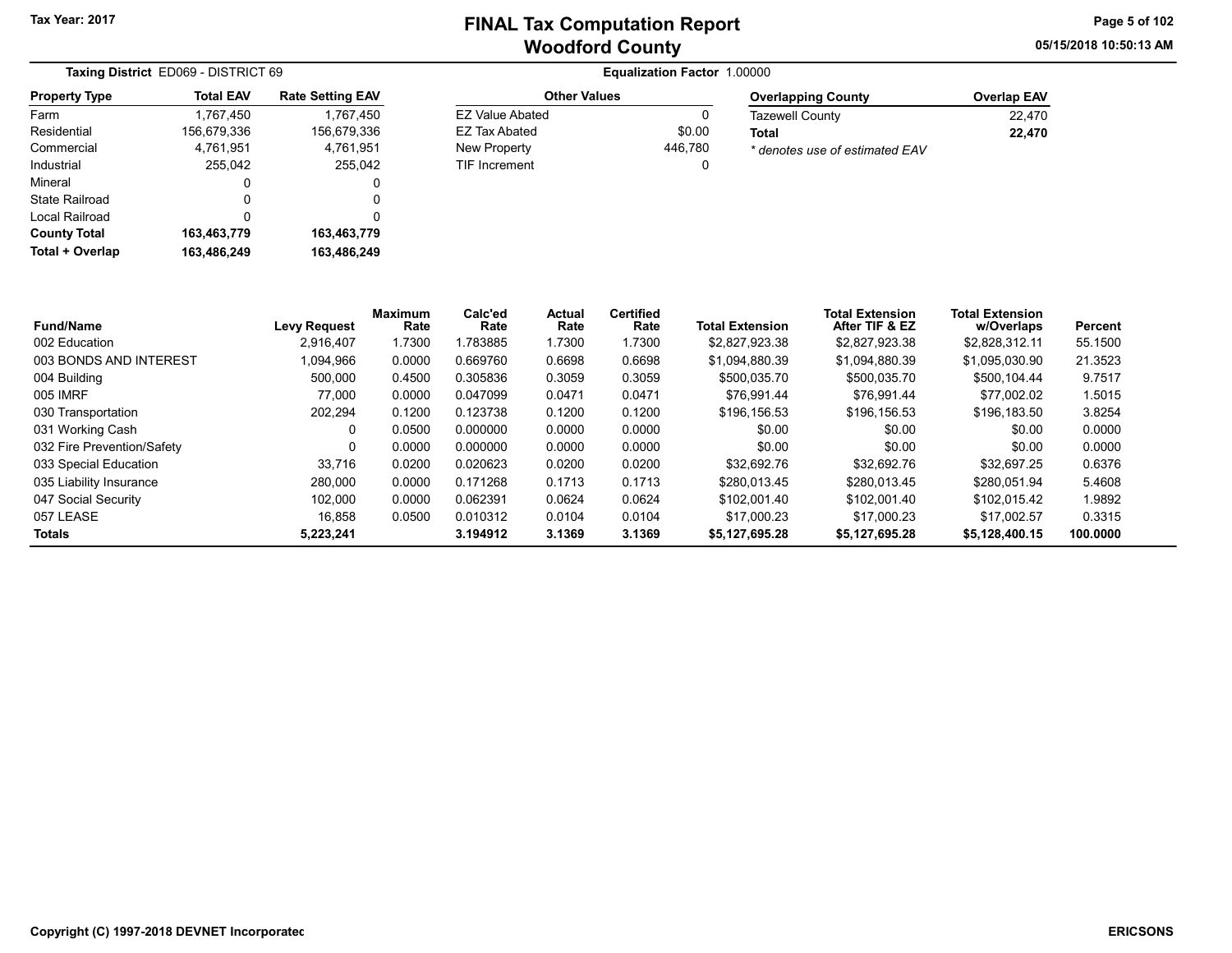05/15/2018 10:50:13 AM Page 6 of 102

| Taxing District EH122 - METAMORA HS DIST 122 |                  |                         |  |  |  |  |  |
|----------------------------------------------|------------------|-------------------------|--|--|--|--|--|
| <b>Property Type</b>                         | <b>Total EAV</b> | <b>Rate Setting EAV</b> |  |  |  |  |  |
| Farm                                         | 33,698,991       | 33,698,991              |  |  |  |  |  |
| Residential                                  | 324,047,052      | 324.047.052             |  |  |  |  |  |
| Commercial                                   | 22,379,469       | 22,379,469              |  |  |  |  |  |
| Industrial                                   | 3.931.023        | 3.931.023               |  |  |  |  |  |
| Mineral                                      | 0                | 0                       |  |  |  |  |  |
| State Railroad                               | 0                | 0                       |  |  |  |  |  |
| Local Railroad                               | 0                | 0                       |  |  |  |  |  |
| <b>County Total</b>                          | 384,056,535      | 384,056,535             |  |  |  |  |  |
| Total + Overlap                              | 384,079,005      | 384.079.005             |  |  |  |  |  |

| <b>Other Values</b>  |           | <b>Overlapping County</b>      | <b>Overlap EAV</b> |  |
|----------------------|-----------|--------------------------------|--------------------|--|
| EZ Value Abated      |           | <b>Tazewell County</b>         | 22.470             |  |
| EZ Tax Abated        | \$0.00    | Total                          | 22.470             |  |
| New Property         | 3.105.431 | * denotes use of estimated EAV |                    |  |
| <b>TIF Increment</b> |           |                                |                    |  |

| <b>Fund/Name</b>           | <b>Levy Request</b> | <b>Maximum</b><br>Rate | Calc'ed<br>Rate | Actual<br>Rate | <b>Certified</b><br>Rate | <b>Total Extension</b> | <b>Total Extension</b><br>After TIF & EZ | <b>Total Extension</b><br>w/Overlaps | Percent  |
|----------------------------|---------------------|------------------------|-----------------|----------------|--------------------------|------------------------|------------------------------------------|--------------------------------------|----------|
| 002 Education              | 7.399.911           | .9100                  | 926664.         | 1.9100         | 1.9100                   | \$7.335.479.82         | \$7,335,479.82                           | \$7.335.909.00                       | 71.6348  |
| 003 BONDS AND INTEREST     | 387.125             | 0.0000                 | 0.100793        | 0.1008         | 0.1008                   | \$387.128.99           | \$387.128.99                             | \$387.151.64                         | 3.7805   |
| 004 Building               | 999,822             | 0.2500                 | 0.260317        | 0.2500         | 0.2500                   | \$960.141.34           | \$960.141.34                             | \$960.197.51                         | 9.3763   |
| 005 IMRF                   | 191.741             | 0.0000                 | 0.049922        | 0.0500         | 0.0500                   | \$192.028.27           | \$192.028.27                             | \$192.039.50                         | 1.8753   |
| 030 Transportation         | 469.939             | 0.1200                 | 0.122355        | 0.1200         | 0.1200                   | \$460.867.84           | \$460.867.84                             | \$460.894.81                         | 4.5006   |
| 031 Working Cash           | 192.126             | 0.0500                 | 0.050023        | 0.0500         | 0.0500                   | \$192.028.27           | \$192.028.27                             | \$192.039.50                         | 1.8753   |
| 032 Fire Prevention/Safety | 192.126             | 0.0500                 | 0.050023        | 0.0500         | 0.0500                   | \$192.028.27           | \$192.028.27                             | \$192.039.50                         | 1.8753   |
| 033 Special Education      | 76.850              | 0.0200                 | 0.020009        | 0.0200         | 0.0200                   | \$76.811.31            | \$76.811.31                              | \$76.815.80                          | 0.7501   |
| 035 Liability Insurance    | 240.157             | 0.0000                 | 0.062528        | 0.0626         | 0.0626                   | \$240.419.39           | \$240.419.39                             | \$240.433.46                         | 2.3478   |
| 047 Social Security        | 202.885             | 0.0000                 | 0.052824        | 0.0529         | 0.0529                   | \$203.165.91           | \$203.165.91                             | \$203,177.79                         | 1.9840   |
| Totals                     | 10.352.682          |                        | 2.695458        | 2.6663         | 2.6663                   | \$10.240.099.41        | \$10.240.099.41                          | \$10.240.698.51                      | 100.0000 |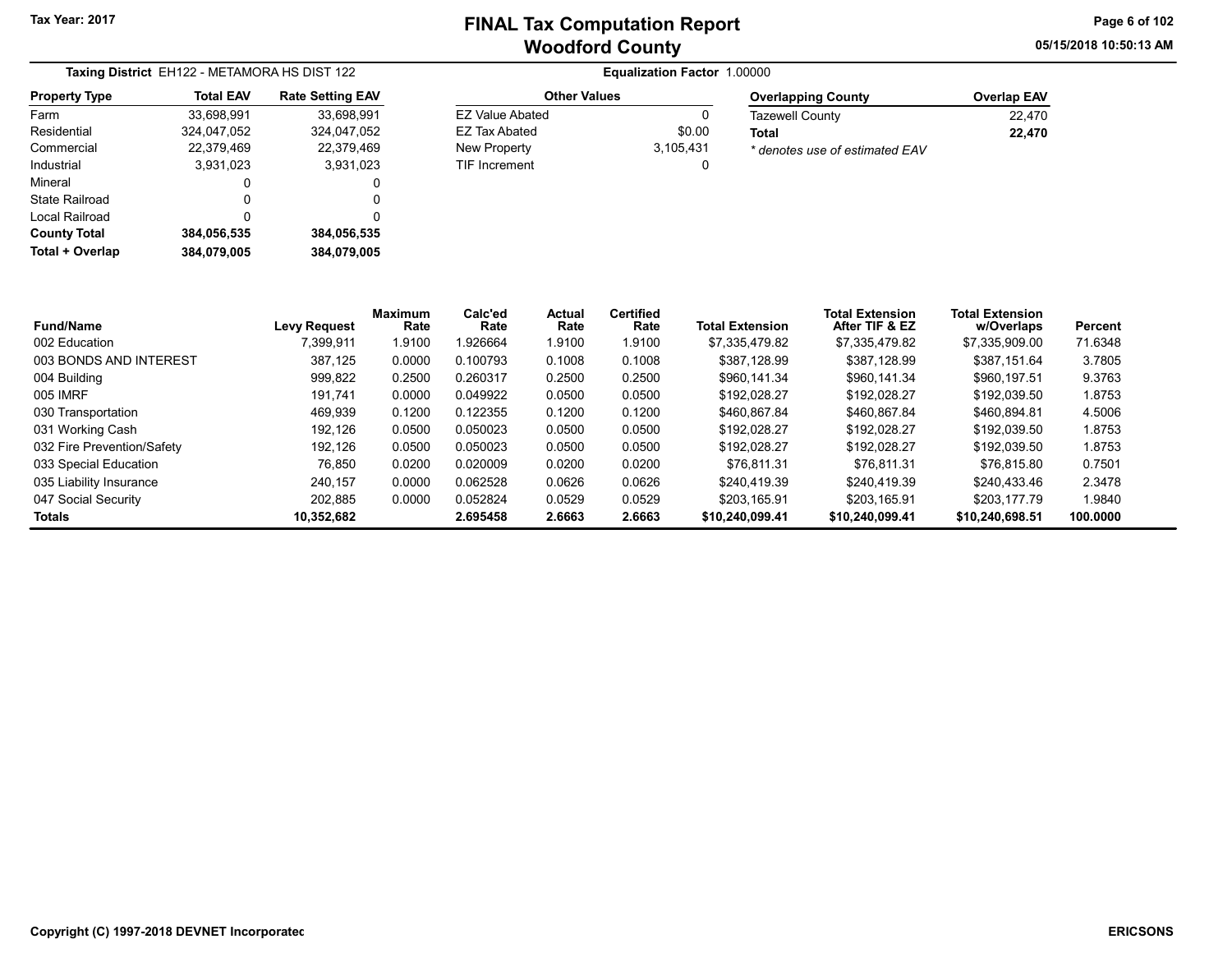Other Values EZ Value Abated 0 EZ Tax Abated \$0.00 New Property 58,864 TIF Increment 0 05/15/2018 10:50:13 AM Page 7 of 102

| Taxing District EU005 - UNIT 5 |                  |                         |
|--------------------------------|------------------|-------------------------|
| <b>Property Type</b>           | <b>Total EAV</b> | <b>Rate Setting EAV</b> |
| Farm                           | 724,130          | 724,130                 |
| Residential                    | 918,559          | 918,559                 |
| Commercial                     | O                |                         |
| Industrial                     | 0                | O                       |
| Mineral                        | 0                | 0                       |
| State Railroad                 | 39,866           | 39,866                  |
| Local Railroad                 | 0                | 0                       |
| <b>County Total</b>            | 1,682,555        | 1,682,555               |
| Total + Overlap                | 2,201,605,679    | 2,201,605,679           |

| <b>Overlapping County</b>      | <b>Overlap EAV</b> |
|--------------------------------|--------------------|
| <b>McLean County</b>           | *2,199,923,124     |
| Total                          | 2.199.923.124      |
| * denotes use of estimated EAV |                    |

| <b>Fund/Name</b>           | <b>Levy Request</b> | Maximum<br>Rate | Calc'ed<br>Rate | Actual<br>Rate | <b>Certified</b><br>Rate | <b>Total Extension</b> | <b>Total Extension</b><br>After TIF & EZ | <b>Total Extension</b><br>w/Overlaps | Percent  |
|----------------------------|---------------------|-----------------|-----------------|----------------|--------------------------|------------------------|------------------------------------------|--------------------------------------|----------|
| 002 Education              | 61.827.121          | 2.7200          | 2.808274        | 2.7200         | 2.7200                   | \$45.765.50            | \$45.765.50                              | \$59.883.674.47                      | 54.0067  |
| 003 BONDS AND INTEREST     | 21,697,057          | 0.0000          | 0.985511        | 0.9856         | 0.9856                   | \$16,583.26            | \$16,583.26                              | \$21,699,025.57                      | 19.5695  |
| 004 Building               | 11.365.280          | 0.5000          | 0.516227        | 0.5000         | 0.5000                   | \$8,412.78             | \$8.412.78                               | \$11.008.028.40                      | 9.9277   |
| 005 IMRF                   | 2.000.000           | 0.0000          | 0.090843        | 0.0909         | 0.0909                   | \$1,529.44             | \$1.529.44                               | \$2,001,259.56                       | 1.8049   |
| 030 Transportation         | 4.546.112           | 0.2000          | 0.206491        | 0.2000         | 0.2000                   | \$3,365.11             | \$3,365.11                               | \$4.403.211.36                       | 3.9711   |
| 031 Working Cash           | .136.528            | 0.0500          | 0.051623        | 0.0500         | 0.0500                   | \$841.28               | \$841.28                                 | \$1.100.802.84                       | 0.9928   |
| 032 Fire Prevention/Safety | .136.528            | 0.0500          | 0.051623        | 0.0500         | 0.0500                   | \$841.28               | \$841.28                                 | \$1.100.802.84                       | 0.9928   |
| 033 Special Education      | 909.222             | 0.0400          | 0.041298        | 0.0400         | 0.0400                   | \$673.02               | \$673.02                                 | \$880.642.27                         | 0.7942   |
| 035 Liability Insurance    | 5,500,000           | 0.0000          | 0.249818        | 0.2499         | 0.2499                   | \$4,204.70             | \$4,204.70                               | \$5.501.812.59                       | 4.9619   |
| 047 Social Security        | 2.200.000           | 0.0000          | 0.099927        | 0.1000         | 0.1000                   | \$1.682.56             | \$1.682.56                               | \$2.201.605.68                       | 1.9856   |
| 057 Lease                  | .136.528            | 0.0500          | 0.051623        | 0.0500         | 0.0500                   | \$841.28               | \$841.28                                 | \$1.100.802.84                       | 0.9928   |
| <b>Totals</b>              | 113.454.376         |                 | 5.153258        | 5.0364         | 5.0364                   | \$84,740.21            | \$84.740.21                              | \$110.881.668.42                     | 100.0000 |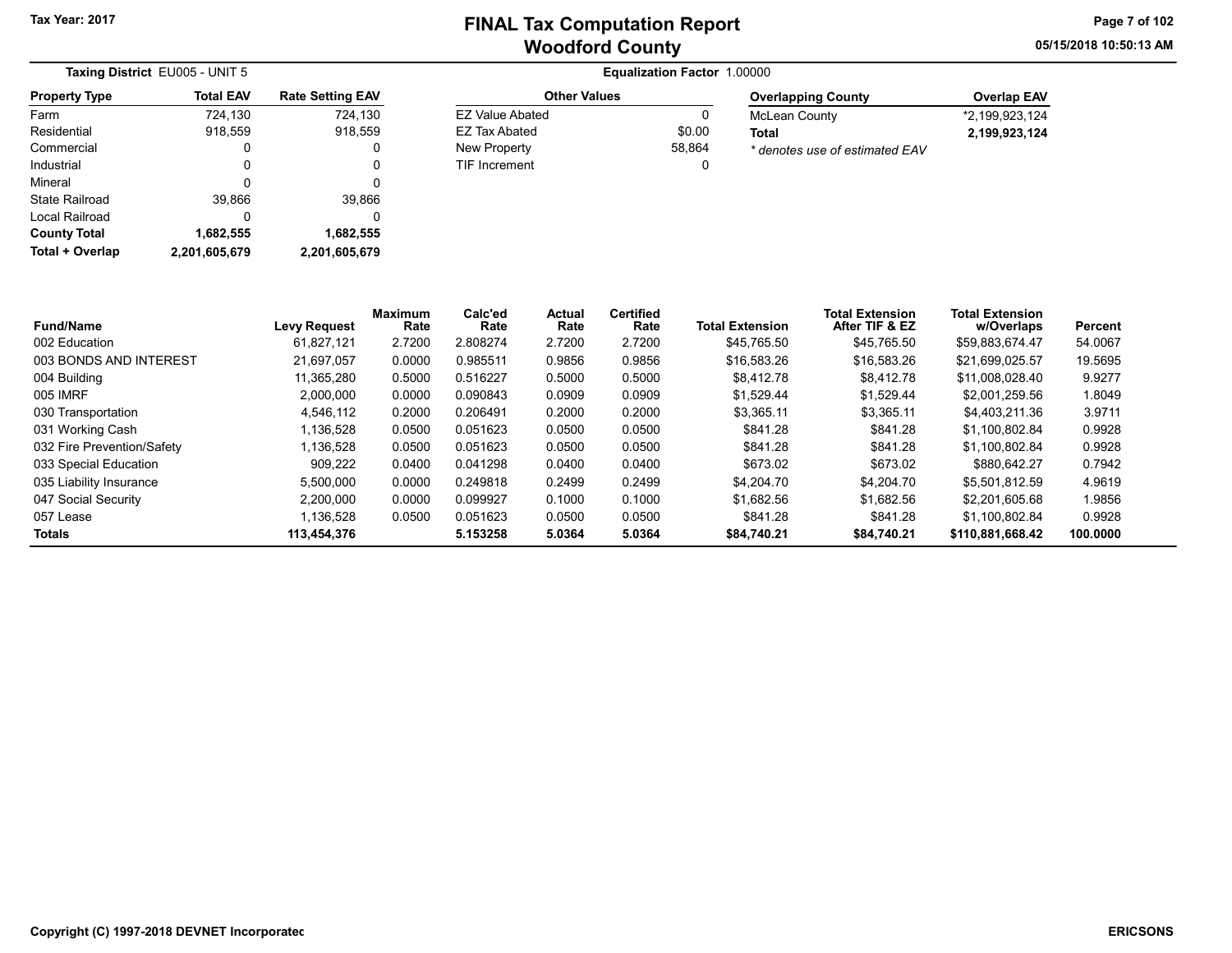Other Values EZ Value Abated 0 EZ Tax Abated \$0.00 New Property 311,744 TIF Increment 3,374,595 05/15/2018 10:50:13 AM Page 8 of 102

| Taxing District EU006 - UNIT 6 |                  |                         |
|--------------------------------|------------------|-------------------------|
| <b>Property Type</b>           | <b>Total EAV</b> | <b>Rate Setting EAV</b> |
| Farm                           | 21.315.469       | 21.315.469              |
| Residential                    | 25, 133, 859     | 24,403,561              |
| Commercial                     | 6,415,044        | 4,714,183               |
| Industrial                     | 2,652,599        | 1,709,163               |
| Mineral                        | 18,144,000       | 18,144,000              |
| State Railroad                 | 0                | O                       |
| Local Railroad                 | 0                | 0                       |
| <b>County Total</b>            | 73,660,971       | 70,286,376              |
| Total + Overlap                | 164.964.739      | 161,590,144             |

#### Equalization Factor 1.00000

| <b>Overlapping County</b>          | <b>Overlap EAV</b> |
|------------------------------------|--------------------|
| LaSalle County                     | 31.262.229         |
| <b>Livingston County</b>           | 2,627,657          |
| <b>Marshall County</b>             | 57.413.882         |
| Total                              | 91,303,768         |
| $*$ donoton use of optimated $EMV$ |                    |

\* denotes use of estimated EAV

| <b>Fund/Name</b>           | <b>Levy Request</b> | Maximum<br>Rate | Calc'ed<br>Rate | Actual<br>Rate | <b>Certified</b><br>Rate | <b>Total Extension</b> | <b>Total Extension</b><br>After TIF & EZ | <b>Total Extension</b><br>w/Overlaps | Percent  |
|----------------------------|---------------------|-----------------|-----------------|----------------|--------------------------|------------------------|------------------------------------------|--------------------------------------|----------|
| 002 Education              | 6.102.791           | 3.6250          | 3.776710        | 3.6250         | 3.6250                   | \$2.670.210.20         | \$2,547,881.13                           | \$5,857,642.72                       | 72.8293  |
| 003 BONDS AND INTEREST     | 155.124             | 0.0000          | 0.095998        | 0.0960         | 0.0960                   | \$70.714.53            | \$67.474.92                              | \$155,126.54                         | 1.9287   |
| 004 Building               | 833.347             | 0.4950          | 0.515717        | 0.4950         | 0.4950                   | \$364.621.81           | \$347.917.56                             | \$799.871.21                         | 9.9450   |
| 005 IMRF                   | 175.000             | 0.0000          | 0.108299        | 0.1083         | 0.1083                   | \$79.774.83            | \$76.120.15                              | \$175.002.13                         | 2.1758   |
| 030 Transportation         | 336.706             | 0.2000          | 0.208370        | 0.2000         | 0.2000                   | \$147.321.94           | \$140,572.75                             | \$323.180.29                         | 4.0182   |
| 031 Working Cash           | 84.176              | 0.0500          | 0.052092        | 0.0500         | 0.0500                   | \$36,830.49            | \$35.143.19                              | \$80.795.07                          | 1.0045   |
| 032 Fire Prevention/Safety | 84.176              | 0.0500          | 0.052092        | 0.0500         | 0.0500                   | \$36.830.49            | \$35,143.19                              | \$80,795.07                          | 1.0045   |
| 033 Special Education      | 67.341              | 0.0400          | 0.041674        | 0.0400         | 0.0400                   | \$29.464.39            | \$28.114.55                              | \$64.636.06                          | 0.8036   |
| 035 Liability Insurance    | 300.000             | 0.0000          | 0.185655        | 0.1857         | 0.1857                   | \$136.788.42           | \$130,521.80                             | \$300.072.90                         | 3.7309   |
| 047 Social Security        | 125.000             | 0.0000          | 0.077356        | 0.0774         | 0.0774                   | \$57.013.59            | \$54.401.66                              | \$125,070.77                         | 1.5550   |
| 057 Lease                  | 84.176              | 0.0500          | 0.052092        | 0.0500         | 0.0500                   | \$36,830.49            | \$35,143.19                              | \$80.795.07                          | 1.0045   |
| <b>Totals</b>              | 8,347,837           |                 | 5.166055        | 4.9774         | 4.9774                   | \$3,666,401.18         | \$3,498,434.09                           | \$8,042,987.83                       | 100.0000 |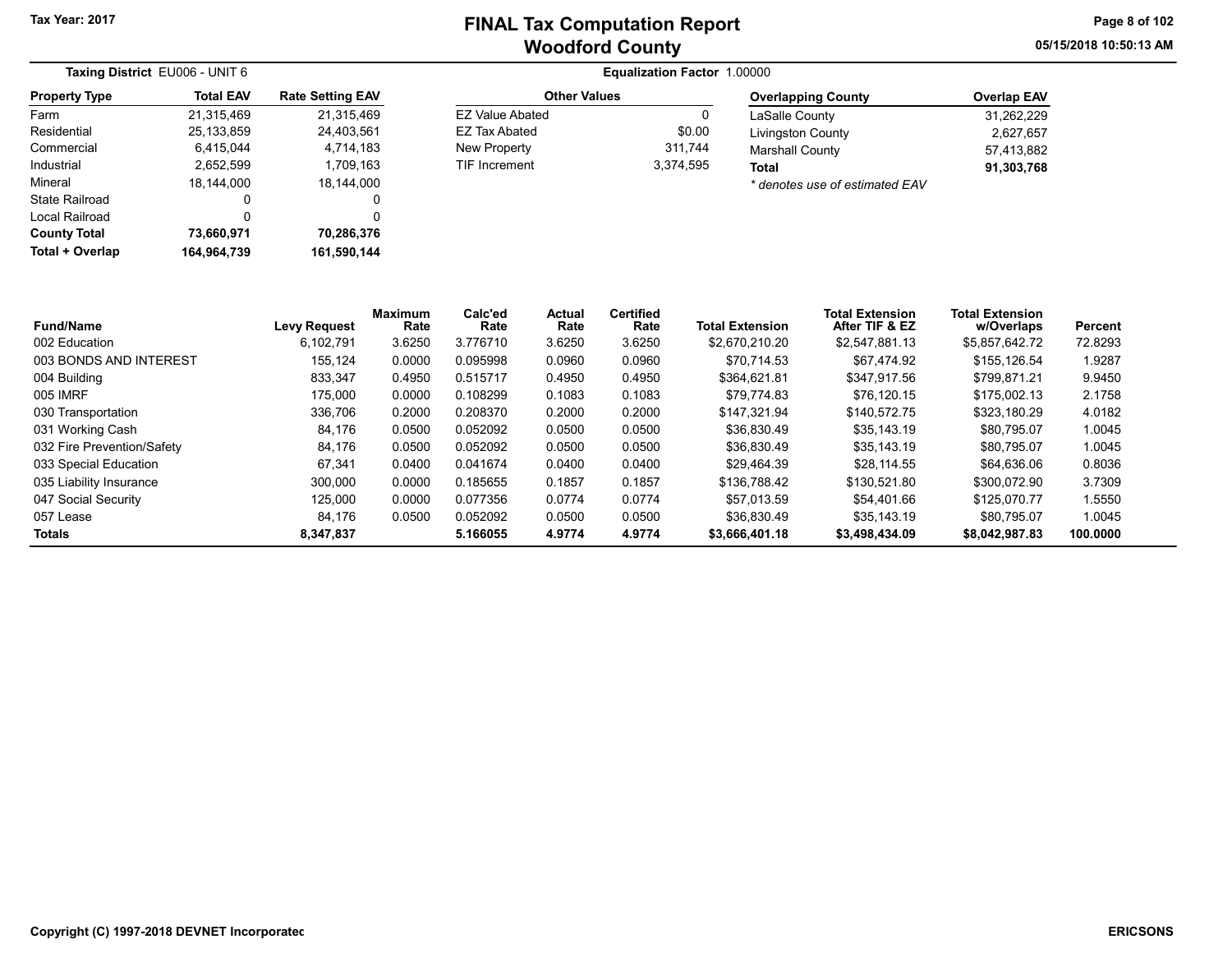Other Values EZ Value Abated 0 EZ Tax Abated \$0.00 New Property 1,172,446 TIF Increment 0 05/15/2018 10:50:13 AM Page 9 of 102

| Taxing District EU011 - EL PASO-GRIDLEY U11 |                  |                         |  |  |  |  |
|---------------------------------------------|------------------|-------------------------|--|--|--|--|
| <b>Property Type</b>                        | <b>Total EAV</b> | <b>Rate Setting EAV</b> |  |  |  |  |
| Farm                                        | 38,640,882       | 38,640,882              |  |  |  |  |
| Residential                                 | 59,065,327       | 59,065,327              |  |  |  |  |
| Commercial                                  | 17,841,552       | 17,841,552              |  |  |  |  |
| Industrial                                  | 1.309.971        | 1,309,971               |  |  |  |  |
| Mineral                                     | 0                | 0                       |  |  |  |  |
| State Railroad                              | 69,194           | 69,194                  |  |  |  |  |
| Local Railroad                              | 7,501            | 7,501                   |  |  |  |  |
| <b>County Total</b>                         | 116,934,427      | 116,934,427             |  |  |  |  |
| Total + Overlap                             | 169,517,868      | 169,517,868             |  |  |  |  |

| <b>Overlapping County</b>      | <b>Overlap EAV</b> |
|--------------------------------|--------------------|
| <b>Livingston County</b>       | 7.909.327          |
| <b>McLean County</b>           | *44.674.114        |
| Total                          | 52,583,441         |
| * denotes use of estimated EAV |                    |

| <b>Fund/Name</b>             | <b>Levy Request</b> | Maximum<br>Rate | Calc'ed<br>Rate | Actual<br>Rate | <b>Certified</b><br>Rate | <b>Total Extension</b> | <b>Total Extension</b><br>After TIF & EZ | <b>Total Extension</b><br>w/Overlaps | Percent  |
|------------------------------|---------------------|-----------------|-----------------|----------------|--------------------------|------------------------|------------------------------------------|--------------------------------------|----------|
| 002 EDUCATION                | 5.828.070           | 3.4000          | 3.438027        | 3.4000         | 3.4000                   | \$3.975.770.52         | \$3,975,770.52                           | \$5,763,607.51                       | 60.8926  |
| 003 BONDS AND INTEREST       | 1,052,822           | 0.0000          | 0.621069        | 0.6211         | 0.6211                   | \$726.279.73           | \$726,279.73                             | \$1,052,875.48                       | 11.1236  |
| 004 Operations & Maintenance | 942.776             | 0.5500          | 0.556151        | 0.5500         | 0.5500                   | \$643.139.35           | \$643.139.35                             | \$932,348.27                         | 9.8503   |
| 005 IMRF                     | 215,000             | 0.0000          | 0.126830        | 0.1269         | 0.1269                   | \$148.389.79           | \$148,389.79                             | \$215,118.17                         | 2.2727   |
| 030 Transportation           | 342.828             | 0.2000          | 0.202237        | 0.2000         | 0.2000                   | \$233.868.85           | \$233.868.85                             | \$339.035.74                         | 3.5819   |
| 031 Working Cash             | 85.707              | 0.0500          | 0.050559        | 0.0500         | 0.0500                   | \$58,467.21            | \$58.467.21                              | \$84.758.93                          | 0.8955   |
| 032 Fire Prevention/Safety   | 85.707              | 0.0500          | 0.050559        | 0.0500         | 0.0500                   | \$58,467.21            | \$58.467.21                              | \$84.758.93                          | 0.8955   |
| 033 Special Education        | 68,566              | 0.0400          | 0.040448        | 0.0400         | 0.0400                   | \$46,773.77            | \$46,773.77                              | \$67.807.15                          | 0.7164   |
| 035 Liability Insurance      | 625.000             | 0.0000          | 0.368693        | 0.3687         | 0.3687                   | \$431.137.23           | \$431.137.23                             | \$625.012.38                         | 6.6033   |
| 047 Social Security          | 215,000             | 0.0000          | 0.126830        | 0.1269         | 0.1269                   | \$148.389.79           | \$148,389.79                             | \$215,118.17                         | 2.2727   |
| 057 Lease                    | 85.707              | 0.0500          | 0.050559        | 0.0500         | 0.0500                   | \$58.467.21            | \$58.467.21                              | \$84.758.93                          | 0.8955   |
| Totals                       | 9,547,183           |                 | 5.631962        | 5.5836         | 5.5836                   | \$6,529,150.66         | \$6,529,150.66                           | \$9,465,199.66                       | 100.0000 |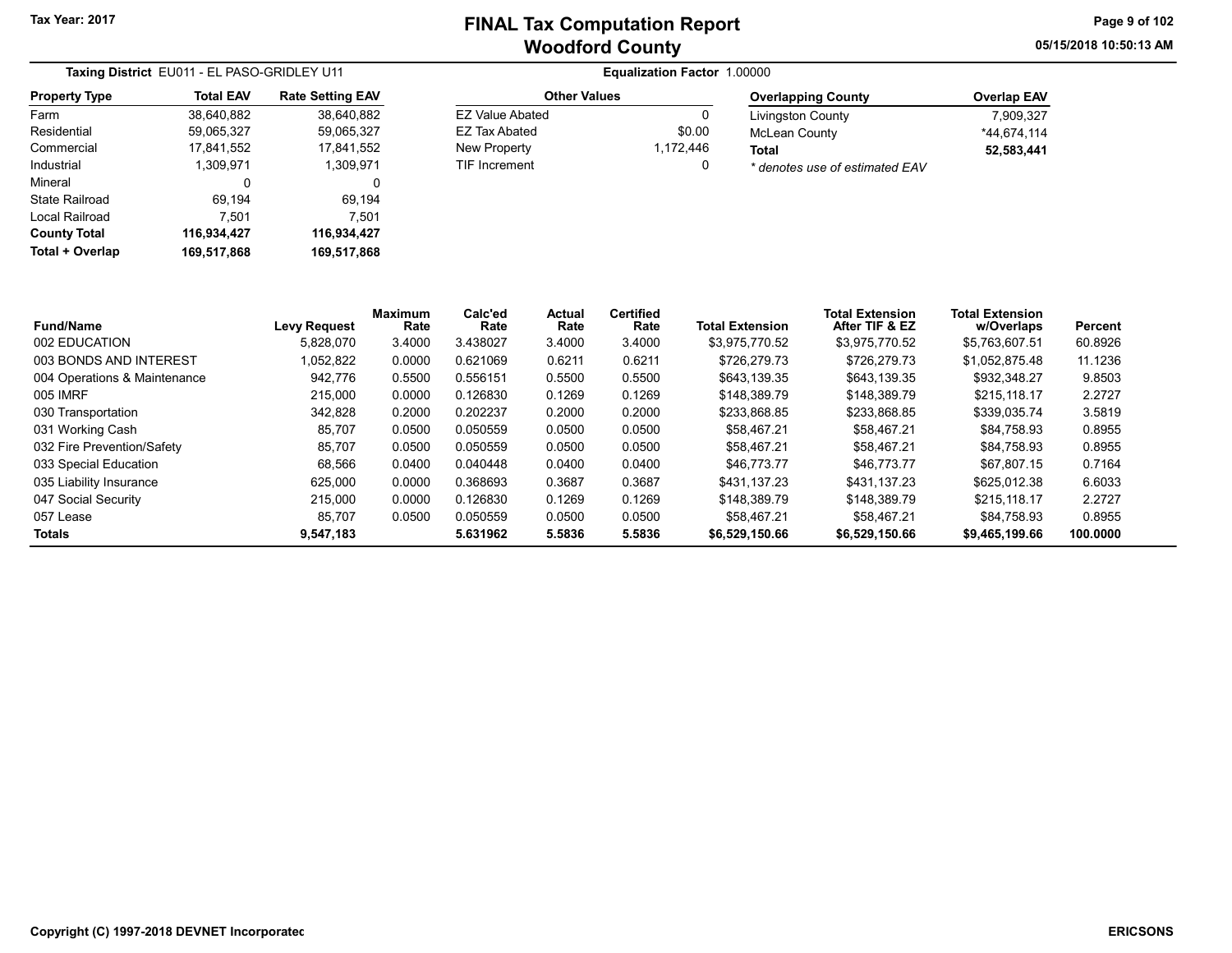Other Values EZ Value Abated 0 EZ Tax Abated \$0.00 New Property **0** TIF Increment 0 05/15/2018 10:50:13 AM Page 10 of 102

| Taxing District EU016 - UNIT 16 |                  |                         |  |  |  |  |
|---------------------------------|------------------|-------------------------|--|--|--|--|
| <b>Property Type</b>            | <b>Total EAV</b> | <b>Rate Setting EAV</b> |  |  |  |  |
| Farm                            | 86,035           | 86,035                  |  |  |  |  |
| Residential                     | 0                | 0                       |  |  |  |  |
| Commercial                      | 0                | 0                       |  |  |  |  |
| Industrial                      | 0                | 0                       |  |  |  |  |
| Mineral                         | 0                | 0                       |  |  |  |  |
| State Railroad                  | 0                | 0                       |  |  |  |  |
| Local Railroad                  | 0                | 0                       |  |  |  |  |
| <b>County Total</b>             | 86,035           | 86,035                  |  |  |  |  |
| <b>Total + Overlap</b>          | 289,585,313      | 289,585,313             |  |  |  |  |

#### Equalization Factor 1.00000

| <b>Overlapping County</b>                    | <b>Overlap EAV</b> |
|----------------------------------------------|--------------------|
| DeWitt County                                | *8,656,216         |
| Logan County                                 | *45.100.984        |
| <b>McLean County</b>                         | *139.160.783       |
| <b>Tazewell County</b>                       | 96.581.295         |
| Total                                        | 289,499,278        |
| $\star$ denotes use of estimated $\Gamma$ AV |                    |

\* denotes use of estimated EAV

| <b>Fund/Name</b>           | <b>Levy Request</b> | Maximum<br>Rate | Calc'ed<br>Rate | Actual<br>Rate | <b>Certified</b><br>Rate | <b>Total Extension</b> | <b>Total Extension</b><br>After TIF & EZ | <b>Total Extension</b><br>w/Overlaps | Percent  |
|----------------------------|---------------------|-----------------|-----------------|----------------|--------------------------|------------------------|------------------------------------------|--------------------------------------|----------|
| 002 Education              | 8,439,890           | 2.9000          | 2.914475        | 2.9000         | 2.9000                   | \$2,495.02             | \$2,495.02                               | \$8,397,974.08                       | 52.9914  |
| 003 BONDS AND INTEREST     | 2.751.817           | 0.0000          | 0.950261        | 0.9503         | 0.9503                   | \$817.59               | \$817.59                                 | \$2,751,929.23                       | 17.3646  |
| 004 Building               | ,455,000            | 0.5000          | 0.502443        | 0.5000         | 0.5000                   | \$430.18               | \$430.18                                 | \$1,447,926.57                       | 9.1365   |
| 005 IMRF                   | 537,302             | 0.0000          | 0.185542        | 0.1856         | 0.1856                   | \$159.68               | \$159.68                                 | \$537,470.34                         | 3.3914   |
| 030 Transportation         | 582.000             | 0.2000          | 0.200977        | 0.2000         | 0.2000                   | \$172.07               | \$172.07                                 | \$579.170.63                         | 3.6546   |
| 031 Working Cash           | 145.500             | 0.0500          | 0.050244        | 0.0500         | 0.0500                   | \$43.02                | \$43.02                                  | \$144.792.66                         | 0.9137   |
| 032 Fire Prevention/Safety | 145.500             | 0.0500          | 0.050244        | 0.0500         | 0.0500                   | \$43.02                | \$43.02                                  | \$144.792.66                         | 0.9137   |
| 033 Special Education      | 116.400             | 0.0400          | 0.040195        | 0.0400         | 0.0400                   | \$34.41                | \$34.41                                  | \$115.834.13                         | 0.7308   |
| 035 Liability Insurance    | .379.165            | 0.0000          | 0.476255        | 0.4763         | 0.4763                   | \$409.78               | \$409.78                                 | \$1,379,294.85                       | 8.7032   |
| 047 Social Security        | 203.700             | 0.0000          | 0.070342        | 0.0704         | 0.0704                   | \$60.57                | \$60.57                                  | \$203.868.06                         | 1.2864   |
| 057 Lease                  | 145.500             | 0.0500          | 0.050244        | 0.0500         | 0.0500                   | \$43.02                | \$43.02                                  | \$144,792.66                         | 0.9137   |
| <b>Totals</b>              | 15.901.774          |                 | 5.491222        | 5.4726         | 5.4726                   | \$4,708.36             | \$4,708.36                               | \$15,847,845.87                      | 100.0000 |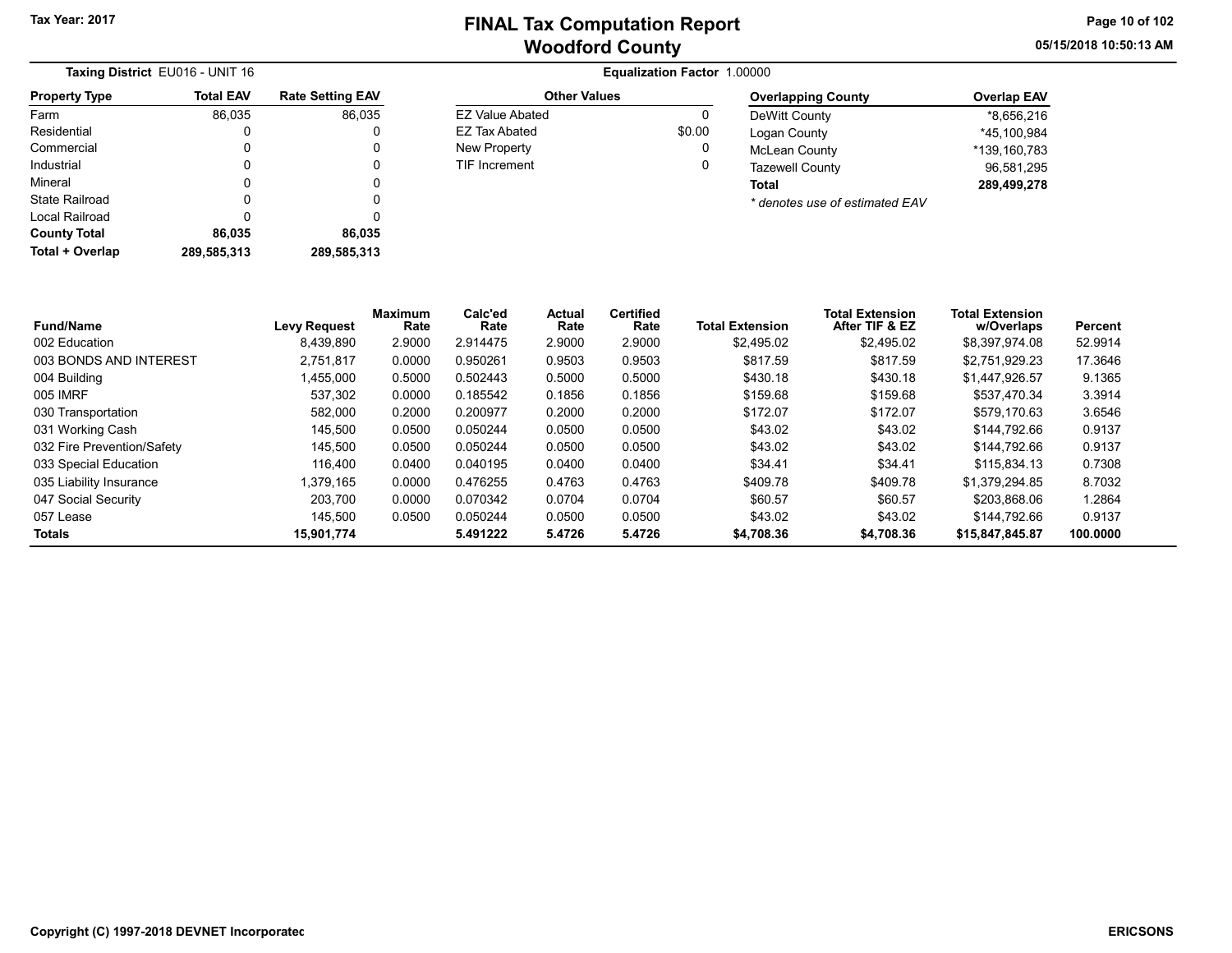05/15/2018 10:50:13 AM Page 11 of 102

|                       | Taxing District EU021 - UNIT 21 |                         | <b>Equalization Factor 1.00000</b> |           |                                |                    |  |  |  |
|-----------------------|---------------------------------|-------------------------|------------------------------------|-----------|--------------------------------|--------------------|--|--|--|
| <b>Property Type</b>  | <b>Total EAV</b>                | <b>Rate Setting EAV</b> | <b>Other Values</b>                |           | <b>Overlapping County</b>      | <b>Overlap EAV</b> |  |  |  |
| Farm                  | 20,021,377                      | 20,018,548              | <b>EZ Value Abated</b>             | 0         | <b>Marshall County</b>         | 16,146,470         |  |  |  |
| Residential           | 16.003.444                      | 14.350.471              | EZ Tax Abated                      | \$0.00    | <b>Total</b>                   | 16,146,470         |  |  |  |
| Commercial            | 1,970,181                       | 1,692,994               | New Property                       | 179,177   | * denotes use of estimated EAV |                    |  |  |  |
| Industrial            | 9,223                           | 7.477                   | TIF Increment                      | 1,934,735 |                                |                    |  |  |  |
| Mineral               | 0                               | 0                       |                                    |           |                                |                    |  |  |  |
| <b>State Railroad</b> | 0                               | 0                       |                                    |           |                                |                    |  |  |  |
| Local Railroad        | 0                               | 0                       |                                    |           |                                |                    |  |  |  |
| <b>County Total</b>   | 38,004,225                      | 36,069,490              |                                    |           |                                |                    |  |  |  |
| Total + Overlap       | 54.150.695                      | 52,215,960              |                                    |           |                                |                    |  |  |  |

| <b>Fund/Name</b>           | <b>Levy Request</b> | <b>Maximum</b><br>Rate | Calc'ed<br>Rate | Actual<br>Rate | <b>Certified</b><br>Rate | <b>Total Extension</b> | <b>Total Extension</b><br>After TIF & EZ | <b>Total Extension</b><br>w/Overlaps | Percent  |
|----------------------------|---------------------|------------------------|-----------------|----------------|--------------------------|------------------------|------------------------------------------|--------------------------------------|----------|
| 002 EDUCATION              | 1.752.135           | 3.3000                 | 3.355555        | 3.3000         | 3.3000                   | \$1.254.139.43         | \$1.190.293.17                           | \$1.723.126.68                       | 60.2420  |
| 003 GO Series 2013         | 269,108             | 0.0000                 | 0.515375        | 0.5154         | 0.5154                   | \$195,873.78           | \$185,902.15                             | \$269.121.06                         | 9.4087   |
| 004 Building               | 305,296             | 0.5750                 | 0.584680        | 0.5750         | 0.5750                   | \$218.524.29           | \$207.399.57                             | \$300.241.77                         | 10.4967  |
| 005 IMRF                   | 79.165              | 0.0000                 | 0.151611        | 0.1517         | 0.1517                   | \$57.652.41            | \$54.717.42                              | \$79.211.61                          | 2.7693   |
| 030 Transportation         | 106.190             | 0.2000                 | 0.203367        | 0.2000         | 0.2000                   | \$76,008.45            | \$72.138.98                              | \$104.431.92                         | 3.6510   |
| 031 Working Cash           | 26.548              | 0.0500                 | 0.050843        | 0.0500         | 0.0500                   | \$19.002.11            | \$18,034.75                              | \$26,107.98                          | 0.9128   |
| 032 Fire Prevention/Safety | 26,547              | 0.0500                 | 0.050841        | 0.0500         | 0.0500                   | \$19.002.11            | \$18,034.75                              | \$26,107.98                          | 0.9128   |
| 033 Special Education      | 21.238              | 0.0400                 | 0.040673        | 0.0400         | 0.0400                   | \$15,201.69            | \$14.427.80                              | \$20.886.38                          | 0.7302   |
| 035 Liability Insurance    | 205.743             | 0.0000                 | 0.394023        | 0.3941         | 0.3941                   | \$149.774.65           | \$142.149.86                             | \$205.783.10                         | 7.1944   |
| 047 Social Security        | 79,165              | 0.0000                 | 0.151611        | 0.1517         | 0.1517                   | \$57,652.41            | \$54.717.42                              | \$79,211.61                          | 2.7693   |
| 057 Lease                  | 26.547              | 0.0500                 | 0.050841        | 0.0500         | 0.0500                   | \$19.002.11            | \$18,034.75                              | \$26,107.98                          | 0.9128   |
| <b>Totals</b>              | 2,897,682           |                        | 5.549420        | 5.4779         | 5.4779                   | \$2.081.833.44         | \$1.975.850.62                           | \$2,860,338,07                       | 100.0000 |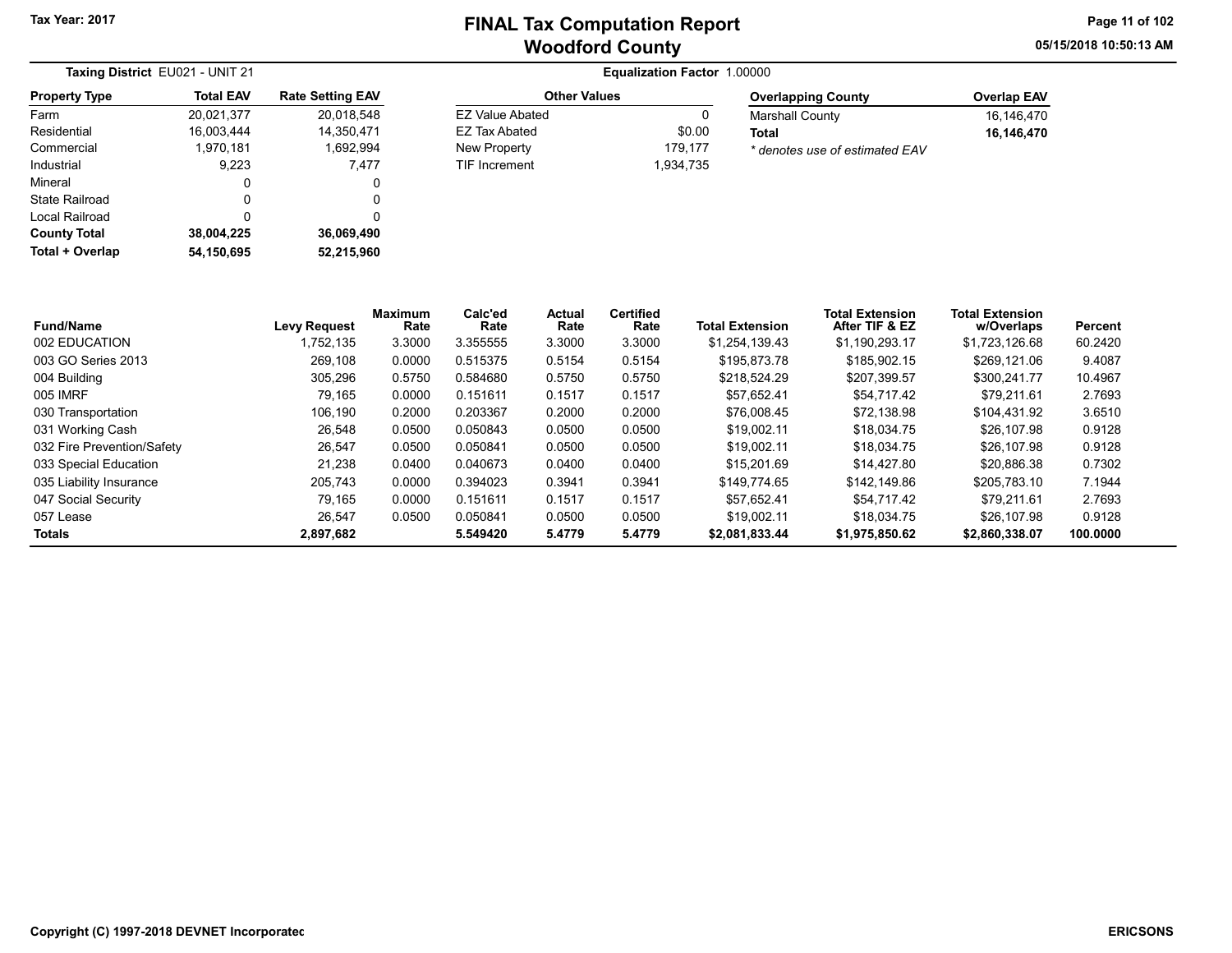05/15/2018 10:50:13 AM Page 12 of 102

| Taxing District EU060 - UNIT 60 |                  |                         |  |
|---------------------------------|------------------|-------------------------|--|
| <b>Property Type</b>            | <b>Total EAV</b> | <b>Rate Setting EAV</b> |  |
| Farm                            | 37,796,199       | 37,796,199              |  |
| Residential                     | 36,272,068       | 36,272,068              |  |
| Commercial                      | 10,522,001       | 10,522,001              |  |
| Industrial                      | 2,110,662        | 2,110,662               |  |
| Mineral                         | 0                | 0                       |  |
| State Railroad                  | 0                | 0                       |  |
| Local Railroad                  | 0                | 0                       |  |
| <b>County Total</b>             | 86,700,930       | 86,700,930              |  |
| Total + Overlap                 | 86,700,930       | 86.700.930              |  |

| <b>Total EAV</b> | <b>Rate Setting EAV</b> | <b>Other Values</b>    |         |
|------------------|-------------------------|------------------------|---------|
| 37,796,199       | 37,796,199              | <b>EZ Value Abated</b> | 0       |
| 36,272,068       | 36,272,068              | <b>EZ Tax Abated</b>   | \$0.00  |
| 10,522,001       | 10,522,001              | New Property           | 473,296 |
| 2,110,662        | 2,110,662               | <b>TIF Increment</b>   | 0       |
| 0                |                         |                        |         |
| 0                |                         |                        |         |
|                  |                         |                        |         |

| <b>Fund/Name</b>           | <b>Levy Request</b> | <b>Maximum</b><br>Rate | Calc'ed<br>Rate | Actual<br>Rate | <b>Certified</b><br>Rate | <b>Total Extension</b> | <b>Total Extension</b><br>After TIF & EZ | <b>Total Extension</b><br>w/Overlaps | Percent  |
|----------------------------|---------------------|------------------------|-----------------|----------------|--------------------------|------------------------|------------------------------------------|--------------------------------------|----------|
| 002 Education              | 3.193.096           | 3.6800                 | 3.682886        | 3.6800         | 3.6800                   | \$3.190.594.22         | \$3.190.594.22                           | \$3,190,594.22                       | 63.4810  |
| 003 BONDS AND INTEREST     | 555.900             | 0.0000                 | 0.641170        | 0.6412         | 0.6412                   | \$555.926.36           | \$555.926.36                             | \$555.926.36                         | 11.0609  |
| 004 Building               | 433.845             | 0.5000                 | 0.500393        | 0.5000         | 0.5000                   | \$433.504.65           | \$433,504.65                             | \$433.504.65                         | 8.6252   |
| 005 IMRF                   | 95.446              | 0.0000                 | 0.110087        | 0.1101         | 0.1101                   | \$95.457.72            | \$95.457.72                              | \$95.457.72                          | 1.8993   |
| 030 Transportation         | 173.538             | 0.2000                 | 0.200157        | 0.2000         | 0.2000                   | \$173.401.86           | \$173,401.86                             | \$173.401.86                         | 3.4501   |
| 031 Working Cash           | 43,384              | 0.0500                 | 0.050039        | 0.0500         | 0.0500                   | \$43.350.47            | \$43,350.47                              | \$43,350.47                          | 0.8625   |
| 032 Fire Prevention/Safety | 43.384              | 0.0500                 | 0.050039        | 0.0500         | 0.0500                   | \$43.350.47            | \$43.350.47                              | \$43.350.47                          | 0.8625   |
| 033 Special Education      | 34.708              | 0.0400                 | 0.040032        | 0.0400         | 0.0400                   | \$34.680.37            | \$34.680.37                              | \$34.680.37                          | 0.6900   |
| 035 Liability Insurance    | 316.967             | 0.0000                 | 0.365587        | 0.3656         | 0.3656                   | \$316.978.60           | \$316.978.60                             | \$316.978.60                         | 6.3067   |
| 047 Social Security        | 95,446              | 0.0000                 | 0.110087        | 0.1101         | 0.1101                   | \$95.457.72            | \$95.457.72                              | \$95.457.72                          | 1.8993   |
| 057 Lease                  | 43.384              | 0.0500                 | 0.050039        | 0.0500         | 0.0500                   | \$43.350.47            | \$43.350.47                              | \$43.350.47                          | 0.8625   |
| Totals                     | 5,029,098           |                        | 5.800516        | 5.7970         | 5.7970                   | \$5,026,052.91         | \$5,026,052.91                           | \$5,026,052.91                       | 100.0000 |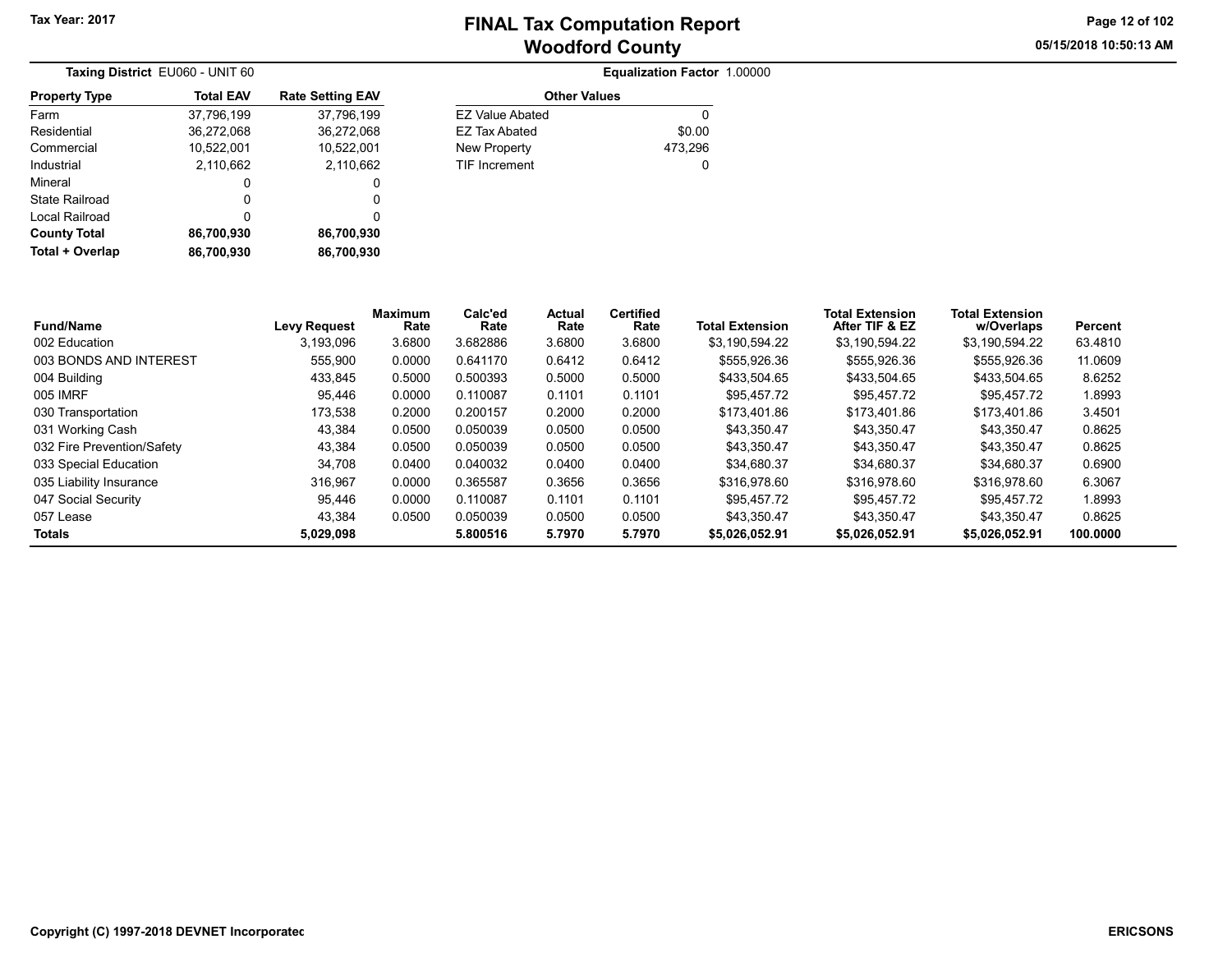05/15/2018 10:50:13 AM Page 13 of 102

| Taxing District EU140 - UNIT 140 |                  |                         | <b>Equalization Factor 1.00000</b> |           |                                |                    |  |  |  |
|----------------------------------|------------------|-------------------------|------------------------------------|-----------|--------------------------------|--------------------|--|--|--|
| <b>Property Type</b>             | <b>Total EAV</b> | <b>Rate Setting EAV</b> | <b>Other Values</b>                |           | <b>Overlapping County</b>      | <b>Overlap EAV</b> |  |  |  |
| Farm                             | 46.198.857       | 46.173.874              | EZ Value Abated                    | U         | McLean County                  | *63.024            |  |  |  |
| Residential                      | 127.470.592      | 126.418.576             | EZ Tax Abated                      | \$0.00    | <b>Tazewell County</b>         | 10,616,120         |  |  |  |
| Commercial                       | 23,688,401       | 22.175.209              | New Property                       | 3,476,170 | <b>Total</b>                   | 10,679,144         |  |  |  |
| Industrial                       | 12,226,355       | 11.028.547              | TIF Increment                      | 3,789,834 | * denotes use of estimated EAV |                    |  |  |  |
| Mineral                          | 0                | 0                       |                                    |           |                                |                    |  |  |  |
| State Railroad                   | 812.037          | 812.037                 |                                    |           |                                |                    |  |  |  |
| Local Railroad                   | 106.404          | 104.569                 |                                    |           |                                |                    |  |  |  |
| <b>County Total</b>              | 210.502.646      | 206.712.812             |                                    |           |                                |                    |  |  |  |

| <b>Fund/Name</b>           | <b>Levy Request</b> | <b>Maximum</b><br>Rate | Calc'ed<br>Rate | Actual<br>Rate | <b>Certified</b><br>Rate | <b>Total Extension</b> | <b>Total Extension</b><br>After TIF & EZ | <b>Total Extension</b><br>w/Overlaps | Percent  |
|----------------------------|---------------------|------------------------|-----------------|----------------|--------------------------|------------------------|------------------------------------------|--------------------------------------|----------|
| 002 Education              | 6,895,000           | 3.1000                 | 3.171691        | 3.1000         | 3.1000                   | \$6.525.582.03         | \$6,408,097.17                           | \$6,739,150.64                       | 62.8292  |
| 003 BONDS AND INTEREST     | 892.751             | 0.0000                 | 0.410664        | 0.4107         | 0.4107                   | \$864.534.37           | \$848,969.52                             | \$892,828.76                         | 8.3239   |
| 004 Building               | .170.000            | 0.5250                 | 0.538198        | 0.5250         | 0.5250                   | \$1.105.138.89         | \$1,085,242.26                           | \$1.141.307.77                       | 10.6405  |
| 005 IMRF                   | 235.000             | 0.0000                 | 0.108100        | 0.1081         | 0.1081                   | \$227.553.36           | \$223.456.55                             | \$235,000.70                         | 2.1909   |
| 030 Transportation         | 448.000             | 0.2000                 | 0.206079        | 0.2000         | 0.2000                   | \$421,005.29           | \$413.425.62                             | \$434.783.91                         | 4.0535   |
| 031 Working Cash           | 111.000             | 0.0500                 | 0.051060        | 0.0500         | 0.0500                   | \$105.251.32           | \$103.356.41                             | \$108,695.98                         | 1.0134   |
| 032 Fire Prevention/Safety | 111.000             | 0.0500                 | 0.051060        | 0.0500         | 0.0500                   | \$105.251.32           | \$103.356.41                             | \$108.695.98                         | 1.0134   |
| 033 Special Education      | 90.000              | 0.0400                 | 0.041400        | 0.0400         | 0.0400                   | \$84.201.06            | \$82.685.12                              | \$86.956.78                          | 0.8107   |
| 035 Liability Insurance    | 590.000             | 0.0000                 | 0.271399        | 0.2714         | 0.2714                   | \$571.304.18           | \$561.018.57                             | \$590.001.77                         | 5.5006   |
| 047 Social Security        | 280,000             | 0.0000                 | 0.128800        | 0.1288         | 0.1288                   | \$271.127.41           | \$266,246.10                             | \$280,000.84                         | 2.6105   |
| 057 LEASE/PURCHASE/RENTAL  | 111.000             | 0.0500                 | 0.051060        | 0.0500         | 0.0500                   | \$105.251.32           | \$103.356.41                             | \$108,695.98                         | 1.0134   |
| Totals                     | 10,933,751          |                        | 5.029511        | 4.9340         | 4.9340                   | \$10,386,200.55        | \$10.199.210.14                          | \$10.726.119.11                      | 100.0000 |

Total + Overlap 221,181,790 217,391,956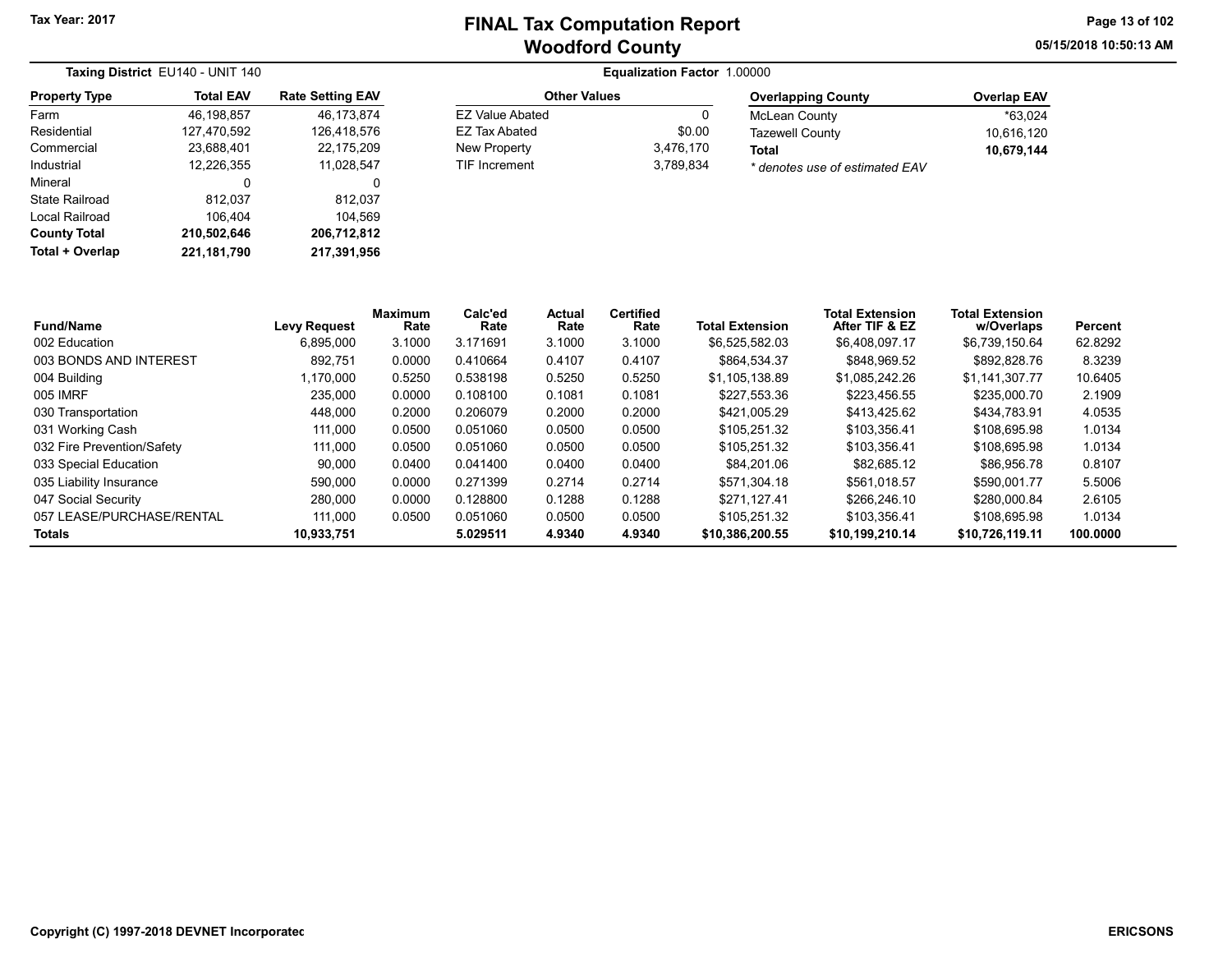Other Values EZ Value Abated 0 EZ Tax Abated \$0.00 New Property 330 TIF Increment 0 05/15/2018 10:50:13 AM Page 14 of 102

| Taxing District EU701 - UNIT 701 |                  |                         |  |  |  |  |  |
|----------------------------------|------------------|-------------------------|--|--|--|--|--|
| <b>Property Type</b>             | <b>Total EAV</b> | <b>Rate Setting EAV</b> |  |  |  |  |  |
| Farm                             | 1,407,322        | 1,407,322               |  |  |  |  |  |
| Residential                      | 2,645,800        | 2,645,800               |  |  |  |  |  |
| Commercial                       | 214,654          | 214,654                 |  |  |  |  |  |
| Industrial                       | 0                | 0                       |  |  |  |  |  |
| Mineral                          | 0                | 0                       |  |  |  |  |  |
| State Railroad                   | 120,364          | 120,364                 |  |  |  |  |  |
| Local Railroad                   | 8.273            | 8.273                   |  |  |  |  |  |
| <b>County Total</b>              | 4,396,413        | 4,396,413               |  |  |  |  |  |
| Total + Overlap                  | 118,931,683      | 118,931,683             |  |  |  |  |  |

| <b>Overlapping County</b>      | <b>Overlap EAV</b> |
|--------------------------------|--------------------|
| <b>Tazewell County</b>         | 114.535.270        |
| Total                          | 114.535.270        |
| * denotes use of estimated EAV |                    |

| <b>Fund/Name</b>           | <b>Levy Request</b> | <b>Maximum</b><br>Rate | Calc'ed<br>Rate | Actual<br>Rate | <b>Certified</b><br>Rate | <b>Total Extension</b> | <b>Total Extension</b><br>After TIF & EZ | <b>Total Extension</b><br>w/Overlaps | Percent  |
|----------------------------|---------------------|------------------------|-----------------|----------------|--------------------------|------------------------|------------------------------------------|--------------------------------------|----------|
| 002 Education              | 3.959.999           | 3.1500                 | 3.329642        | 3.1500         | 3.1500                   | \$138.487.01           | \$138,487.01                             | \$3.746.348.01                       | 59.1340  |
| 003 BONDS AND INTEREST     | 851,580             | 0.0000                 | 0.716024        | 0.7161         | 0.7161                   | \$31.482.71            | \$31,482.71                              | \$851,669.78                         | 13.4431  |
| 004 Building               | 603.778             | 0.5000                 | 0.507668        | 0.5000         | 0.5000                   | \$21.982.07            | \$21.982.07                              | \$594.658.42                         | 9.3863   |
| 005 IMRF                   | 130.000             | 0.0000                 | 0.109306        | 0.1094         | 0.1094                   | \$4,809.68             | \$4.809.68                               | \$130.111.26                         | 2.0537   |
| 030 Transportation         | 242,000             | 0.2000                 | 0.203478        | 0.2000         | 0.2000                   | \$8.792.83             | \$8,792.83                               | \$237.863.37                         | 3.7545   |
| 031 Working Cash           | 60,378              | 0.0500                 | 0.050767        | 0.0500         | 0.0500                   | \$2.198.21             | \$2,198.21                               | \$59,465.84                          | 0.9386   |
| 032 Fire Prevention/Safety | 60.378              | 0.0500                 | 0.050767        | 0.0500         | 0.0500                   | \$2.198.21             | \$2.198.21                               | \$59.465.84                          | 0.9386   |
| 033 Special Education      | 48.302              | 0.0400                 | 0.040613        | 0.0400         | 0.0400                   | \$1.758.57             | \$1.758.57                               | \$47.572.67                          | 0.7509   |
| 035 Liability Insurance    | 328.643             | 0.0000                 | 0.276329        | 0.2764         | 0.2764                   | \$12.151.69            | \$12.151.69                              | \$328,727.17                         | 5.1888   |
| 047 Social Security        | 220.000             | 0.0000                 | 0.184980        | 0.1850         | 0.1850                   | \$8.133.36             | \$8.133.36                               | \$220.023.61                         | 3.4729   |
| 057 Lease                  | 60.378              | 0.0500                 | 0.050767        | 0.0500         | 0.0500                   | \$2.198.21             | \$2.198.21                               | \$59.465.84                          | 0.9386   |
| <b>Totals</b>              | 6,565,436           |                        | 5.520341        | 5.3269         | 5.3269                   | \$234,192.55           | \$234.192.55                             | \$6,335,371.81                       | 100.0000 |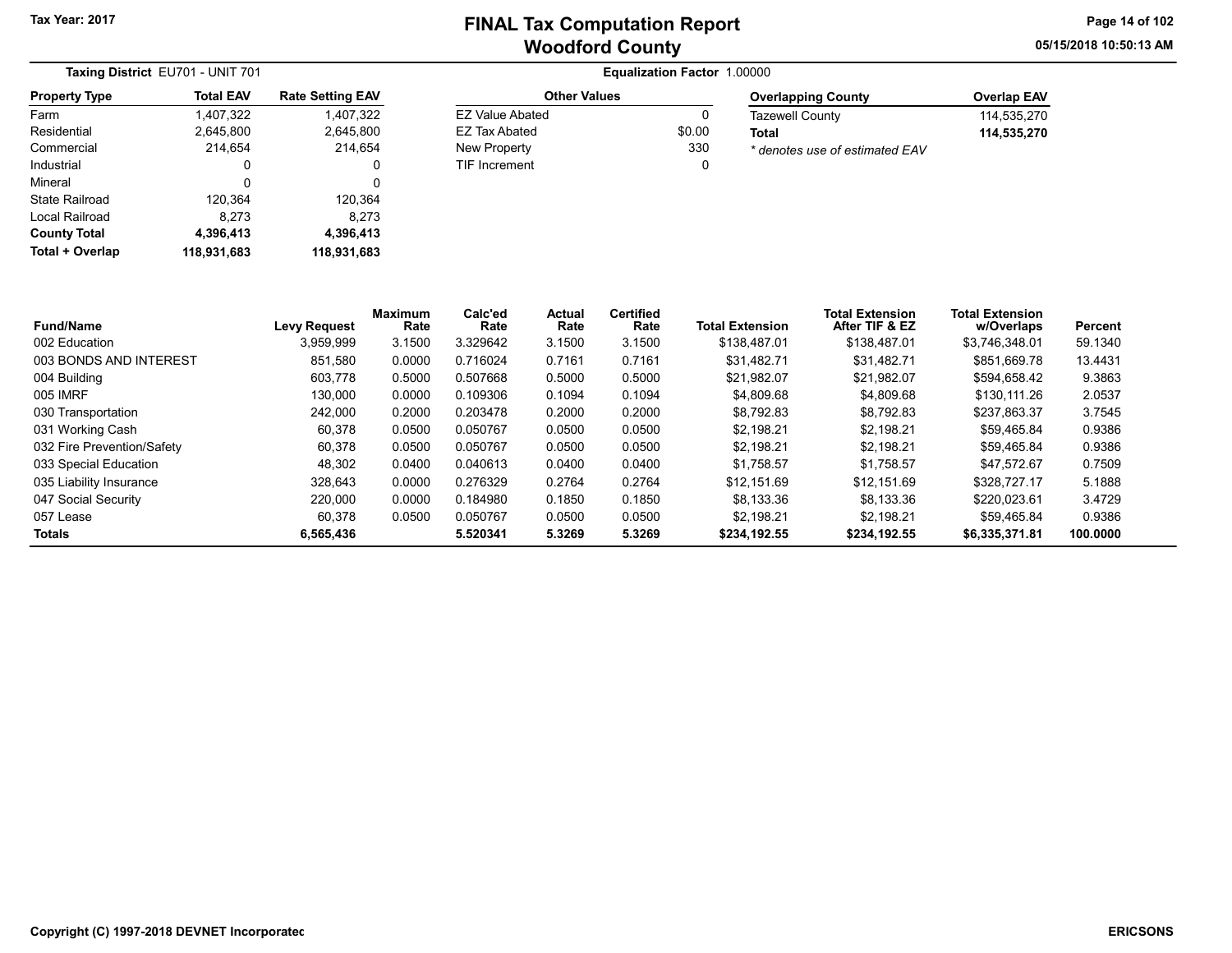05/15/2018 10:50:13 AM Page 15 of 102

| <b>Taxing District FDBE - BENSON FIRE DISTRICT</b> |                  |                         |  |  |  |  |  |
|----------------------------------------------------|------------------|-------------------------|--|--|--|--|--|
| <b>Property Type</b>                               | <b>Total EAV</b> | <b>Rate Setting EAV</b> |  |  |  |  |  |
| Farm                                               | 19,804,247       | 19,804,247              |  |  |  |  |  |
| Residential                                        | 7,817,662        | 7,817,662               |  |  |  |  |  |
| Commercial                                         | 2,161,929        | 2,161,929               |  |  |  |  |  |
| Industrial                                         | 6,785            | 6,785                   |  |  |  |  |  |
| Mineral                                            | 0                | 0                       |  |  |  |  |  |
| State Railroad                                     | O                | O                       |  |  |  |  |  |
| Local Railroad                                     | 0                | 0                       |  |  |  |  |  |
| <b>County Total</b>                                | 29,790,623       | 29,790,623              |  |  |  |  |  |
| Total + Overlap                                    | 29,790,623       | 29.790.623              |  |  |  |  |  |

| <b>FIRE DISTRICT</b>    |                        | Equalization Factor 1.00000 |  |
|-------------------------|------------------------|-----------------------------|--|
| <b>Rate Setting EAV</b> | <b>Other Values</b>    |                             |  |
| 19.804.247              | <b>EZ Value Abated</b> | 0                           |  |
| 7,817,662               | <b>EZ Tax Abated</b>   | \$0.00                      |  |
| 2,161,929               | New Property           | 16,242                      |  |
| 6,785                   | <b>TIF Increment</b>   | 0                           |  |
| 0                       |                        |                             |  |
| ∩                       |                        |                             |  |

| <b>Fund/Name</b>        | <b>Levy Request</b> | <b>Maximum</b><br>Rate | Calc'ed<br>Rate | Actual<br>Rate | Certified<br>Rate | <b>Total Extension</b> | <b>Total Extension</b><br>After TIF & EZ | <b>Total Extension</b><br>w/Overlaps | Percent  |
|-------------------------|---------------------|------------------------|-----------------|----------------|-------------------|------------------------|------------------------------------------|--------------------------------------|----------|
| 001 Corporate           | 61,280              | 0.3000                 | 0.205702        | 0.2058         | 0.2058            | \$61,309.10            | \$61,309.10                              | \$61,309.10                          | 71.6325  |
| 027 Audit               | 210                 | 0.0050                 | 0.000705        | 0.0008         | 0.0008            | \$238.32               | \$238.32                                 | \$238.32                             | 0.2784   |
| 035 Liability Insurance | 9,000               | 0.0000                 | 0.030211        | 0.0303         | 0.0303            | \$9,026.56             | \$9,026.56                               | \$9,026.56                           | 10.5465  |
| 064 Ambulance           | 15,000              | 0.3000                 | 0.050351        | 0.0504         | 0.0504            | \$15.014.47            | \$15.014.47                              | \$15.014.47                          | 17.5426  |
| <b>Totals</b>           | 85.490              |                        | 0.286969        | 0.2873         | 0.2873            | \$85,588.45            | \$85,588.45                              | \$85,588.45                          | 100.0000 |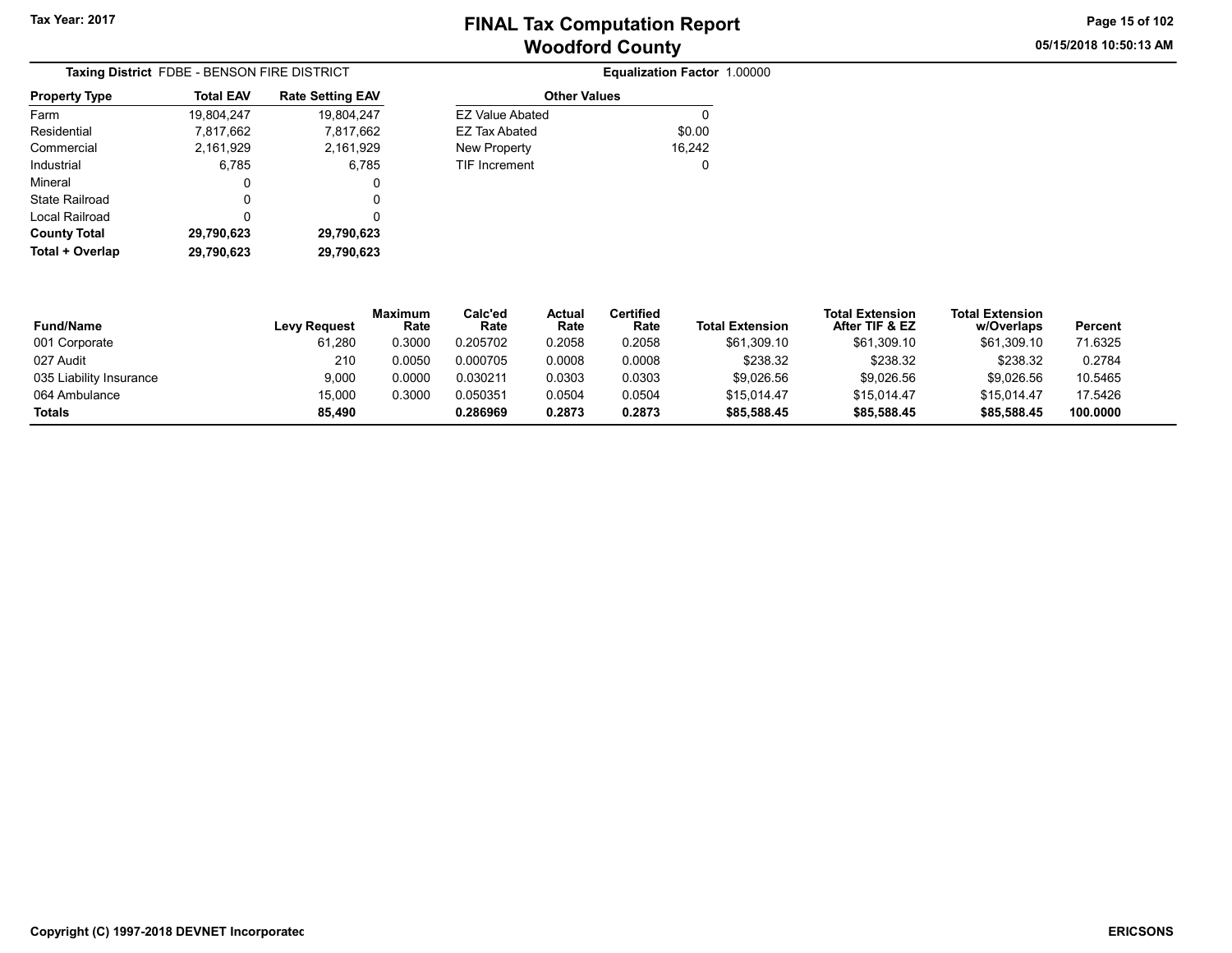Other Values EZ Value Abated 0 EZ Tax Abated \$0.00 New Property 78,325 TIF Increment 0 05/15/2018 10:50:13 AM Page 16 of 102

| Taxing District FDCA - CARLOCK FIRE DISTRICT |                  |                         |  |  |  |  |  |
|----------------------------------------------|------------------|-------------------------|--|--|--|--|--|
| <b>Property Type</b>                         | <b>Total EAV</b> | <b>Rate Setting EAV</b> |  |  |  |  |  |
| Farm                                         | 7,025,001        | 7,025,001               |  |  |  |  |  |
| Residential                                  | 7,101,225        | 7,101,225               |  |  |  |  |  |
| Commercial                                   | 845              | 845                     |  |  |  |  |  |
| Industrial                                   | 5,881            | 5,881                   |  |  |  |  |  |
| Mineral                                      | 0                | 0                       |  |  |  |  |  |
| State Railroad                               | 39,866           | 39,866                  |  |  |  |  |  |
| Local Railroad                               | 0                | 0                       |  |  |  |  |  |
| <b>County Total</b>                          | 14,172,818       | 14,172,818              |  |  |  |  |  |
| Total + Overlap                              | 60,687,294       | 60,687,294              |  |  |  |  |  |

| <b>Overlapping County</b>      | <b>Overlap EAV</b> |
|--------------------------------|--------------------|
| McLean County                  | *46.514.476        |
| Total                          | 46,514,476         |
| * denotes use of estimated EAV |                    |

| <b>Fund/Name</b>        | <b>Levy Request</b> | <b>Maximum</b><br>Rate | Calc'ed<br>Rate | Actual<br>Rate | Certified<br>Rate | <b>Total Extension</b> | <b>Total Extension</b><br>After TIF & EZ | <b>Total Extension</b><br>w/Overlaps | Percent  |
|-------------------------|---------------------|------------------------|-----------------|----------------|-------------------|------------------------|------------------------------------------|--------------------------------------|----------|
| 001 Corporate           | 177.833             | 0.3000                 | 0.293032        | 0.2931         | 0.2931            | \$41.540.53            | \$41.540.53                              | \$177.874.46                         | 57.7992  |
| 027 Audit               | 1,200               | 0.0050                 | 0.001977        | 0.0020         | 0.0020            | \$283.46               | \$283.46                                 | \$1.213.75                           | 0.3944   |
| 035 Liability Insurance | 6,000               | 0.0000                 | 0.009887        | 0.0099         | 0.0099            | \$1,403.11             | \$1.403.11                               | \$6,008.04                           | 1.9523   |
| 064 Ambulance           | 122.619             | 0.3000                 | 0.202051        | 0.2021         | 0.2021            | \$28,643.27            | \$28.643.27                              | \$122.649.02                         | 39.8541  |
| <b>Totals</b>           | 307.652             |                        | 0.506947        | 0.5071         | 0.5071            | \$71,870.37            | \$71.870.37                              | \$307.745.27                         | 100.0000 |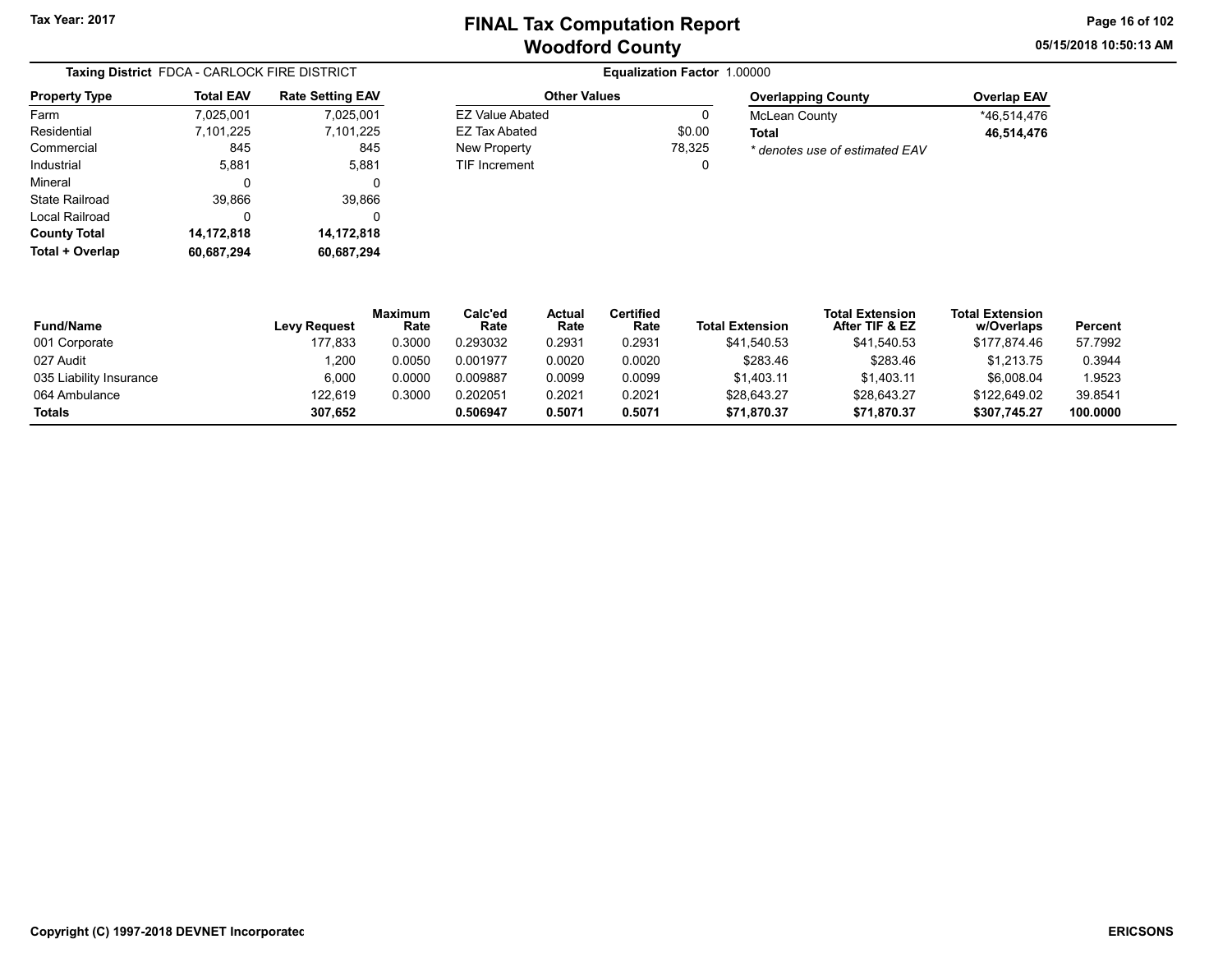05/15/2018 10:50:13 AM Page 17 of 102

| Taxing District FDCE - CENTRAL FIRE DISTRICT |                  |                         |  |  |  |  |
|----------------------------------------------|------------------|-------------------------|--|--|--|--|
| <b>Property Type</b>                         | <b>Total EAV</b> | <b>Rate Setting EAV</b> |  |  |  |  |
| Farm                                         | 1,516,459        | 1,516,459               |  |  |  |  |
| Residential                                  | 12.797.909       | 12,797,909              |  |  |  |  |
| Commercial                                   | 108.920          | 108,920                 |  |  |  |  |
| Industrial                                   | 0                | 0                       |  |  |  |  |
| Mineral                                      | 0                | 0                       |  |  |  |  |
| <b>State Railroad</b>                        | O                | 0                       |  |  |  |  |
| Local Railroad                               | 0                | 0                       |  |  |  |  |
| <b>County Total</b>                          | 14,423,288       | 14,423,288              |  |  |  |  |
| Total + Overlap                              | 59.160.038       | 59,160,038              |  |  |  |  |

**Equalization Factor 1.00000** Other Values EZ Value Abated 0

EZ Tax Abated \$0.00 New Property 470,372 TIF Increment 0

| <b>Overlapping County</b>      | <b>Overlap EAV</b> |
|--------------------------------|--------------------|
| <b>Tazewell County</b>         | 44.736.750         |
| Total                          | 44,736,750         |
| * denotes use of estimated EAV |                    |

| Fund/Name     | <b>Levy Request</b> | Maximum<br>Rate | $\mathsf{Calc}'\mathsf{ed}$<br>Rate | Actual<br>Rate | <b>Certified</b><br>Rate | <b>Total Extension</b> | <b>Total Extension</b><br>After TIF & EZ | <b>Total Extension</b><br>w/Overlaps | Percent  |
|---------------|---------------------|-----------------|-------------------------------------|----------------|--------------------------|------------------------|------------------------------------------|--------------------------------------|----------|
| 001 Corporate | 46.017              | 0.1250          | 0.077784                            | 0.0778         | 0.0778                   | \$11.221.32            | \$11.221.32                              | \$46.026.51                          | 29.4363  |
| 064 Ambulance | 110.280             | 0.3000          | 0.186410                            | 0.1865         | 0.1865                   | \$26,899.43            | \$26,899.43                              | \$110,333.47                         | 70.5637  |
| Totals        | 156.297             |                 | 0.264194                            | 0.2643         | 0.2643                   | \$38,120.75            | \$38,120.75                              | \$156,359.98                         | 100.0000 |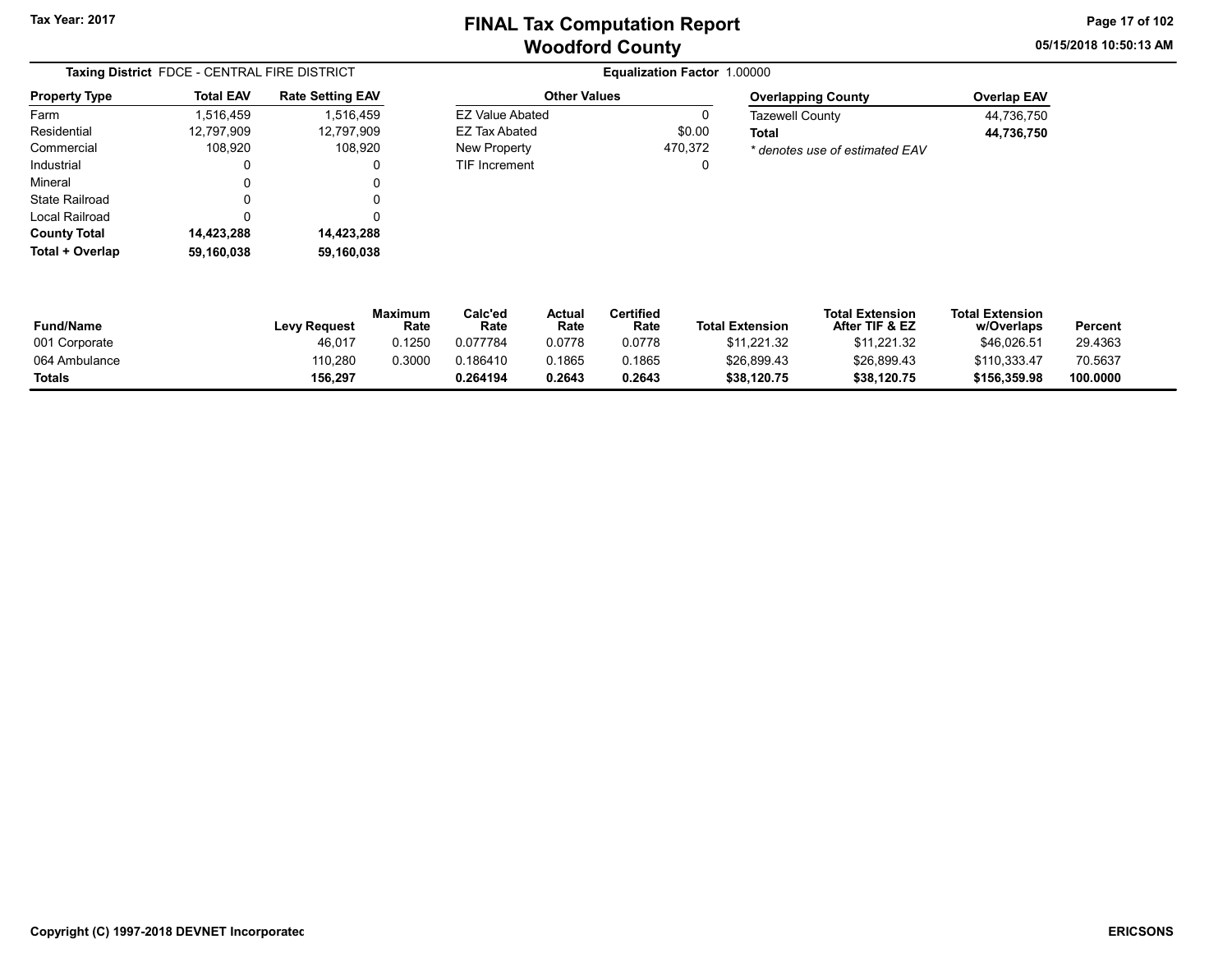Other Values EZ Value Abated 0 EZ Tax Abated \$0.00 New Property 682,300 TIF Increment 0 05/15/2018 10:50:13 AM Page 18 of 102

| Taxing District FDCN - CONGERVILLE FIRE DISTRICT |                  |                         |  |  |  |  |
|--------------------------------------------------|------------------|-------------------------|--|--|--|--|
| <b>Property Type</b>                             | <b>Total EAV</b> | <b>Rate Setting EAV</b> |  |  |  |  |
| Farm                                             | 8,587,990        | 8,587,990               |  |  |  |  |
| Residential                                      | 15,811,180       | 15,811,180              |  |  |  |  |
| Commercial                                       | 2,404,225        | 2,404,225               |  |  |  |  |
| Industrial                                       | 731,203          | 731,203                 |  |  |  |  |
| Mineral                                          | 0                | 0                       |  |  |  |  |
| <b>State Railroad</b>                            | 482,223          | 482,223                 |  |  |  |  |
| Local Railroad                                   | 94.973           | 94.973                  |  |  |  |  |
| <b>County Total</b>                              | 28,111,794       | 28, 111, 794            |  |  |  |  |
| Total + Overlap                                  | 30.776.474       | 30,776,474              |  |  |  |  |

| <b>Overlapping County</b>      | <b>Overlap EAV</b> |
|--------------------------------|--------------------|
| McLean County                  | *2.664.680         |
| Total                          | 2.664.680          |
| * denotes use of estimated EAV |                    |

| <b>Fund/Name</b>        | Levy Request | Maximum<br>Rate | Calc'ed<br>Rate | Actual<br>Rate | Certified<br>Rate | <b>Total Extension</b> | <b>Total Extension</b><br>After TIF & EZ | <b>Total Extension</b><br>w/Overlaps | Percent  |
|-------------------------|--------------|-----------------|-----------------|----------------|-------------------|------------------------|------------------------------------------|--------------------------------------|----------|
| 001 Corporate           | 87,613       | 0.3000          | 0.284675        | 0.2847         | 0.2847            | \$80,034.28            | \$80,034.28                              | \$87,620.62                          | 50.5414  |
| 035 Liability Insurance | 5,724        | 0.0000          | 0.018599        | 0.0186         | 0.0186            | \$5,228.79             | \$5,228.79                               | \$5.724.42                           | 3.3020   |
| 064 AMBULANCE           | 80.000       | 0.4000          | 0.259939        | 0.2600         | 0.2600            | \$73,090.66            | \$73.090.66                              | \$80.018.83                          | 46.1566  |
| Totals                  | 173.337      |                 | 0.563213        | 0.5633         | 0.5633            | \$158.353.73           | \$158,353,73                             | \$173.363.87                         | 100.0000 |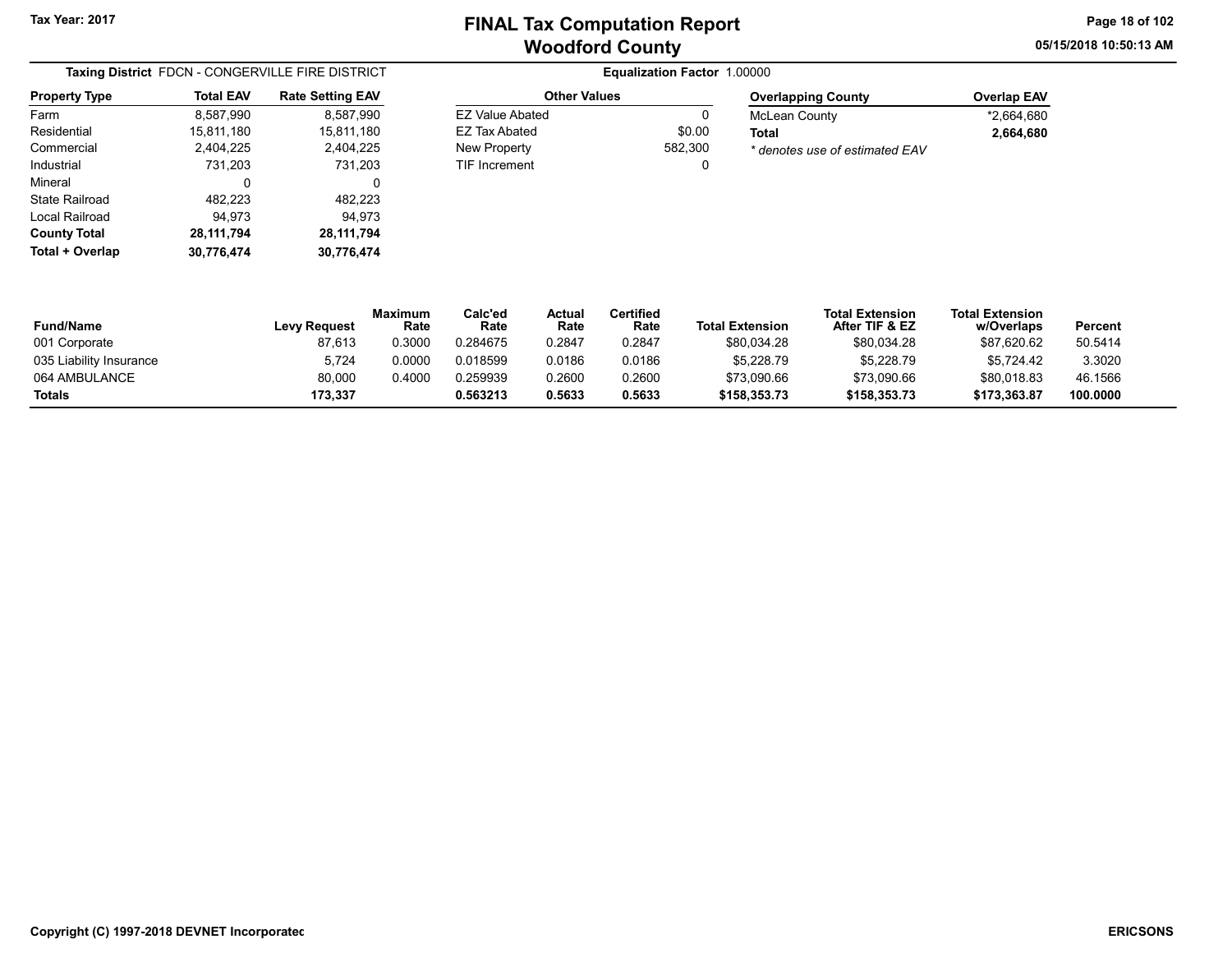Other Values EZ Value Abated 0 EZ Tax Abated \$0.00 New Property **0** TIF Increment 0 05/15/2018 10:50:13 AM Page 19 of 102

|                      | Taxing District FDDA - DANA FIRE DISTRICT |                         |  |  |  |  |  |
|----------------------|-------------------------------------------|-------------------------|--|--|--|--|--|
| <b>Property Type</b> | <b>Total EAV</b>                          | <b>Rate Setting EAV</b> |  |  |  |  |  |
| Farm                 | 432,868                                   | 432,868                 |  |  |  |  |  |
| Residential          | 106,349                                   | 106,349                 |  |  |  |  |  |
| Commercial           | 343                                       | 343                     |  |  |  |  |  |
| Industrial           | 0                                         | 0                       |  |  |  |  |  |
| Mineral              | 1,451,520                                 | 1,451,520               |  |  |  |  |  |
| State Railroad       | O                                         | Ω                       |  |  |  |  |  |
| Local Railroad       | 0                                         | 0                       |  |  |  |  |  |
| <b>County Total</b>  | 1,991,080                                 | 1,991,080               |  |  |  |  |  |
| Total + Overlap      | 11,941,522                                | 11,941,522              |  |  |  |  |  |

| <b>Overlapping County</b>      | <b>Overlap EAV</b> |
|--------------------------------|--------------------|
| LaSalle County                 | 7.867.491          |
| <b>Livingston County</b>       | 2.082.951          |
| Total                          | 9.950.442          |
| * denotes use of estimated EAV |                    |

| <b>Fund/Name</b>        | <b>Levy Request</b> | <b>Maximum</b><br>Rate | Calc'ed<br>Rate | Actual<br>Rate | Certified<br>Rate | <b>Total Extension</b> | <b>Total Extension</b><br>After TIF & EZ | <b>Total Extension</b><br>w/Overlaps | Percent  |
|-------------------------|---------------------|------------------------|-----------------|----------------|-------------------|------------------------|------------------------------------------|--------------------------------------|----------|
| 001 Corporate           | 30,970              | 0.3000                 | 0.259347        | 0.2594         | 0.2594            | \$5,164.86             | \$5,164.86                               | \$30,976.31                          | 81.5467  |
| 035 Liability Insurance | 7,000               | 0.0000                 | 0.058619        | 0.0587         | 0.0587            | \$1.168.76             | \$1,168.76                               | \$7,009.67                           | 18.4533  |
| <b>Totals</b>           | 37,970              |                        | 0.317966        | 0.3181         | 0.3181            | \$6,333.62             | \$6,333.62                               | \$37,985.98                          | 100.0000 |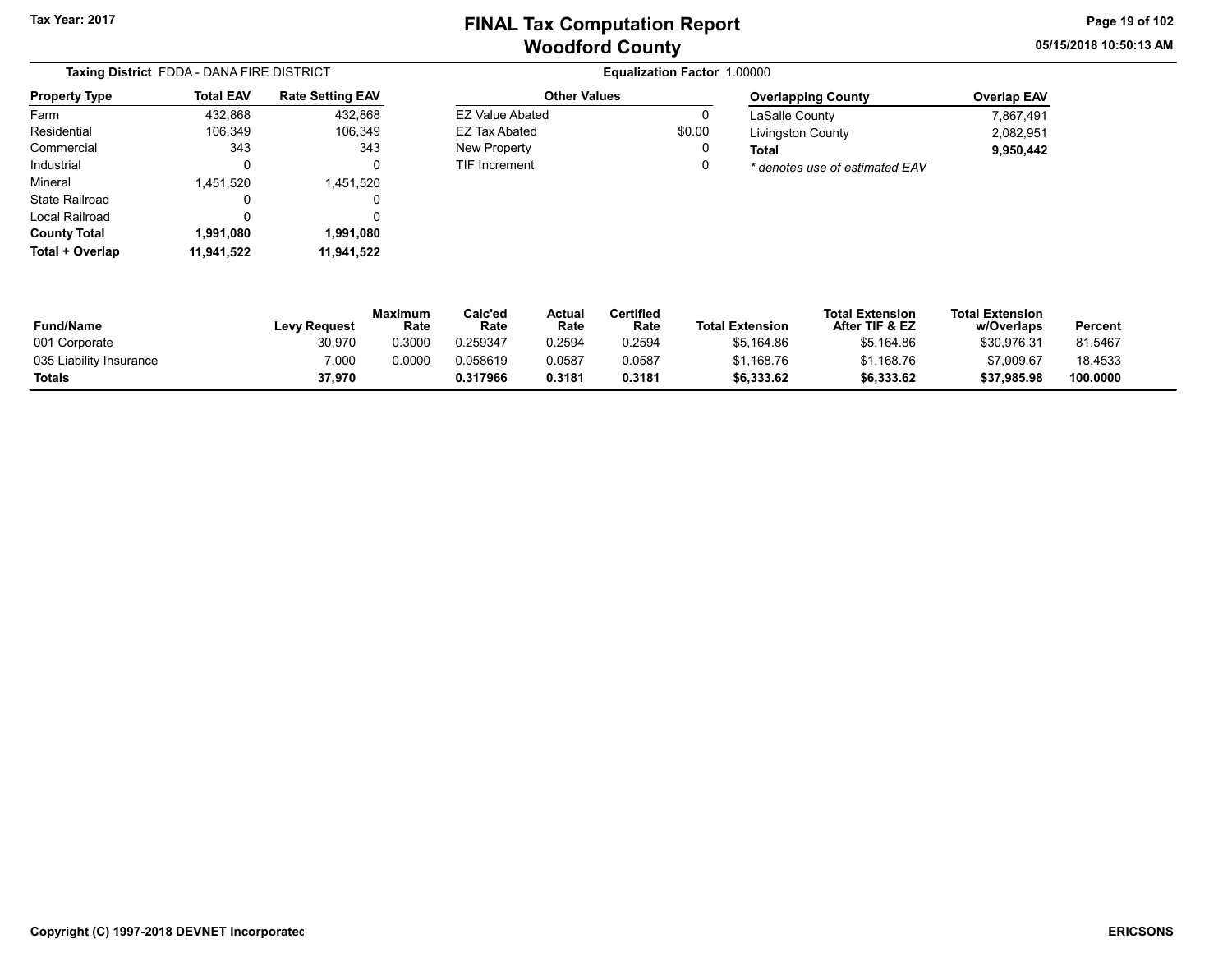Other Values EZ Value Abated 0 EZ Tax Abated \$0.00 New Property 330 TIF Increment 0 05/15/2018 10:50:13 AM Page 20 of 102

|                      | Taxing District FDDC - DEER CREEK FIRE DISTRICT |                         |  |  |  |  |  |
|----------------------|-------------------------------------------------|-------------------------|--|--|--|--|--|
| <b>Property Type</b> | <b>Total EAV</b>                                | <b>Rate Setting EAV</b> |  |  |  |  |  |
| Farm                 | 2,070,990                                       | 2,070,990               |  |  |  |  |  |
| Residential          | 2,875,067                                       | 2,875,067               |  |  |  |  |  |
| Commercial           | 214.654                                         | 214,654                 |  |  |  |  |  |
| Industrial           | 0                                               | 0                       |  |  |  |  |  |
| Mineral              | 0                                               | 0                       |  |  |  |  |  |
| State Railroad       | 141,063                                         | 141,063                 |  |  |  |  |  |
| Local Railroad       | 8,273                                           | 8,273                   |  |  |  |  |  |
| <b>County Total</b>  | 5,310,047                                       | 5,310,047               |  |  |  |  |  |
| Total + Overlap      | 38,104,736                                      | 38,104,736              |  |  |  |  |  |

| <b>Overlapping County</b>      | <b>Overlap EAV</b> |
|--------------------------------|--------------------|
| <b>Tazewell County</b>         | 32.794.689         |
| Total                          | 32.794.689         |
| * denotes use of estimated EAV |                    |

| <b>Fund/Name</b>        | <b>Levy Request</b> | Maximum<br>Rate | $\mathsf{Calc}'$ ed<br>Rate | Actual<br>Rate | Certified<br>Rate | <b>Total Extension</b> | <b>Total Extension</b><br>After TIF & EZ | <b>Total Extension</b><br>w/Overlaps | Percent  |
|-------------------------|---------------------|-----------------|-----------------------------|----------------|-------------------|------------------------|------------------------------------------|--------------------------------------|----------|
| 001 Corporate           | 96,556              | 0.4000          | 0.253396                    | 0.2534         | 0.2534            | \$13,455.66            | \$13,455.66                              | \$96.557.40                          | 90.2422  |
| 035 Liability Insurance | 10.407              | 0.0000          | 0.027312                    | 0.0274         | 0.0274            | \$1.454.95             | \$1,454.95                               | \$10,440.70                          | 9.7578   |
| <b>Totals</b>           | 106,963             |                 | 0.280708                    | 0.2808         | 0.2808            | \$14,910.61            | \$14,910.61                              | \$106,998.10                         | 100.0000 |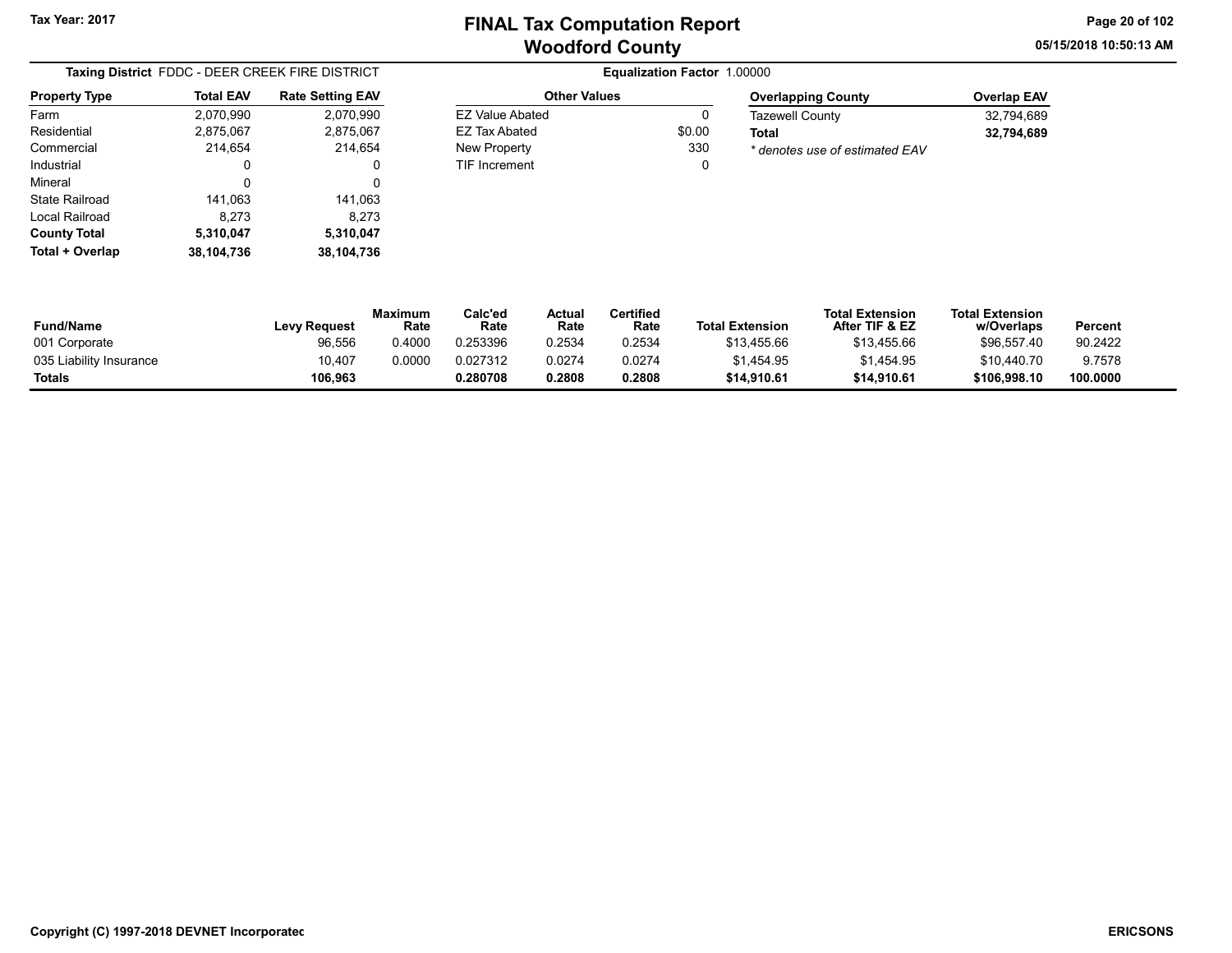Other Values EZ Value Abated 0 EZ Tax Abated \$0.00<br>New Property 1,090,992

TIF Increment 0

New Property

05/15/2018 10:50:13 AM Page 21 of 102

| Taxing District FDEL - EL PASO FIRE DISTRICT |                  |                         |  |  |  |  |
|----------------------------------------------|------------------|-------------------------|--|--|--|--|
| <b>Property Type</b>                         | <b>Total EAV</b> | <b>Rate Setting EAV</b> |  |  |  |  |
| Farm                                         | 25,322,755       | 25.322.755              |  |  |  |  |
| Residential                                  | 50.673.011       | 50.673.011              |  |  |  |  |
| Commercial                                   | 16,878,434       | 16,878,434              |  |  |  |  |
| Industrial                                   | 1,302,327        | 1,302,327               |  |  |  |  |
| Mineral                                      | 0                | 0                       |  |  |  |  |
| State Railroad                               | 38,127           | 38,127                  |  |  |  |  |
| Local Railroad                               | 0                | O                       |  |  |  |  |
| <b>County Total</b>                          | 94,214,654       | 94,214,654              |  |  |  |  |
| <b>Total + Overlap</b>                       | 100,578,543      | 100,578,543             |  |  |  |  |

| <b>Overlapping County</b>      | <b>Overlap EAV</b> |
|--------------------------------|--------------------|
| <b>McLean County</b>           | *6.363.889         |
| Total                          | 6.363.889          |
| * denotes use of estimated EAV |                    |

| <b>Fund/Name</b>             | Levy Request | <b>Maximum</b><br>Rate | Calc'ed<br>Rate | Actual<br>Rate | <b>Certified</b><br>Rate | <b>Total Extension</b> | <b>Total Extension</b><br>After TIF & EZ | <b>Total Extension</b><br>w/Overlaps | Percent  |
|------------------------------|--------------|------------------------|-----------------|----------------|--------------------------|------------------------|------------------------------------------|--------------------------------------|----------|
| 001 Corporate                | 240.000      | 0.3000                 | 0.238620        | 0.2387         | 0.2387                   | \$224.890.38           | \$224,890.38                             | \$240,080.98                         | 36.6161  |
| 035 TORT JUDGMENTS, LIABILIT | 15.250       | 0.0000                 | 0.015162        | 0.0152         | 0.0152                   | \$14.320.63            | \$14.320.63                              | \$15,287.94                          | 2.3316   |
| 035A AMBULANCE INSURANCE     | 48.000       | 0.0000                 | 0.047724        | 0.0478         | 0.0478                   | \$45.034.60            | \$45.034.60                              | \$48.076.54                          | 7.3324   |
| 047 SOCIAL SECURITY          | 30.200       | 0.0000                 | 0.030026        | 0.0301         | 0.0301                   | \$28,358.61            | \$28.358.61                              | \$30.274.14                          | 4.6173   |
| 060 UNEMPLOYMENT INSURANC    | 1.700        | 0.0000                 | 0.001690        | 0.0017         | 0.0017                   | \$1.601.65             | \$1.601.65                               | \$1.709.84                           | 0.2608   |
| 062 WORKERS COMPENSATION     | 21.000       | 0.0000                 | 0.020879        | 0.0209         | 0.0209                   | \$19,690.86            | \$19,690.86                              | \$21.020.92                          | 3.2060   |
| 064 Ambulance                | 292.000      | 0.3000                 | 0.290320        | 0.2904         | 0.2904                   | \$273.599.36           | \$273.599.36                             | \$292.080.09                         | 44.5467  |
| 143 MEDICARE                 | 7.100        | 0.0000                 | 0.007059        | 0.0071         | 0.0071                   | \$6.689.24             | \$6.689.24                               | \$7.141.08                           | 1.0891   |
| Totals                       | 655.250      |                        | 0.651480        | 0.6519         | 0.6519                   | \$614,185,33           | \$614,185.33                             | \$655,671.53                         | 100.0000 |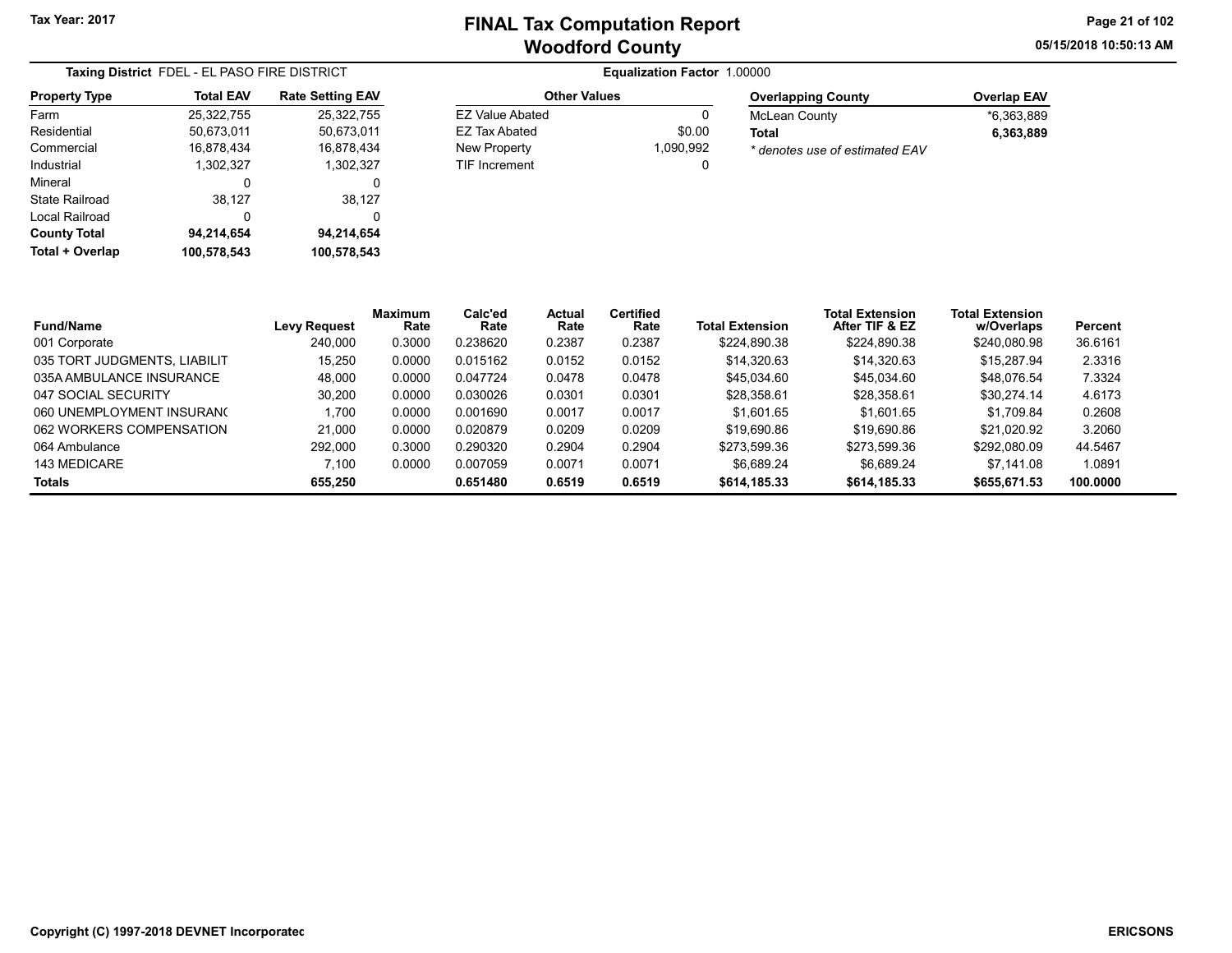05/15/2018 10:50:13 AM Page 22 of 102

| Taxing District FDEU - EUREKA-GOODFIELD FIRE DIST |                  |                         |  |  |  |
|---------------------------------------------------|------------------|-------------------------|--|--|--|
| Property Type                                     | <b>Total EAV</b> | <b>Rate Setting EAV</b> |  |  |  |
| Farm                                              | 28,059,967       | 28,034,984              |  |  |  |
| Residential                                       | 100,074,221      | 99,022,205              |  |  |  |
| Commercial                                        | 21,106,923       | 19,593,731              |  |  |  |
| Industrial                                        | 11,494,123       | 10,296,315              |  |  |  |
| Mineral                                           | 0                | 0                       |  |  |  |
| State Railroad                                    | 295,094          | 295,094                 |  |  |  |
| Local Railroad                                    | 11,431           | 9,596                   |  |  |  |
| County Total                                      | 161,041,759      | 157,251,925             |  |  |  |
| Total + Overlap                                   | 161,397,169      | 157,607,335             |  |  |  |

#### Other Values EZ Value Abated 0 EZ Tax Abated \$0.00 New Property 2,633,768 TIF Increment 3,789,834

| Overlapping County             | <b>Overlap EAV</b> |
|--------------------------------|--------------------|
| Tazewell County                | 355,410            |
| Total                          | 355,410            |
| * denotes use of estimated EAV |                    |

| <b>Fund/Name</b>        | <b>Levy Request</b> | Maximum<br>Rate | Calc'ed<br>Rate | Actual<br>Rate | Certified<br>Rate | <b>Total Extension</b> | <b>Total Extension</b><br>After TIF & EZ | <b>Total Extension</b><br>w/Overlaps | Percent  |
|-------------------------|---------------------|-----------------|-----------------|----------------|-------------------|------------------------|------------------------------------------|--------------------------------------|----------|
| 001 Corporate           | 315.181             | 0.3000          | 0.199979        | 0.2000         | 0.2000            | \$322,083.52           | \$314.503.85                             | \$315,214.67                         | 47.3709  |
| 035 Liability Insurance | 34,989              | 0.0000          | 0.022200        | 0.0222         | 0.0222            | \$35,751.27            | \$34,909.93                              | \$34,988.83                          | 5.2582   |
| 064 Ambulance           | 315.181             | 0.2000          | 0.199979        | 0.2000         | 0.2000            | \$322.083.52           | \$314,503.85                             | \$315,214.67                         | 47.3709  |
| <b>Totals</b>           | 665.351             |                 | 0.422158        | 0.4222         | 0.4222            | \$679,918.31           | \$663,917.63                             | \$665,418.17                         | 100.0000 |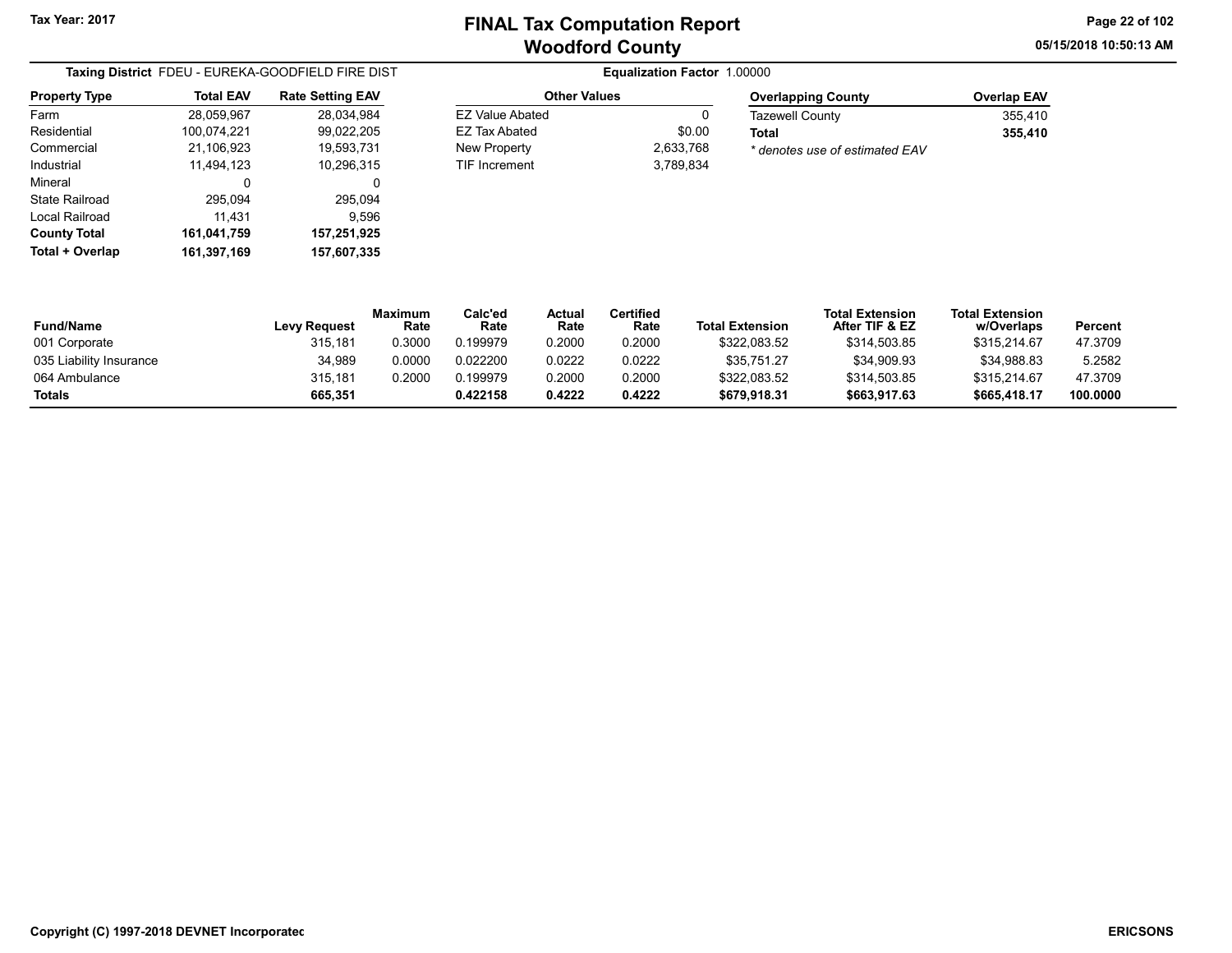05/15/2018 10:50:13 AM Page 23 of 102

| Taxing District FDGE - GERMANTOWN FIRE DISTRICT |                  |                         |  |  |  |  |  |
|-------------------------------------------------|------------------|-------------------------|--|--|--|--|--|
| <b>Property Type</b>                            | <b>Total EAV</b> | <b>Rate Setting EAV</b> |  |  |  |  |  |
| Farm                                            | 2,579,938        | 2,579,938               |  |  |  |  |  |
| Residential                                     | 155,078,505      | 155,078,505             |  |  |  |  |  |
| Commercial                                      | 4,797,581        | 4,797,581               |  |  |  |  |  |
| Industrial                                      | 255.042          | 255.042                 |  |  |  |  |  |
| Mineral                                         | 0                | 0                       |  |  |  |  |  |
| State Railroad                                  | 0                | 0                       |  |  |  |  |  |
| Local Railroad                                  | 0                | 0                       |  |  |  |  |  |
| <b>County Total</b>                             | 162,711,066      | 162,711,066             |  |  |  |  |  |
| Total + Overlap                                 | 162,711,066      | 162,711,066             |  |  |  |  |  |

| FIRE DISTRICT |                        | Equalization Factor 1.00000 |
|---------------|------------------------|-----------------------------|
| e Setting EAV | <b>Other Values</b>    |                             |
| 2.579.938     | <b>EZ Value Abated</b> | 0                           |
| 155.078.505   | EZ Tax Abated          | \$0.00                      |
| 4,797,581     | New Property           | 503.451                     |
| 255.042       | <b>TIF Increment</b>   | 0                           |

| <b>Fund/Name</b>        | <b>Levy Request</b> | <b>Maximum</b><br>Rate | Calc'ed<br>Rate | Actual<br>Rate | Certified<br>Rate | <b>Total Extension</b> | <b>Total Extension</b><br>After TIF & EZ | <b>Total Extension</b><br>w/Overlaps | Percent  |
|-------------------------|---------------------|------------------------|-----------------|----------------|-------------------|------------------------|------------------------------------------|--------------------------------------|----------|
| 001 Corporate           | 468.800             | 0.3000                 | 0.288118        | 0.2882         | 0.2882            | \$468.933.29           | \$468,933.29                             | \$468.933.29                         | 58.0931  |
| 035 Liability Insurance | 13.200              | 0.0000                 | 0.008113        | 0.0082         | 0.0082            | \$13.342.31            | \$13.342.31                              | \$13.342.31                          | 1.6529   |
| 064 Ambulance           | 324,900             | 0.3000                 | 0.199679        | 0.1997         | 0.1997            | \$324,934.00           | \$324.934.00                             | \$324,934.00                         | 40.2540  |
| <b>Totals</b>           | 806.900             |                        | 0.495910        | 0.4961         | 0.4961            | \$807.209.60           | \$807.209.60                             | \$807.209.60                         | 100.0000 |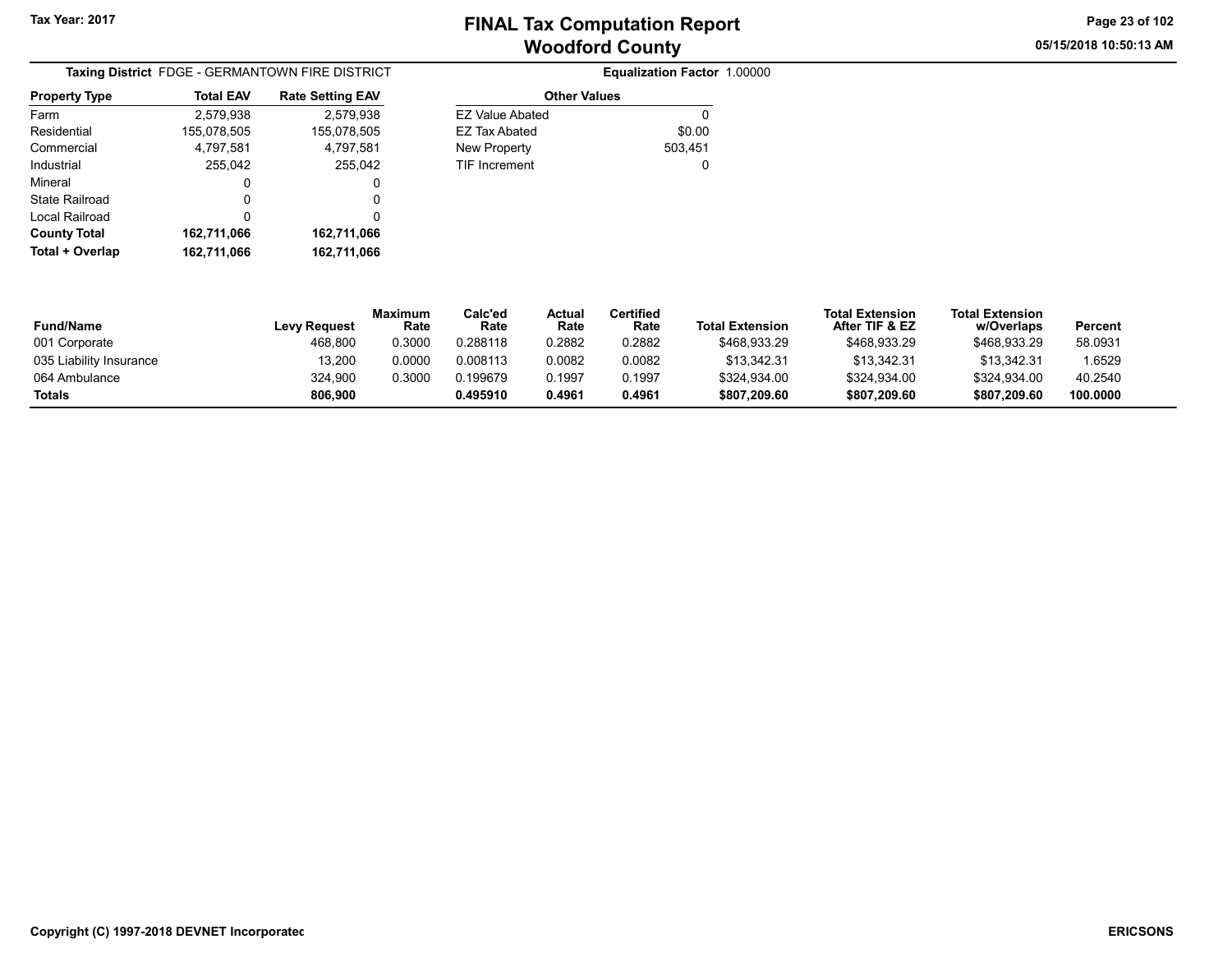Other Values EZ Value Abated 0 EZ Tax Abated \$0.00 New Property **0** TIF Increment 0 05/15/2018 10:50:13 AM Page 24 of 102

|                       | <b>Taxing District</b> FDGR - GRIDLEY FIRE PROTECTION DIST |                         |  |  |  |  |  |  |
|-----------------------|------------------------------------------------------------|-------------------------|--|--|--|--|--|--|
| <b>Property Type</b>  | <b>Total EAV</b>                                           | <b>Rate Setting EAV</b> |  |  |  |  |  |  |
| Farm                  | 507,424                                                    | 507,424                 |  |  |  |  |  |  |
| Residential           | 49,462                                                     | 49,462                  |  |  |  |  |  |  |
| Commercial            | 0                                                          | 0                       |  |  |  |  |  |  |
| Industrial            | 0                                                          | 0                       |  |  |  |  |  |  |
| Mineral               | 0                                                          | 0                       |  |  |  |  |  |  |
| State Railroad        | 0                                                          | 0                       |  |  |  |  |  |  |
| <b>Local Railroad</b> | 0                                                          | 0                       |  |  |  |  |  |  |
| <b>County Total</b>   | 556,886                                                    | 556,886                 |  |  |  |  |  |  |
| Total + Overlap       | 53,880,364                                                 | 53.880.364              |  |  |  |  |  |  |

| <b>Overlapping County</b>      | <b>Overlap EAV</b> |
|--------------------------------|--------------------|
| <b>Livingston County</b>       | 8,650,736          |
| <b>McLean County</b>           | *44.672.742        |
| Total                          | 53,323,478         |
| * denotes use of estimated EAV |                    |

| <b>Fund/Name</b>        | Levy Request | <b>Maximum</b><br>Rate | Calc'ed<br>Rate | Actual<br>Rate | Certified<br>Rate | <b>Total Extension</b> | <b>Total Extension</b><br>After TIF & EZ | <b>Total Extension</b><br>w/Overlaps | Percent  |
|-------------------------|--------------|------------------------|-----------------|----------------|-------------------|------------------------|------------------------------------------|--------------------------------------|----------|
| 001 Corporate           | 104,050      | 0.2000                 | 0.193113        | 0.1932         | 0.1932            | \$1,075.90             | \$1.075.90                               | \$104.096.86                         | 42.4614  |
| 027 Audit               |              | 0.0050                 | 0.000000        | 0.0000         | 0.0000            | \$0.00                 | \$0.00                                   | \$0.00                               | 0.0000   |
| 035 Liability Insurance | 36,000       | 0.0000                 | 0.066815        | 0.0669         | 0.0669            | \$372.56               | \$372.56                                 | \$36,045.96                          | 14.7034  |
| 064 Ambulance           | 105.000      | 0.3000                 | 0.194876        | 0.1949         | 0.1949            | \$1.085.37             | \$1.085.37                               | \$105.012.83                         | 42.8352  |
| <b>Totals</b>           | 245.050      |                        | 0.454804        | 0.4550         | 0.4550            | \$2,533.83             | \$2,533.83                               | \$245.155.65                         | 100.0000 |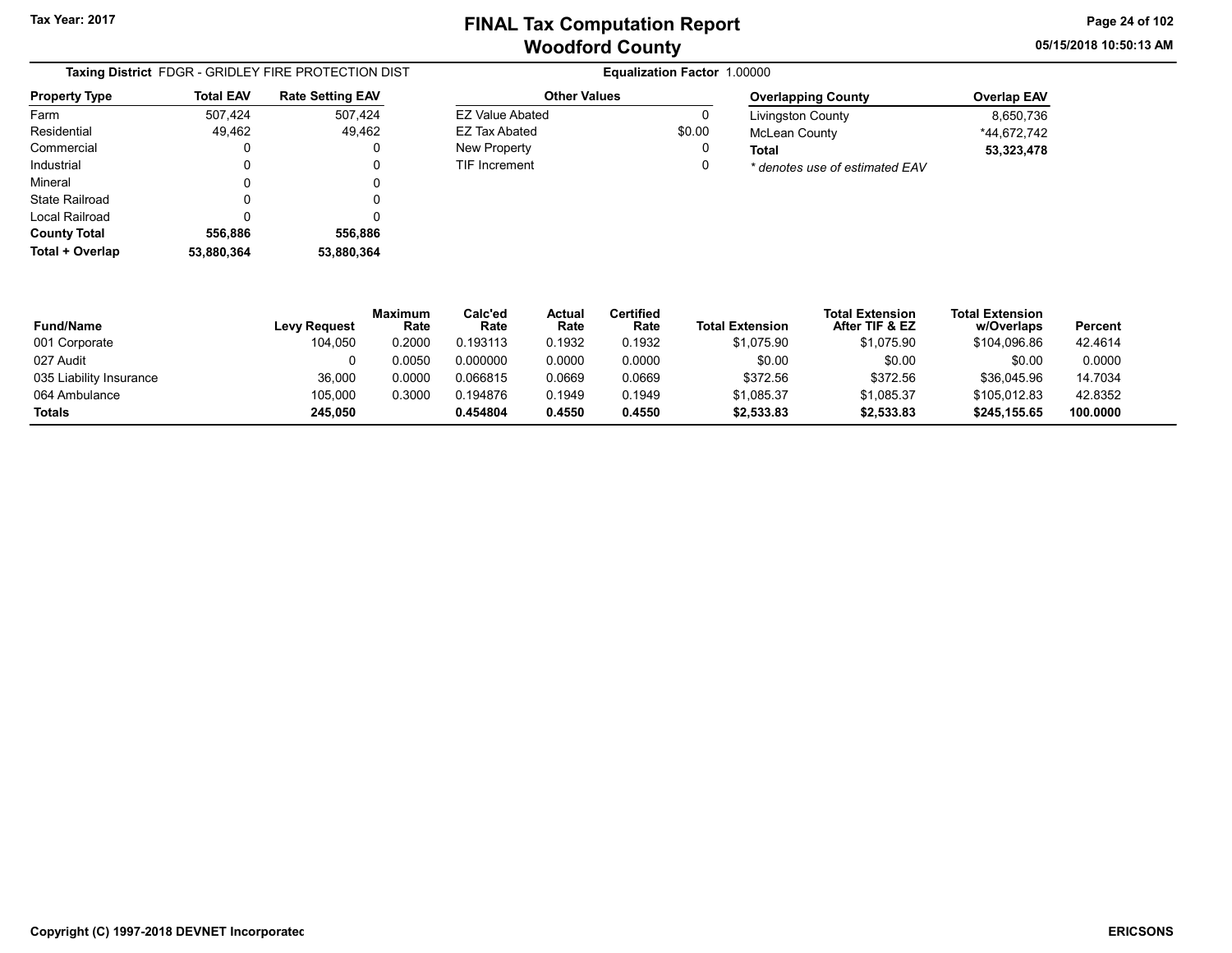EZ Value Abated 0 EZ Tax Abated \$0.00 New Property **0** TIF Increment 0 05/15/2018 10:50:13 AM Page 25 of 102

| Taxing District FDHU - HUDSON FIRE DISTRICT |                  |                         |  |  |  |  |  |
|---------------------------------------------|------------------|-------------------------|--|--|--|--|--|
| <b>Property Type</b>                        | <b>Total EAV</b> | <b>Rate Setting EAV</b> |  |  |  |  |  |
| Farm                                        | 49.809           | 49,809                  |  |  |  |  |  |
| Residential                                 | 59,582           | 59,582                  |  |  |  |  |  |
| Commercial                                  | 0                | 0                       |  |  |  |  |  |
| Industrial                                  | 0                | 0                       |  |  |  |  |  |
| Mineral                                     | 0                | 0                       |  |  |  |  |  |
| State Railroad                              | 0                | 0                       |  |  |  |  |  |
| Local Railroad                              | 0                | 0                       |  |  |  |  |  |
| <b>County Total</b>                         | 109,391          | 109,391                 |  |  |  |  |  |
| Total + Overlap                             | 100.289.204      | 100,289,204             |  |  |  |  |  |

#### **Equalization Factor 1.00000** Other Values

| <b>Overlapping County</b>      | <b>Overlap EAV</b> |
|--------------------------------|--------------------|
| McLean County                  | *100.179.813       |
| Total                          | 100,179,813        |
| * denotes use of estimated EAV |                    |

| <b>Fund/Name</b> | <b>Levy Request</b> | Maximum<br>Rate | Calc'ed<br>Rate | Actual<br>Rate | <b>Certified</b><br>Rate | <b>Total Extension</b> | <b>Total Extension</b><br>After TIF & EZ | <b>Total Extension</b><br>w/Overlaps | Percent  |
|------------------|---------------------|-----------------|-----------------|----------------|--------------------------|------------------------|------------------------------------------|--------------------------------------|----------|
| 001 Corporate    | 299,040             | 0.3000          | 0.298178        | 0.2982         | 0.2982                   | \$326.20               | \$326.20                                 | \$299,062.41                         | 49.8495  |
| 064 Ambulance    | 305,830             | 0.3000          | 0.304948        | 0.3000         | 0.3000                   | \$328.17               | \$328.17                                 | \$300.867.61                         | 50.1505  |
| <b>Totals</b>    | 604.870             |                 | 0.603126        | 0.5982         | 0.5982                   | \$654.37               | \$654.37                                 | \$599.930.02                         | 100.0000 |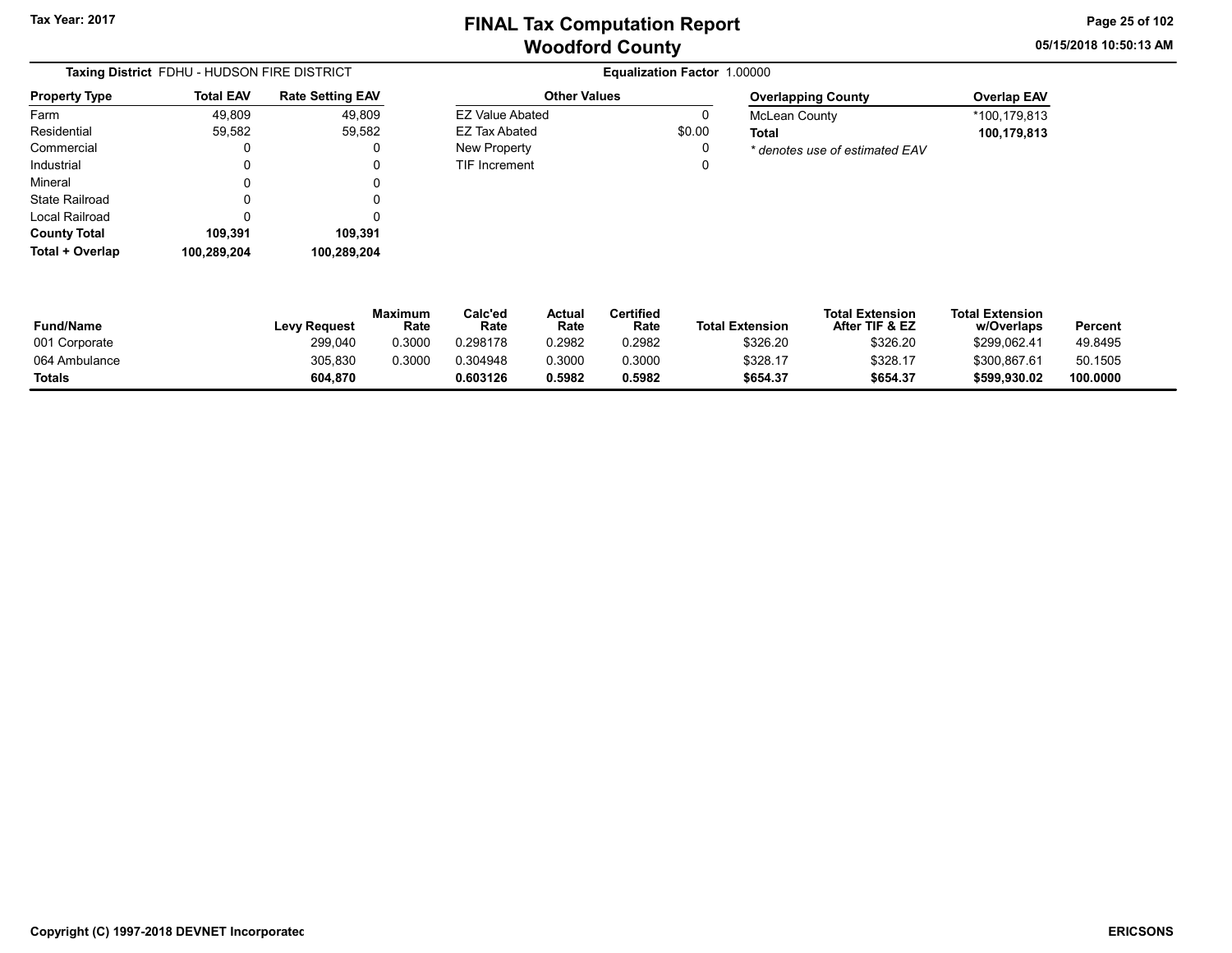05/15/2018 10:50:13 AM Page 26 of 102

| Taxing District FDME - METAMORA RURAL FIRE DIST |                  |                         |  |  |  |  |  |
|-------------------------------------------------|------------------|-------------------------|--|--|--|--|--|
| <b>Property Type</b>                            | <b>Total EAV</b> | <b>Rate Setting EAV</b> |  |  |  |  |  |
| Farm                                            | 19,879,416       | 19,879,416              |  |  |  |  |  |
| Residential                                     | 43,786,984       | 43.786.984              |  |  |  |  |  |
| Commercial                                      | 3,087,782        | 3,087,782               |  |  |  |  |  |
| Industrial                                      | 289,032          | 289,032                 |  |  |  |  |  |
| Mineral                                         | 0                | 0                       |  |  |  |  |  |
| State Railroad                                  | O                | 0                       |  |  |  |  |  |
| Local Railroad                                  | O                | 0                       |  |  |  |  |  |
| <b>County Total</b>                             | 67,043,214       | 67,043,214              |  |  |  |  |  |
| Total + Overlap                                 | 67,043,214       | 67,043,214              |  |  |  |  |  |

|         | <b>Other Values</b>    | <b>Rate Setting EAV</b> | <b>Total EAV</b> |  |
|---------|------------------------|-------------------------|------------------|--|
| 0       | <b>EZ Value Abated</b> | 19,879,416              | 19,879,416       |  |
| \$0.00  | <b>EZ Tax Abated</b>   | 43,786,984              | 43,786,984       |  |
| 664,696 | New Property           | 3,087,782               | 3,087,782        |  |
| 0       | <b>TIF Increment</b>   | 289,032                 | 289,032          |  |
|         |                        | 0                       | 0                |  |
|         |                        | 0                       | 0                |  |
|         |                        | 0                       | 0                |  |
|         |                        | 67.043.214              | 67.043.214       |  |

| <b>Fund/Name</b> | Levy Request | Maximum<br>Rate | Calc'ed<br>Rate | <b>Actual</b><br>Rate | Certified<br>Rate | <b>Total Extension</b> | <b>Total Extension</b><br>After TIF & EZ | <b>Total Extension</b><br>w/Overlaps | Percent  |
|------------------|--------------|-----------------|-----------------|-----------------------|-------------------|------------------------|------------------------------------------|--------------------------------------|----------|
| 001 Corporate    | 77.600       | 0.1250          | 0.115746        | 0.1158                | 0.1158            | \$77,636.04            | \$77,636.04                              | \$77.636.04                          | 39.4549  |
| 064 AMBULANCE    | 119,097      | 0.2500          | 0.177642        | 0.1777                | 0.1777            | \$119.135.79           | \$119,135.79                             | \$119.135.79                         | 60.5451  |
| <b>Totals</b>    | 196,697      |                 | 0.293388        | 0.2935                | 0.2935            | \$196,771.83           | \$196,771.83                             | \$196,771.83                         | 100.0000 |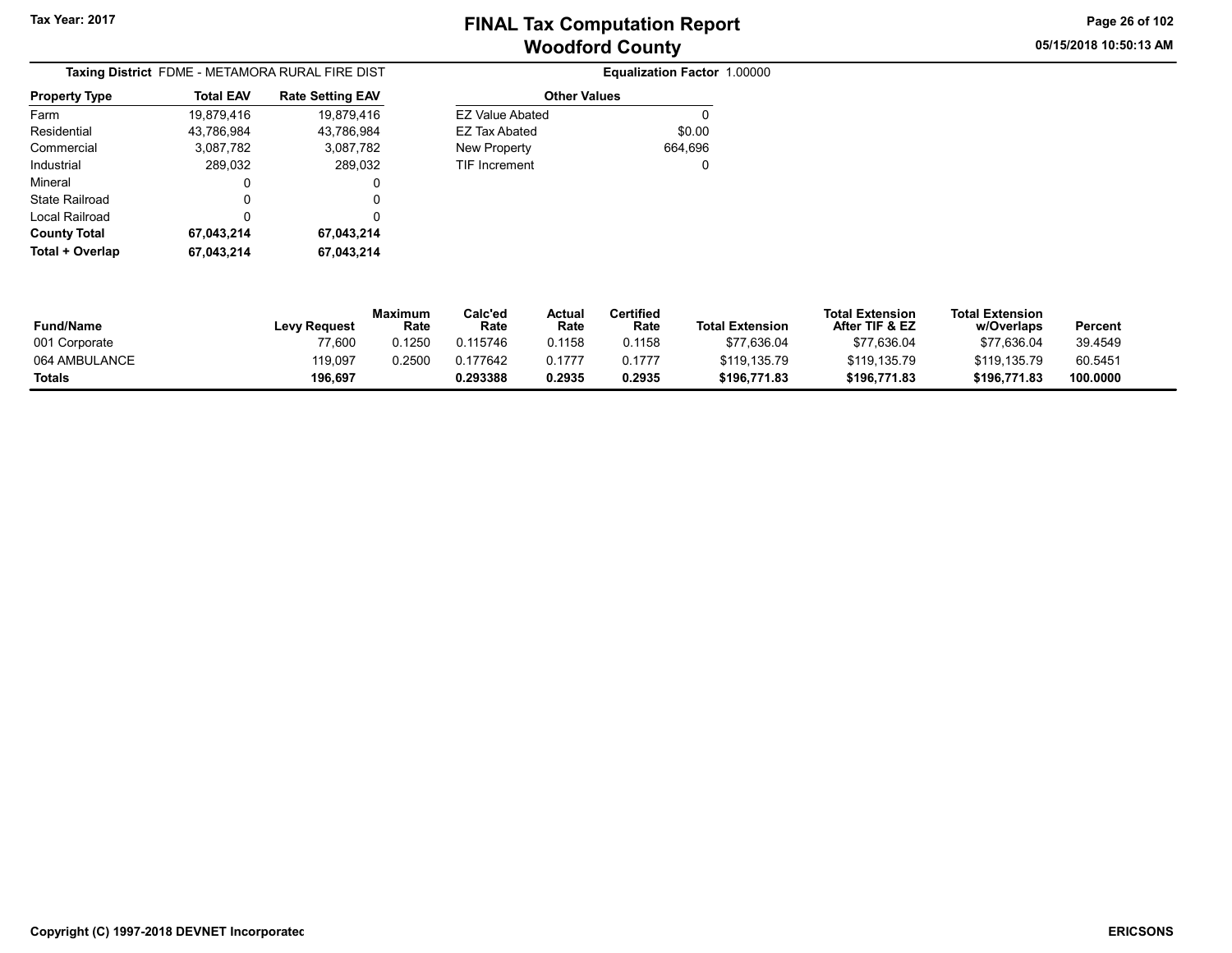05/15/2018 10:50:13 AM Page 27 of 102

#### Taxing District FDMI - MINONK FIRE DISTRICT **Equalization Factor 1.00000** Property Type 24,091,121 23,360,823 Farm Residential Commercial 6,306,401 4,605,540 2,651,728 1,708,292 Mineral 16,692,480 16,692,480 State Railroad 0 0 Local Railroad 0 0 **County Total** 17,045,269 Total EAV 17,045,269 Industrial Rate Setting EAV Total + Overlap 69,379,395 66,004,800

#### Other Values **EZ Value Abated** EZ Tax Abated New Property TIF Increment 3,3

|         | <b>Overlapping County</b>      |
|---------|--------------------------------|
|         | LaSalle County                 |
| \$0.00  | <b>Marshall County</b>         |
| 311.744 | Total                          |
| 374.595 | * denotes use of estimated EAV |

| Overlapping County             | <b>Overlap EAV</b> |
|--------------------------------|--------------------|
| LaSalle County                 | 820.579            |
| Marshall County                | 1.771.817          |
| Total                          | 2,592,396          |
| * denotes use of estimated EAV |                    |

| <b>Fund/Name</b> | <b>Levy Request</b> | Maximum<br>Rate | Calc'ed<br>Rate | Actua<br>Rate | <b>Certified</b><br>Rate | <b>Total Extension</b> | <b>Total Extension</b><br>After TIF & EZ | <b>Total Extension</b><br>w/Overlaps | Percent  |
|------------------|---------------------|-----------------|-----------------|---------------|--------------------------|------------------------|------------------------------------------|--------------------------------------|----------|
| 001 Corporate    | 120,000             | 0.3000          | 0.181805        | 0.1819        | 0.1819                   | \$121,485.55           | \$115,347.16                             | \$120.062.73                         | 38.5300  |
| 064 AMBULANCE    | 191,500             | 0.3000          | 0.290130        | 0.2902        | 0.2902                   | \$193.815.87           | \$184,022.80                             | \$191.545.93                         | 61.4700  |
| <b>Totals</b>    | 311,500             |                 | 0.471935        | 0.4721        | 0.4721                   | \$315,301.42           | \$299,369.96                             | \$311.608.66                         | 100.0000 |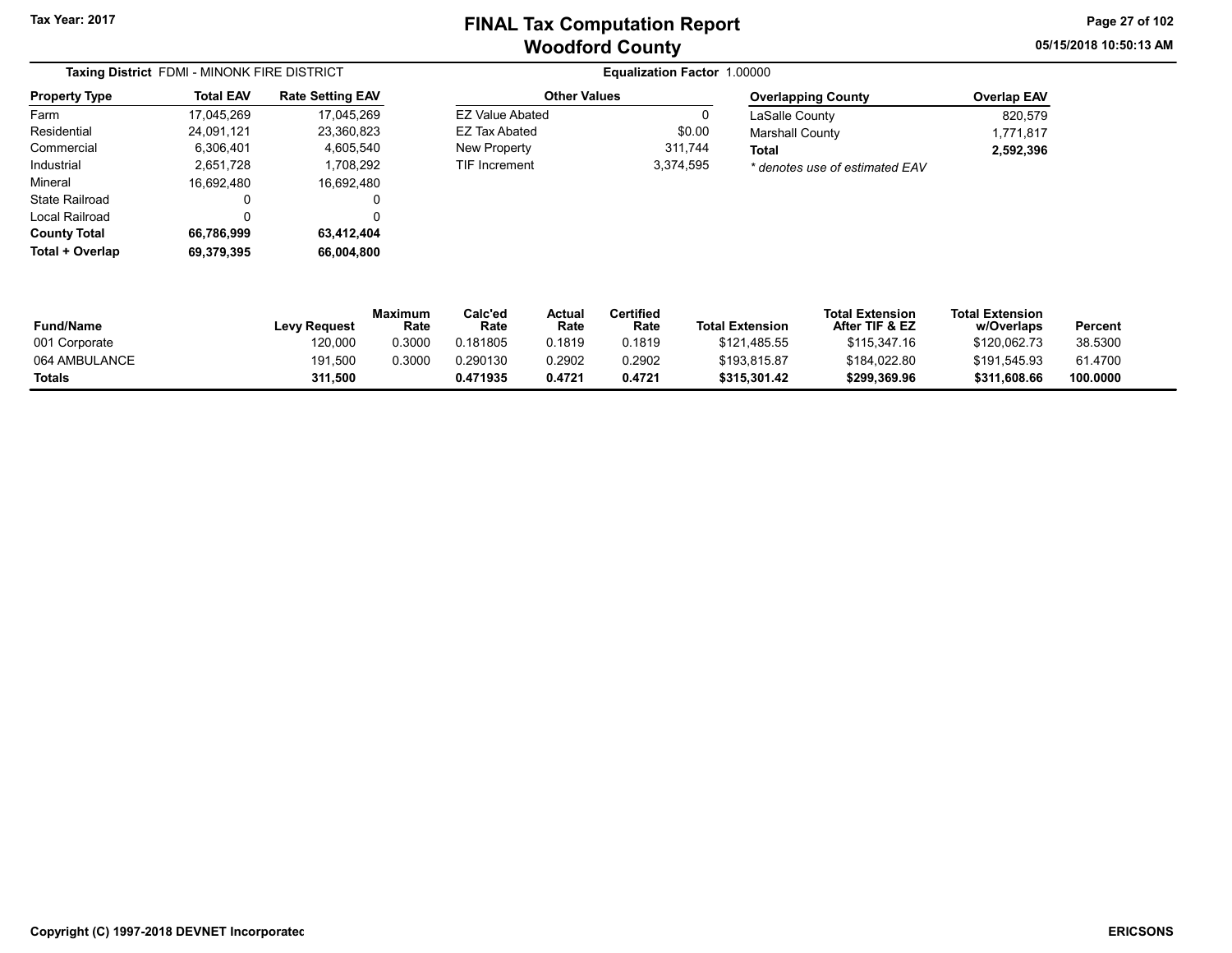05/15/2018 10:50:13 AM Page 28 of 102

| Taxing District FDRO - ROANOKE FIRE DISTRICT |                  |                         |  |  |  |  |
|----------------------------------------------|------------------|-------------------------|--|--|--|--|
| <b>Property Type</b>                         | <b>Total EAV</b> | <b>Rate Setting EAV</b> |  |  |  |  |
| Farm                                         | 19,915,683       | 19,915,683              |  |  |  |  |
| Residential                                  | 28,189,932       | 28,189,932              |  |  |  |  |
| Commercial                                   | 8,346,915        | 8,346,915               |  |  |  |  |
| Industrial                                   | 2,107,754        | 2,107,754               |  |  |  |  |
| Mineral                                      | 0                | 0                       |  |  |  |  |
| State Railroad                               | 0                | 0                       |  |  |  |  |
| Local Railroad                               | 0                | 0                       |  |  |  |  |
| <b>County Total</b>                          | 58,560,284       | 58,560,284              |  |  |  |  |
| Total + Overlap                              | 58,560,284       | 58,560,284              |  |  |  |  |

| OANOKE FIRE DISTRICT |                         |                        | Equalization Factor 1.00000 |  |
|----------------------|-------------------------|------------------------|-----------------------------|--|
| al EAV               | <b>Rate Setting EAV</b> | <b>Other Values</b>    |                             |  |
| 15,683               | 19,915,683              | <b>EZ Value Abated</b> | 0                           |  |
| 89,932               | 28,189,932              | <b>EZ Tax Abated</b>   | \$0.00                      |  |
| 46,915               | 8,346,915               | New Property           | 265,942                     |  |
| 07.754               | 2,107,754               | <b>TIF Increment</b>   | 0                           |  |
| 0                    |                         |                        |                             |  |
| ∩                    |                         |                        |                             |  |

| <b>Fund/Name</b>        | <b>Levy Request</b> | <b>Maximum</b><br>Rate | Calc'ed<br>Rate | Actual<br>Rate | <b>Certified</b><br>Rate | <b>Total Extension</b> | <b>Total Extension</b><br>After TIF & EZ | <b>Total Extension</b><br>w/Overlaps | Percent  |
|-------------------------|---------------------|------------------------|-----------------|----------------|--------------------------|------------------------|------------------------------------------|--------------------------------------|----------|
| 001 Corporate           | 162.900             | 0.3000                 | 0.278175        | 0.2782         | 0.2782                   | \$162.914.71           | \$162.914.71                             | \$162.914.71                         | 46.5762  |
| 027 Audit               | 600                 | 0.0050                 | 0.001025        | 0.0011         | 0.0011                   | \$644.16               | \$644.16                                 | \$644.16                             | 0.1842   |
| 035 Liability Insurance | 14.300              | 0.0000                 | 0.024419        | 0.0245         | 0.0245                   | \$14.347.27            | \$14.347.27                              | \$14.347.27                          | 4.1018   |
| 047 Social Security     | 1,000               | 0.0000                 | 0.001708        | 0.0018         | 0.0018                   | \$1,054.09             | \$1,054.09                               | \$1,054.09                           | 0.3014   |
| 049 Emergency & Rescue  | 7.000               | 0.0500                 | 0.011954        | 0.0120         | 0.0120                   | \$7.027.23             | \$7.027.23                               | \$7.027.23                           | 2.0090   |
| 064 Ambulance           | 163.780             | 0.3000                 | 0.279678        | 0.2797         | 0.2797                   | \$163.793.11           | \$163.793.11                             | \$163.793.11                         | 46.8274  |
| <b>Totals</b>           | 349.580             |                        | 0.596959        | 0.5973         | 0.5973                   | \$349,780.57           | \$349,780.57                             | \$349,780.57                         | 100.0000 |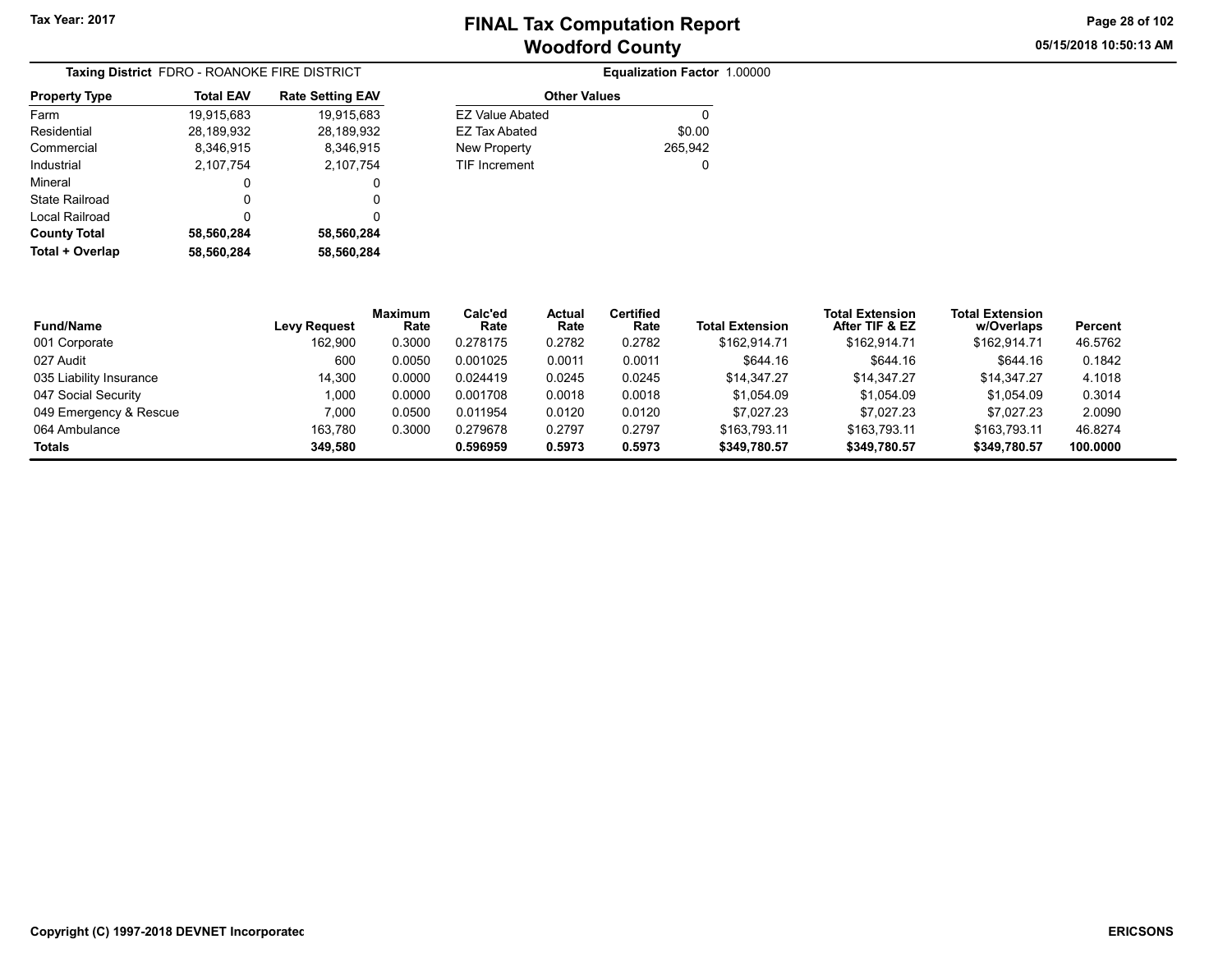Equalization Factor 1.00000

05/15/2018 10:50:13 AM Page 29 of 102

| Taxing District FDSE - SECOR FIRE DISTRICT |                  |                         |  |  |  |  |  |
|--------------------------------------------|------------------|-------------------------|--|--|--|--|--|
| <b>Property Type</b>                       | <b>Total EAV</b> | <b>Rate Setting EAV</b> |  |  |  |  |  |
| Farm                                       | 18.333.719       | 18.333.719              |  |  |  |  |  |
| Residential                                | 15,020,240       | 15,020,240              |  |  |  |  |  |
| Commercial                                 | 1,260,983        | 1,260,983               |  |  |  |  |  |
| Industrial                                 | 2,792            | 2,792                   |  |  |  |  |  |
| Mineral                                    | 0                | 0                       |  |  |  |  |  |
| State Railroad                             | 45,087           | 45,087                  |  |  |  |  |  |
| Local Railroad                             | 7,501            | 7,501                   |  |  |  |  |  |
| <b>County Total</b>                        | 34,670,322       | 34,670,322              |  |  |  |  |  |
| Total + Overlap                            | 34.670.322       | 34,670,322              |  |  |  |  |  |

| <b>Other Values</b> |         |
|---------------------|---------|
| EZ Value Abated     |         |
| EZ Tax Abated       | \$0.00  |
| New Property        | 514.546 |
| TIF Increment       |         |
|                     |         |

| <b>Fund/Name</b> | <b>Levy Request</b> | <b>Maximum</b><br>Rate | Calc'ed<br>Rate | Actual<br>Rate | Certified<br>Rate | <b>Total Extension</b> | <b>Total Extension</b><br>After TIF & EZ | <b>Total Extension</b><br>w/Overlaps | Percent  |
|------------------|---------------------|------------------------|-----------------|----------------|-------------------|------------------------|------------------------------------------|--------------------------------------|----------|
| 001 Corporate    | 140,566             | 0.4000                 | 0.405436        | 0.4000         | 0.4000            | \$138,681.29           | \$138.681.29                             | \$138.681.29                         | 80.7428  |
| 064 Ambulance    | 33,044              | 0.3000                 | 0.095309        | 0.0954         | 0.0954            | \$33,075.49            | \$33,075.49                              | \$33.075.49                          | 19.2572  |
| Totals           | 173.610             |                        | 0.500745        | 0.4954         | 0.4954            | \$171.756.78           | \$171.756.78                             | \$171.756.78                         | 100.0000 |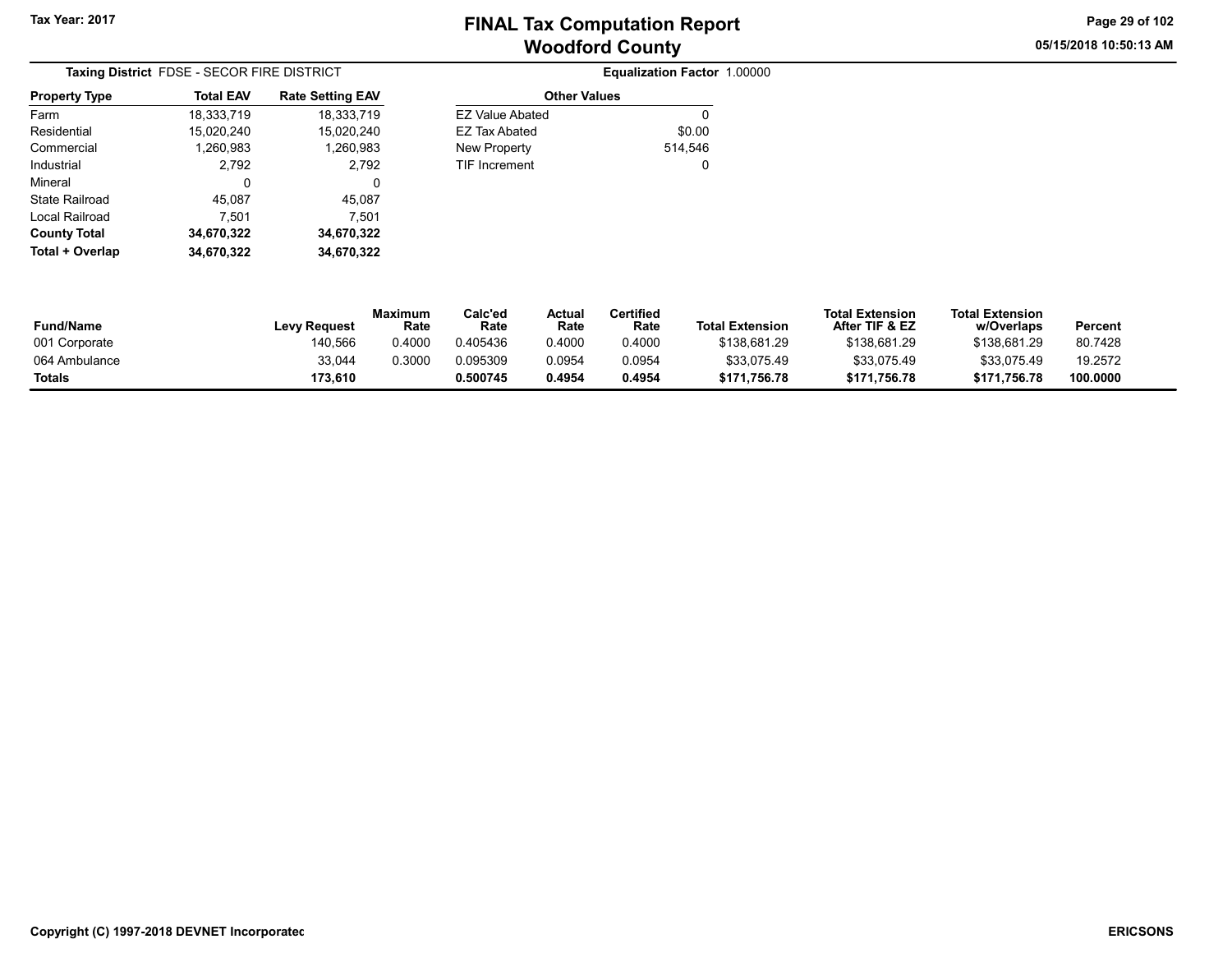EZ Value Abated 0 EZ Tax Abated \$0.00 New Property 977,436 TIF Increment 0 05/15/2018 10:50:13 AM Page 30 of 102

|                      | Taxing District FDSP - SPRING BAY FIRE DISTRICT |                         |  |  |  |  |  |
|----------------------|-------------------------------------------------|-------------------------|--|--|--|--|--|
| <b>Property Type</b> | <b>Total EAV</b>                                | <b>Rate Setting EAV</b> |  |  |  |  |  |
| Farm                 | 10,243,094                                      | 10.243.094              |  |  |  |  |  |
| Residential          | 55,547,492                                      | 55.547.492              |  |  |  |  |  |
| Commercial           | 3,469,492                                       | 3,469,492               |  |  |  |  |  |
| Industrial           | 1,378,186                                       | 1,378,186               |  |  |  |  |  |
| Mineral              | 0                                               | 0                       |  |  |  |  |  |
| State Railroad       | Ω                                               | 0                       |  |  |  |  |  |
| Local Railroad       | 0                                               | 0                       |  |  |  |  |  |
| <b>County Total</b>  | 70,638,264                                      | 70,638,264              |  |  |  |  |  |
| Total + Overlap      | 83,011,594                                      | 83,011,594              |  |  |  |  |  |

#### **Equalization Factor 1.00000** Other Values

| <b>Overlapping County</b>      | <b>Overlap EAV</b> |
|--------------------------------|--------------------|
| <b>Tazewell County</b>         | 12.373.330         |
| Total                          | 12,373,330         |
| * denotes use of estimated EAV |                    |

| <b>Fund/Name</b>        | <b>Levy Request</b> | <b>Maximum</b><br>Rate | Calc'ed<br>Rate | Actual<br>Rate | <b>Certified</b><br>Rate | <b>Total Extension</b> | <b>Total Extension</b><br>After TIF & EZ | <b>Total Extension</b><br>w/Overlaps | Percent  |
|-------------------------|---------------------|------------------------|-----------------|----------------|--------------------------|------------------------|------------------------------------------|--------------------------------------|----------|
| 001 Corporate           | 241,850             | 0.3000                 | 0.291345        | 0.2914         | 0.2914                   | \$205,839.90           | \$205,839.90                             | \$241,895.78                         | 47.8648  |
| 027 Audit               | 2.000               | 0.0050                 | 0.002409        | 0.0025         | 0.0025                   | \$1,765.96             | \$1,765.96                               | \$2,075.29                           | 0.4106   |
| 035 Liability Insurance | 11.300              | 0.0000                 | 0.013613        | 0.0137         | 0.0137                   | \$9.677.44             | \$9.677.44                               | \$11.372.59                          | 2.2503   |
| 049 Emergency & Rescue  | 34.600              | 0.0500                 | 0.041681        | 0.0417         | 0.0417                   | \$29.456.16            | \$29,456.16                              | \$34,615.83                          | 6.8495   |
| 064 AMBULANCE           | 215.400             | 0.4000                 | 0.259482        | 0.2595         | 0.2595                   | \$183,306.30           | \$183,306.30                             | \$215,415.09                         | 42.6248  |
| Totals                  | 505.150             |                        | 0.608530        | 0.6088         | 0.6088                   | \$430,045.76           | \$430,045.76                             | \$505.374.58                         | 100.0000 |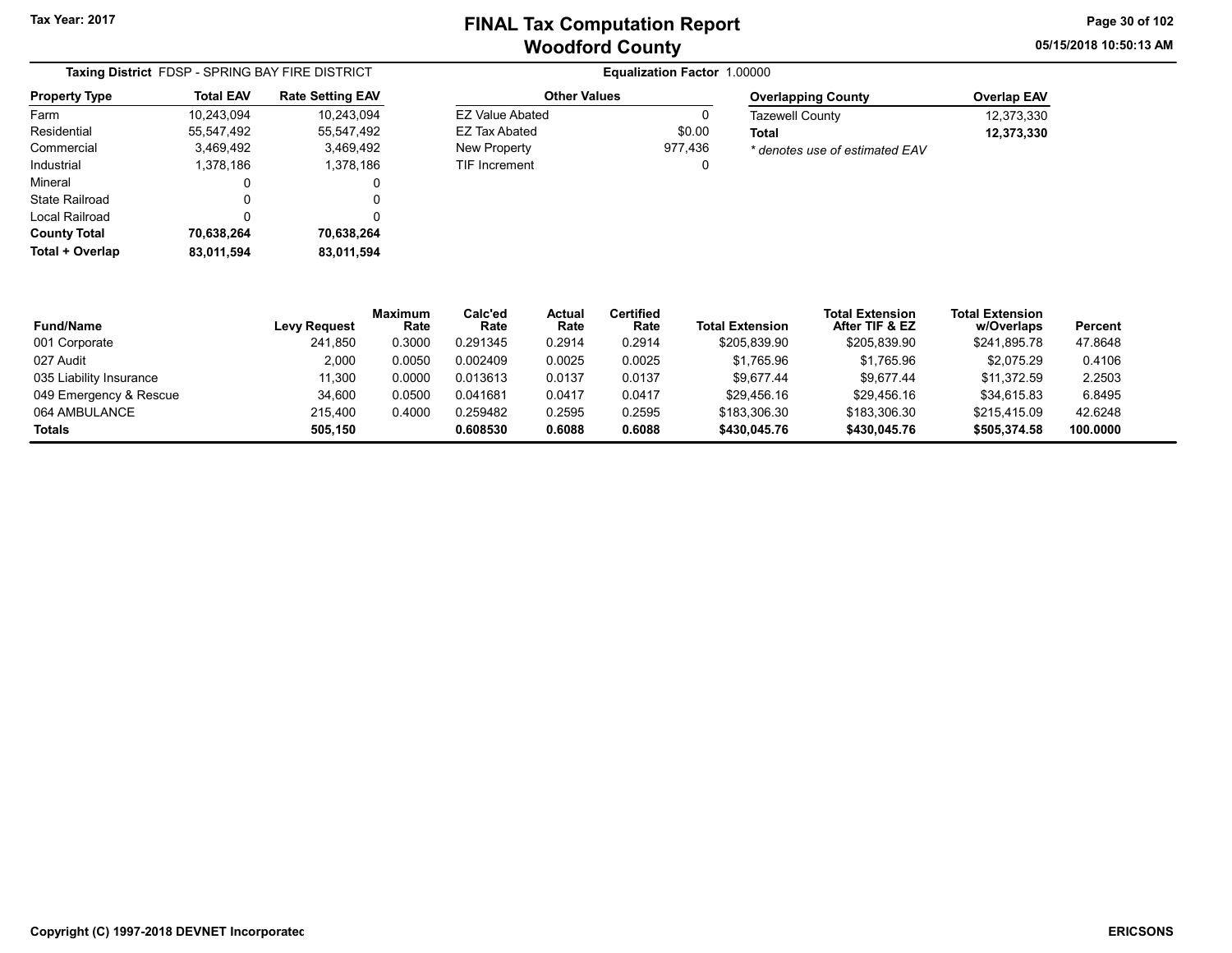05/15/2018 10:50:13 AM Page 31 of 102

| Taxing District FDWA - WASHBURN FIRE DISTRICT |                  |                         |  |  |  |  |
|-----------------------------------------------|------------------|-------------------------|--|--|--|--|
| <b>Property Type</b>                          | <b>Total EAV</b> | <b>Rate Setting EAV</b> |  |  |  |  |
| Farm                                          | 18,440,117       | 18,437,288              |  |  |  |  |
| Residential                                   | 14,965,063       | 13,312,090              |  |  |  |  |
| Commercial                                    | 1.832.024        | 1,554,837               |  |  |  |  |
| Industrial                                    | 9,723            | 7,977                   |  |  |  |  |
| Mineral                                       | 0                | 0                       |  |  |  |  |
| <b>State Railroad</b>                         | 0                | O                       |  |  |  |  |
| Local Railroad                                | 0                | 0                       |  |  |  |  |
| <b>County Total</b>                           | 35,246,927       | 33,312,192              |  |  |  |  |
| Total + Overlap                               | 50,818,743       | 48,884,008              |  |  |  |  |

#### **Equalization Factor 1.00000** Other Values EZ Value Abated 0 EZ Tax Abated \$0.00

New Property 192,898 TIF Increment 1,934,735

| <b>Overlap EAV</b> |
|--------------------|
| 15.571.816         |
| 15,571,816         |
|                    |
|                    |

| <b>Fund/Name</b>            | <b>Levy Request</b> | <b>Maximum</b><br>Rate | Calc'ed<br>Rate | Actual<br>Rate | <b>Certified</b><br>Rate | <b>Total Extension</b> | <b>Total Extension</b><br>After TIF & EZ | <b>Total Extension</b><br>w/Overlaps | Percent  |
|-----------------------------|---------------------|------------------------|-----------------|----------------|--------------------------|------------------------|------------------------------------------|--------------------------------------|----------|
| 001 Corporate               | 214.450             | 0.3000                 | 0.438692        | 0.3000         | 0.3000                   | \$105,740.78           | \$99,936.58                              | \$146.652.02                         | 40.6174  |
| 027 Audit                   | 12.000              | 0.0050                 | 0.024548        | 0.0050         | 0.0050                   | \$1.762.35             | \$1,665.61                               | \$2.444.20                           | 0.6770   |
| 035 Liability Insurance     | 30,000              | 0.0000                 | 0.061370        | 0.0614         | 0.0614                   | \$21.641.61            | \$20.453.69                              | \$30.014.78                          | 8.3130   |
| 047 SOCIAL SECURITY         | 15.250              | 0.0000                 | 0.031196        | 0.0312         | 0.0312                   | \$10.997.04            | \$10.393.40                              | \$15.251.81                          | 4.2242   |
| 062 Workmans Comp           | 20,000              | 0.0000                 | 0.040913        | 0.0410         | 0.0410                   | \$14.451.24            | \$13.658.00                              | \$20.042.44                          | 5.5510   |
| 064 Ambulance               | 317.750             | 0.3000                 | 0.650008        | 0.3000         | 0.3000                   | \$105,740.78           | \$99,936.58                              | \$146,652.02                         | 40.6174  |
| 109A MANUAL PRIOR YEAR ADJI | 0                   | 0.0000                 | 0.000000        | 0.0000         | 0.0000                   | \$0.00                 | \$0.00                                   | \$0.00                               | 0.0000   |
| Totals                      | 609,450             |                        | .246727         | 0.7386         | 0.7386                   | \$260,333.80           | \$246,043.86                             | \$361.057.27                         | 100.0000 |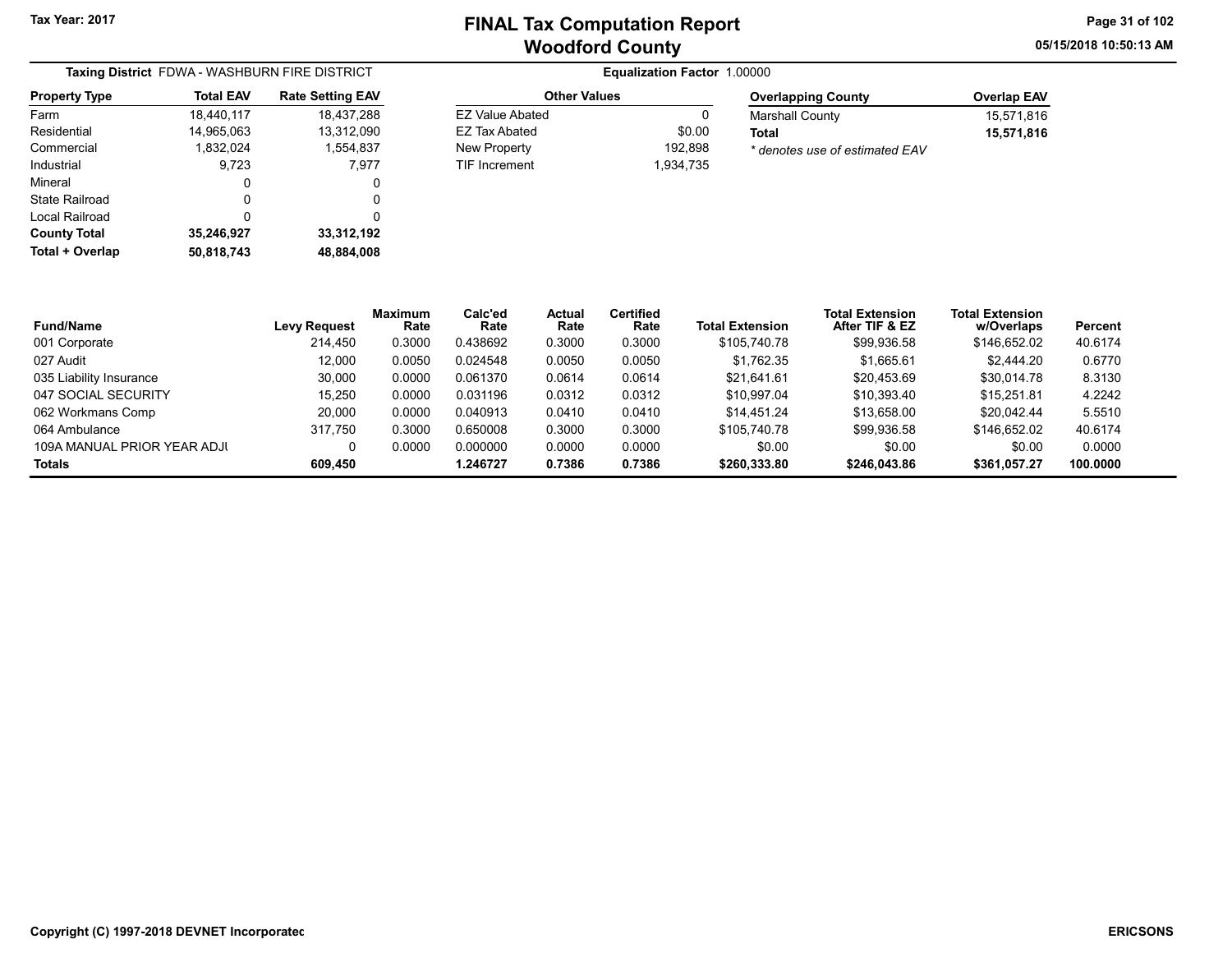05/15/2018 10:50:13 AM Page 32 of 102

| Taxing District LTLW - LWPT STREET LIGHTING |                  |                         |  |  |  |  |
|---------------------------------------------|------------------|-------------------------|--|--|--|--|
| <b>Property Type</b>                        | <b>Total EAV</b> | <b>Rate Setting EAV</b> |  |  |  |  |
| Farm                                        | 3,581            | 3,581                   |  |  |  |  |
| Residential                                 | 881,531          | 881,531                 |  |  |  |  |
| Commercial                                  | 577,890          | 577,890                 |  |  |  |  |
| Industrial                                  | 0                | 0                       |  |  |  |  |
| Mineral                                     | 0                | 0                       |  |  |  |  |
| State Railroad                              | Ω                | 0                       |  |  |  |  |
| Local Railroad                              | 0                | 0                       |  |  |  |  |
| <b>County Total</b>                         | 1,463,002        | 1,463,002               |  |  |  |  |
| Total + Overlap                             | 1,463,002        | 1,463,002               |  |  |  |  |

| <b>Rate Setting EAV</b> | <b>Other Values</b>    |        |
|-------------------------|------------------------|--------|
| 3,581                   | <b>EZ Value Abated</b> | 0      |
| 881,531                 | EZ Tax Abated          | \$0.00 |
| 577,890                 | <b>New Property</b>    | 3,981  |
| 0                       | <b>TIF Increment</b>   | 0      |
| 0                       |                        |        |
| 0                       |                        |        |
| 0                       |                        |        |
| 1,463,002               |                        |        |

| <b>Fund/Name</b> | Levy Request | <b>Maximum</b><br>Rate | Calc'ed<br>Rate | Actual<br>Rate | Certified<br>Rate | <b>Total Extension</b> | <b>Total Extension</b><br>After TIF & EZ | <b>Total Extension</b><br>w/Overlaps | <b>Percent</b> |
|------------------|--------------|------------------------|-----------------|----------------|-------------------|------------------------|------------------------------------------|--------------------------------------|----------------|
| 001 Corporate    |              | .1250                  | 0.000000        | 0.1250         | 0.1250            | \$1.828.75             | \$1,828.75                               | \$1.828.75                           | 100.0000       |
| <b>Totals</b>    |              |                        | 0.000000        | 0.1250         | 0.1250            | \$1.828.75             | \$1.828.75                               | \$1.828.75                           | 100.0000       |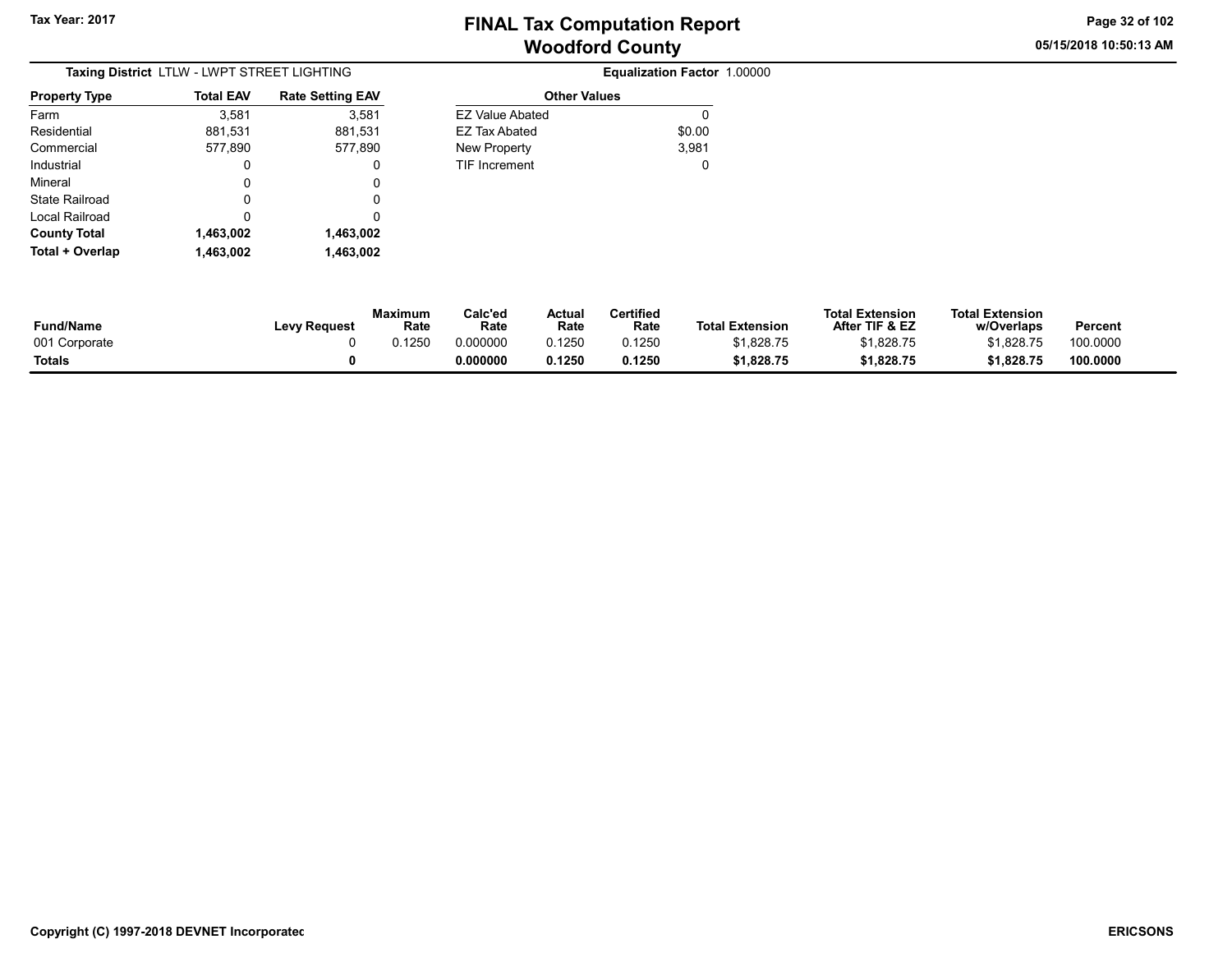EZ Value Abated 0 EZ Tax Abated \$0.00 New Property 330 TIF Increment 0 05/15/2018 10:50:13 AM Page 33 of 102

| Taxing District LYDC - DEER CREEK LIBRARY DISTRICT |                  |                         |  |  |  |  |  |
|----------------------------------------------------|------------------|-------------------------|--|--|--|--|--|
| <b>Property Type</b>                               | <b>Total EAV</b> | <b>Rate Setting EAV</b> |  |  |  |  |  |
| Farm                                               | 1,407,322        | 1,407,322               |  |  |  |  |  |
| Residential                                        | 2,645,800        | 2,645,800               |  |  |  |  |  |
| Commercial                                         | 214,654          | 214,654                 |  |  |  |  |  |
| Industrial                                         | 0                | 0                       |  |  |  |  |  |
| Mineral                                            | 0                | 0                       |  |  |  |  |  |
| State Railroad                                     | 108,097          | 108,097                 |  |  |  |  |  |
| Local Railroad                                     | 8,273            | 8,273                   |  |  |  |  |  |
| <b>County Total</b>                                | 4,384,146        | 4,384,146               |  |  |  |  |  |
| Total + Overlap                                    | 37, 178, 835     | 37, 178, 835            |  |  |  |  |  |

#### **Equalization Factor 1.00000** Other Values

| <b>Overlapping County</b>      | <b>Overlap EAV</b> |
|--------------------------------|--------------------|
| <b>Tazewell County</b>         | 32.794.689         |
| Total                          | 32,794,689         |
| * denotes use of estimated EAV |                    |

| <b>Fund/Name</b>                  | <b>Levy Request</b> | <b>Maximum</b><br>Rate | Calc'ed<br>Rate | Actual<br>Rate | Certified<br>Rate | <b>Total Extension</b> | <b>Total Extension</b><br>After TIF & EZ | <b>Total Extension</b><br>w/Overlaps | Percent  |
|-----------------------------------|---------------------|------------------------|-----------------|----------------|-------------------|------------------------|------------------------------------------|--------------------------------------|----------|
| 001 Corporate                     | 49.500              | 0.1500                 | 0.133140        | 0.1332         | 0.1332            | \$5,839.68             | \$5,839.68                               | \$49,522.21                          | 50.7234  |
| 004 Building, Equipment & Maintan | 9,000               | 0.0200                 | 0.024207        | 0.0200         | 0.0200            | \$876.83               | \$876.83                                 | \$7.435.77                           | 7.6162   |
| 027 Audit                         | 900                 | 0.0050                 | 0.002421        | 0.0025         | 0.0025            | \$109.60               | \$109.60                                 | \$929.47                             | 0.9520   |
| 035 Liability Insurance           | 35,200              | 0.0000                 | 0.094678        | 0.0947         | 0.0947            | \$4.151.79             | \$4.151.79                               | \$35,208.36                          | 36.0625  |
| 047 Social Security               | 4.500               | 0.0000                 | 0.012104        | 0.0122         | 0.0122            | \$534.87               | \$534.87                                 | \$4.535.82                           | 4.6459   |
| <b>Totals</b>                     | 99.100              |                        | 0.266550        | 0.2626         | 0.2626            | \$11,512.77            | \$11.512.77                              | \$97,631.63                          | 100.0000 |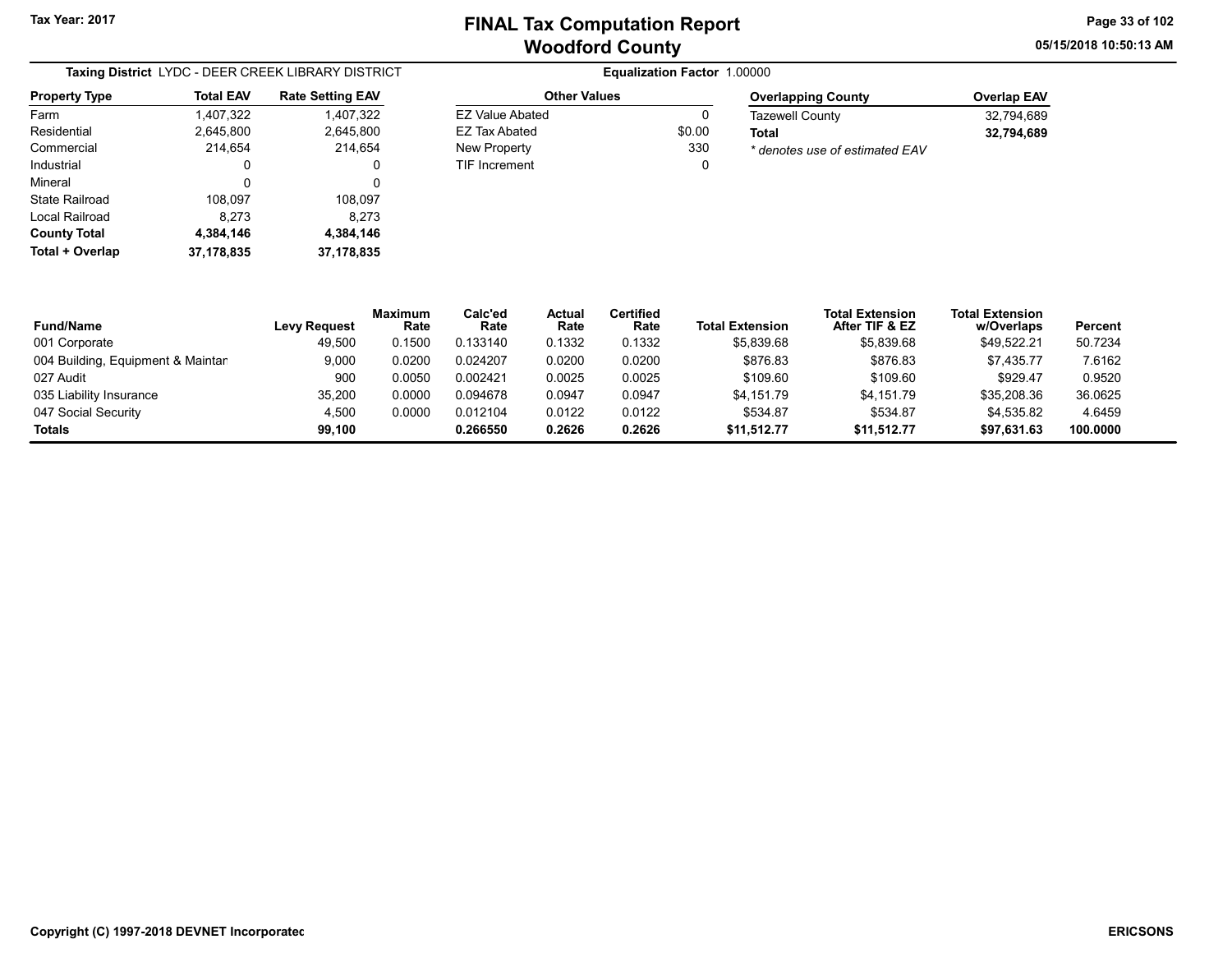05/15/2018 10:50:13 AM Page 34 of 102

| Taxing District LYEL - EL PASO DISTRICT LIBRARY |                  |                         |  |  |  |  |  |
|-------------------------------------------------|------------------|-------------------------|--|--|--|--|--|
| <b>Property Type</b>                            | <b>Total EAV</b> | <b>Rate Setting EAV</b> |  |  |  |  |  |
| Farm                                            | 36,106,320       | 36,106,320              |  |  |  |  |  |
| Residential                                     | 56,438,550       | 56,438,550              |  |  |  |  |  |
| Commercial                                      | 17,841,552       | 17,841,552              |  |  |  |  |  |
| Industrial                                      | 1.304.090        | 1.304.090               |  |  |  |  |  |
| Mineral                                         | 0                | 0                       |  |  |  |  |  |
| State Railroad                                  | 69,194           | 69,194                  |  |  |  |  |  |
| Local Railroad                                  | 7.501            | 7.501                   |  |  |  |  |  |
| <b>County Total</b>                             | 111,767,207      | 111,767,207             |  |  |  |  |  |
| Total + Overlap                                 | 113,467,701      | 113,467,701             |  |  |  |  |  |

#### **Equalization Factor 1.00000** Other Values EZ Value Abated 0 EZ Tax Abated \$0.00

New Property 1,104,188 TIF Increment 0

| <b>Overlapping County</b>      | <b>Overlap EAV</b> |
|--------------------------------|--------------------|
| <b>Livingston County</b>       | 27.071             |
| <b>McLean County</b>           | *1.673.423         |
| Total                          | 1,700,494          |
| * denotes use of estimated EAV |                    |

| <b>Fund/Name</b>                  | <b>Levy Request</b> | <b>Maximum</b><br>Rate | Calc'ed<br>Rate | Actual<br>Rate | <b>Certified</b><br>Rate | <b>Total Extension</b> | <b>Total Extension</b><br>After TIF & EZ | <b>Total Extension</b><br>w/Overlaps | Percent  |
|-----------------------------------|---------------------|------------------------|-----------------|----------------|--------------------------|------------------------|------------------------------------------|--------------------------------------|----------|
| 001 CORPORATE                     | 175,000             | 0.2000                 | 0.154229        | 0.1543         | 0.1543                   | \$172.456.80           | \$172,456.80                             | \$175.080.66                         | 77.8506  |
| 004 Building, Equipment & Maintar | 23.000              | 0.0200                 | 0.020270        | 0.0200         | 0.0200                   | \$22.353.44            | \$22.353.44                              | \$22.693.54                          | 10.0908  |
| 005 I. M. R. F.                   | 8.500               | 0.0000                 | 0.007491        | 0.0075         | 0.0075                   | \$8.382.54             | \$8.382.54                               | \$8.510.08                           | 3.7841   |
| 035 TORT JUDGMENTS, LIABILIT      | 10.000              | 0.0000                 | 0.008813        | 0.0089         | 0.0089                   | \$9.947.28             | \$9.947.28                               | \$10.098.63                          | 4.4904   |
| 047 SOCIAL SECURITY               | 8.500               | 0.0000                 | 0.007491        | 0.0075         | 0.0075                   | \$8.382.54             | \$8.382.54                               | \$8.510.08                           | 3.7841   |
| <b>Totals</b>                     | 225.000             |                        | 0.198294        | 0.1982         | 0.1982                   | \$221,522.60           | \$221,522.60                             | \$224,892.99                         | 100.0000 |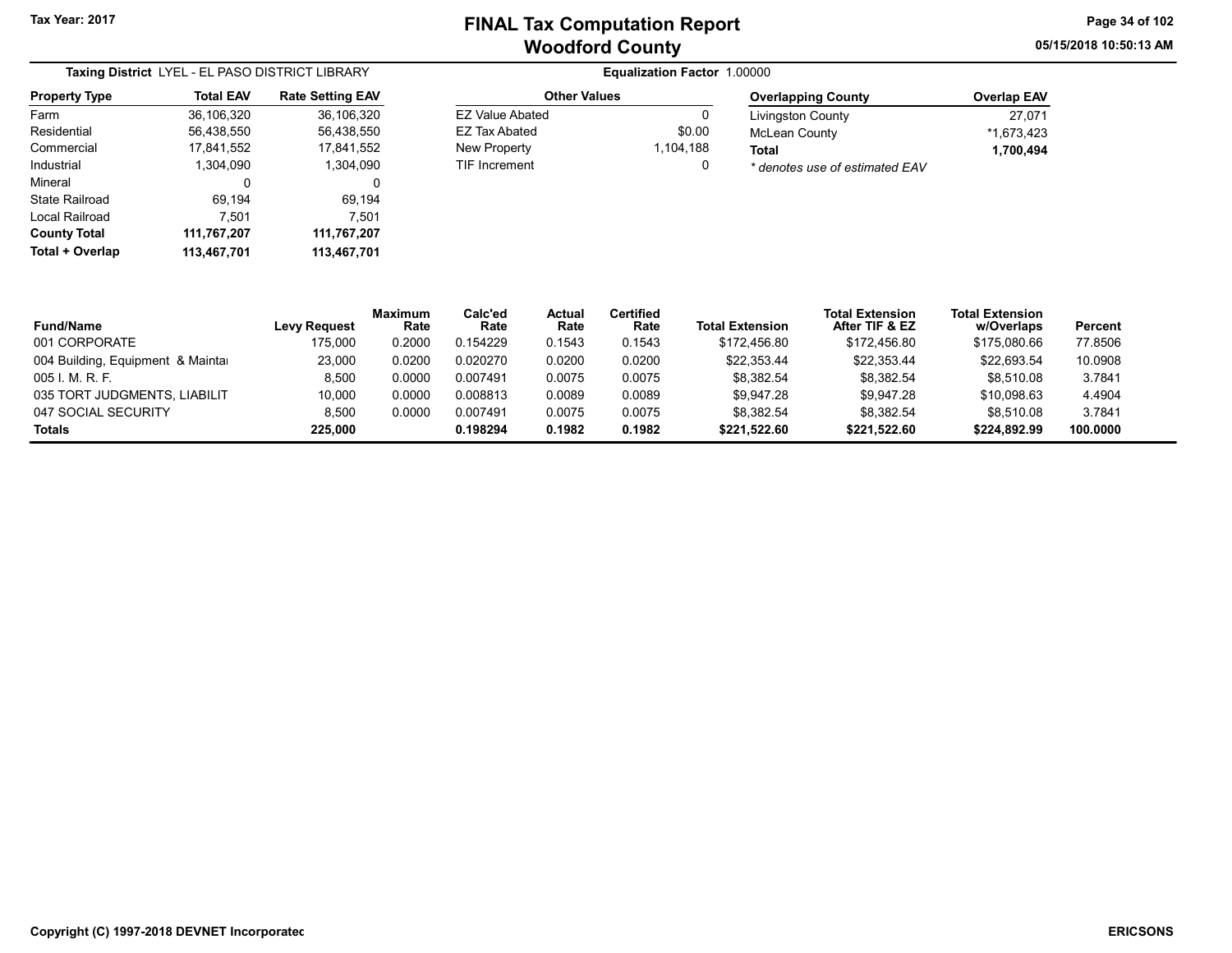05/15/2018 10:50:13 AM Page 35 of 102

| Taxing District LYEU - EUREKA LIBRARY DISTRICT |                  |                         |  |  |  |  |
|------------------------------------------------|------------------|-------------------------|--|--|--|--|
| <b>Property Type</b>                           | <b>Total EAV</b> | <b>Rate Setting EAV</b> |  |  |  |  |
| Farm                                           | 20,006,540       | 20,006,540              |  |  |  |  |
| Residential                                    | 78,061,067       | 78,061,067              |  |  |  |  |
| Commercial                                     | 16,519,083       | 16,519,083              |  |  |  |  |
| Industrial                                     | 823,602          | 823,602                 |  |  |  |  |
| Mineral                                        | 0                | 0                       |  |  |  |  |
| State Railroad                                 | 62.414           | 62.414                  |  |  |  |  |
| Local Railroad                                 | 0                | 0                       |  |  |  |  |
| <b>County Total</b>                            | 115,472,706      | 115,472,706             |  |  |  |  |
| Total + Overlap                                | 115,472,706      | 115,472,706             |  |  |  |  |

|                        | Equalization Factor 1.00000 |  |
|------------------------|-----------------------------|--|
| <b>Other Values</b>    |                             |  |
| <b>FZ Value Abated</b> |                             |  |
| FZ Tax Abated          | \$0.00                      |  |
| New Property           | 1,459,731                   |  |
| <b>TIF Increment</b>   |                             |  |

| <b>Fund/Name</b>                  | <b>Levy Request</b> | <b>Maximum</b><br>Rate | Calc'ed<br>Rate | Actual<br>Rate | <b>Certified</b><br>Rate | <b>Total Extension</b> | <b>Total Extension</b><br>After TIF & EZ | <b>Total Extension</b><br>w/Overlaps | Percent  |
|-----------------------------------|---------------------|------------------------|-----------------|----------------|--------------------------|------------------------|------------------------------------------|--------------------------------------|----------|
| 001 Corporate                     | 370,000             | 0.3100                 | 0.320422        | 0.3100         | 0.3100                   | \$357.965.39           | \$357.965.39                             | \$357.965.39                         | 59.7879  |
| 004 Building, Equipment and Maint | 24.000              | 0.0200                 | 0.020784        | 0.0200         | 0.0200                   | \$23.094.54            | \$23.094.54                              | \$23,094.54                          | 3.8573   |
| 005 IMRF                          | 39.000              | 0.0000                 | 0.033774        | 0.0338         | 0.0338                   | \$39.029.77            | \$39.029.77                              | \$39.029.77                          | 6.5188   |
| 027 Audit                         | 6.000               | 0.0050                 | 0.005196        | 0.0050         | 0.0050                   | \$5.773.64             | \$5,773.64                               | \$5.773.64                           | 0.9643   |
| 031 Working Cash                  | 60.000              | 0.0500                 | 0.051960        | 0.0500         | 0.0500                   | \$57.736.35            | \$57.736.35                              | \$57.736.35                          | 9.6432   |
| 035 Liability Insurance           | 90.000              | 0.0000                 | 0.077941        | 0.0780         | 0.0780                   | \$90.068.71            | \$90.068.71                              | \$90.068.71                          | 15.0434  |
| 047 Social Security               | 25.000              | 0.0000                 | 0.021650        | 0.0217         | 0.0217                   | \$25.057.58            | \$25.057.58                              | \$25,057.58                          | 4.1851   |
| <b>Totals</b>                     | 614.000             |                        | 0.531727        | 0.5185         | 0.5185                   | \$598,725.98           | \$598,725.98                             | \$598,725.98                         | 100.0000 |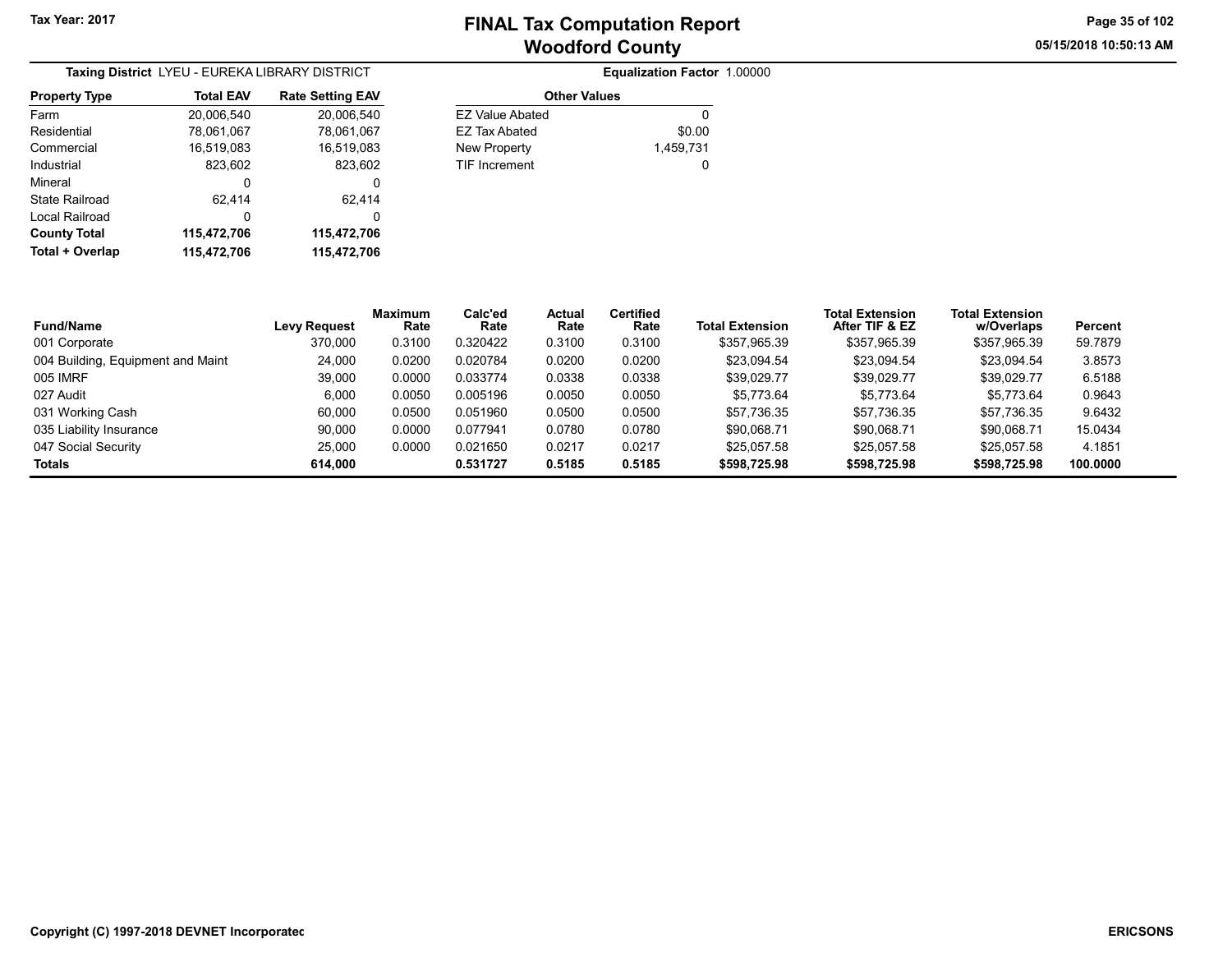05/15/2018 10:50:13 AM Page 36 of 102

| Taxing District LYIL - IL PRAIRIE LIBRARY DISTRICT |                  |                         |  |  |  |  |
|----------------------------------------------------|------------------|-------------------------|--|--|--|--|
| <b>Property Type</b>                               | <b>Total EAV</b> | <b>Rate Setting EAV</b> |  |  |  |  |
| Farm                                               | 95,284,114       | 95,281,285              |  |  |  |  |
| Residential                                        | 376,559,089      | 374,906,116             |  |  |  |  |
| Commercial                                         | 34,283,482       | 34,006,295              |  |  |  |  |
| Industrial                                         | 6.064.844        | 6.063.098               |  |  |  |  |
| Mineral                                            | 0                | 0                       |  |  |  |  |
| State Railroad                                     | O                | 0                       |  |  |  |  |
| Local Railroad                                     | 0                | 0                       |  |  |  |  |
| <b>County Total</b>                                | 512,191,529      | 510,256,794             |  |  |  |  |
| Total + Overlap                                    | 512,191,529      | 510,256,794             |  |  |  |  |

| <b>RICT</b> |                        | Equalization Factor 1.00000 |
|-------------|------------------------|-----------------------------|
| g EAV       | <b>Other Values</b>    |                             |
| 31,285      | <b>EZ Value Abated</b> |                             |
| 06.116      | <b>EZ Tax Abated</b>   | \$0.00                      |
| 06,295      | New Property           | 3,616,093                   |
| 33,098      | <b>TIF Increment</b>   | 1.934.735                   |
| 0           |                        |                             |

|                                   |                     | <b>Maximum</b> | Calc'ed  | Actual | <b>Certified</b> |                        | Total Extension | <b>Total Extension</b> |          |  |
|-----------------------------------|---------------------|----------------|----------|--------|------------------|------------------------|-----------------|------------------------|----------|--|
| <b>Fund/Name</b>                  | <b>Levy Request</b> | Rate           | Rate     | Rate   | Rate             | <b>Total Extension</b> | After TIF & EZ  | w/Overlaps             | Percent  |  |
| 001 Corporate                     | 785.000             | 0.1500         | 0.153844 | 0.1500 | 0.1500           | \$768,287.29           | \$765,385.19    | \$765.385.19           | 57.9150  |  |
| 004 Building, Equipment and Maint | 105,000             | 0.0200         | 0.020578 | 0.0200 | 0.0200           | \$102,438.31           | \$102,051.36    | \$102,051.36           | 7.7220   |  |
| 005 IMRF                          | 45.000              | 0.0000         | 0.008819 | 0.0089 | 0.0089           | \$45,585.05            | \$45.412.85     | \$45.412.85            | 3.4363   |  |
| 027 Audit                         | 18.000              | 0.0050         | 0.003528 | 0.0036 | 0.0036           | \$18.438.90            | \$18,369.24     | \$18.369.24            | 1.3900   |  |
| 031 Working Cash                  | 260.000             | 0.0500         | 0.050955 | 0.0500 | 0.0500           | \$256,095.76           | \$255.128.40    | \$255.128.40           | 19.3050  |  |
| 035 Liability Insurance           | 89.500              | 0.0000         | 0.017540 | 0.0176 | 0.0176           | \$90.145.71            | \$89.805.20     | \$89.805.20            | 6.7954   |  |
| 047 Social Security               | 45.000              | 0.0000         | 0.008819 | 0.0089 | 0.0089           | \$45.585.05            | \$45.412.85     | \$45.412.85            | 3.4363   |  |
| <b>Totals</b>                     | 1,347,500           |                | 0.264083 | 0.2590 | 0.2590           | \$1,326,576.07         | \$1,321,565.09  | \$1,321,565.09         | 100.0000 |  |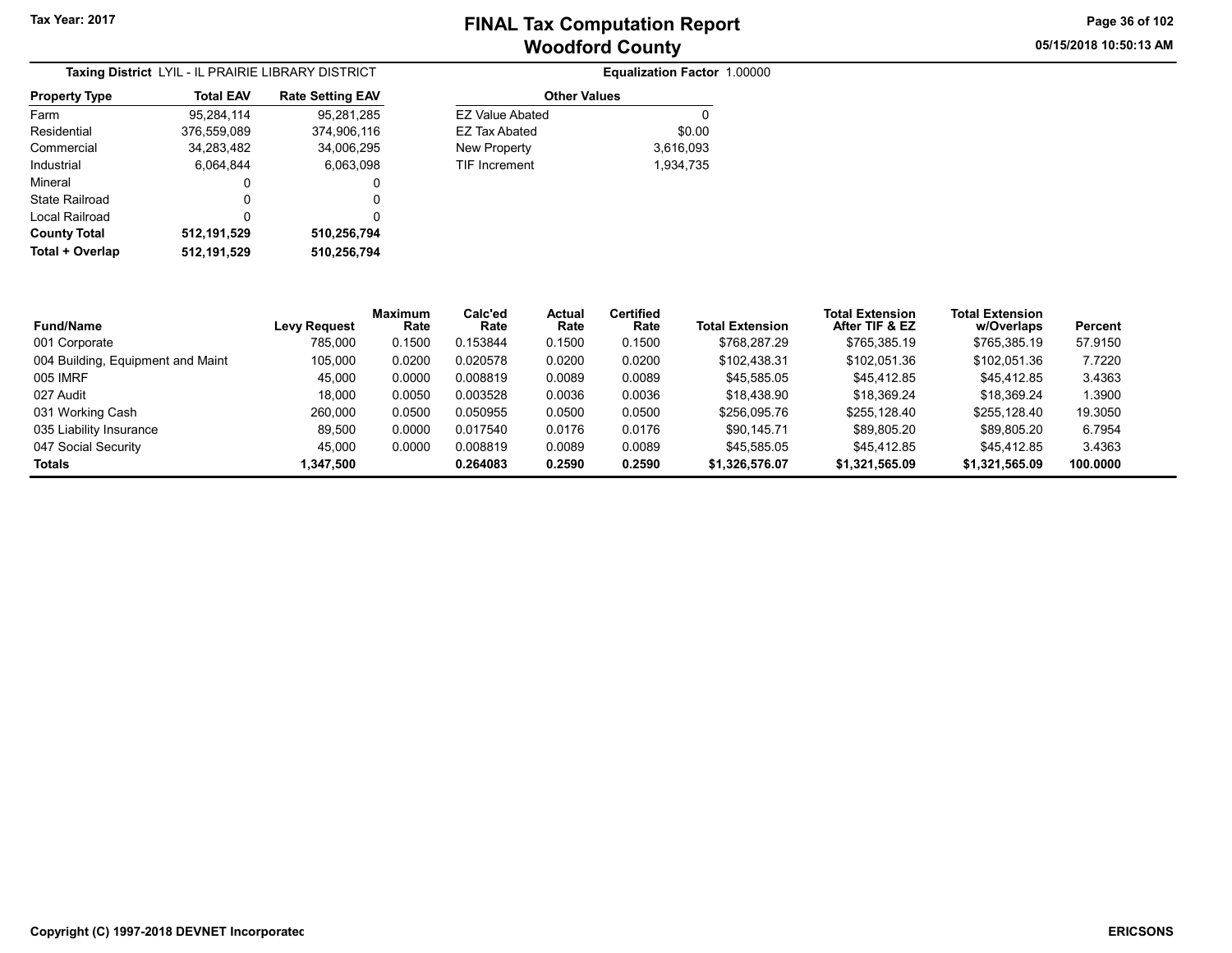05/15/2018 10:50:13 AM Page 37 of 102

| Taxing District LYMI - MINONK CITY LIBRARY |                  |                         |  |  |  |  |
|--------------------------------------------|------------------|-------------------------|--|--|--|--|
| <b>Property Type</b>                       | <b>Total EAV</b> | <b>Rate Setting EAV</b> |  |  |  |  |
| Farm                                       | 297,598          | 297,598                 |  |  |  |  |
| Residential                                | 21,254,027       | 20,523,729              |  |  |  |  |
| Commercial                                 | 4,624,072        | 2,923,211               |  |  |  |  |
| Industrial                                 | 2,642,402        | 1,698,966               |  |  |  |  |
| Mineral                                    | 0                | 0                       |  |  |  |  |
| State Railroad                             | 0                | 0                       |  |  |  |  |
| Local Railroad                             | 0                | 0                       |  |  |  |  |
| <b>County Total</b>                        | 28,818,099       | 25,443,504              |  |  |  |  |
| Total + Overlap                            | 28,818,099       | 25,443,504              |  |  |  |  |

| ۱e | <b>Total EAV</b>  | <b>Rate Setting EAV</b> | <b>Other Values</b>    |           |
|----|-------------------|-------------------------|------------------------|-----------|
|    | 297,598           | 297,598                 | <b>EZ Value Abated</b> | 0         |
|    | 21,254,027        | 20,523,729              | <b>EZ Tax Abated</b>   | \$0.00    |
|    | 4,624,072         | 2,923,211               | New Property           | 170,558   |
|    | 2.642.402         | 1,698,966               | <b>TIF Increment</b>   | 3,374,595 |
|    | 0                 | 0                       |                        |           |
| d  | 0                 |                         |                        |           |
| d  | 0                 |                         |                        |           |
|    | <b>00.040.000</b> | OF 449 FOA              |                        |           |

| <b>Fund/Name</b>                   | <b>Levy Request</b> | Maximum<br>Rate | Calc'ed<br>Rate | Actual<br>Rate | Certified<br>Rate | <b>Total Extension</b> | <b>Total Extension</b><br>After TIF & EZ | <b>Total Extension</b><br>w/Overlaps | Percent  |
|------------------------------------|---------------------|-----------------|-----------------|----------------|-------------------|------------------------|------------------------------------------|--------------------------------------|----------|
| 004 Building, Equipment, & Maintar | 5.050               | 0.0200          | 0.019848        | 0.0199         | 0.0199            | \$5,734.80             | \$5,063.26                               | \$5,063.26                           | 7.9696   |
| 016 Library                        | 58,450              | 0.2300          | 0.229725        | 0.2298         | 0.2298            | \$66,223.99            | \$58,469.17                              | \$58,469.17                          | 92.0304  |
| Totals                             | 63,500              |                 | 0.249573        | 0.2497         | 0.2497            | \$71,958.79            | \$63,532.43                              | \$63,532.43                          | 100.0000 |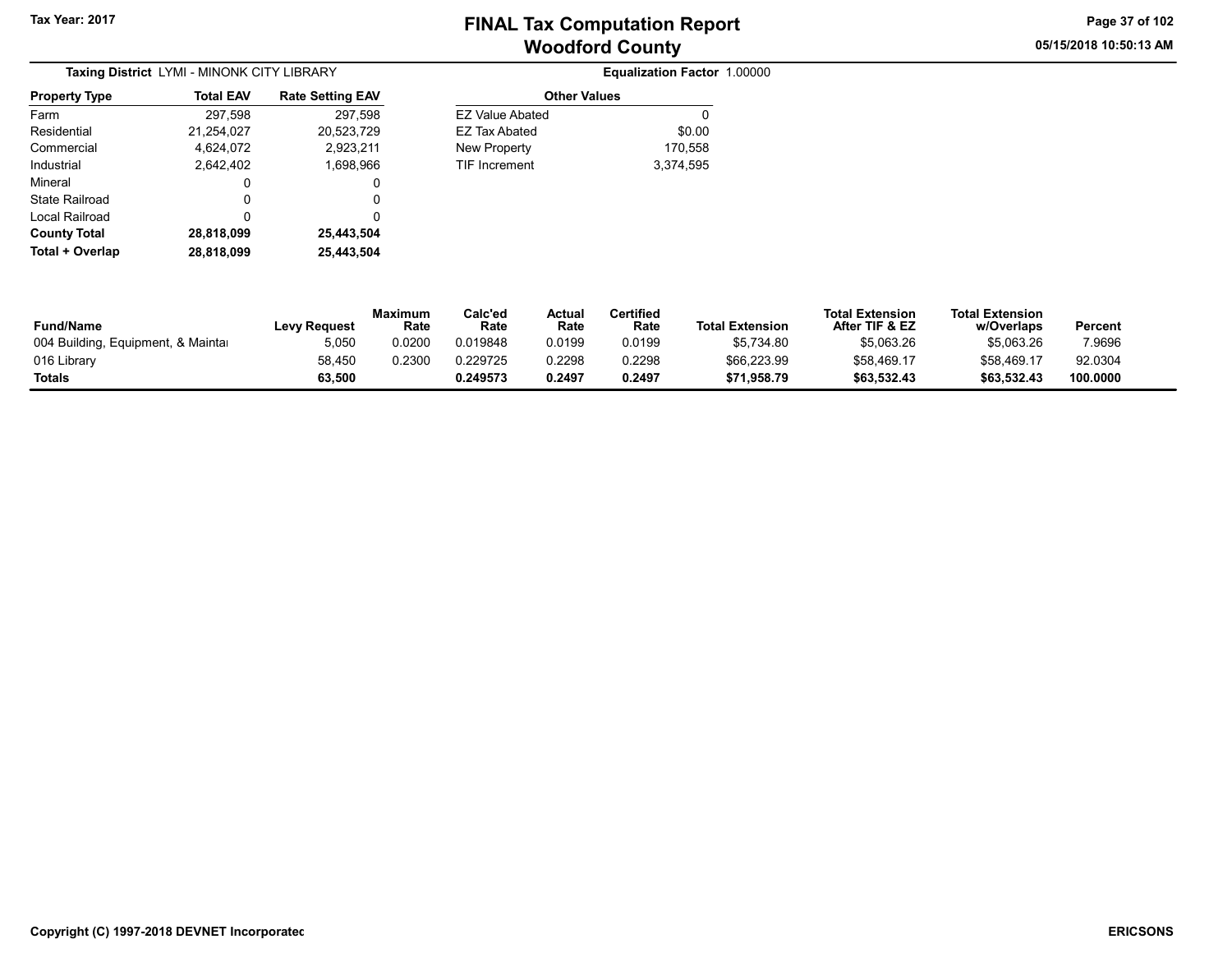Other Values EZ Value Abated 0 EZ Tax Abated \$0.00 New Property 132,806 TIF Increment 0 05/15/2018 10:50:13 AM Page 38 of 102

| Taxing District LYWH - CARLOCK LIBRARY DISTRICT |                  |                         |  |  |  |  |
|-------------------------------------------------|------------------|-------------------------|--|--|--|--|
| <b>Property Type</b>                            | <b>Total EAV</b> | <b>Rate Setting EAV</b> |  |  |  |  |
| Farm                                            | 6,766,798        | 6,766,798               |  |  |  |  |
| Residential                                     | 8,231,998        | 8,231,998               |  |  |  |  |
| Commercial                                      | 1,929            | 1,929                   |  |  |  |  |
| Industrial                                      | 5,881            | 5,881                   |  |  |  |  |
| Mineral                                         | 0                | 0                       |  |  |  |  |
| State Railroad                                  | 0                | 0                       |  |  |  |  |
| Local Railroad                                  | 0                | 0                       |  |  |  |  |
| <b>County Total</b>                             | 15,006,606       | 15,006,606              |  |  |  |  |
| Total + Overlap                                 | 103.003.500      | 103.003.500             |  |  |  |  |

| <b>Overlapping County</b>      | <b>Overlap EAV</b> |
|--------------------------------|--------------------|
| McLean County                  | *87.996.894        |
| Total                          | 87.996.894         |
| * denotes use of estimated EAV |                    |

| <b>Fund/Name</b>        | <b>Levy Request</b> | <b>Maximum</b><br>Rate | Calc'ed<br>Rate | Actual<br>Rate | Certified<br>Rate | <b>Total Extension</b> | <b>Total Extension</b><br>After TIF & EZ | <b>Total Extension</b><br>w/Overlaps | Percent  |
|-------------------------|---------------------|------------------------|-----------------|----------------|-------------------|------------------------|------------------------------------------|--------------------------------------|----------|
| 001 Corporate           | 156,777             | 0.1500                 | 0.152206        | 0.1500         | 0.1500            | \$22,509.91            | \$22,509.91                              | \$154,505.25                         | 89.3389  |
| 005 I. M. R. F.         | 3,000               | 0.0000                 | 0.002913        | 0.0030         | 0.0030            | \$450.20               | \$450.20                                 | \$3.090.11                           | 1.7868   |
| 035 Liability Insurance | 9,225               | 0.0000                 | 0.008956        | 0.0090         | 0.0090            | \$1,350.59             | \$1,350.59                               | \$9,270.32                           | 5.3603   |
| 047 Social Security     | 6.000               | 0.0000                 | 0.005825        | 0.0059         | 0.0059            | \$885.39               | \$885.39                                 | \$6.077.21                           | 3.5140   |
| <b>Totals</b>           | 175.002             |                        | 0.169900        | 0.1679         | 0.1679            | \$25,196.09            | \$25,196.09                              | \$172,942.89                         | 100.0000 |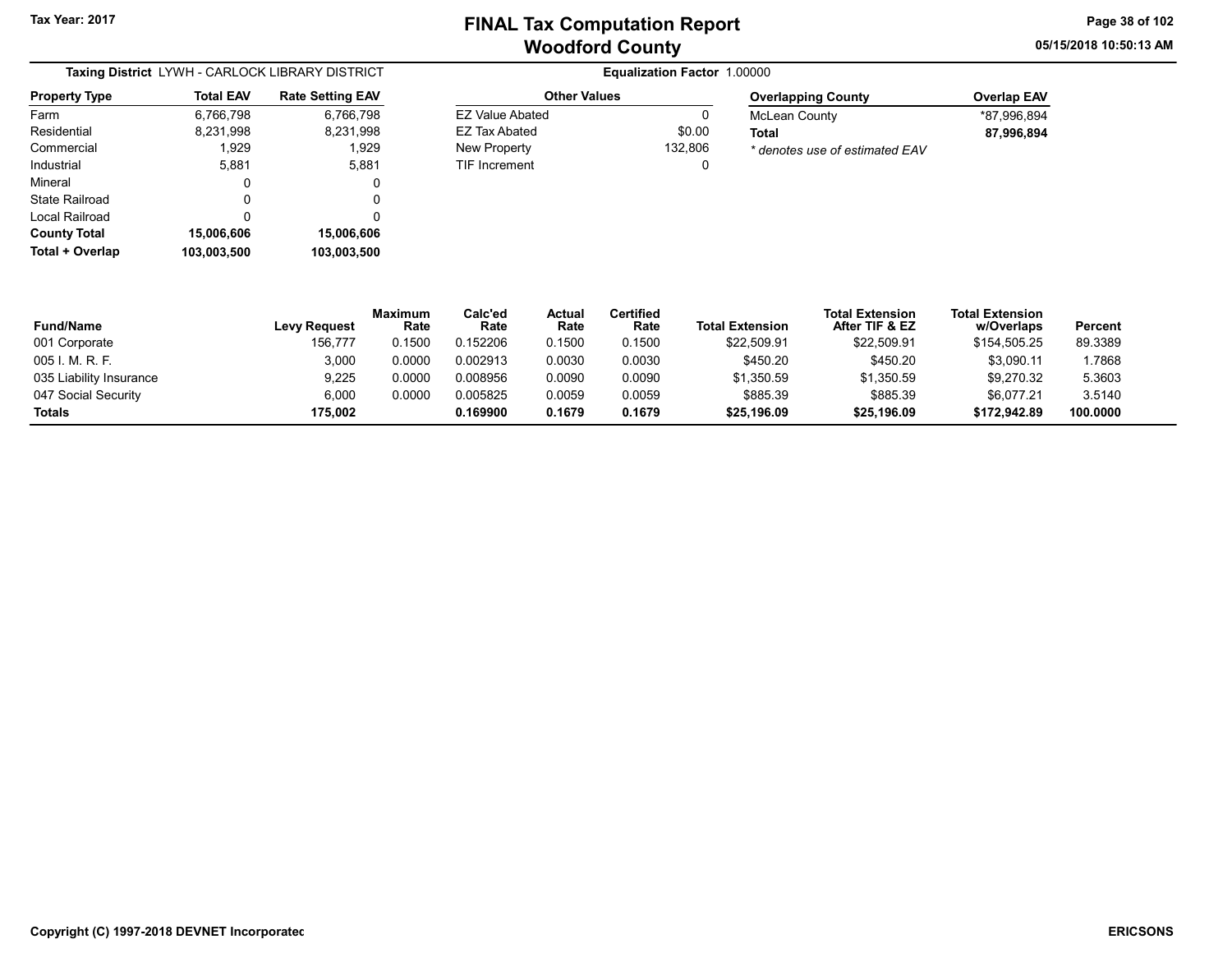Other Values

05/15/2018 10:50:13 AM Page 39 of 102

| Taxing District MTCR - CRUGER/OLIO MTA |                  |                         |  |  |  |
|----------------------------------------|------------------|-------------------------|--|--|--|
| <b>Property Type</b>                   | <b>Total EAV</b> | <b>Rate Setting EAV</b> |  |  |  |
| Farm                                   | 20,006,540       | 20,006,540              |  |  |  |
| Residential                            | 78,061,067       | 78,061,067              |  |  |  |
| Commercial                             | 16,519,083       | 16,519,083              |  |  |  |
| Industrial                             | 823,602          | 823,602                 |  |  |  |
| Mineral                                | 0                | 0                       |  |  |  |
| State Railroad                         | 62,414           | 62,414                  |  |  |  |
| Local Railroad                         | 0                | 0                       |  |  |  |
| <b>County Total</b>                    | 115,472,706      | 115,472,706             |  |  |  |
| Total + Overlap                        | 115,472,706      | 115.472.706             |  |  |  |

| ,006,540 | <b>EZ Value Abated</b> | 0         |
|----------|------------------------|-----------|
| ,061,067 | <b>EZ Tax Abated</b>   | \$0.00    |
| .519,083 | <b>New Property</b>    | 1,459,731 |
| 823,602  | <b>TIF Increment</b>   | 0         |
| 0        |                        |           |
| 62,414   |                        |           |
| 0        |                        |           |
| ,472,706 |                        |           |
|          |                        |           |

| <b>Fund/Name</b> | <b>Levy Request</b> | <b>Maximum</b><br>Rate | Calc'ed<br>Rate | Actual<br>Rate | <b>Certified</b><br>Rate | <b>Total Extension</b> | <b>Total Extension</b><br>After TIF & EZ | <b>Total Extension</b><br>w/Overlaps | <b>Percent</b> |
|------------------|---------------------|------------------------|-----------------|----------------|--------------------------|------------------------|------------------------------------------|--------------------------------------|----------------|
| 147 Assessing    | 21.600              | 0.0000                 | 0.018706        | 0.0188         | 0.0188                   | \$21,708.87            | \$21.708.87                              | \$21,708.87                          | 100.0000       |
| Totals           | 21.600              |                        | 0.018706        | 0.0188         | 0.0188                   | \$21,708.87            | \$21.708.87                              | \$21.708.87                          | 100.0000       |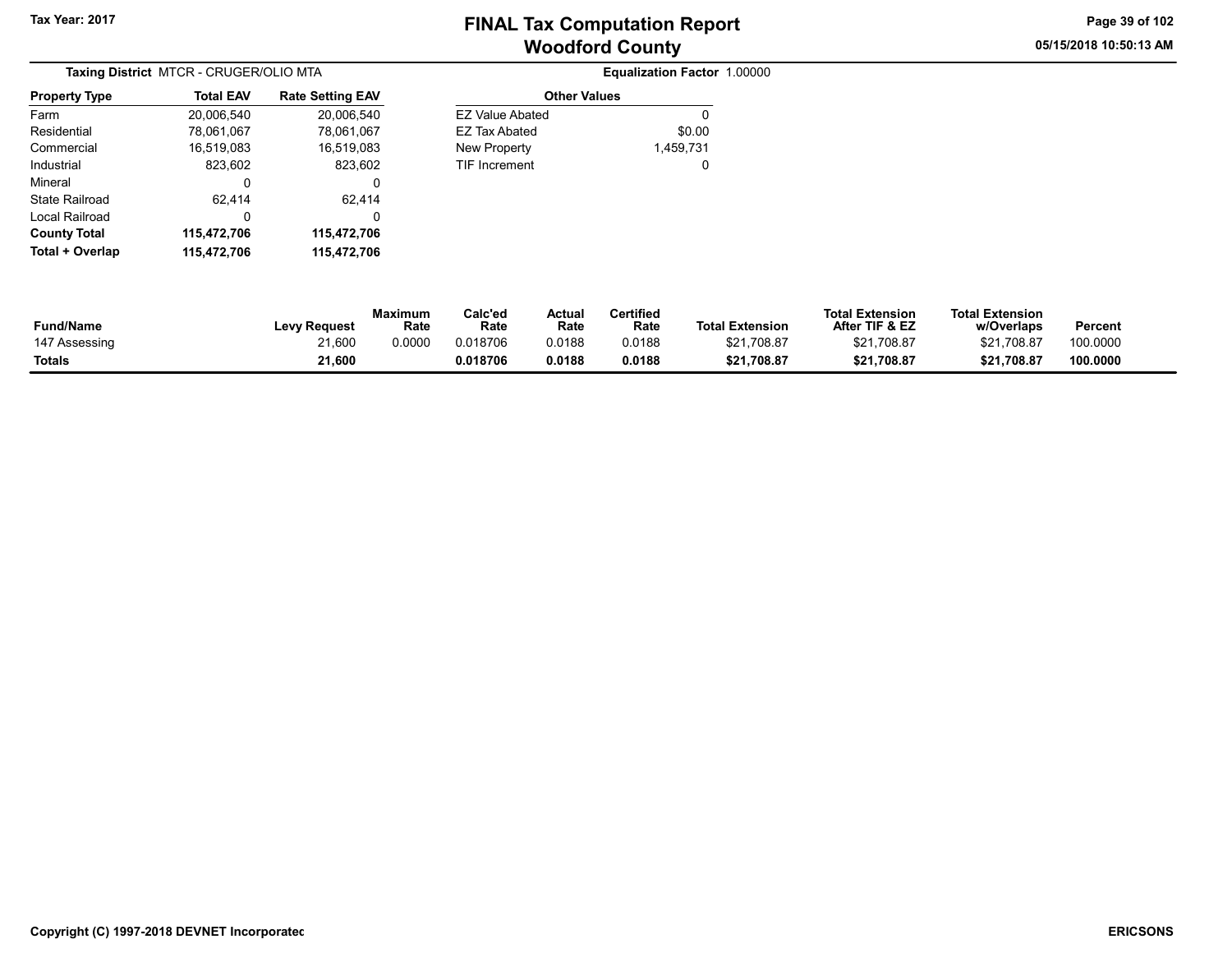05/15/2018 10:50:13 AM Page 40 of 102

|                       | Taxing District MTLI - LIN/CL/GR/PAN MTA |                         | Equalization Factor 1.00000 |           |  |
|-----------------------|------------------------------------------|-------------------------|-----------------------------|-----------|--|
| <b>Property Type</b>  | <b>Total EAV</b>                         | <b>Rate Setting EAV</b> | <b>Other Values</b>         |           |  |
| Farm                  | 57,921,519                               | 57,921,519              | <b>EZ Value Abated</b>      | 0         |  |
| Residential           | 17.481.956                               | 17,481,956              | EZ Tax Abated               | \$0.00    |  |
| Commercial            | 3,391,039                                | 2,704,239               | New Property                | 333,184   |  |
| Industrial            | 1,869,692                                | 926.256                 | TIF Increment               | 1,630,236 |  |
| Mineral               | 2,177,280                                | 2,177,280               |                             |           |  |
| <b>State Railroad</b> | 0                                        | 0                       |                             |           |  |
| Local Railroad        | 0                                        | 0                       |                             |           |  |
| <b>County Total</b>   | 82,841,486                               | 81,211,250              |                             |           |  |
| Total + Overlap       | 82,841,486                               | 81,211,250              |                             |           |  |

| 57,921,519 | <b>EZ Value Abated</b> | 0         |
|------------|------------------------|-----------|
| 17,481,956 | <b>EZ Tax Abated</b>   | \$0.00    |
| 2,704,239  | New Property           | 333,184   |
| 926.256    | <b>TIF Increment</b>   | 1,630,236 |
| 2,177,280  |                        |           |
| O          |                        |           |
| 0          |                        |           |
| 81.211.250 |                        |           |

| <b>Fund/Name</b> | <b>Levy Request</b> | <b>Maximum</b><br>Rate | Calc'ed<br>Rate | Actual<br>Rate | <b>Certified</b><br>Rate | <b>Total Extension</b> | <b>Total Extension</b><br>After TIF & EZ | <b>Total Extension</b><br>w/Overlaps | Percent  |  |
|------------------|---------------------|------------------------|-----------------|----------------|--------------------------|------------------------|------------------------------------------|--------------------------------------|----------|--|
| 147 Assessing    | 12,000              | 0.0000                 | 0.014776        | 0.0148         | 0.0148                   | \$12,260.54            | \$12.019.27                              | \$12.019.27                          | 100.0000 |  |
| <b>Totals</b>    | 12,000              |                        | 0.014776        | 0.0148         | 0.0148                   | \$12,260.54            | \$12.019.27                              | \$12,019.27                          | 100.0000 |  |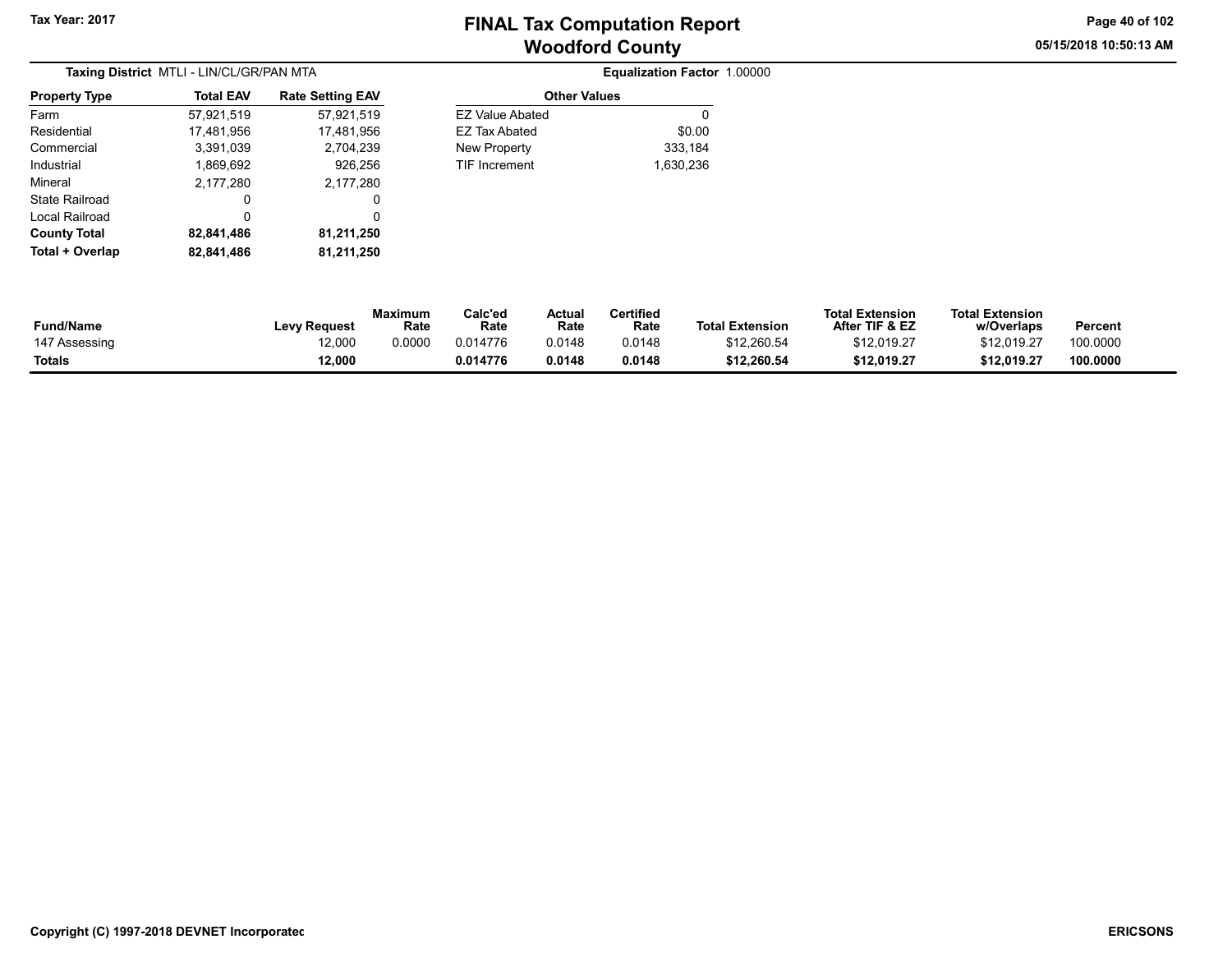05/15/2018 10:50:13 AM Page 41 of 102

|                      | Taxing District MTPA - PART/CAZENOVIA MTA |                         |                        | Equalization Factor 1.00000 |  |
|----------------------|-------------------------------------------|-------------------------|------------------------|-----------------------------|--|
| <b>Property Type</b> | <b>Total EAV</b>                          | <b>Rate Setting EAV</b> | <b>Other Values</b>    |                             |  |
| Farm                 | 17,406,932                                | 17,404,103              | <b>EZ Value Abated</b> | 0                           |  |
| Residential          | 23,982,042                                | 22,329,069              | EZ Tax Abated          | \$0.00                      |  |
| Commercial           | 2,340,094                                 | 2,062,907               | New Property           | 325,989                     |  |
| Industrial           | 8,856                                     | 7,110                   | <b>TIF Increment</b>   | 1,934,735                   |  |
| Mineral              | 0                                         | 0                       |                        |                             |  |
| State Railroad       | 0                                         | 0                       |                        |                             |  |
| Local Railroad       |                                           |                         |                        |                             |  |
| <b>County Total</b>  | 43,737,924                                | 41,803,189              |                        |                             |  |
| Total + Overlap      | 43.737.924                                | 41,803,189              |                        |                             |  |

| <b>Equalization Factor 1.00000</b> |  |
|------------------------------------|--|
|------------------------------------|--|

| Fund/Name     | <b>Levy Request</b> | Maximum<br>Rate | Calc'ed<br>Rate | Actual<br>Rate | <b>Certified</b><br>Rate | <b>Total Extension</b> | <b>Total Extension</b><br>After TIF & EZ | <b>Total Extension</b><br>w/Overlaps | <b>Percent</b> |  |
|---------------|---------------------|-----------------|-----------------|----------------|--------------------------|------------------------|------------------------------------------|--------------------------------------|----------------|--|
| 147 Assessing | 7,500               | 0.0000          | 0.017941        | 0.0180         | 0.0180                   | \$7,872.83             | \$7.524.57                               | \$7.524.57                           | 100.0000       |  |
| Totals        | 7,500               |                 | 0.017941        | 0.0180         | 0.0180                   | \$7,872.83             | \$7,524.57                               | \$7.524.57                           | 100.0000       |  |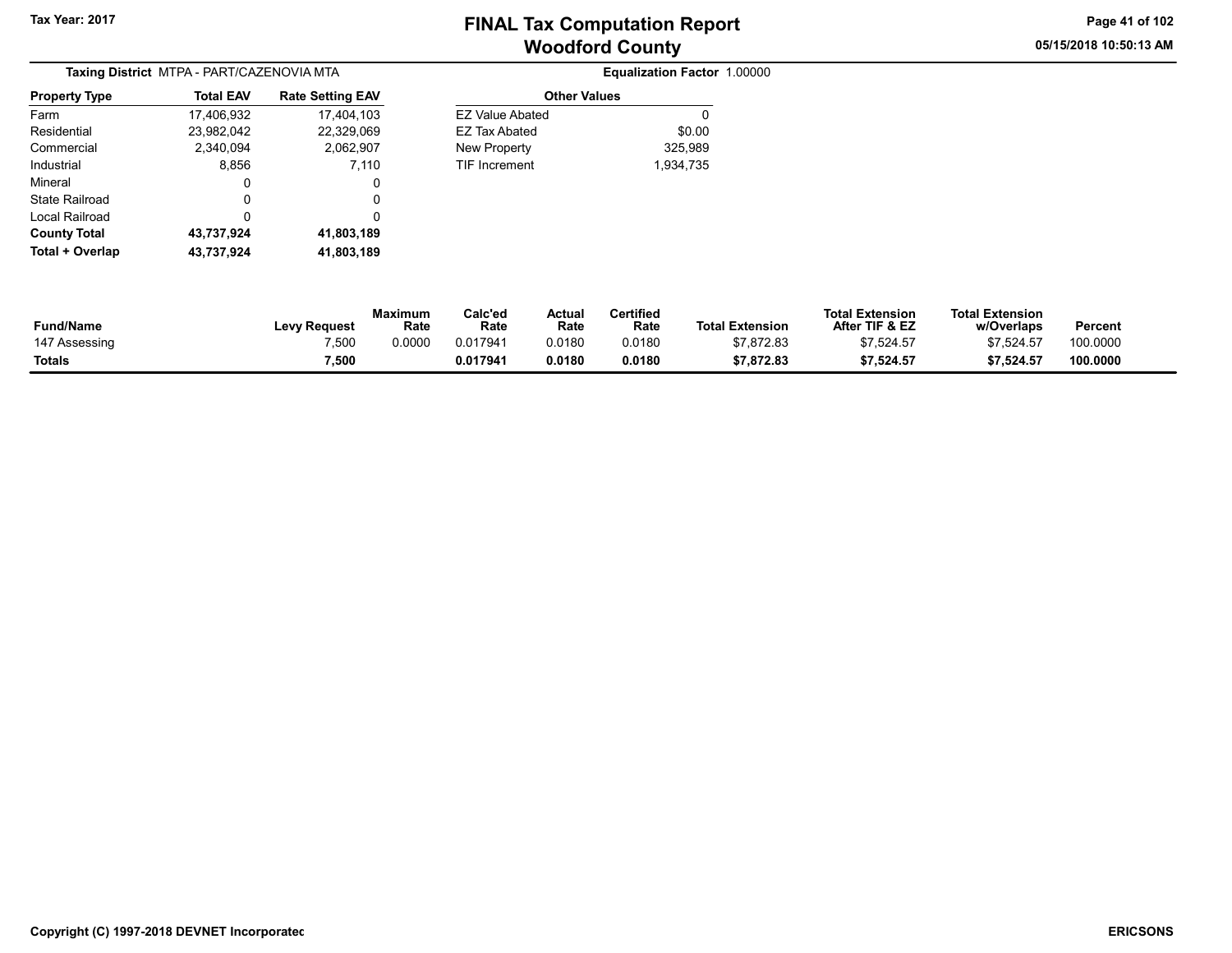05/15/2018 10:50:13 AM Page 42 of 102

| Taxing District MTPAL - PALESTINE/KANSAS MTA |                  |                         |  |  |  |  |  |
|----------------------------------------------|------------------|-------------------------|--|--|--|--|--|
| <b>Property Type</b>                         | <b>Total EAV</b> | <b>Rate Setting EAV</b> |  |  |  |  |  |
| Farm                                         | 21,326,518       | 21,326,518              |  |  |  |  |  |
| Residential                                  | 21, 157, 363     | 21, 157, 363            |  |  |  |  |  |
| Commercial                                   | 1,141,455        | 1,141,455               |  |  |  |  |  |
| Industrial                                   | 6.910            | 6.910                   |  |  |  |  |  |
| Mineral                                      | 0                | 0                       |  |  |  |  |  |
| State Railroad                               | 43.441           | 43.441                  |  |  |  |  |  |
| Local Railroad                               | 7.501            | 7,501                   |  |  |  |  |  |
| <b>County Total</b>                          | 43,683,188       | 43,683,188              |  |  |  |  |  |
| Total + Overlap                              | 43,683,188       | 43,683,188              |  |  |  |  |  |

| Setting EAV  | <b>Other Values</b>  |         |  |  |  |  |  |  |  |  |
|--------------|----------------------|---------|--|--|--|--|--|--|--|--|
| 21,326,518   | EZ Value Abated      | 0       |  |  |  |  |  |  |  |  |
| 21, 157, 363 | EZ Tax Abated        | \$0.00  |  |  |  |  |  |  |  |  |
| 1,141,455    | New Property         | 492,520 |  |  |  |  |  |  |  |  |
| 6.910        | <b>TIF Increment</b> | 0       |  |  |  |  |  |  |  |  |
| 0            |                      |         |  |  |  |  |  |  |  |  |
| 43,441       |                      |         |  |  |  |  |  |  |  |  |
| 7.501        |                      |         |  |  |  |  |  |  |  |  |
| 10.000100    |                      |         |  |  |  |  |  |  |  |  |

| <b>Fund/Name</b> | <b>Levy Request</b> | Maximum<br>Rate | Calc'ed<br>Rate | Actual<br>Rate | <b>Certified</b><br>Rate | <b>Total Extension</b> | <b>Total Extension</b><br>After TIF & EZ | <b>Total Extension</b><br>w/Overlaps | Percent  |
|------------------|---------------------|-----------------|-----------------|----------------|--------------------------|------------------------|------------------------------------------|--------------------------------------|----------|
| 147 Assessing    | 5.900               | 0.0000          | 0.013506        | 0.0136         | 0.0136                   | \$5.940.91             | \$5,940.91                               | \$5.940.91                           | 100.0000 |
| Totals           | 5,900               |                 | 0.013506        | 0.0136         | 0.0136                   | \$5,940.91             | \$5,940.91                               | \$5,940.91                           | 100.0000 |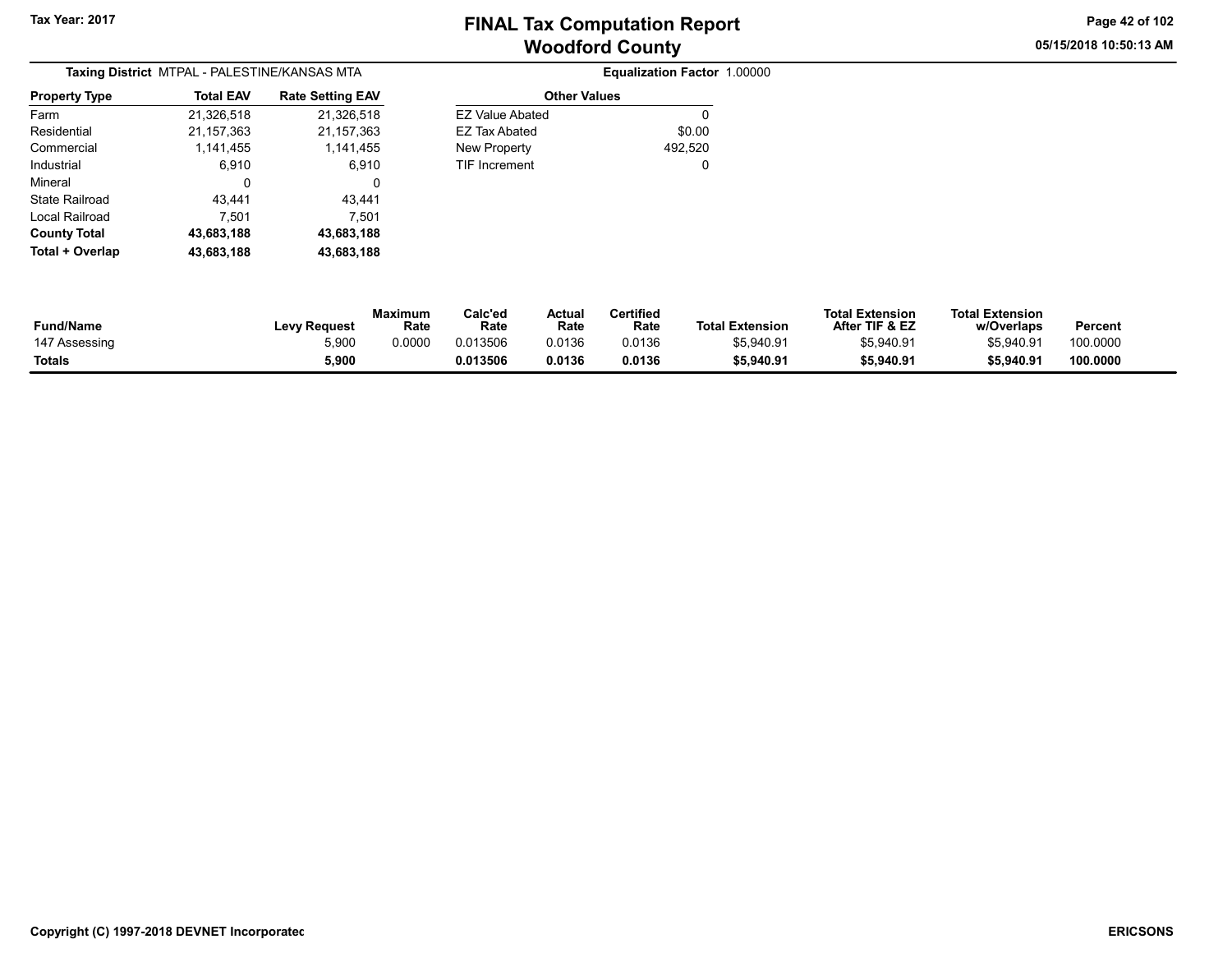05/15/2018 10:50:13 AM Page 43 of 102

| Taxing District PKGR - GRANT MEMORIAL PARK DIST |                  |                         |  |  |  |  |  |
|-------------------------------------------------|------------------|-------------------------|--|--|--|--|--|
| <b>Property Type</b>                            | <b>Total EAV</b> | <b>Rate Setting EAV</b> |  |  |  |  |  |
| Farm                                            | 11,880,717       | 11,877,888              |  |  |  |  |  |
| Residential                                     | 14,081,221       | 12,428,248              |  |  |  |  |  |
| Commercial                                      | 1,839,045        | 1,561,858               |  |  |  |  |  |
| Industrial                                      | 8,856            | 7,110                   |  |  |  |  |  |
| Mineral                                         | 0                | 0                       |  |  |  |  |  |
| State Railroad                                  | O                | 0                       |  |  |  |  |  |
| Local Railroad                                  | 0                | 0                       |  |  |  |  |  |
| <b>County Total</b>                             | 27,809,839       | 25,875,104              |  |  |  |  |  |
| Total + Overlap                                 | 27,809,839       | 25,875,104              |  |  |  |  |  |

| ng EAV  | <b>Other Values</b>    |           |
|---------|------------------------|-----------|
| 877,888 | <b>EZ Value Abated</b> |           |
| 428,248 | <b>EZ Tax Abated</b>   | \$0.00    |
| 561,858 | New Property           | 96.563    |
| 7.110   | <b>TIF Increment</b>   | 1,934,735 |
| 0       |                        |           |
| 0       |                        |           |
|         |                        |           |

| <b>Fund/Name</b>        | <b>Levy Request</b> | Maximum<br>Rate | Calc'ed<br>Rate | Actual<br>Rate | Certified<br>Rate | <b>Total Extension</b> | <b>Total Extension</b><br>After TIF & EZ | <b>Total Extension</b><br>w/Overlaps | Percent  |
|-------------------------|---------------------|-----------------|-----------------|----------------|-------------------|------------------------|------------------------------------------|--------------------------------------|----------|
| 001 Corporate           | 28,370              | 0.1000          | 0.109642        | 0.1000         | 0.1000            | \$27,809.84            | \$25,875.10                              | \$25,875.10                          | 53.6193  |
| 035 Liability Insurance | 2,954               | 0.0000          | 0.011416        | 0.0115         | 0.0115            | \$3,198.13             | \$2,975.64                               | \$2,975.64                           | 6.1662   |
| 122 Recreation          | 21.276              | 0.0750          | 0.082226        | 0.0750         | 0.0750            | \$20,857.38            | \$19,406.33                              | \$19,406.33                          | 40.2145  |
| <b>Totals</b>           | 52.600              |                 | 0.203284        | 0.1865         | 0.1865            | \$51,865.35            | \$48,257.07                              | \$48,257.07                          | 100.0000 |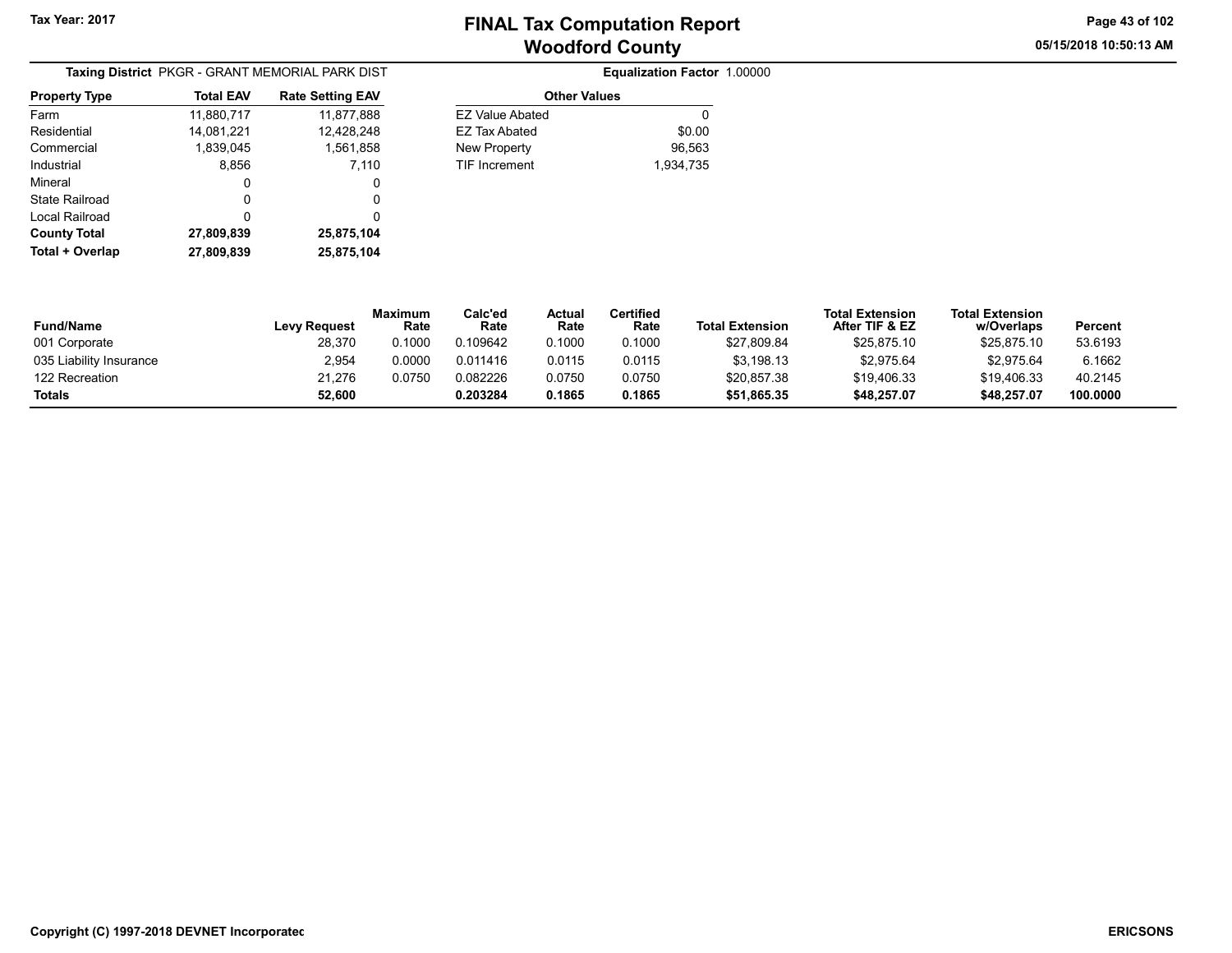05/15/2018 10:50:13 AM Page 44 of 102

|                      | Taxing District PKME - METAMORA PARK DISTRICT |                         |
|----------------------|-----------------------------------------------|-------------------------|
| <b>Property Type</b> | <b>Total EAV</b>                              | <b>Rate Setting EAV</b> |
| Farm                 | 76,147                                        | 76,147                  |
| Residential          | 57,502,379                                    | 57,502,379              |
| Commercial           | 11,128,633                                    | 11,128,633              |
| Industrial           | 2,005,257                                     | 2,005,257               |
| Mineral              | 0                                             | 0                       |
| State Railroad       | O                                             | 0                       |
| Local Railroad       | 0                                             | 0                       |
| <b>County Total</b>  | 70,712,416                                    | 70,712,416              |
| Total + Overlap      | 70,712,416                                    | 70,712,416              |

| Equalization Factor 1.00000 |                        | METAMORA PARK DISTRICT  |           |
|-----------------------------|------------------------|-------------------------|-----------|
|                             | <b>Other Values</b>    | <b>Rate Setting EAV</b> | otal EAV  |
| 0                           | <b>EZ Value Abated</b> | 76.147                  | 76,147    |
| \$0.00                      | <b>EZ Tax Abated</b>   | 57,502,379              | .502,379  |
| 474.416                     | New Property           | 11,128,633              | .128,633  |
| 0                           | <b>TIF Increment</b>   | 2,005,257               | 2.005,257 |
|                             |                        | 0                       | 0         |
|                             |                        |                         |           |

| <b>Fund/Name</b>        | <b>Levy Request</b> | <b>Maximum</b><br>Rate | Calc'ed<br>Rate | Actual<br>Rate | Certified<br>Rate | <b>Total Extension</b> | <b>Total Extension</b><br>After TIF & EZ | <b>Total Extension</b><br>w/Overlaps | Percent  |
|-------------------------|---------------------|------------------------|-----------------|----------------|-------------------|------------------------|------------------------------------------|--------------------------------------|----------|
| 001 CORPORATE           | 69.400              | 0.1000                 | 0.098144        | 0.0982         | 0.0982            | \$69.439.59            | \$69,439.59                              | \$69,439.59                          | 27.4532  |
| 003 GO Series 2015      | 98,332              | 0.0000                 | 0.139059        | 0.1391         | 0.1391            | \$98,360.97            | \$98,360.97                              | \$98,360.97                          | 38.8873  |
| 027 Audit               | 3.500               | 0.0050                 | 0.004950        | 0.0050         | 0.0050            | \$3,535.62             | \$3.535.62                               | \$3.535.62                           | 1.3978   |
| 035 Liability Insurance | 26.000              | 0.0000                 | 0.036769        | 0.0368         | 0.0368            | \$26.022.17            | \$26.022.17                              | \$26,022.17                          | 10.2880  |
| 122 Recreation          | 52.000              | 0.0750                 | 0.073537        | 0.0736         | 0.0736            | \$52.044.34            | \$52.044.34                              | \$52.044.34                          | 20.5759  |
| 126 Paving & Lighting   | 3,500               | 0.0050                 | 0.004950        | 0.0050         | 0.0050            | \$3,535.62             | \$3.535.62                               | \$3.535.62                           | 1.3978   |
| <b>Totals</b>           | 252.732             |                        | 0.357409        | 0.3577         | 0.3577            | \$252,938.31           | \$252,938.31                             | \$252,938.31                         | 100.0000 |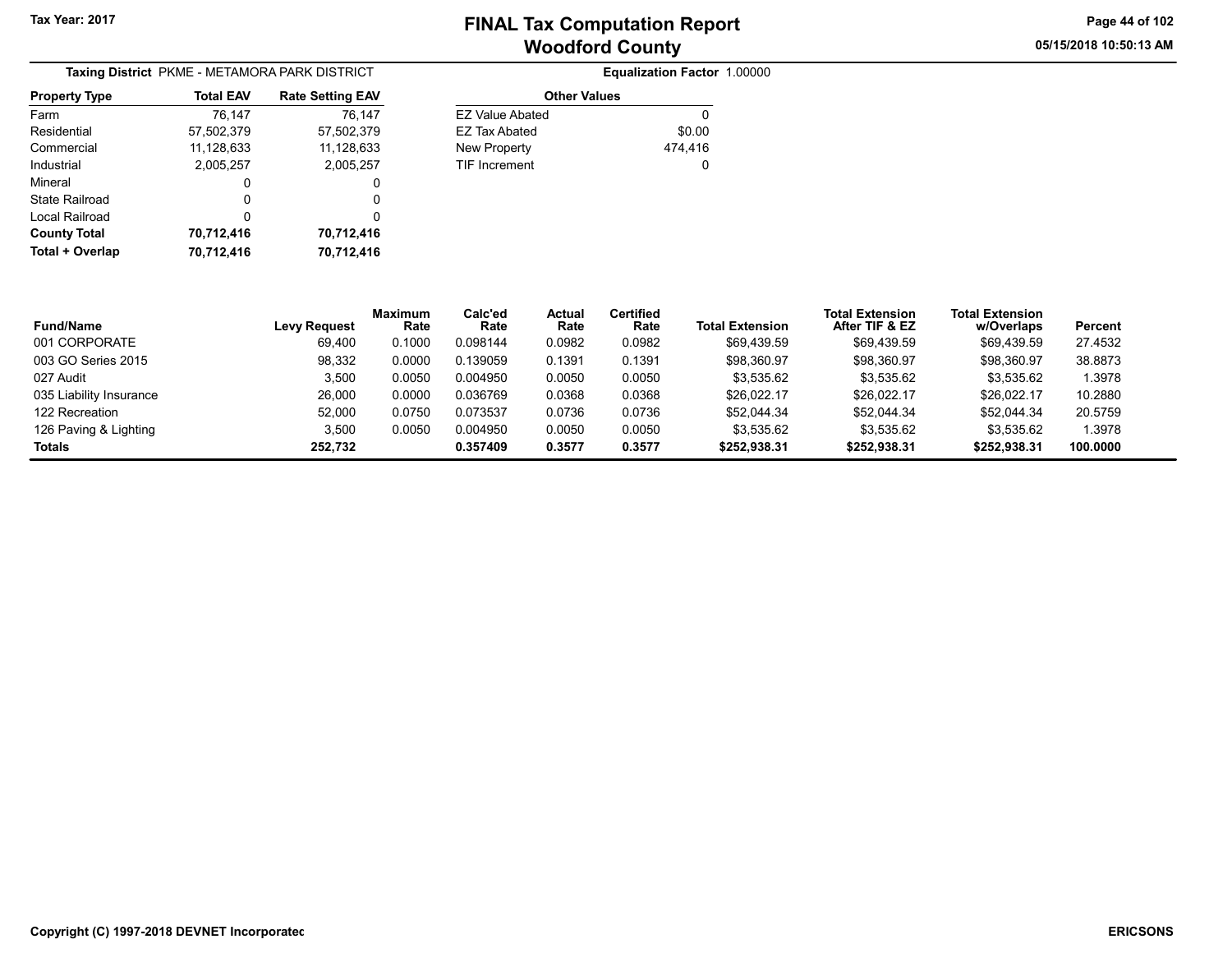05/15/2018 10:50:13 AM Page 45 of 102

|                       | Taxing District PKRO - ROANOKE PARK DISTRICT |                         |                        | Equalization Factor 1.00000 |
|-----------------------|----------------------------------------------|-------------------------|------------------------|-----------------------------|
| <b>Property Type</b>  | <b>Total EAV</b>                             | <b>Rate Setting EAV</b> | <b>Other Values</b>    |                             |
| Farm                  | 5.820                                        | 5.820                   | <b>EZ Value Abated</b> | 0                           |
| Residential           | 23,223,116                                   | 23,223,116              | EZ Tax Abated          | \$0.00                      |
| Commercial            | 5,398,287                                    | 5,398,287               | New Property           | 119.934                     |
| Industrial            | 287.614                                      | 287.614                 | <b>TIF Increment</b>   | 0                           |
| Mineral               | 0                                            | 0                       |                        |                             |
| <b>State Railroad</b> | 0                                            | 0                       |                        |                             |
| Local Railroad        | 0                                            | 0                       |                        |                             |
| <b>County Total</b>   | 28,914,837                                   | 28,914,837              |                        |                             |
| Total + Overlap       | 28,914,837                                   | 28,914,837              |                        |                             |

| <b>Equalization Factor 1.00000</b> |  |  |
|------------------------------------|--|--|
|------------------------------------|--|--|

| EAV  | <b>Rate Setting EAV</b> | <b>Other Values</b>    |         |
|------|-------------------------|------------------------|---------|
| 820  | 5.820                   | <b>EZ Value Abated</b> |         |
| .116 | 23,223,116              | EZ Tax Abated          | \$0.00  |
| 287  | 5,398,287               | New Property           | 119,934 |
| 614  | 287.614                 | <b>TIF Increment</b>   |         |
| 0    | 0                       |                        |         |
| 0    | 0                       |                        |         |

| <b>Fund/Name</b>        | <b>Levy Request</b> | <b>Maximum</b><br>Rate | Calc'ed<br>Rate | <b>Actual</b><br>Rate | Certified<br>Rate | <b>Total Extension</b> | <b>Total Extension</b><br>After TIF & EZ | <b>Total Extension</b><br>w/Overlaps | Percent  |
|-------------------------|---------------------|------------------------|-----------------|-----------------------|-------------------|------------------------|------------------------------------------|--------------------------------------|----------|
| 001 Corporate           | 72.746              | 0.2500                 | 0.251587        | 0.2500                | 0.2500            | \$72,287.09            | \$72.287.09                              | \$72,287.09                          | 62.7353  |
| 035 Liability Insurance | 11,117              | 0.0000                 | 0.038447        | 0.0385                | 0.0385            | \$11,132.21            | \$11.132.21                              | \$11,132.21                          | 9.6612   |
| 062 Workmans Comp       | 4,335               | 0.0000                 | 0.014992        | 0.0150                | 0.0150            | \$4,337.23             | \$4.337.23                               | \$4.337.23                           | 3.7641   |
| 122 Recreation          | 21.823              | 0.0750                 | 0.075473        | 0.0750                | 0.0750            | \$21.686.13            | \$21.686.13                              | \$21.686.13                          | 18.8206  |
| 123 Museum              | 4.363               | 0.0150                 | 0.015089        | 0.0150                | 0.0150            | \$4.337.23             | \$4.337.23                               | \$4.337.23                           | 3.7641   |
| 126 Paving & Lighting   | 1.454               | 0.0050                 | 0.005029        | 0.0050                | 0.0050            | \$1,445.74             | \$1,445.74                               | \$1.445.74                           | 1.2547   |
| <b>Totals</b>           | 115.838             |                        | 0.400617        | 0.3985                | 0.3985            | \$115,225.63           | \$115,225.63                             | \$115,225.63                         | 100.0000 |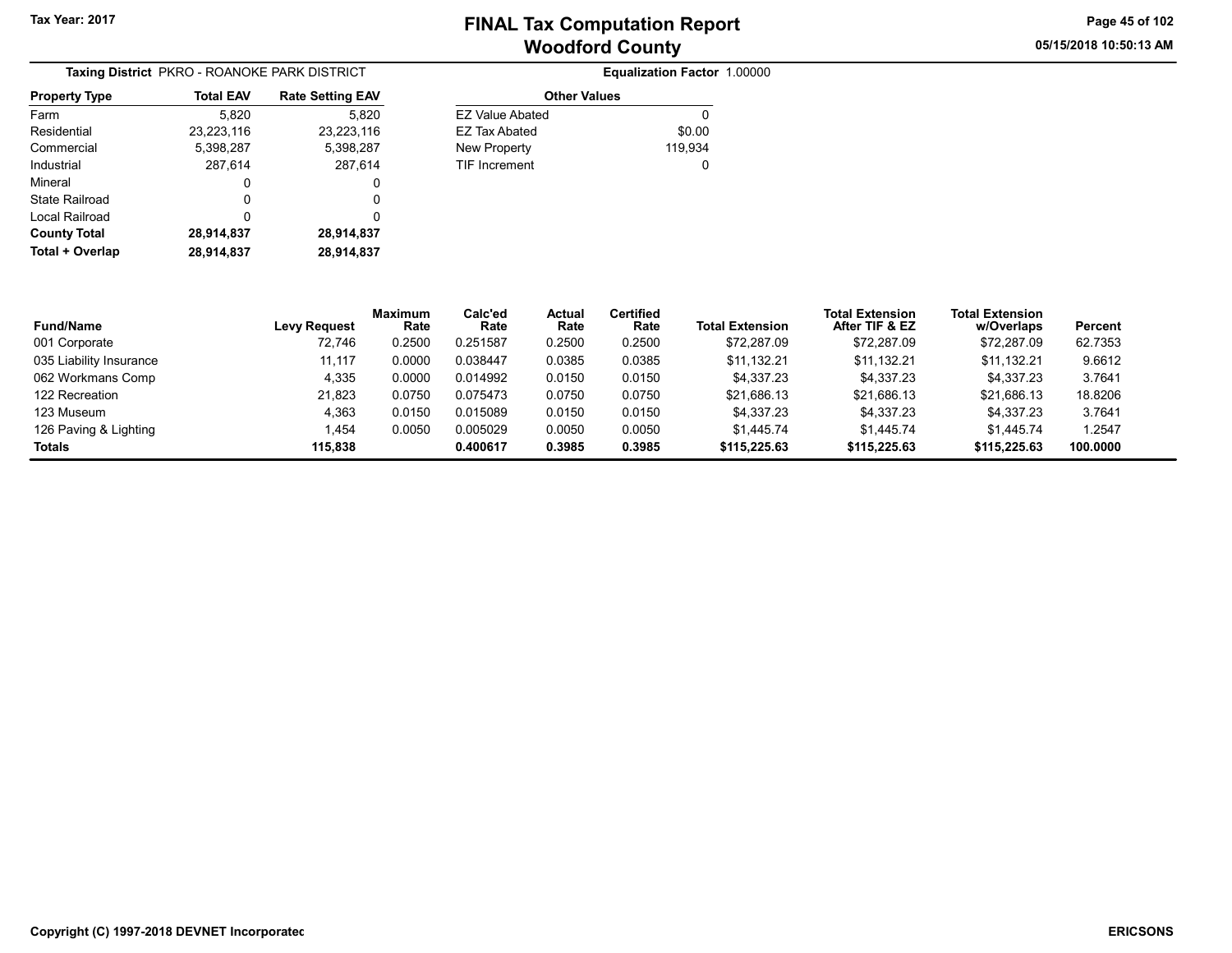05/15/2018 10:50:13 AM Page 46 of 102

| <b>Taxing District</b> SDOA - OAK RIDGE SANITARY DISTRICT |           |                         |  |  |  |  |
|-----------------------------------------------------------|-----------|-------------------------|--|--|--|--|
| <b>Property Type</b>                                      | Total EAV | <b>Rate Setting EAV</b> |  |  |  |  |
| Farm                                                      | 47,061    | 47,061                  |  |  |  |  |
| Residential                                               | 3,136,673 | 3,136,673               |  |  |  |  |
| Commercial                                                | 0         |                         |  |  |  |  |
| Industrial                                                | 0         | O                       |  |  |  |  |
| Mineral                                                   | 0         | 0                       |  |  |  |  |
| <b>State Railroad</b>                                     | 0         | O                       |  |  |  |  |
| Local Railroad                                            | 0         | O                       |  |  |  |  |
| <b>County Total</b>                                       | 3,183,734 | 3,183,734               |  |  |  |  |
| Total + Overlap                                           | 3,183,734 | 3,183,734               |  |  |  |  |

| <b>EZ Value Abated</b> |        |
|------------------------|--------|
| FZ Tax Abated          | \$0.00 |
| New Property           |        |
| <b>TIF Increment</b>   |        |

| Fund/Name     | <b>Levy Request</b> | Maximum<br>Rate | Calc'ed<br>Rate | Actual<br>Rate | <b>Certified</b><br>Rate | <b>Total Extension</b> | <b>Total Extension</b><br>After TIF & EZ | <b>Total Extension</b><br>w/Overlaps | Percent  |
|---------------|---------------------|-----------------|-----------------|----------------|--------------------------|------------------------|------------------------------------------|--------------------------------------|----------|
| 001 Corporate |                     | 0.0000          | 0.000000        | 0.0000         | 0.0000                   | \$0.00                 | \$0.00                                   | \$0.00                               | 100.0000 |
| Totals        |                     |                 | 0.000000        | 0.0000         | 0.0000                   | \$0.00                 | \$0.00                                   | \$0.00                               | 100.0000 |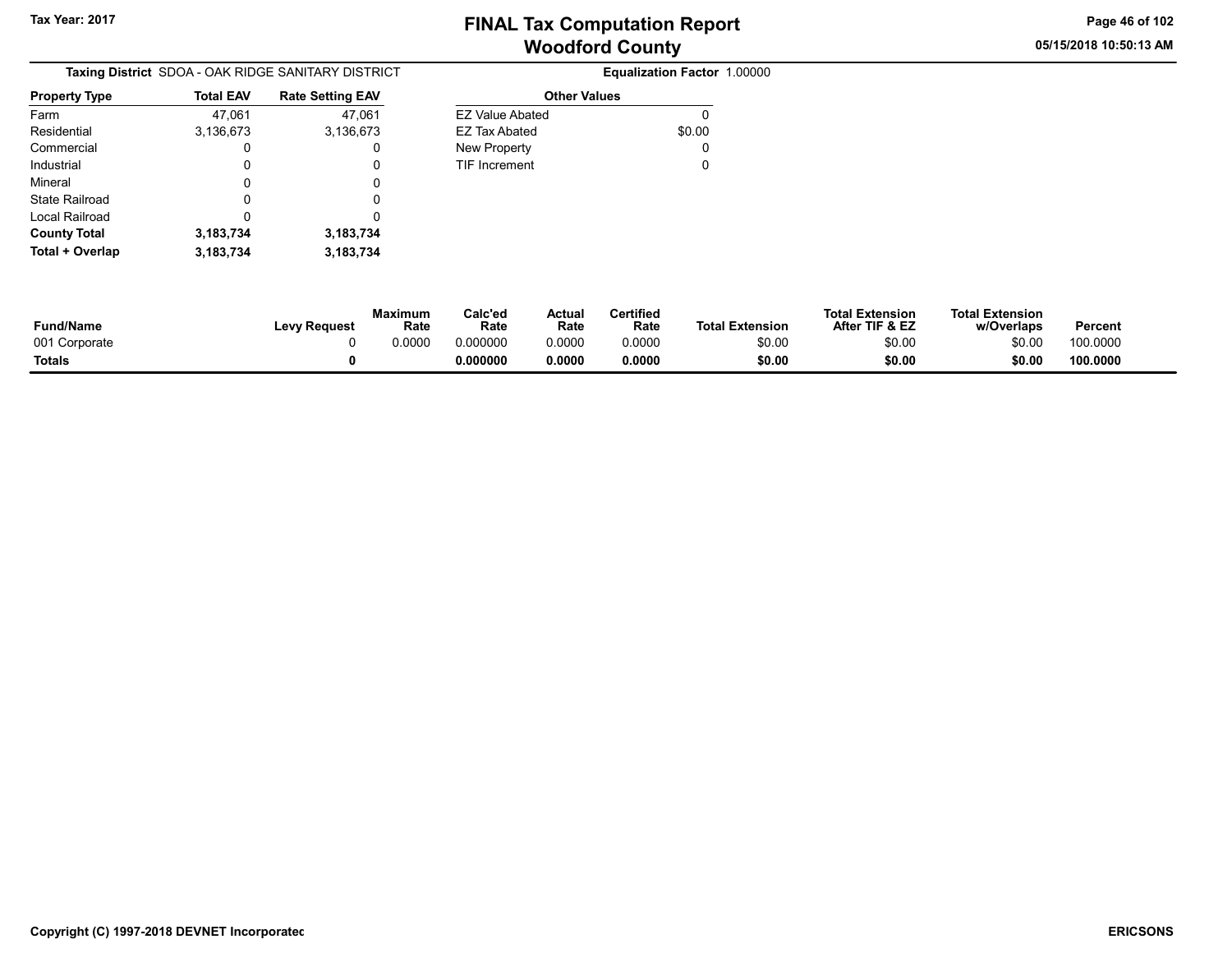05/15/2018 10:50:13 AM Page 47 of 102

|                      | Taxing District SSPCD - PANTHER CREEK DRAIN |                         |    |
|----------------------|---------------------------------------------|-------------------------|----|
| <b>Property Type</b> | <b>Total EAV</b>                            | <b>Rate Setting EAV</b> |    |
| Farm                 | 0                                           |                         | Ē. |
| Residential          | 0                                           |                         | E. |
| Commercial           |                                             |                         | N  |
| Industrial           |                                             |                         | т  |
| Mineral              | 0                                           | O                       |    |
| State Railroad       | 0                                           |                         |    |
| Local Railroad       | 0                                           | Ω                       |    |
| <b>County Total</b>  |                                             | 0                       |    |
| Total + Overlap      |                                             |                         |    |

| FZ Value Abated      |        |
|----------------------|--------|
| <b>EZ Tax Abated</b> | \$0.00 |
| <b>New Property</b>  |        |
| <b>TIF Increment</b> | O      |

| <b>Fund/Name</b> | <b>Levy Request</b> | Maximum<br>Rate | Calc'ed<br>Rate | Actual<br>Rate | Certified<br>Rate | <b>Total Extension</b> | <b>Total Extension</b><br>After TIF & EZ | <b>Total Extension</b><br>w/Overlaps | <b>Percent</b> |
|------------------|---------------------|-----------------|-----------------|----------------|-------------------|------------------------|------------------------------------------|--------------------------------------|----------------|
| 001 Corporate    | ,800                | 0.0000          | 0.000000        | 0.0000         | 0.0000            | \$0.00                 | \$0.00                                   | \$0.00                               | 100.0000       |
| Totals           | 1,800               |                 | 0.000000        | 0.0000         | 0.0000            | \$0.00                 | \$0.00                                   | \$0.00                               | 100.0000       |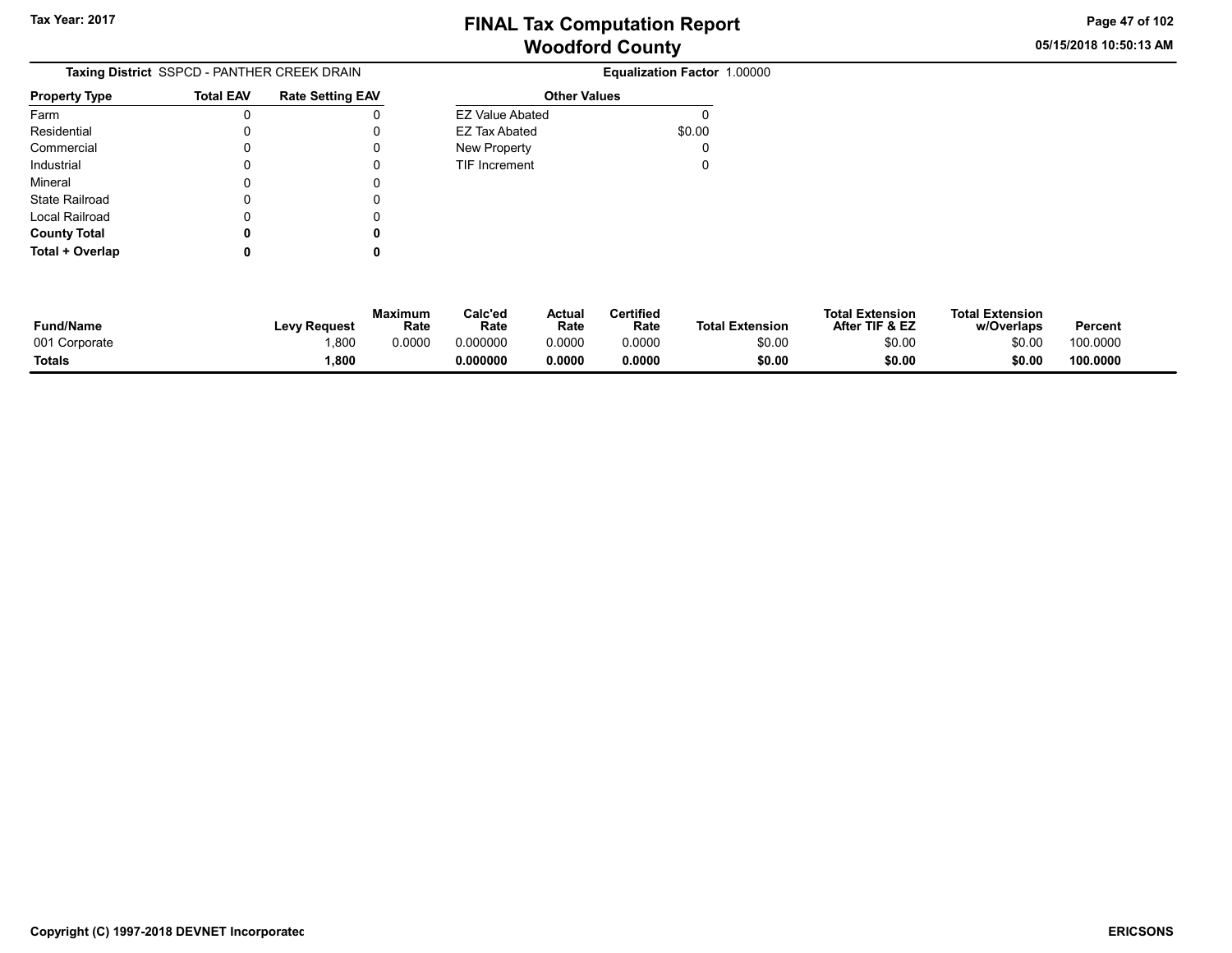Other Values EZ Value Abated 0 EZ Tax Abated \$0.00 New Property **0** TIF Increment 1,630,236 05/15/2018 10:50:13 AM Page 48 of 102

| <b>Taxing District</b> TF001 - MINONK TIF |                  |                     |  |  |  |  |  |
|-------------------------------------------|------------------|---------------------|--|--|--|--|--|
| <b>Property Type</b>                      | <b>Total EAV</b> | <b>TIF Base EAV</b> |  |  |  |  |  |
| Farm                                      | n                | 0                   |  |  |  |  |  |
| Residential                               | O                | 0                   |  |  |  |  |  |
| Commercial                                | 691,980          | 5,180               |  |  |  |  |  |
| Industrial                                | 1,003,232        | 59,796              |  |  |  |  |  |
| Mineral                                   | Ω                | 0                   |  |  |  |  |  |
| State Railroad                            | Ω                | 0                   |  |  |  |  |  |
| Local Railroad                            | O                | 0                   |  |  |  |  |  |
| <b>County Total</b>                       | 1,695,212        | 64,976              |  |  |  |  |  |
| Total + Overlap                           | 1,695,212        | 64.976              |  |  |  |  |  |

| Fund/Name            | Levy Request | <b>Maximum</b><br>Rate | Calc'ed<br>Rate | Actual<br>Rate | Certified<br>Rate | <b>Total Extension</b> | <b>Total Extension</b><br>After TIF & EZ | <b>Total Extension</b><br>w/Overlaps | Percent  |  |
|----------------------|--------------|------------------------|-----------------|----------------|-------------------|------------------------|------------------------------------------|--------------------------------------|----------|--|
| 003 Bonds & Interest |              | 0.0000                 | 0.000000        | 0.0000         | 0.0000            | \$0.00                 | \$150,708.82                             | \$150.708.82                         | 100.0000 |  |
| Totals               |              |                        | 0.000000        | 0.0000         | 0.0000            | \$0.00                 | \$150,708.82                             | \$150,708.82                         | 100.0000 |  |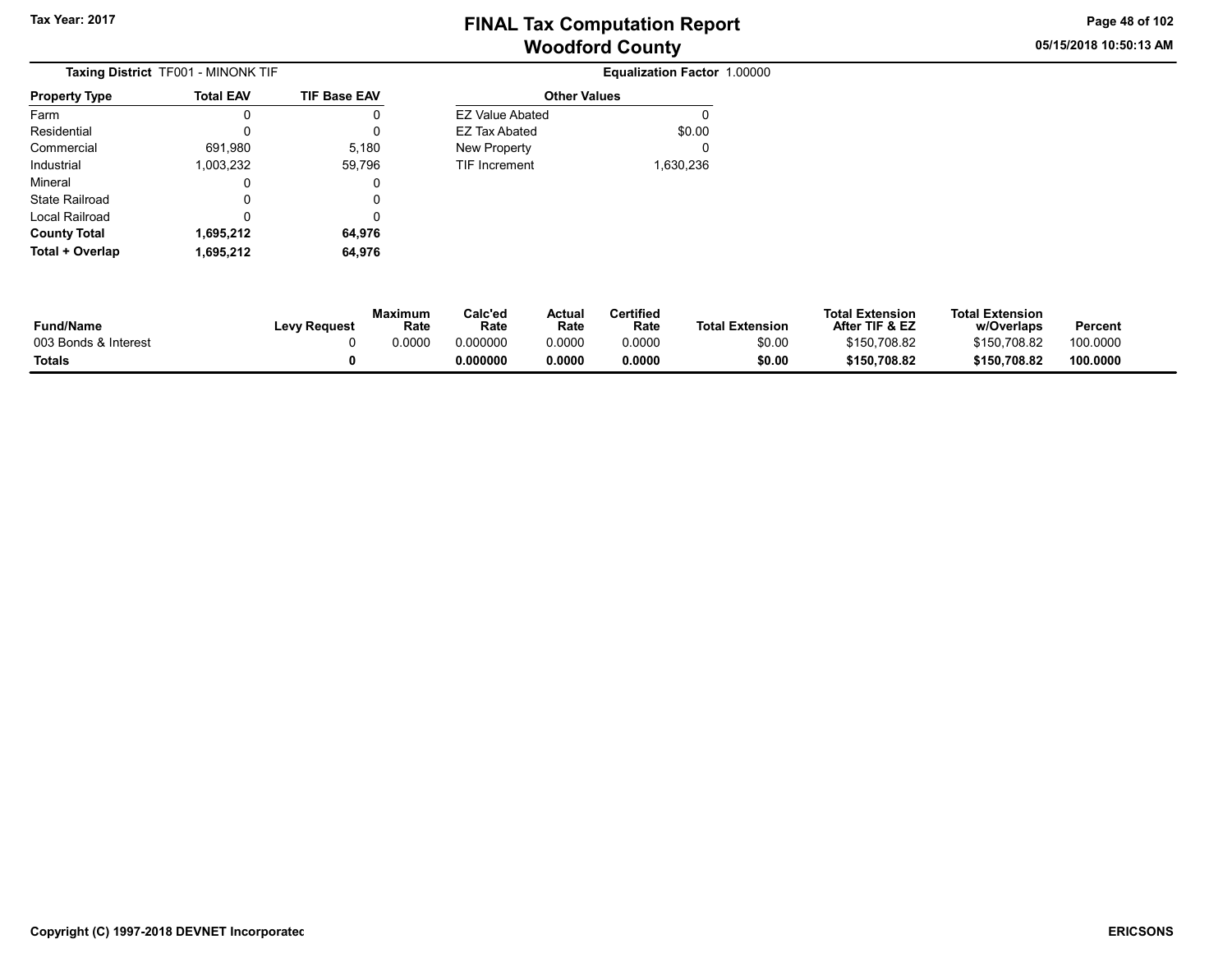05/15/2018 10:50:13 AM Page 49 of 102

|                      | <b>Taxing District</b> TF03 - MINONK TIF 3 |                     |
|----------------------|--------------------------------------------|---------------------|
| <b>Property Type</b> | <b>Total EAV</b>                           | <b>TIF Base EAV</b> |
| Farm                 | 0                                          | 0                   |
| Residential          | O                                          | 0                   |
| Commercial           | Ω                                          | Ω                   |
| Industrial           | 0                                          | 0                   |
| Mineral              | 0                                          | Ω                   |
| State Railroad       | 0                                          | Ω                   |
| Local Railroad       | U                                          | 0                   |
| <b>County Total</b>  |                                            | 0                   |
| Total + Overlap      |                                            |                     |

| <b>EZ Value Abated</b> |        |
|------------------------|--------|
| EZ Tax Abated          | \$0.00 |
| New Property           | 0      |
| <b>TIF Increment</b>   | 0      |

| <b>Fund/Name</b>     | <b>Levy Request</b> | Maximum<br>Rate | Calc'ed<br>Rate | Actual<br>Rate | Certified<br>Rate | <b>Total Extension</b> | <b>Total Extension</b><br>After TIF & EZ | <b>Total Extension</b><br>w/Overlaps | Percent  |
|----------------------|---------------------|-----------------|-----------------|----------------|-------------------|------------------------|------------------------------------------|--------------------------------------|----------|
| 003 Bonds & Interest |                     | 0.0000          | 0.000000        | 0.0000         | 0.0000            | \$0.00                 | \$0.00                                   | \$0.00                               | 100.0000 |
| Totals               |                     |                 | 0.000000        | 0.0000         | 0.0000            | \$0.00                 | \$0.00                                   | \$0.00                               | 100.0000 |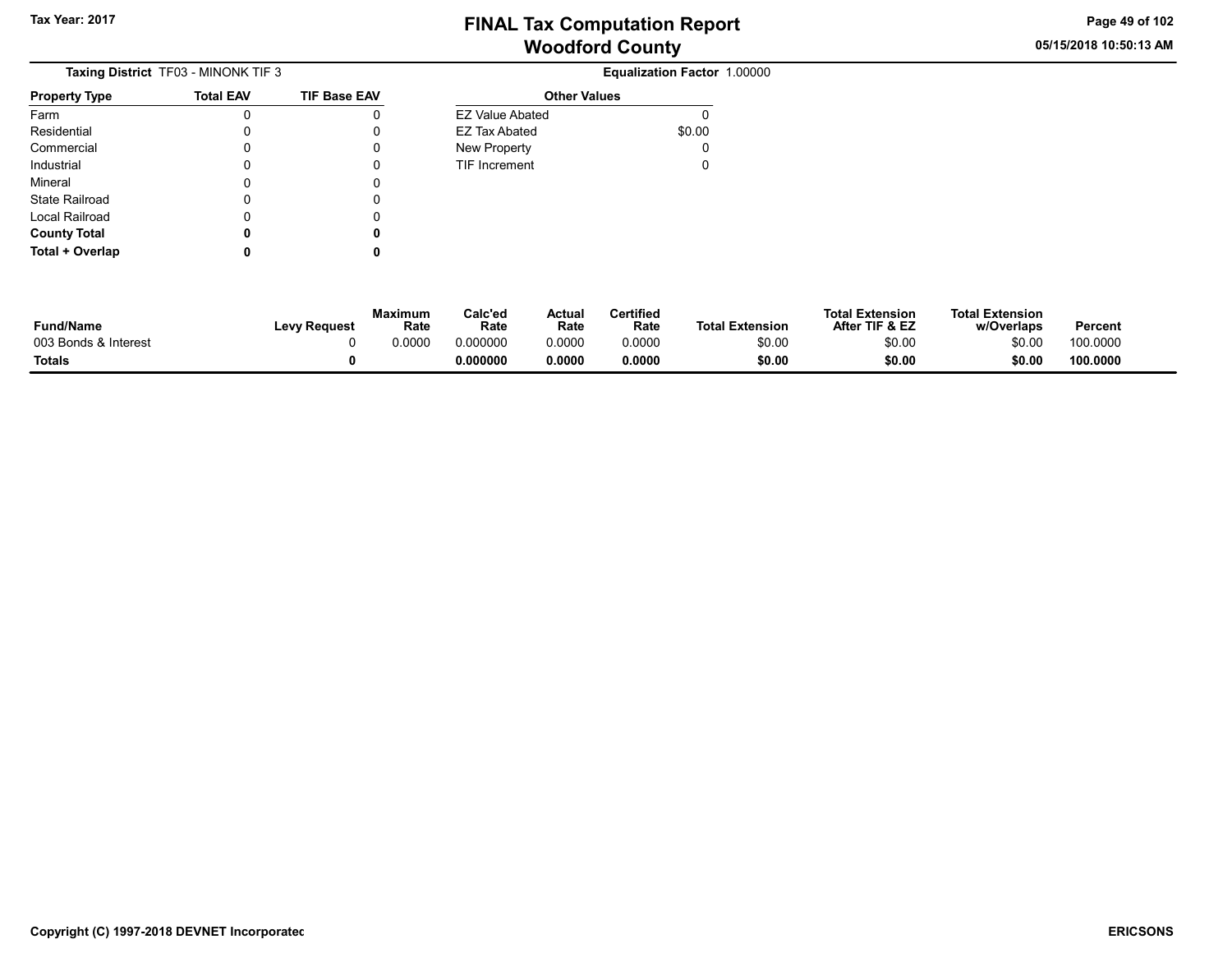Other Values

05/15/2018 10:50:13 AM Page 50 of 102

| Taxing District TFGF1 - GOODFIELD TIF |                  |                     |  |  |  |  |  |
|---------------------------------------|------------------|---------------------|--|--|--|--|--|
| <b>Property Type</b>                  | <b>Total EAV</b> | <b>TIF Base EAV</b> |  |  |  |  |  |
| Farm                                  | 56,063           | 31,080              |  |  |  |  |  |
| Residential                           | 2,549,263        | 1,497,247           |  |  |  |  |  |
| Commercial                            | 1,836,172        | 322,980             |  |  |  |  |  |
| Industrial                            | 1,262,838        | 65,030              |  |  |  |  |  |
| Mineral                               | 0                | 0                   |  |  |  |  |  |
| State Railroad                        | 0                | 0                   |  |  |  |  |  |
| Local Railroad                        | 11,431           | 9,596               |  |  |  |  |  |
| <b>County Total</b>                   | 5,715,767        | 1,925,933           |  |  |  |  |  |
| Total + Overlap                       | 5,715,767        | 1,925,933           |  |  |  |  |  |

| 56,063  | 31,080    | <b>EZ Value Abated</b> | 0         |
|---------|-----------|------------------------|-----------|
| 549,263 | 1,497,247 | <b>EZ Tax Abated</b>   | \$0.00    |
| 836,172 | 322,980   | New Property           | 0         |
| 262,838 | 65,030    | <b>TIF Increment</b>   | 3,789,834 |
| 0       | 0         |                        |           |
| 0       | 0         |                        |           |
| 11.431  | 9.596     |                        |           |
| 715,767 | 1,925,933 |                        |           |
|         |           |                        |           |

| <b>Fund/Name</b> | <b>Levy Request</b> | Maximum<br>Rate | Calc'ed<br>Rate | Actual<br>Rate | Certified<br>Rate | <b>Total Extension</b> | <b>Total Extension</b><br>After TIF & EZ | <b>Total Extension</b><br>w/Overlaps | Percent  |
|------------------|---------------------|-----------------|-----------------|----------------|-------------------|------------------------|------------------------------------------|--------------------------------------|----------|
| 003 TIF Bond     |                     | 0.0000          | 0.000000        | 0.0000         | 0.0000            | \$0.00                 | \$284,173.70                             | \$284.173.70                         | 100.0000 |
| <b>Totals</b>    |                     |                 | 0.000000        | 0.0000         | 0.0000            | \$0.00                 | \$284,173.70                             | \$284.173.70                         | 100.0000 |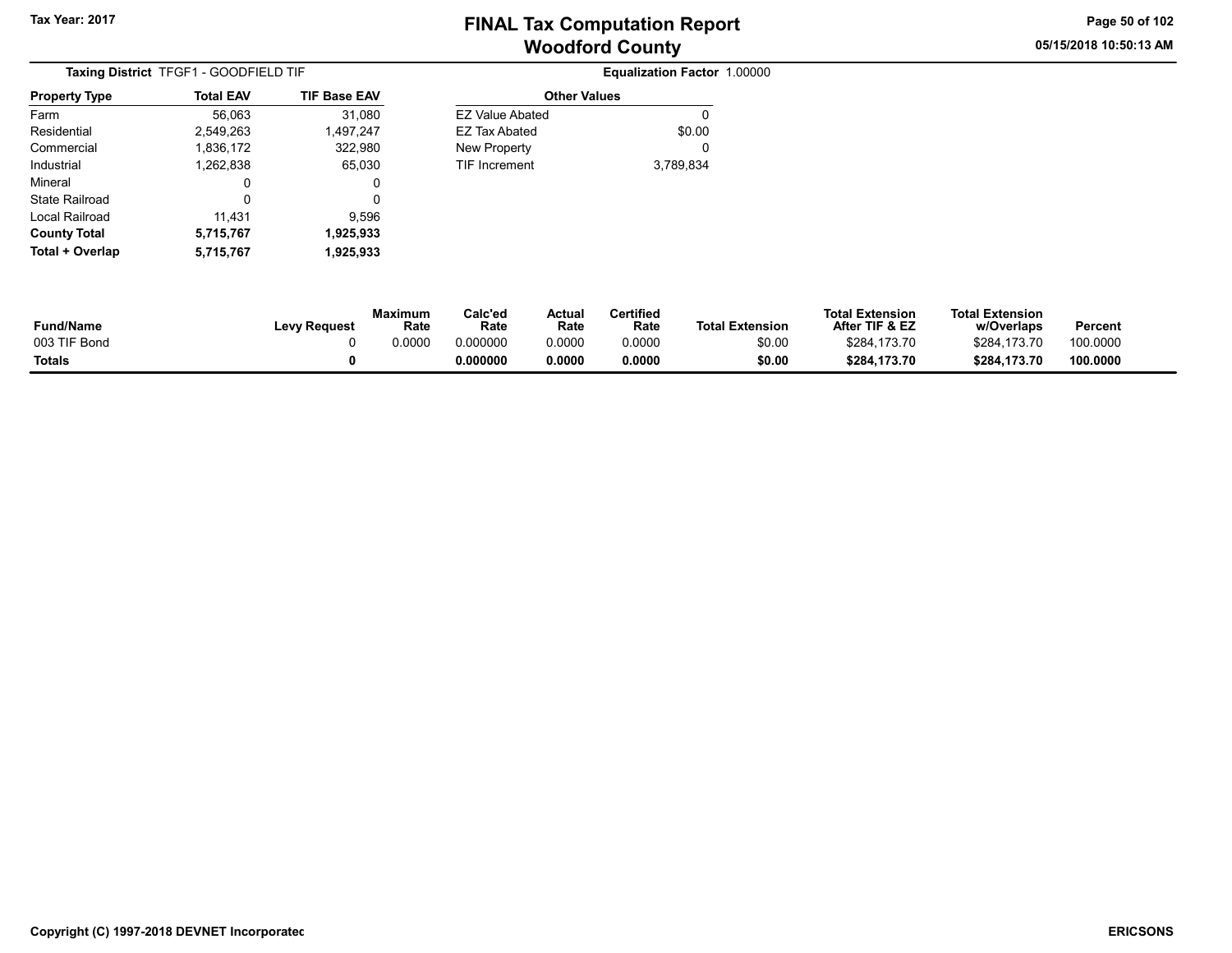Other Values EZ Value Abated 0 EZ Tax Abated \$0.00 New Property **0** TIF Increment 1,744,359 05/15/2018 10:50:13 AM Page 51 of 102

| <b>Taxing District TFMI2 - MINONK TIF 2</b> |                  |                     |  |  |  |  |  |
|---------------------------------------------|------------------|---------------------|--|--|--|--|--|
| <b>Property Type</b>                        | <b>Total EAV</b> | <b>TIF Base EAV</b> |  |  |  |  |  |
| Farm                                        |                  | Ω                   |  |  |  |  |  |
| Residential                                 | 1,632,580        | 902,282             |  |  |  |  |  |
| Commercial                                  | 2,157,042        | 1,142,981           |  |  |  |  |  |
| Industrial                                  | 0                | 0                   |  |  |  |  |  |
| Mineral                                     | 0                | 0                   |  |  |  |  |  |
| State Railroad                              | 0                | Ω                   |  |  |  |  |  |
| Local Railroad                              | O                | Ω                   |  |  |  |  |  |
| <b>County Total</b>                         | 3,789,622        | 2,045,263           |  |  |  |  |  |
| Total + Overlap                             | 3,789,622        | 2,045,263           |  |  |  |  |  |

| Fund/Name            | <b>Levy Request</b> | <b>Maximum</b><br>Rate | Calc'ed<br>Rate | Actual<br>Rate | Certified<br>Rate | <b>Total Extension</b> | <b>Total Extension</b><br>After TIF & EZ | <b>Total Extension</b><br>w/Overlaps | Percent  |  |
|----------------------|---------------------|------------------------|-----------------|----------------|-------------------|------------------------|------------------------------------------|--------------------------------------|----------|--|
| 003 Bonds & Interest |                     | 0.0000                 | 0.000000        | 0.0000         | 0.0000            | \$0.00                 | \$155.672.54                             | \$155.672.54                         | 100.0000 |  |
| Totals               |                     |                        | 0.000000        | 0.0000         | 0.0000            | \$0.00                 | \$155,672.54                             | \$155,672.54                         | 100.0000 |  |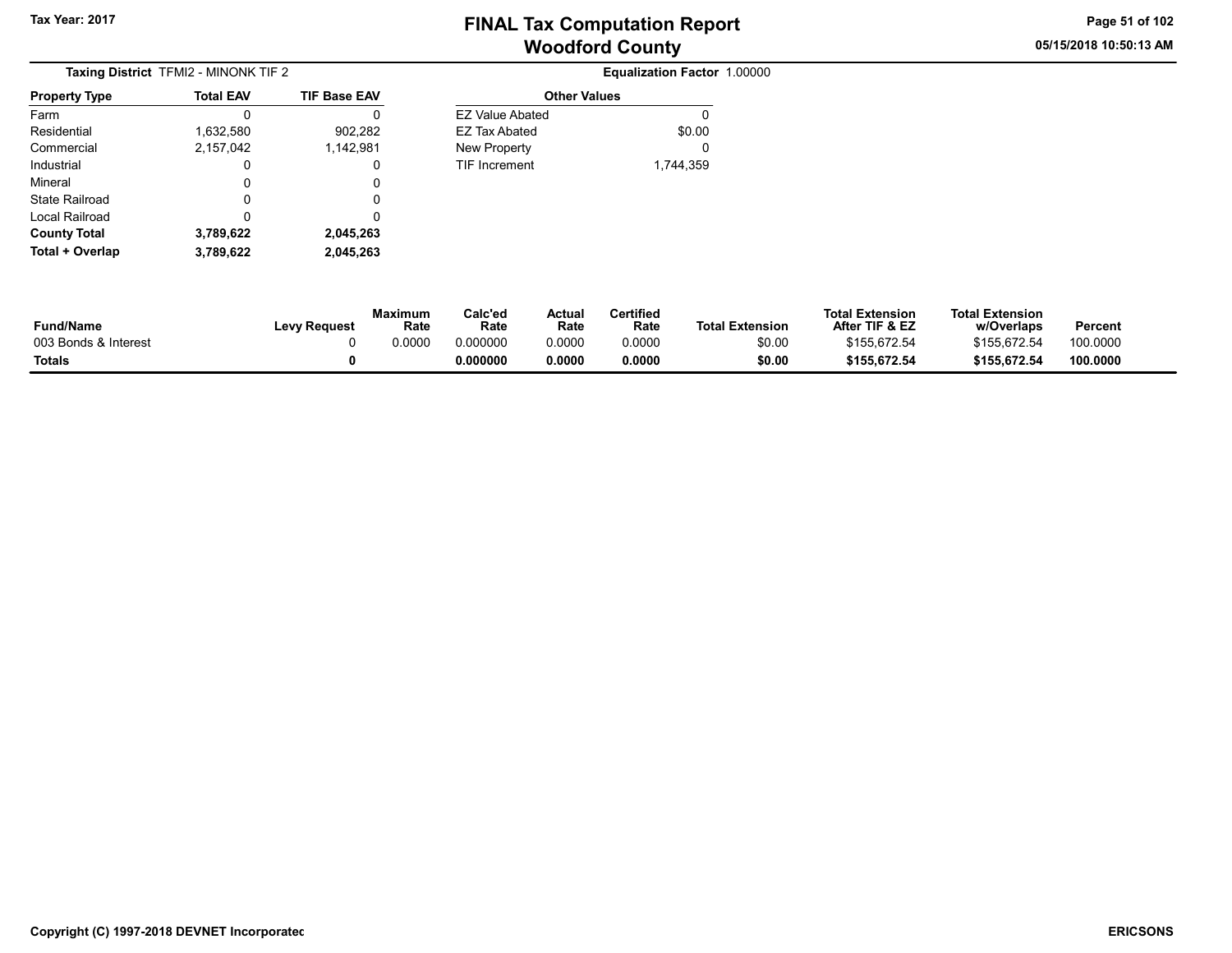# Woodford County Tax Year: 2017 Tax Year: 2017

Other Values EZ Value Abated 0 EZ Tax Abated \$0.00 New Property **0** TIF Increment 1,934,735 05/15/2018 10:50:13 AM Page 52 of 102

| Taxing District TFWA1 - WASHBURN TIF |                  |                     |  |  |  |  |  |
|--------------------------------------|------------------|---------------------|--|--|--|--|--|
| <b>Property Type</b>                 | <b>Total EAV</b> | <b>TIF Base EAV</b> |  |  |  |  |  |
| Farm                                 | 9.989            | 7,160               |  |  |  |  |  |
| Residential                          | 4,027,938        | 2,374,965           |  |  |  |  |  |
| Commercial                           | 810,048          | 532,861             |  |  |  |  |  |
| Industrial                           | 7,356            | 5,610               |  |  |  |  |  |
| Mineral                              | 0                | 0                   |  |  |  |  |  |
| State Railroad                       | 0                | 0                   |  |  |  |  |  |
| Local Railroad                       | 0                | 0                   |  |  |  |  |  |
| <b>County Total</b>                  | 4,855,331        | 2,920,596           |  |  |  |  |  |
| Total + Overlap                      | 4,855,331        | 2,920,596           |  |  |  |  |  |

**Equalization Factor 1.00000** 

| <b>συμπιν τυται</b><br>Total + Overlap | 4,000,001<br>4,855,331 | 2,920,990<br>2,920,596 |                        |                 |                |                   |                        |                                          |                                      |          |
|----------------------------------------|------------------------|------------------------|------------------------|-----------------|----------------|-------------------|------------------------|------------------------------------------|--------------------------------------|----------|
|                                        |                        |                        |                        |                 |                |                   |                        |                                          |                                      |          |
| <b>Fund/Name</b>                       |                        | <b>Levy Request</b>    | <b>Maximum</b><br>Rate | Calc'ed<br>Rate | Actual<br>Rate | Certified<br>Rate | <b>Total Extension</b> | <b>Total Extension</b><br>After TIF & EZ | <b>Total Extension</b><br>w/Overlaps | Percent  |
| 003 Bonds & Interest                   |                        |                        | 0.0000                 | 0.000000        | 0.0000         | 0.0000            | \$0.00                 | \$190.764.20                             | \$190.764.20                         | 100.0000 |

Totals 0 0.000000 0.0000 0.0000 \$0.00 \$190,764.20 \$190,764.20 100.0000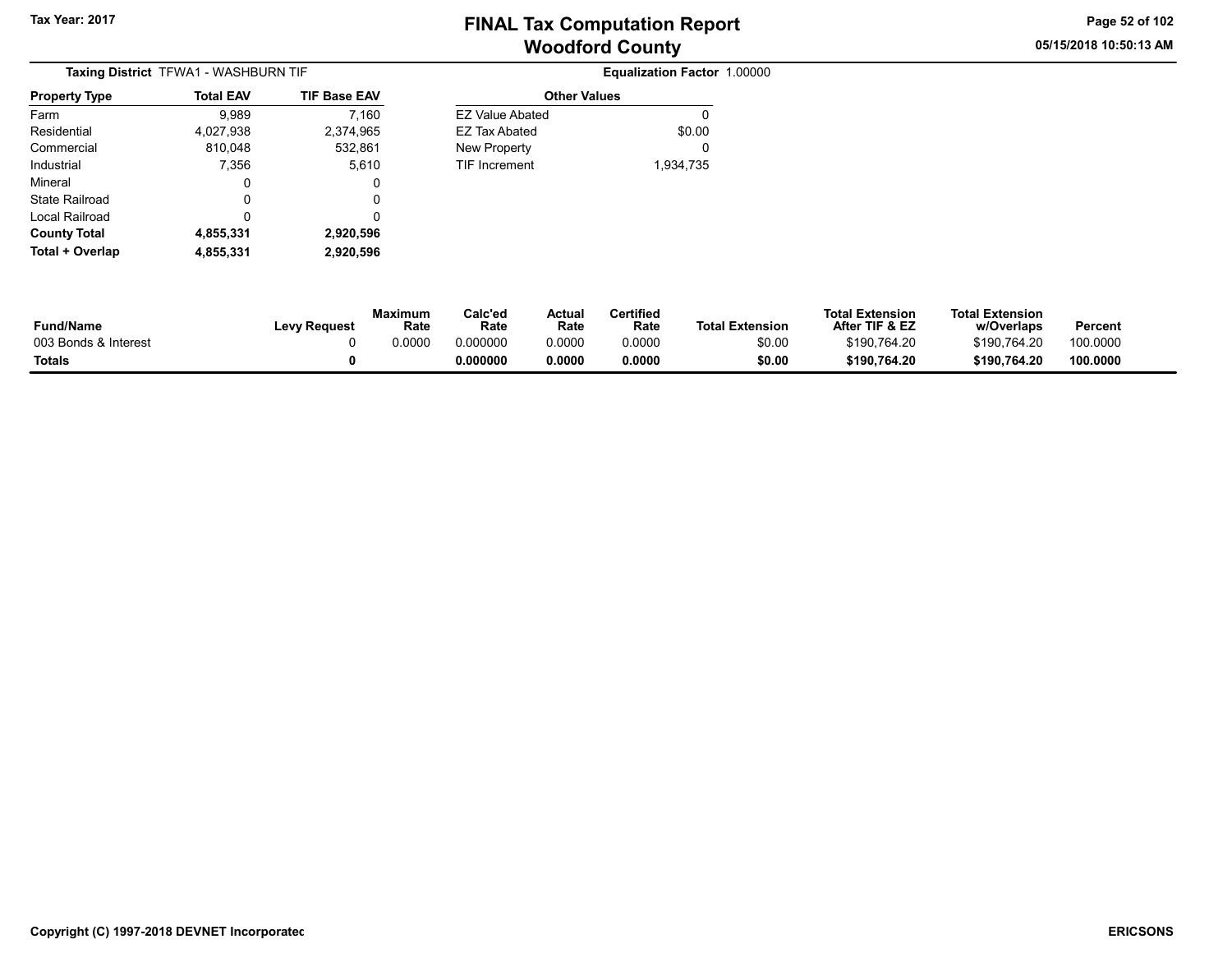05/15/2018 10:50:13 AM Page 53 of 102

| Taxing District TT02 - PARTRIDGE TOWNSHIP |                  |                         |  |  |  |  |  |
|-------------------------------------------|------------------|-------------------------|--|--|--|--|--|
| <b>Property Type</b>                      | <b>Total EAV</b> | <b>Rate Setting EAV</b> |  |  |  |  |  |
| Farm                                      | 5,526,215        | 5,526,215               |  |  |  |  |  |
| Residential                               | 9,900,821        | 9,900,821               |  |  |  |  |  |
| Commercial                                | 501,049          | 501,049                 |  |  |  |  |  |
| Industrial                                | 0                | 0                       |  |  |  |  |  |
| Mineral                                   | 0                | 0                       |  |  |  |  |  |
| State Railroad                            | 0                | 0                       |  |  |  |  |  |
| Local Railroad                            | 0                | 0                       |  |  |  |  |  |
| <b>County Total</b>                       | 15,928,085       | 15,928,085              |  |  |  |  |  |
| Total + Overlap                           | 15.928.085       | 15,928,085              |  |  |  |  |  |

| <b>Total EAV</b> | <b>Rate Setting EAV</b> |                        | <b>Other Values</b> |
|------------------|-------------------------|------------------------|---------------------|
| 5,526,215        | 5,526,215               | <b>EZ Value Abated</b> |                     |
| 9,900,821        | 9,900,821               | <b>EZ Tax Abated</b>   | \$0.00              |
| 501,049          | 501,049                 | New Property           | 229,426             |
| 0                | 0                       | <b>TIF Increment</b>   | 0                   |
| 0                | 0                       |                        |                     |
| 0                | 0                       |                        |                     |
| 0                | 0                       |                        |                     |
| 15,928,085       | 15,928,085              |                        |                     |

| <b>Fund/Name</b>        | <b>Levy Request</b> | Maximum<br>Rate | Calc'ed<br>Rate | Actual<br>Rate | Certified<br>Rate | <b>Total Extension</b> | <b>Total Extension</b><br>After TIF & EZ | <b>Total Extension</b><br>w/Overlaps | Percent  |
|-------------------------|---------------------|-----------------|-----------------|----------------|-------------------|------------------------|------------------------------------------|--------------------------------------|----------|
| 001 Corporate           | 41.670              | 0.4500          | 0.261613        | 0.2617         | 0.2617            | \$41.683.80            | \$41,683.80                              | \$41.683.80                          | 77.6327  |
| 035 Liability Insurance | 3,280               | 0.0000          | 0.020593        | 0.0206         | 0.0206            | \$3,281.19             | \$3,281.19                               | \$3,281.19                           | 6.1110   |
| 054 General Assistance  | 8.724               | 0.1000          | 0.054771        | 0.0548         | 0.0548            | \$8,728.59             | \$8.728.59                               | \$8.728.59                           | 16.2563  |
| <b>Totals</b>           | 53.674              |                 | 0.336977        | 0.3371         | 0.3371            | \$53,693.58            | \$53,693.58                              | \$53.693.58                          | 100.0000 |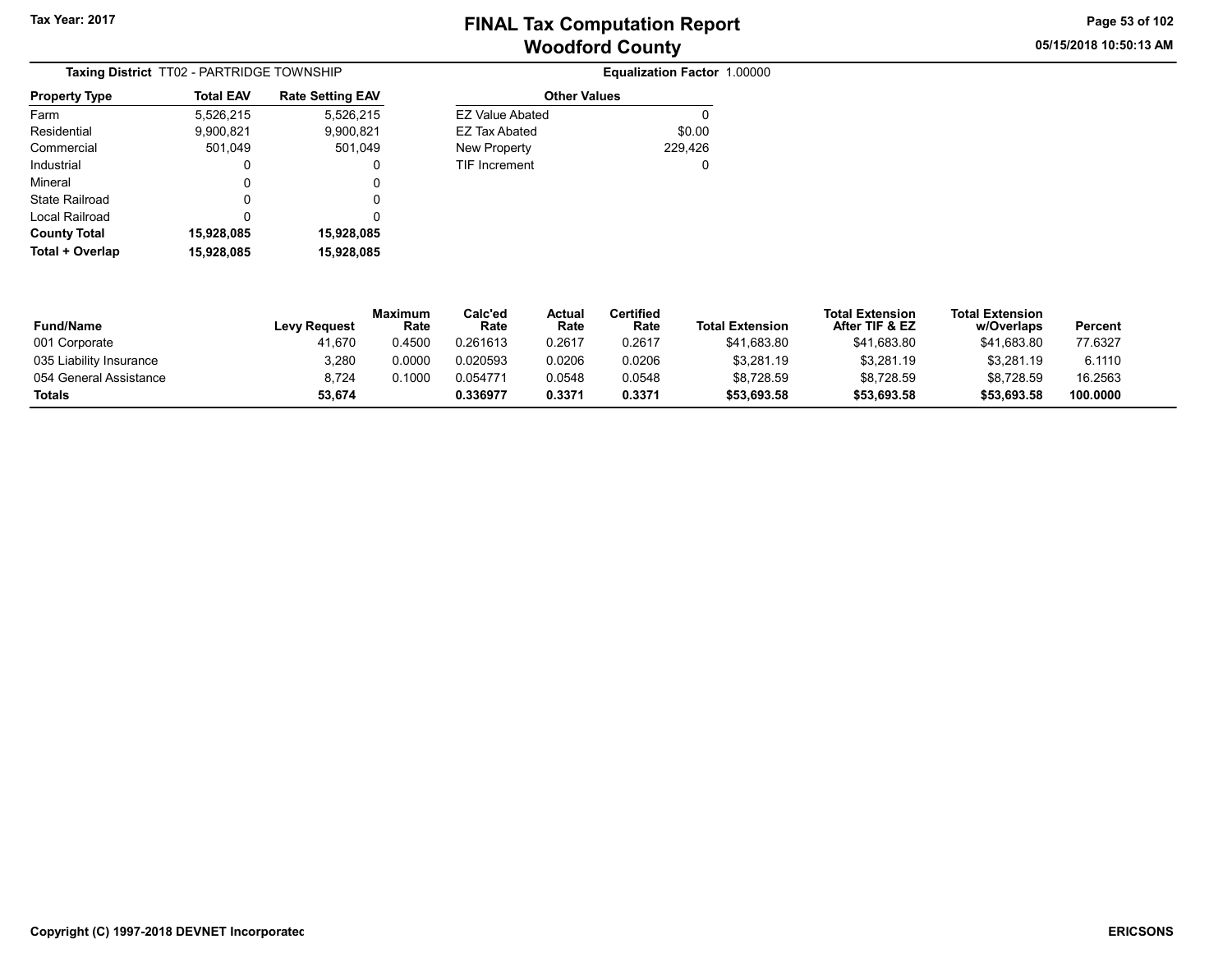05/15/2018 10:50:13 AM Page 54 of 102

| Taxing District TT02R - PARTRIDGE ROAD DISTRICT |                  |                         |  |  |  |
|-------------------------------------------------|------------------|-------------------------|--|--|--|
| <b>Property Type</b>                            | <b>Total EAV</b> | <b>Rate Setting EAV</b> |  |  |  |
| Farm                                            | 5,526,215        | 5,526,215               |  |  |  |
| Residential                                     | 9,900,821        | 9,900,821               |  |  |  |
| Commercial                                      | 501,049          | 501,049                 |  |  |  |
| Industrial                                      | 0                | 0                       |  |  |  |
| Mineral                                         | 0                | 0                       |  |  |  |
| State Railroad                                  | 0                | 0                       |  |  |  |
| Local Railroad                                  | ŋ                | O                       |  |  |  |
| <b>County Total</b>                             | 15,928,085       | 15,928,085              |  |  |  |
| Total + Overlap                                 | 15,928,085       | 15,928,085              |  |  |  |

| TRICT  |                        | Equalization Factor 1.00000 |
|--------|------------------------|-----------------------------|
| g EAV  | <b>Other Values</b>    |                             |
| 26,215 | <b>EZ Value Abated</b> |                             |
| 0,821  | <b>EZ Tax Abated</b>   | \$0.00                      |
| 1.049  | New Property           | 229,426                     |
| 0      | TIF Increment          | 0                           |
| 0      |                        |                             |
| 0      |                        |                             |
|        |                        |                             |

| <b>Fund/Name</b>            | <b>Levy Request</b> | <b>Maximum</b><br>Rate | Calc'ed<br>Rate | <b>Actual</b><br>Rate | <b>Certified</b><br>Rate | <b>Total Extension</b> | <b>Total Extension</b><br>After TIF & EZ | <b>Total Extension</b><br>w/Overlaps | Percent  |
|-----------------------------|---------------------|------------------------|-----------------|-----------------------|--------------------------|------------------------|------------------------------------------|--------------------------------------|----------|
| 007 Road & Bridge           | 52.567              | 0.3700                 | 0.330027        | 0.3301                | 0.3301                   | \$52.578.61            | \$52,578.61                              | \$52,578.61                          | 56.4177  |
| 008 Joint Bridge            | 6,764               | 0.0500                 | 0.042466        | 0.0425                | 0.0425                   | \$6,769.44             | \$6,769.44                               | \$6,769.44                           | 7.2637   |
| 009 Permanent Road          | 22.598              | 0.1670                 | 0.141875        | 0.1419                | 0.1419                   | \$22.601.95            | \$22,601.95                              | \$22,601.95                          | 24.2523  |
| 010 Equipment & Building    | 5.725               | 0.0350                 | 0.035943        | 0.0350                | 0.0350                   | \$5.574.83             | \$5,574.83                               | \$5.574.83                           | 5.9819   |
| 035 R&B Liability Insurance | 5,667               | 0.0000                 | 0.035579        | 0.0356                | 0.0356                   | \$5,670.40             | \$5,670.40                               | \$5,670.40                           | 6.0844   |
| Totals                      | 93.321              |                        | 0.585890        | 0.5851                | 0.5851                   | \$93.195.23            | \$93.195.23                              | \$93,195.23                          | 100.0000 |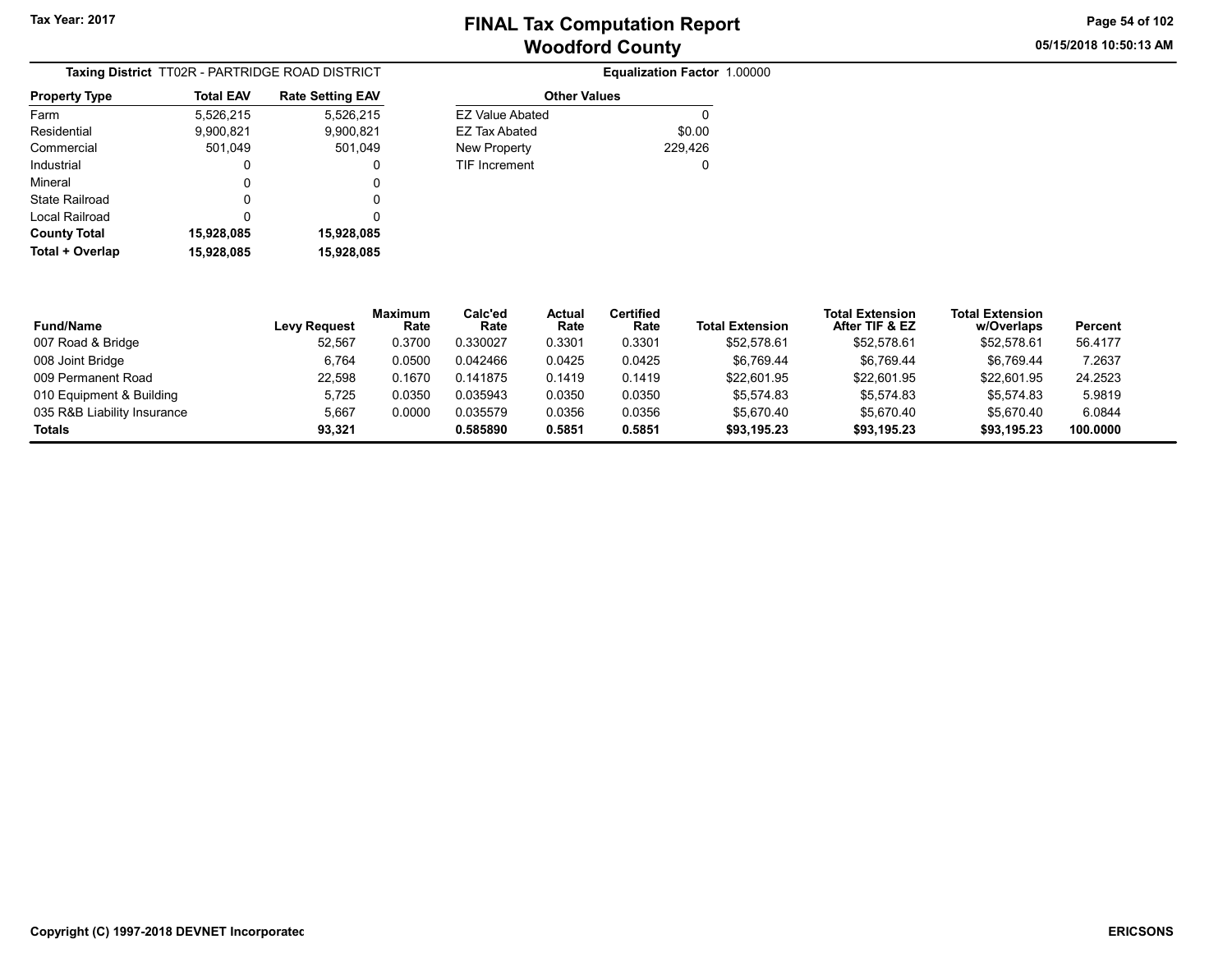05/15/2018 10:50:13 AM Page 55 of 102

| Taxing District TT03 - CAZENOVIA TOWNSHIP |                  |                         |  |  |  |  |
|-------------------------------------------|------------------|-------------------------|--|--|--|--|
| <b>Property Type</b>                      | <b>Total EAV</b> | <b>Rate Setting EAV</b> |  |  |  |  |
| Farm                                      | 11,880,717       | 11,877,888              |  |  |  |  |
| Residential                               | 14,081,221       | 12,428,248              |  |  |  |  |
| Commercial                                | 1,839,045        | 1,561,858               |  |  |  |  |
| Industrial                                | 8,856            | 7,110                   |  |  |  |  |
| Mineral                                   | 0                | 0                       |  |  |  |  |
| State Railroad                            | 0                | 0                       |  |  |  |  |
| Local Railroad                            | 0                | 0                       |  |  |  |  |
| <b>County Total</b>                       | 27,809,839       | 25,875,104              |  |  |  |  |
| Total + Overlap                           | 27,809,839       | 25,875,104              |  |  |  |  |

| A TOWNSHIP              |                        | Equalization Factor 1.00000 |  |
|-------------------------|------------------------|-----------------------------|--|
| <b>Rate Setting EAV</b> | <b>Other Values</b>    |                             |  |
| 11,877,888              | <b>EZ Value Abated</b> | 0                           |  |
| 12,428,248              | <b>EZ Tax Abated</b>   | \$0.00                      |  |
| 1,561,858               | New Property           | 96,563                      |  |
| 7.110                   | <b>TIF Increment</b>   | 1.934.735                   |  |
| 0                       |                        |                             |  |
| $\sim$                  |                        |                             |  |

| <b>Fund/Name</b>        | <b>Levy Request</b> | <b>Maximum</b><br>Rate | Calc'ed<br>Rate | Actual<br>Rate | <b>Certified</b><br>Rate | <b>Total Extension</b> | <b>Total Extension</b><br>After TIF & EZ | <b>Total Extension</b><br>w/Overlaps | Percent  |
|-------------------------|---------------------|------------------------|-----------------|----------------|--------------------------|------------------------|------------------------------------------|--------------------------------------|----------|
| 001 Corporate           | 50,000              | 0.2500                 | 0.193236        | 0.1933         | 0.1933                   | \$53,756.42            | \$50,016.58                              | \$50,016.58                          | 81.6991  |
| 027 Audit               | 3,000               | 0.0050                 | 0.011594        | 0.0050         | 0.0050                   | \$1.390.49             | \$1,293.76                               | \$1,293.76                           | 2.1133   |
| 035 Liability Insurance | 5,500               | 0.0000                 | 0.021256        | 0.0213         | 0.0213                   | \$5,923.50             | \$5.511.40                               | \$5.511.40                           | 9.0025   |
| 047 Social Security     | 4.375               | 0.0000                 | 0.016908        | 0.0170         | 0.0170                   | \$4.727.67             | \$4.398.77                               | \$4.398.77                           | 7.1851   |
| 054 General Assistance  | 0                   | 0.1000                 | 0.000000        | 0.0000         | 0.0000                   | \$0.00                 | \$0.00                                   | \$0.00                               | 0.0000   |
| <b>Totals</b>           | 62.875              |                        | 0.242994        | 0.2366         | 0.2366                   | \$65,798.08            | \$61,220.51                              | \$61,220.51                          | 100.0000 |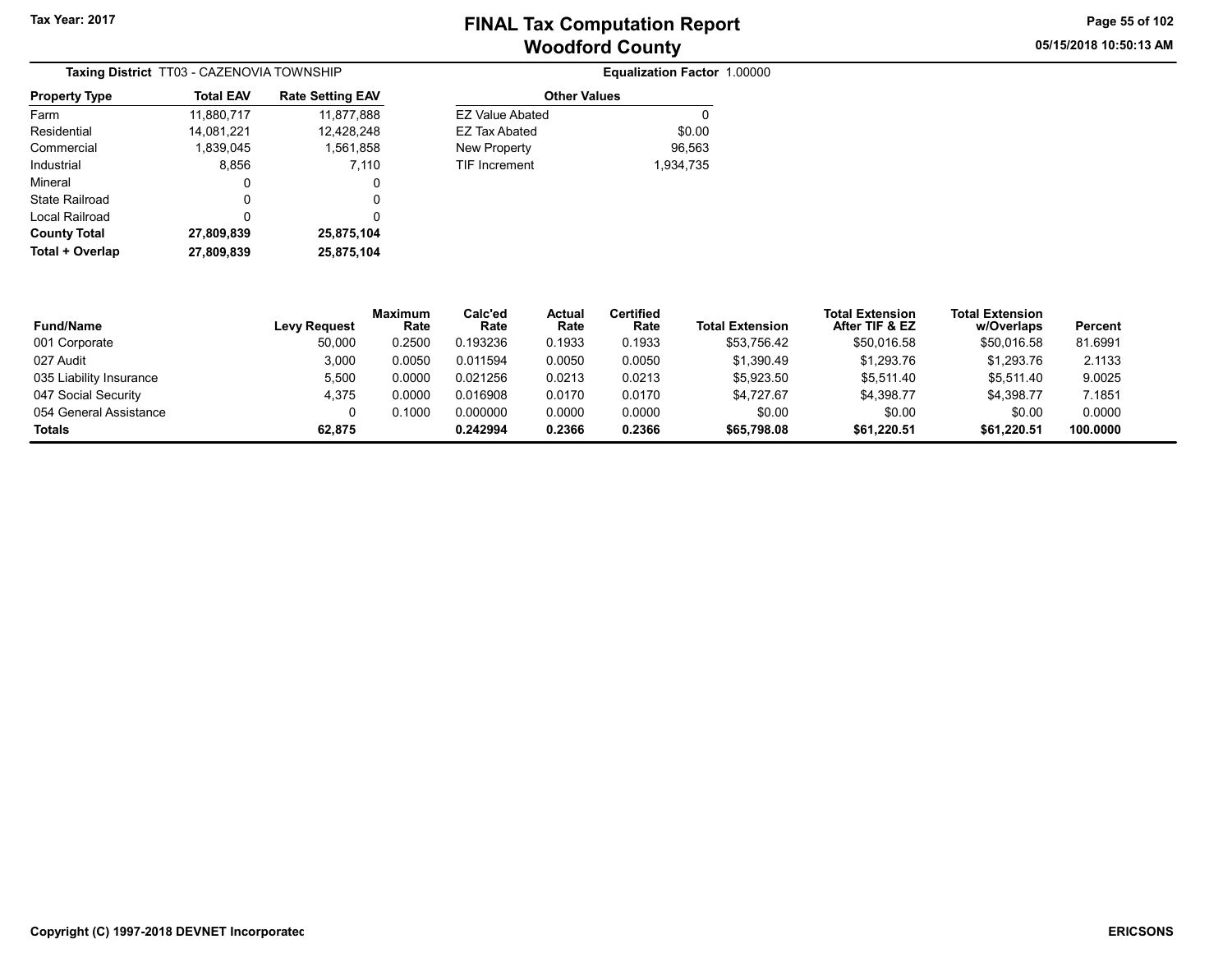EZ Value Abated 0 EZ Tax Abated \$0.00 New Property 26,563 TIF Increment 1,934,735 05/15/2018 10:50:13 AM Page 56 of 102

|                       | Taxing District TT03R - CAZENOVIA ROAD DISTRICT |                         |
|-----------------------|-------------------------------------------------|-------------------------|
| <b>Property Type</b>  | <b>Total EAV</b>                                | <b>Rate Setting EAV</b> |
| Farm                  | 11,880,717                                      | 11,877,888              |
| Residential           | 14,081,221                                      | 12,428,248              |
| Commercial            | 1,839,045                                       | 1,561,858               |
| Industrial            | 8,856                                           | 7,110                   |
| Mineral               | 0                                               | 0                       |
| <b>State Railroad</b> | 0                                               | 0                       |
| Local Railroad        | ŋ                                               | 0                       |
| <b>County Total</b>   | 27,809,839                                      | 25,875,104              |
| Total + Overlap       | 27,809,839                                      | 25,875,104              |

## **Equalization Factor 1.00000** Other Values

| <b>Road and Bridge Transfer</b>       |      |                        |
|---------------------------------------|------|------------------------|
| <b>Municipality</b>                   | Fund | <b>Amount Extended</b> |
| <b>VCWA - VILLAGE OF WASHBURN 007</b> |      | \$6,009.95             |
| Total                                 |      | \$6,009.95             |

| <b>Fund/Name</b>            | <b>Levy Request</b> | <b>Maximum</b><br>Rate | Calc'ed<br>Rate | Actual<br>Rate | Certified<br>Rate | <b>Total Extension</b> | <b>Total Extension</b><br>After TIF & EZ | Total Extension<br>w/Overlaps | Percent  |
|-----------------------------|---------------------|------------------------|-----------------|----------------|-------------------|------------------------|------------------------------------------|-------------------------------|----------|
| 007 Road & Bridge           | 56,665              | 0.1650                 | 0.218994        | 0.1650         | 0.1650            | \$45.886.23            | \$42.693.92                              | \$42,693.92                   | 37.3557  |
| 008 Joint Bridge            | 18,491              | 0.0500                 | 0.071463        | 0.0500         | 0.0500            | \$13.904.92            | \$12,937.55                              | \$12,937.55                   | 11.3199  |
| 009 Permanent Road          | 47.300              | 0.1670                 | 0.182801        | 0.1670         | 0.1670            | \$46,442.43            | \$43.211.42                              | \$43.211.42                   | 37.8085  |
| 010 Equipment & Building    | 11,820              | 0.0350                 | 0.045681        | 0.0350         | 0.0350            | \$9.733.44             | \$9,056.29                               | \$9.056.29                    | 7.9239   |
| 035 R&B Liability Insurance | 6.380               | 0.0000                 | 0.024657        | 0.0247         | 0.0247            | \$6.869.03             | \$6.391.15                               | \$6.391.15                    | 5.5920   |
| 090 Road Damage             |                     | 0.0330                 | 0.000000        | 0.0000         | 0.0000            | \$0.00                 | \$0.00                                   | \$0.00                        | 0.0000   |
| Totals                      | 140.656             |                        | 0.543596        | 0.4417         | 0.4417            | \$122,836.05           | \$114.290.33                             | \$114,290.33                  | 100.0000 |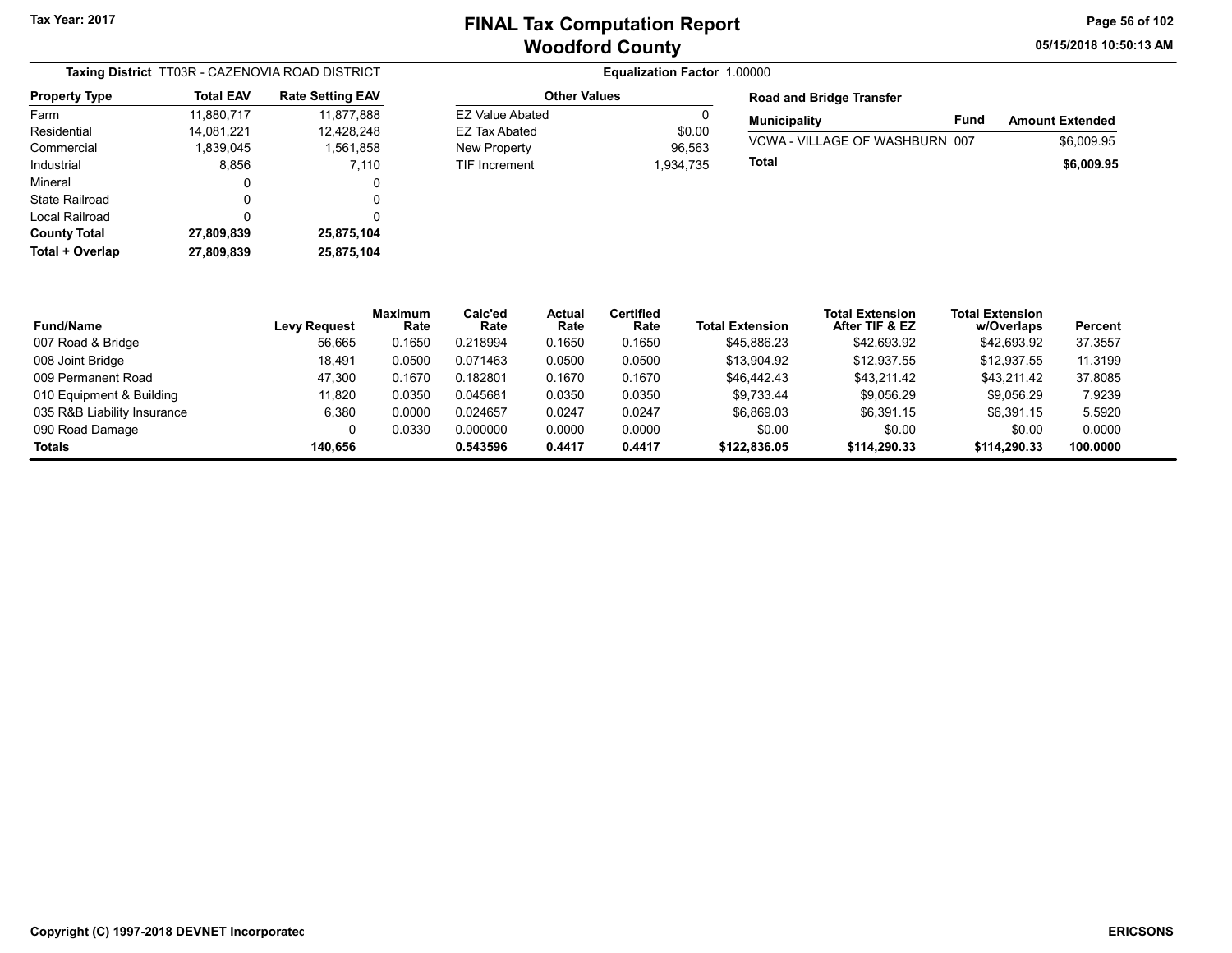05/15/2018 10:50:13 AM Page 57 of 102

| <b>Taxing District TT04 - LINN TOWNSHIP</b> |                  |                         |  |  |  |  |  |
|---------------------------------------------|------------------|-------------------------|--|--|--|--|--|
| <b>Property Type</b>                        | <b>Total EAV</b> | <b>Rate Setting EAV</b> |  |  |  |  |  |
| Farm                                        | 16,811,226       | 16,811,226              |  |  |  |  |  |
| Residential                                 | 1,748,230        | 1,748,230               |  |  |  |  |  |
| Commercial                                  | O                | O                       |  |  |  |  |  |
| Industrial                                  | 2,818            | 2,818                   |  |  |  |  |  |
| Mineral                                     | 0                | 0                       |  |  |  |  |  |
| State Railroad                              | O                | O                       |  |  |  |  |  |
| Local Railroad                              | 0                | 0                       |  |  |  |  |  |
| <b>County Total</b>                         | 18,562,274       | 18,562,274              |  |  |  |  |  |
| Total + Overlap                             | 18,562,274       | 18.562.274              |  |  |  |  |  |

| <b>Total EAV</b> | <b>Rate Setting EAV</b> | <b>Other Values</b>    |        |
|------------------|-------------------------|------------------------|--------|
| 16,811,226       | 16,811,226              | <b>EZ Value Abated</b> | 0      |
| 1,748,230        | 1,748,230               | <b>EZ Tax Abated</b>   | \$0.00 |
| 0                | 0                       | New Property           | 50,726 |
| 2,818            | 2.818                   | <b>TIF Increment</b>   | 0      |
| 0                | 0                       |                        |        |
| $\Omega$         | 0                       |                        |        |
| 0                | 0                       |                        |        |
| 18,562,274       | 18,562,274              |                        |        |

| <b>Fund/Name</b>        | <b>Levy Request</b> | <b>Maximum</b><br>Rate | Calc'ed<br>Rate | Actual<br>Rate | Certified<br>Rate | <b>Total Extension</b> | <b>Total Extension</b><br>After TIF & EZ | <b>Total Extension</b><br>w/Overlaps | Percent  |
|-------------------------|---------------------|------------------------|-----------------|----------------|-------------------|------------------------|------------------------------------------|--------------------------------------|----------|
| 001 Corporate           | 65,380              | 0.4500                 | 0.352220        | 0.3523         | 0.3523            | \$65,394.89            | \$65.394.89                              | \$65,394.89                          | 99.5198  |
| 027 Audit               |                     | 0.0050                 | 0.000000        | 0.0000         | 0.0000            | \$0.00                 | \$0.00                                   | \$0.00                               | 0.0000   |
| 035 Liability Insurance |                     | 0.0000                 | 0.000000        | 0.0000         | 0.0000            | \$0.00                 | \$0.00                                   | \$0.00                               | 0.0000   |
| 047 Social Security     |                     | 0.0000                 | 0.000000        | 0.0000         | 0.0000            | \$0.00                 | \$0.00                                   | \$0.00                               | 0.0000   |
| 054 General Assistance  | 300                 | 0.1000                 | 0.001616        | 0.0017         | 0.0017            | \$315.56               | \$315.56                                 | \$315.56                             | 0.4802   |
| <b>Totals</b>           | 65,680              |                        | 0.353836        | 0.3540         | 0.3540            | \$65,710.45            | \$65,710.45                              | \$65,710.45                          | 100.0000 |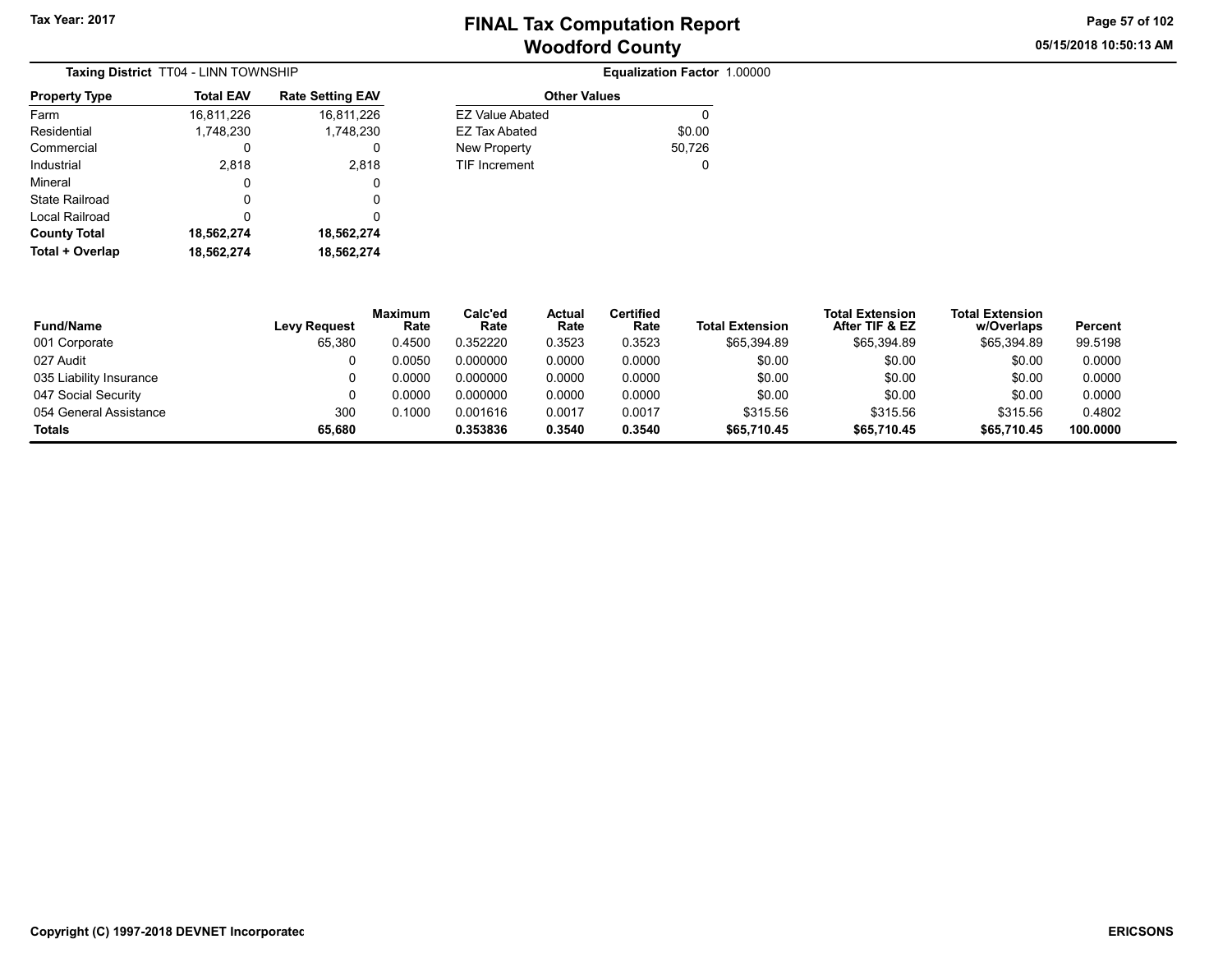05/15/2018 10:50:13 AM Page 58 of 102

| Taxing District TT04R - LINN ROAD DISTRICT |                  |                         |  |  |  |  |
|--------------------------------------------|------------------|-------------------------|--|--|--|--|
| <b>Property Type</b>                       | <b>Total EAV</b> | <b>Rate Setting EAV</b> |  |  |  |  |
| Farm                                       | 16,811,226       | 16,811,226              |  |  |  |  |
| Residential                                | 1.748.230        | 1.748.230               |  |  |  |  |
| Commercial                                 | O                | O                       |  |  |  |  |
| Industrial                                 | 2,818            | 2,818                   |  |  |  |  |
| Mineral                                    | 0                | 0                       |  |  |  |  |
| State Railroad                             | O                | 0                       |  |  |  |  |
| Local Railroad                             | ŋ                | O                       |  |  |  |  |
| <b>County Total</b>                        | 18,562,274       | 18,562,274              |  |  |  |  |
| Total + Overlap                            | 18,562,274       | 18,562,274              |  |  |  |  |

| NN ROAD DISTRICT |                         |                        | Equalization Factor 1.00000 |  |
|------------------|-------------------------|------------------------|-----------------------------|--|
| I EAV            | <b>Rate Setting EAV</b> | <b>Other Values</b>    |                             |  |
| 1,226            | 16,811,226              | <b>EZ Value Abated</b> | 0                           |  |
| 8,230            | 1,748,230               | <b>EZ Tax Abated</b>   | \$0.00                      |  |
|                  | 0                       | <b>New Property</b>    | 50,726                      |  |
| 2,818            | 2.818                   | <b>TIF Increment</b>   | 0                           |  |
| 0                | 0                       |                        |                             |  |
|                  |                         |                        |                             |  |

| <b>Fund/Name</b>            | Levy Request | <b>Maximum</b><br>Rate | Calc'ed<br>Rate | Actual<br>Rate | <b>Certified</b><br>Rate | <b>Total Extension</b> | <b>Total Extension</b><br>After TIF & EZ | <b>Total Extension</b><br>w/Overlaps | Percent  |
|-----------------------------|--------------|------------------------|-----------------|----------------|--------------------------|------------------------|------------------------------------------|--------------------------------------|----------|
| 007 Road & Bridge           | 69.900       | 0.1650                 | 0.376570        | 0.1650         | 0.1650                   | \$30.627.75            | \$30.627.75                              | \$30,627.75                          | 66.0000  |
| 008 Joint Bridge            | 45.350       | 0.0500                 | 0.244313        | 0.0500         | 0.0500                   | \$9.281.14             | \$9,281.14                               | \$9.281.14                           | 20,0000  |
| 010 Equipment & Building    | 31.230       | 0.0350                 | 0.168245        | 0.0350         | 0.0350                   | \$6.496.80             | \$6.496.80                               | \$6.496.80                           | 14.0000  |
| 027 Audit                   |              | 0.0050                 | 0.000000        | 0.0000         | 0.0000                   | \$0.00                 | \$0.00                                   | \$0.00                               | 0.0000   |
| 035 R&B Liability Insurance |              | 0.0000                 | 0.000000        | 0.0000         | 0.0000                   | \$0.00                 | \$0.00                                   | \$0.00                               | 0.0000   |
| 047 Social Security         |              | 0.0000                 | 0.000000        | 0.0000         | 0.0000                   | \$0.00                 | \$0.00                                   | \$0.00                               | 0.0000   |
| Totals                      | 146.480      |                        | 0.789128        | 0.2500         | 0.2500                   | \$46,405.69            | \$46,405.69                              | \$46,405.69                          | 100.0000 |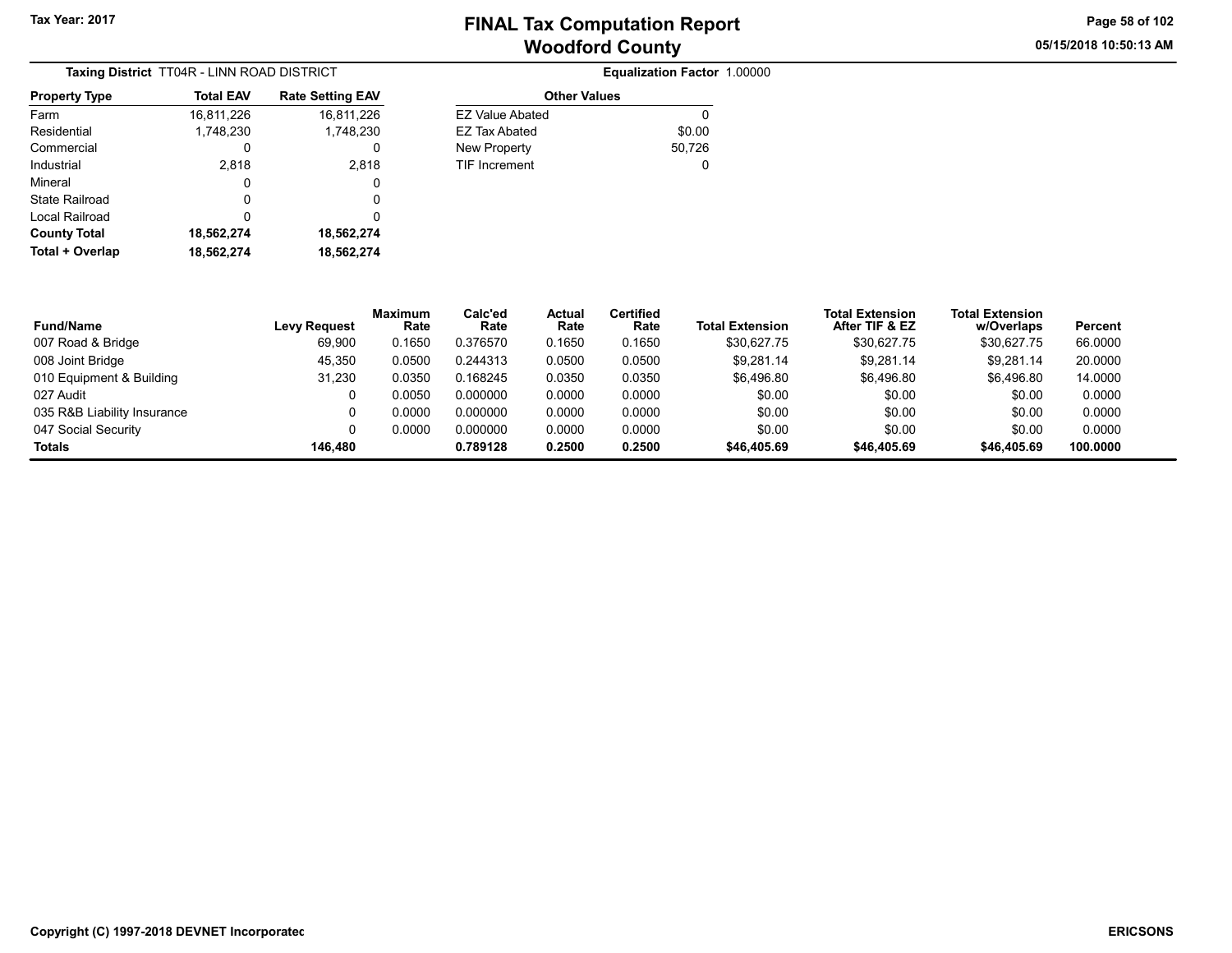05/15/2018 10:50:13 AM Page 59 of 102

|                      | <b>Taxing District TT05 - CLAYTON TOWNSHIP</b> |                         |                        | Equalization Factor 1.00000 |  |
|----------------------|------------------------------------------------|-------------------------|------------------------|-----------------------------|--|
| <b>Property Type</b> | <b>Total EAV</b>                               | <b>Rate Setting EAV</b> | <b>Other Values</b>    |                             |  |
| Farm                 | 13,834,837                                     | 13,834,837              | <b>EZ Value Abated</b> | 0                           |  |
| Residential          | 7.102.042                                      | 7.102.042               | EZ Tax Abated          | \$0.00                      |  |
| Commercial           | 2,278,897                                      | 1,592,097               | New Property           | 15.030                      |  |
| Industrial           | 1.864.311                                      | 920.875                 | <b>TIF Increment</b>   | 1,630,236                   |  |
| Mineral              | 0                                              | 0                       |                        |                             |  |
| State Railroad       | 0                                              | 0                       |                        |                             |  |
| Local Railroad       | 0                                              | 0                       |                        |                             |  |
| <b>County Total</b>  | 25,080,087                                     | 23,449,851              |                        |                             |  |
| Total + Overlap      | 25,080,087                                     | 23.449.851              |                        |                             |  |

| <b>Equalization Factor 1.00000</b> |  |
|------------------------------------|--|
|------------------------------------|--|

| <b>Rate Setting EAV</b> | <b>Other Values</b>    |           |  |  |
|-------------------------|------------------------|-----------|--|--|
| 13,834,837              | <b>EZ Value Abated</b> |           |  |  |
| 7,102,042               | EZ Tax Abated          | \$0.00    |  |  |
| 1.592.097               | <b>New Property</b>    | 15,030    |  |  |
| 920,875                 | <b>TIF Increment</b>   | 1,630,236 |  |  |
| O                       |                        |           |  |  |
|                         |                        |           |  |  |

| <b>Fund/Name</b>        | <b>Levy Request</b> | <b>Maximum</b><br>Rate | Calc'ed<br>Rate | Actual<br>Rate | Certified<br>Rate | <b>Total Extension</b> | <b>Total Extension</b><br>After TIF & EZ | <b>Total Extension</b><br>w/Overlaps | Percent  |
|-------------------------|---------------------|------------------------|-----------------|----------------|-------------------|------------------------|------------------------------------------|--------------------------------------|----------|
| 001 Corporate           | 63.112              | 0.4500                 | 0.269136        | 0.2692         | 0.2692            | \$67.515.59            | \$63.127.00                              | \$63.127.00                          | 64.3864  |
| 005 IMRF                | 6.459               | 0.0000                 | 0.027544        | 0.0276         | 0.0276            | \$6.922.10             | \$6.472.16                               | \$6.472.16                           | 6.6013   |
| 017 Cemetery            | 13.735              | 0.1000                 | 0.058572        | 0.0586         | 0.0586            | \$14,696.93            | \$13.741.61                              | \$13.741.61                          | 14.0158  |
| 027 Audit               | 978                 | 0.0050                 | 0.004171        | 0.0042         | 0.0042            | \$1,053.36             | \$984.89                                 | \$984.89                             | 1.0045   |
| 035 Liability Insurance | 4.952               | 0.0000                 | 0.021117        | 0.0212         | 0.0212            | \$5.316.98             | \$4.971.37                               | \$4.971.37                           | 5.0706   |
| 047 Social Security     | 4.952               | 0.0000                 | 0.021117        | 0.0212         | 0.0212            | \$5.316.98             | \$4.971.37                               | \$4.971.37                           | 5.0706   |
| 054 General Assistance  | 3.768               | 0.1000                 | 0.016068        | 0.0161         | 0.0161            | \$4.037.89             | \$3.775.43                               | \$3.775.43                           | 3.8508   |
| <b>Totals</b>           | 97.956              |                        | 0.417725        | 0.4181         | 0.4181            | \$104.859.83           | \$98,043.83                              | \$98,043.83                          | 100.0000 |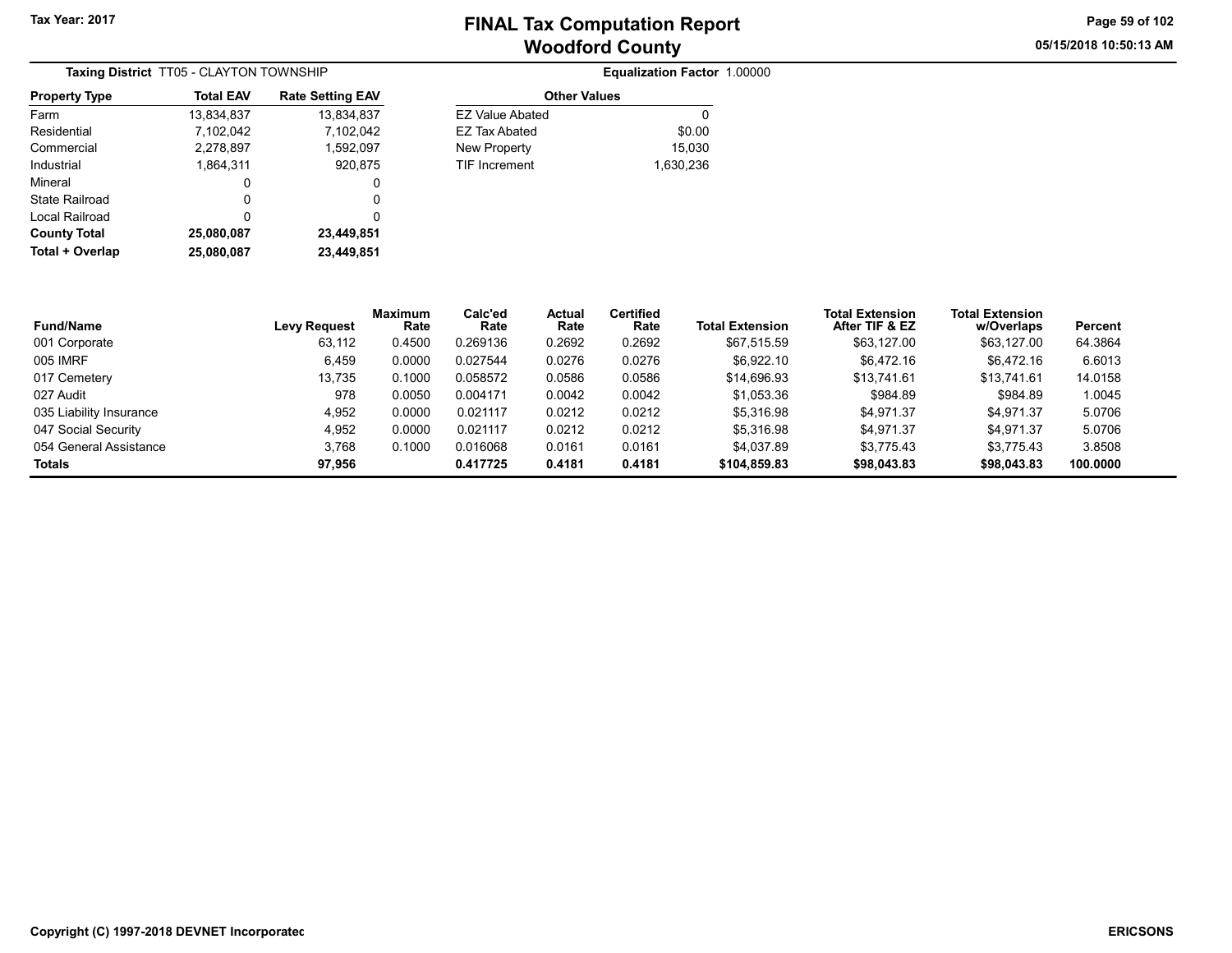05/15/2018 10:50:13 AM Page 60 of 102

| Taxing District TT05R - CLAYTON ROAD DISTRICT |                  |                         |  |  |  |  |
|-----------------------------------------------|------------------|-------------------------|--|--|--|--|
| <b>Property Type</b>                          | <b>Total EAV</b> | <b>Rate Setting EAV</b> |  |  |  |  |
| Farm                                          | 13,834,837       | 13,834,837              |  |  |  |  |
| Residential                                   | 7,102,042        | 7,102,042               |  |  |  |  |
| Commercial                                    | 2,278,897        | 1,592,097               |  |  |  |  |
| Industrial                                    | 1,864,311        | 920,875                 |  |  |  |  |
| Mineral                                       | 0                | 0                       |  |  |  |  |
| State Railroad                                | 0                | 0                       |  |  |  |  |
| Local Railroad                                | ŋ                | 0                       |  |  |  |  |
| <b>County Total</b>                           | 25,080,087       | 23,449,851              |  |  |  |  |
| Total + Overlap                               | 25,080,087       | 23,449,851              |  |  |  |  |

| <b>Other Values</b>    |           |  |  |  |  |  |
|------------------------|-----------|--|--|--|--|--|
| <b>FZ Value Abated</b> |           |  |  |  |  |  |
| FZ Tax Abated          | \$0.00    |  |  |  |  |  |
| New Property           | 15.030    |  |  |  |  |  |
| <b>TIF Increment</b>   | 1.630.236 |  |  |  |  |  |

| <b>Road and Bridge Transfer</b> |      |                        |  |  |  |  |  |  |
|---------------------------------|------|------------------------|--|--|--|--|--|--|
| <b>Municipality</b>             | Fund | <b>Amount Extended</b> |  |  |  |  |  |  |
| VCBE - VILLAGE OF BENSON        | 007  | \$3.718.93             |  |  |  |  |  |  |
| VCMI - CITY OF MINONK           | 007  | \$583.21               |  |  |  |  |  |  |
| Total                           |      | \$4,302.14             |  |  |  |  |  |  |

| <b>Fund/Name</b>            | Levy Request | <b>Maximum</b><br>Rate | Calc'ed<br>Rate | <b>Actual</b><br>Rate | <b>Certified</b><br>Rate | <b>Total Extension</b> | <b>Total Extension</b><br>After TIF & EZ | <b>Total Extension</b><br>w/Overlaps | Percent  |
|-----------------------------|--------------|------------------------|-----------------|-----------------------|--------------------------|------------------------|------------------------------------------|--------------------------------------|----------|
| 007 Road & Bridge           | 29.946       | 0.1650                 | 0.127702        | 0.1278                | 0.1278                   | \$32.052.35            | \$29.968.91                              | \$29.968.91                          | 33.5169  |
| 008 Joint Bridge            | 11.755       | 0.0500                 | 0.050128        | 0.0500                | 0.0500                   | \$12.540.04            | \$11.724.93                              | \$11.724.93                          | 13.1130  |
| 009 Permanent Road          | 35,813       | 0.1670                 | 0.152722        | 0.1528                | 0.1528                   | \$38.322.37            | \$35,831.37                              | \$35,831.37                          | 40.0734  |
| 010 Equipment & Building    | 8.173        | 0.0350                 | 0.034853        | 0.0349                | 0.0349                   | \$8.752.95             | \$8.184.00                               | \$8.184.00                           | 9.1529   |
| 027 Audit                   | 1.077        | 0.0050                 | 0.004593        | 0.0046                | 0.0046                   | \$1.153.68             | \$1.078.69                               | \$1.078.69                           | 1.2064   |
| 035 R&B Liability Insurance | 1.292        | 0.0000                 | 0.005510        | 0.0056                | 0.0056                   | \$1,404.48             | \$1.313.19                               | \$1.313.19                           | 1.4687   |
| 047 Social Security         | 1,292        | 0.0000                 | 0.005510        | 0.0056                | 0.0056                   | \$1.404.48             | \$1.313.19                               | \$1.313.19                           | 1.4687   |
| Totals                      | 89.348       |                        | 0.381018        | 0.3813                | 0.3813                   | \$95,630.35            | \$89,414.28                              | \$89,414.28                          | 100.0000 |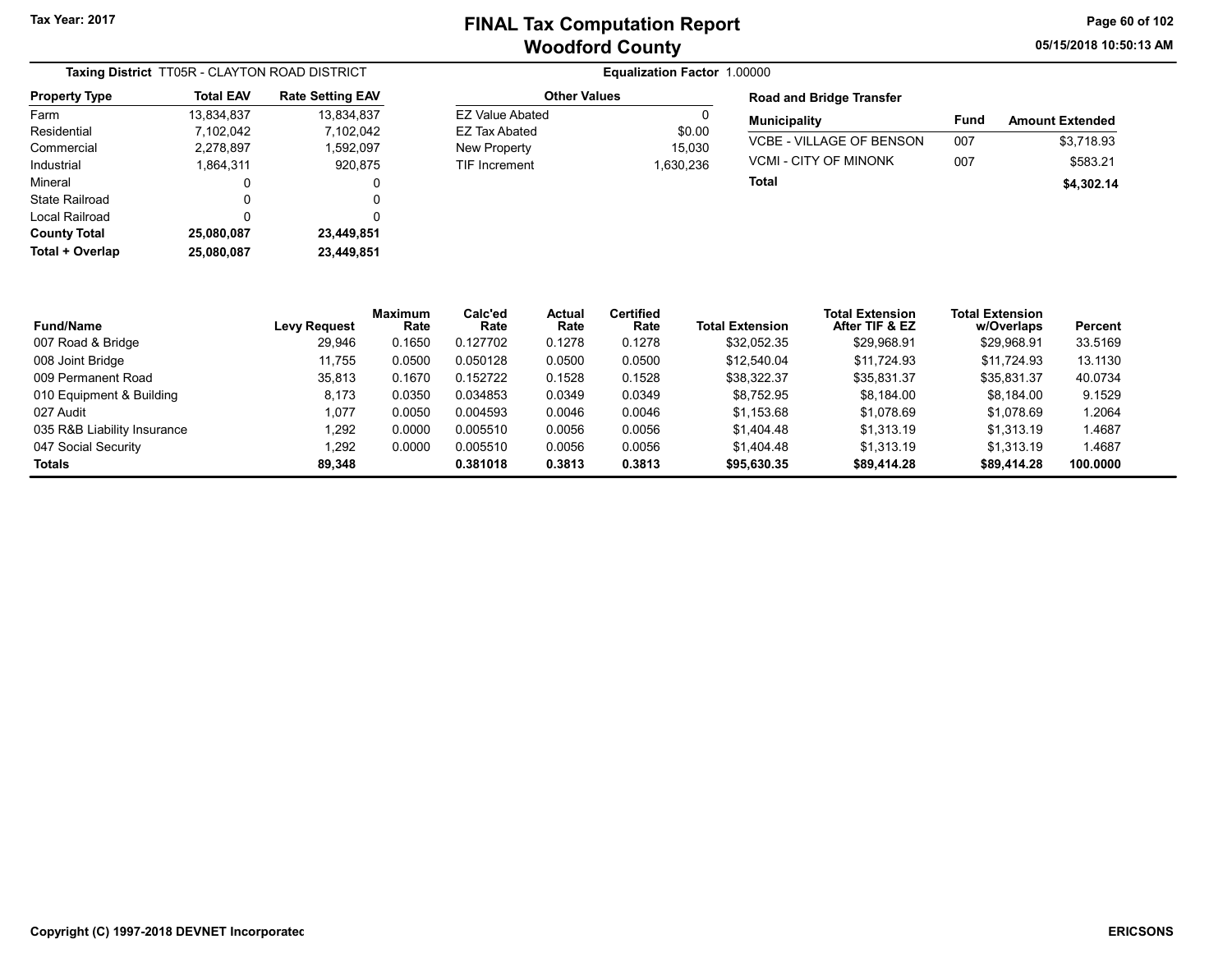05/15/2018 10:50:13 AM Page 61 of 102

| Taxing District TT06 - MINONK TOWNSHIP |                  |                         |  |  |  |  |
|----------------------------------------|------------------|-------------------------|--|--|--|--|
| <b>Property Type</b>                   | <b>Total EAV</b> | <b>Rate Setting EAV</b> |  |  |  |  |
| Farm                                   | 9,981,230        | 9,981,230               |  |  |  |  |
| Residential                            | 23,248,164       | 22,517,866              |  |  |  |  |
| Commercial                             | 5,557,782        | 4,543,721               |  |  |  |  |
| Industrial                             | 791,451          | 791.451                 |  |  |  |  |
| Mineral                                | 15,966,720       | 15,966,720              |  |  |  |  |
| State Railroad                         | O                | 0                       |  |  |  |  |
| Local Railroad                         | 0                | 0                       |  |  |  |  |
| <b>County Total</b>                    | 55,545,347       | 53,800,988              |  |  |  |  |
| Total + Overlap                        | 55.545.347       | 53,800,988              |  |  |  |  |

| ate Setting EAV | <b>Other Values</b>    |           |  |  |  |  |
|-----------------|------------------------|-----------|--|--|--|--|
| 9,981,230       | <b>EZ Value Abated</b> | 0         |  |  |  |  |
| 22,517,866      | <b>EZ Tax Abated</b>   | \$0.00    |  |  |  |  |
| 4,543,721       | New Property           | 311,744   |  |  |  |  |
| 791.451         | <b>TIF Increment</b>   | 1.744.359 |  |  |  |  |
| 15,966,720      |                        |           |  |  |  |  |
| 0               |                        |           |  |  |  |  |
| $\sim$          |                        |           |  |  |  |  |

| <b>Fund/Name</b>        | <b>Levy Request</b> | <b>Maximum</b><br>Rate | Calc'ed<br>Rate | Actual<br>Rate | <b>Certified</b><br>Rate | <b>Total Extension</b> | <b>Total Extension</b><br>After TIF & EZ | <b>Total Extension</b><br>w/Overlaps | Percent  |
|-------------------------|---------------------|------------------------|-----------------|----------------|--------------------------|------------------------|------------------------------------------|--------------------------------------|----------|
| 001 Corporate           | 74.000              | 0.2500                 | 0.137544        | 0.1376         | 0.1376                   | \$76.430.40            | \$74,030.16                              | \$74,030.16                          | 59.5413  |
| 017 Cemetery            | 27,000              | 0.1500                 | 0.050185        | 0.0502         | 0.0502                   | \$27,883.76            | \$27,008.10                              | \$27,008.10                          | 21.7222  |
| 035 Liability Insurance | 11.000              | 0.0000                 | 0.020446        | 0.0205         | 0.0205                   | \$11,386.80            | \$11.029.20                              | \$11.029.20                          | 8.8706   |
| 047 Social Security     | 12.000              | 0.0000                 | 0.022304        | 0.0224         | 0.0224                   | \$12,442.16            | \$12.051.42                              | \$12.051.42                          | 9.6928   |
| 054 General Assistance  | 200                 | 0.1000                 | 0.000372        | 0.0004         | 0.0004                   | \$222.18               | \$215.20                                 | \$215.20                             | 0.1731   |
| Totals                  | 124.200             |                        | 0.230851        | 0.2311         | 0.2311                   | \$128.365.30           | \$124,334,08                             | \$124,334.08                         | 100.0000 |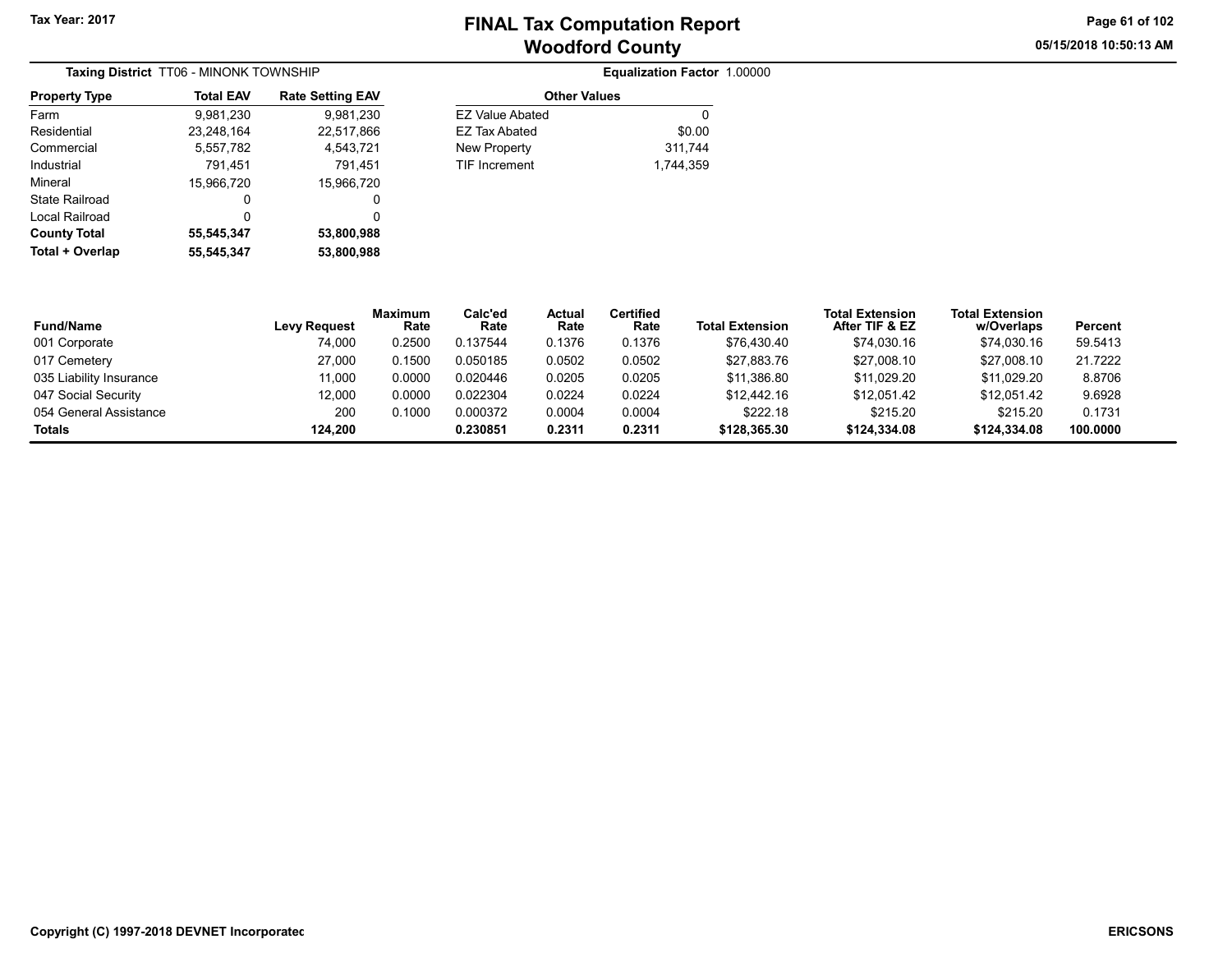05/15/2018 10:50:13 AM Page 62 of 102

|                      | Taxing District TT06R - MINONK ROAD DISTRICT |                         | Equalization Factor 1.00000 |           |            |  |
|----------------------|----------------------------------------------|-------------------------|-----------------------------|-----------|------------|--|
| <b>Property Type</b> | <b>Total EAV</b>                             | <b>Rate Setting EAV</b> | <b>Other Values</b>         |           | Roa        |  |
| Farm                 | 9,981,230                                    | 9,981,230               | <b>EZ Value Abated</b>      | 0         | Mur        |  |
| Residential          | 23,248,164                                   | 22,517,866              | EZ Tax Abated               | \$0.00    |            |  |
| Commercial           | 5,557,782                                    | 4,543,721               | New Property                | 311,744   | <b>VCN</b> |  |
| Industrial           | 791.451                                      | 791.451                 | <b>TIF Increment</b>        | 1.744.359 | Tota       |  |
| Mineral              | 15.966.720                                   | 15,966,720              |                             |           |            |  |
| State Railroad       | 0                                            | 0                       |                             |           |            |  |
| Local Railroad       | 0                                            | 0                       |                             |           |            |  |
| <b>County Total</b>  | 55,545,347                                   | 53,800,988              |                             |           |            |  |
| Total + Overlap      | 55,545,347                                   | 53,800,988              |                             |           |            |  |

#### Other Values EZ Value Abated 0 EZ Tax Abated \$0.00 New Property 311,744 TIF Increment 1,744,359

| <b>Road and Bridge Transfer</b> |      |                        |
|---------------------------------|------|------------------------|
| <b>Municipality</b>             | Fund | <b>Amount Extended</b> |
| <b>VCMI - CITY OF MINONK</b>    | 007  | \$16.656.42            |
| Total                           |      | \$16,656.42            |

| <b>Fund/Name</b>         | Levy Request | <b>Maximum</b><br>Rate | Calc'ed<br>Rate | <b>Actual</b><br>Rate | Certified<br>Rate | <b>Total Extension</b> | <b>Total Extension</b><br>After TIF & EZ | <b>Total Extension</b><br>w/Overlaps | Percent  |
|--------------------------|--------------|------------------------|-----------------|-----------------------|-------------------|------------------------|------------------------------------------|--------------------------------------|----------|
| 007 Road & Bridge        | 73,000       | 0.1650                 | 0.135685        | 0.1357                | 0.1357            | \$75,375.04            | \$73,007.94                              | \$73,007.94                          | 51.6362  |
| 008 Joint Bridge         | 9,500        | 0.0500                 | 0.017658        | 0.0177                | 0.0177            | \$9,831.53             | \$9.522.77                               | \$9,522.77                           | 6.7352   |
| 009 Permanent Road       | 40,000       | 0.1670                 | 0.074348        | 0.0744                | 0.0744            | \$41,325.74            | \$40,027.94                              | \$40,027.94                          | 28.3105  |
| 010 Equipment & Building | 20.000       | 0.0350                 | 0.037174        | 0.0350                | 0.0350            | \$19.440.87            | \$18.830.35                              | \$18.830.35                          | 13.3181  |
| <b>Totals</b>            | 142.500      |                        | 0.264865        | 0.2628                | 0.2628            | \$145,973.18           | \$141.389.00                             | \$141.389.00                         | 100.0000 |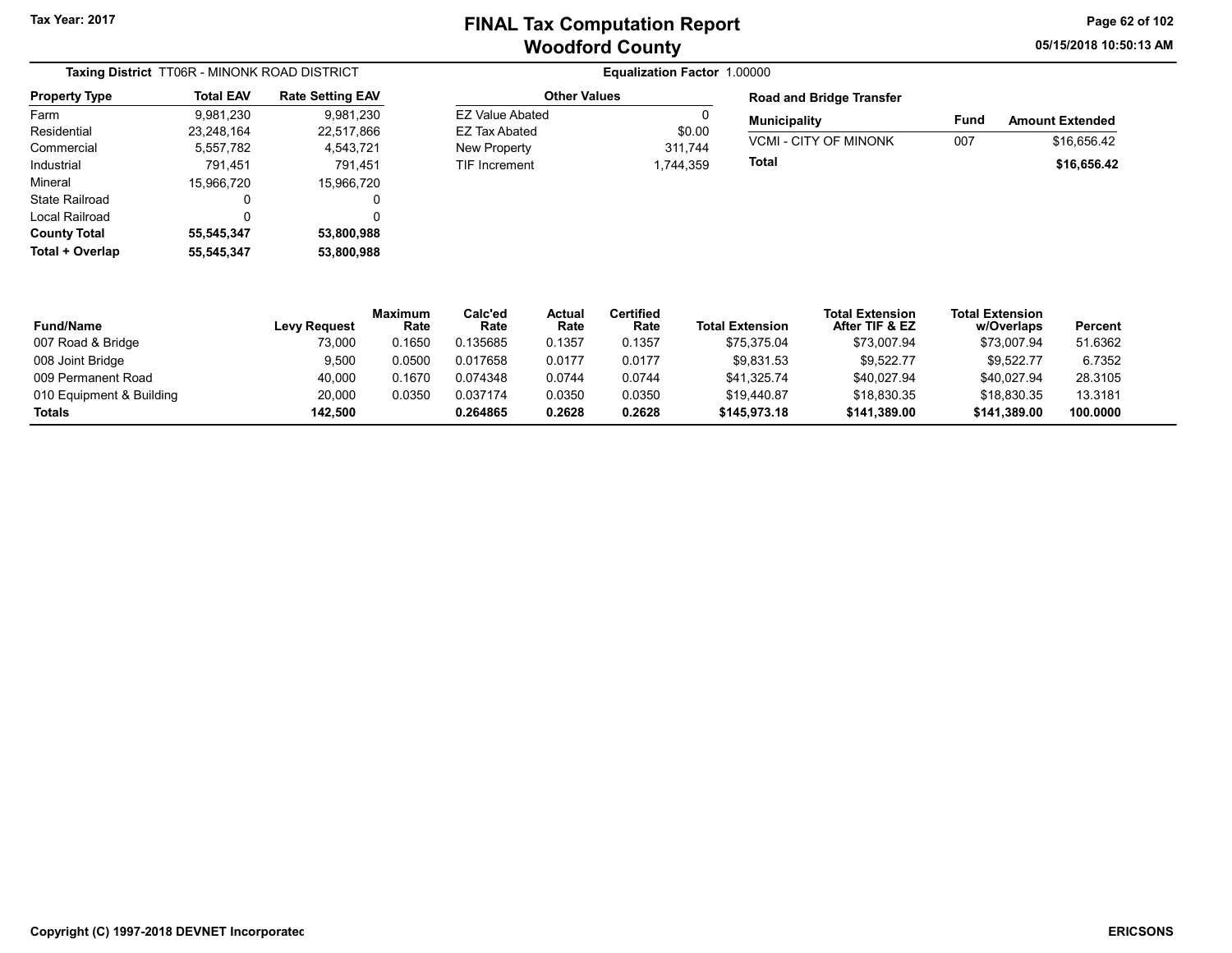05/15/2018 10:50:13 AM Page 63 of 102

|                      | Taxing District TT07 - SPRING BAY TOWNSHIP |                         |                        | Equalization Factor 1.00000 |
|----------------------|--------------------------------------------|-------------------------|------------------------|-----------------------------|
| <b>Property Type</b> | <b>Total EAV</b>                           | <b>Rate Setting EAV</b> | <b>Other Values</b>    |                             |
| Farm                 | 3.518.064                                  | 3.518.064               | <b>EZ Value Abated</b> | 0                           |
| Residential          | 41,056,882                                 | 41,056,882              | EZ Tax Abated          | \$0.00                      |
| Commercial           | 2,837,334                                  | 2,837,334               | New Property           | 250,310                     |
| Industrial           | 1.290.951                                  | 1,290,951               | <b>TIF Increment</b>   | 0                           |
| Mineral              | 0                                          | 0                       |                        |                             |
| State Railroad       | 0                                          | 0                       |                        |                             |
| Local Railroad       | 0                                          | 0                       |                        |                             |
| <b>County Total</b>  | 48,703,231                                 | 48,703,231              |                        |                             |
| Total + Overlap      | 48,703,231                                 | 48,703,231              |                        |                             |

| <b>Equalization Factor 1.00000</b> |  |  |
|------------------------------------|--|--|
|------------------------------------|--|--|

| <b>Other Values</b>  |              |  |  |  |  |
|----------------------|--------------|--|--|--|--|
| FZ Value Abated      |              |  |  |  |  |
| FZ Tax Abated        | \$0.00       |  |  |  |  |
| New Property         | 250,310      |  |  |  |  |
| <b>TIF Increment</b> | $\mathbf{I}$ |  |  |  |  |

| <b>Fund/Name</b>        | Levy Request | Maximum<br>Rate | Calc'ed<br>Rate | Actual<br>Rate | Certified<br>Rate | <b>Total Extension</b> | <b>Total Extension</b><br>After TIF & EZ | <b>Total Extension</b><br>w/Overlaps | Percent  |
|-------------------------|--------------|-----------------|-----------------|----------------|-------------------|------------------------|------------------------------------------|--------------------------------------|----------|
| 001 Corporate           | 44,500       | 0.2500          | 0.091370        | 0.0914         | 0.0914            | \$44.514.75            | \$44.514.75                              | \$44.514.75                          | 90.9453  |
| 017 Cemetery            | 0.090        | 0.1000          | 0.002238        | 0.0023         | 0.0023            | \$1.120.17             | \$1.120.17                               | \$1.120.17                           | 2.2885   |
| 035 Liability Insurance | 2,250        | 0.0000          | 0.004620        | 0.0047         | 0.0047            | \$2,289.05             | \$2,289.05                               | \$2,289.05                           | 4.6766   |
| 054 General Assistance  | 1.000        | 0.1000          | 0.002053        | 0.0021         | 0.0021            | \$1,022.77             | \$1,022.77                               | \$1,022.77                           | 2.0896   |
| <b>Totals</b>           | 48.840       |                 | 0.100281        | 0.1005         | 0.1005            | \$48.946.74            | \$48,946.74                              | \$48.946.74                          | 100.0000 |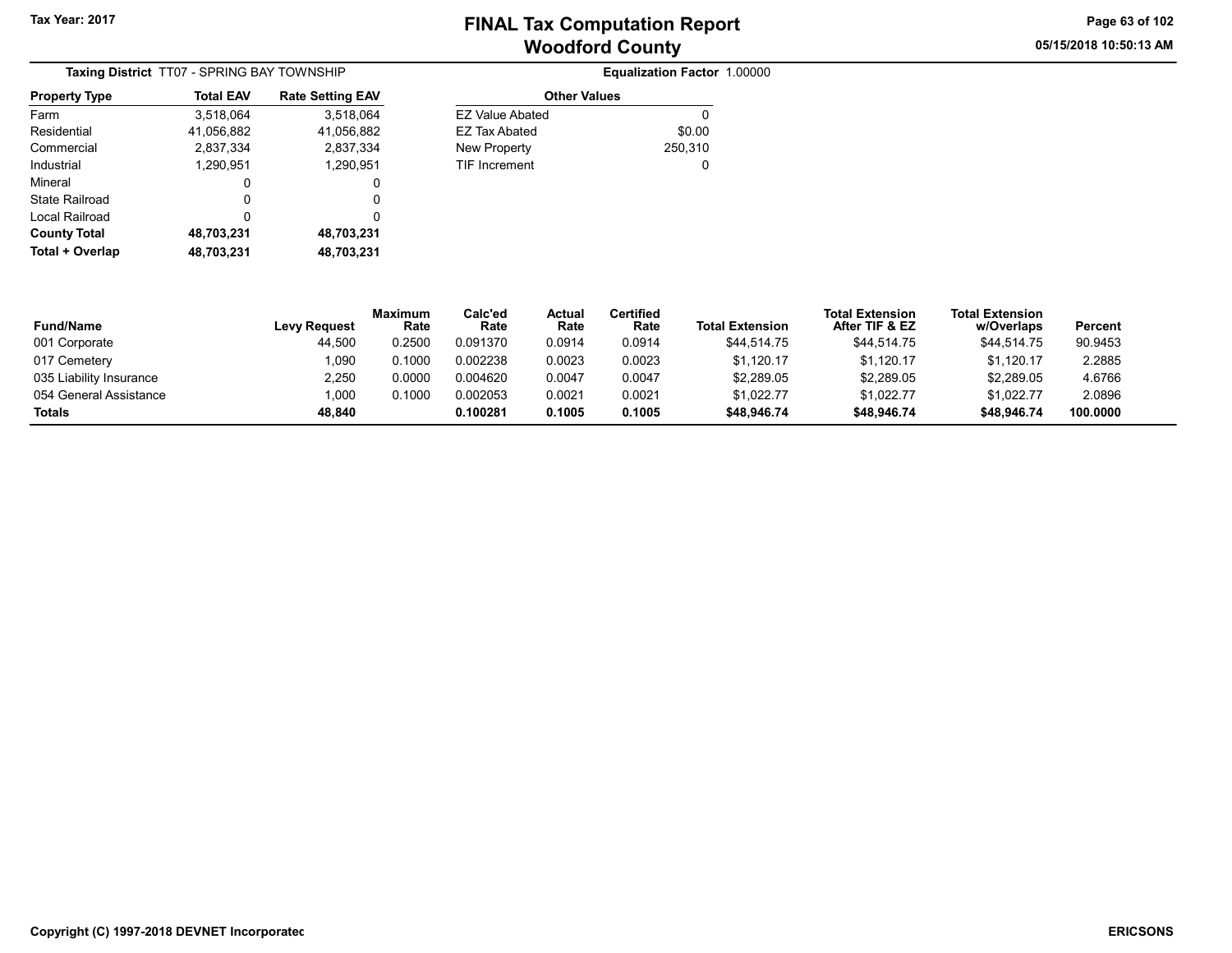05/15/2018 10:50:13 AM Page 64 of 102

|                      |                  | Taxing District TT07R - SPRING BAY ROAD DISTRICT |
|----------------------|------------------|--------------------------------------------------|
| <b>Property Type</b> | <b>Total EAV</b> | <b>Rate Setting EAV</b>                          |
| Farm                 | 3,518,064        | 3,518,064                                        |
| Residential          | 41,056,882       | 41,056,882                                       |
| Commercial           | 2,837,334        | 2,837,334                                        |
| Industrial           | 1,290,951        | 1,290,951                                        |
| Mineral              | 0                | 0                                                |
| State Railroad       | 0                | 0                                                |
| Local Railroad       | 0                | 0                                                |
| <b>County Total</b>  | 48,703,231       | 48,703,231                                       |
| Total + Overlap      | 48,703,231       | 48,703,231                                       |

## **Equalization Factor 1.00000**

| Ω       |
|---------|
| \$0.00  |
| 250.310 |
|         |
|         |

#### Road and Bridge Transfer

| <b>Municipality</b>              | Fund | <b>Amount Extended</b> |
|----------------------------------|------|------------------------|
| <b>VCBY - VILLAGE OF BAYVIEW</b> | 007  | \$3.942.89             |
| VCSP - VILLAGE OF SPRING BAY 007 |      | \$4,520.22             |
| Total                            |      | \$8,463.11             |

| <b>Fund/Name</b>            | <b>Levy Request</b> | <b>Maximum</b><br>Rate | Calc'ed<br>Rate | Actual<br>Rate | <b>Certified</b><br>Rate | <b>Total Extension</b> | <b>Total Extension</b><br>After TIF & EZ | <b>Total Extension</b><br>w/Overlaps | <b>Percent</b> |
|-----------------------------|---------------------|------------------------|-----------------|----------------|--------------------------|------------------------|------------------------------------------|--------------------------------------|----------------|
| 007 Road & Bridge           | 103,000             | 0.1650                 | 0.211485        | 0.1650         | 0.1650                   | \$80,360.33            | \$80,360.33                              | \$80,360.33                          | 42.5367        |
| 008 Joint Bridge            | 25.700              | 0.0500                 | 0.052769        | 0.0500         | 0.0500                   | \$24,351.62            | \$24.351.62                              | \$24.351.62                          | 12.8899        |
| 009 Permanent Road          |                     | 0.1670                 | 0.167000        | 0.1670         | 0.1670                   | \$81,334.40            | \$81,334.40                              | \$81,334.40                          | 43.0523        |
| 010 Equipment & Building    | 560                 | 0.0350                 | 0.001150        | 0.0012         | 0.0012                   | \$584.44               | \$584.44                                 | \$584.44                             | 0.3094         |
| 035 R&B Liability Insurance | 2,250               | 0.0000                 | 0.004620        | 0.0047         | 0.0047                   | \$2,289.05             | \$2,289.05                               | \$2,289.05                           | 1.2117         |
| Totals                      | 131.510             |                        | 0.437024        | 0.3879         | 0.3879                   | \$188,919.84           | \$188,919.84                             | \$188.919.84                         | 100.0000       |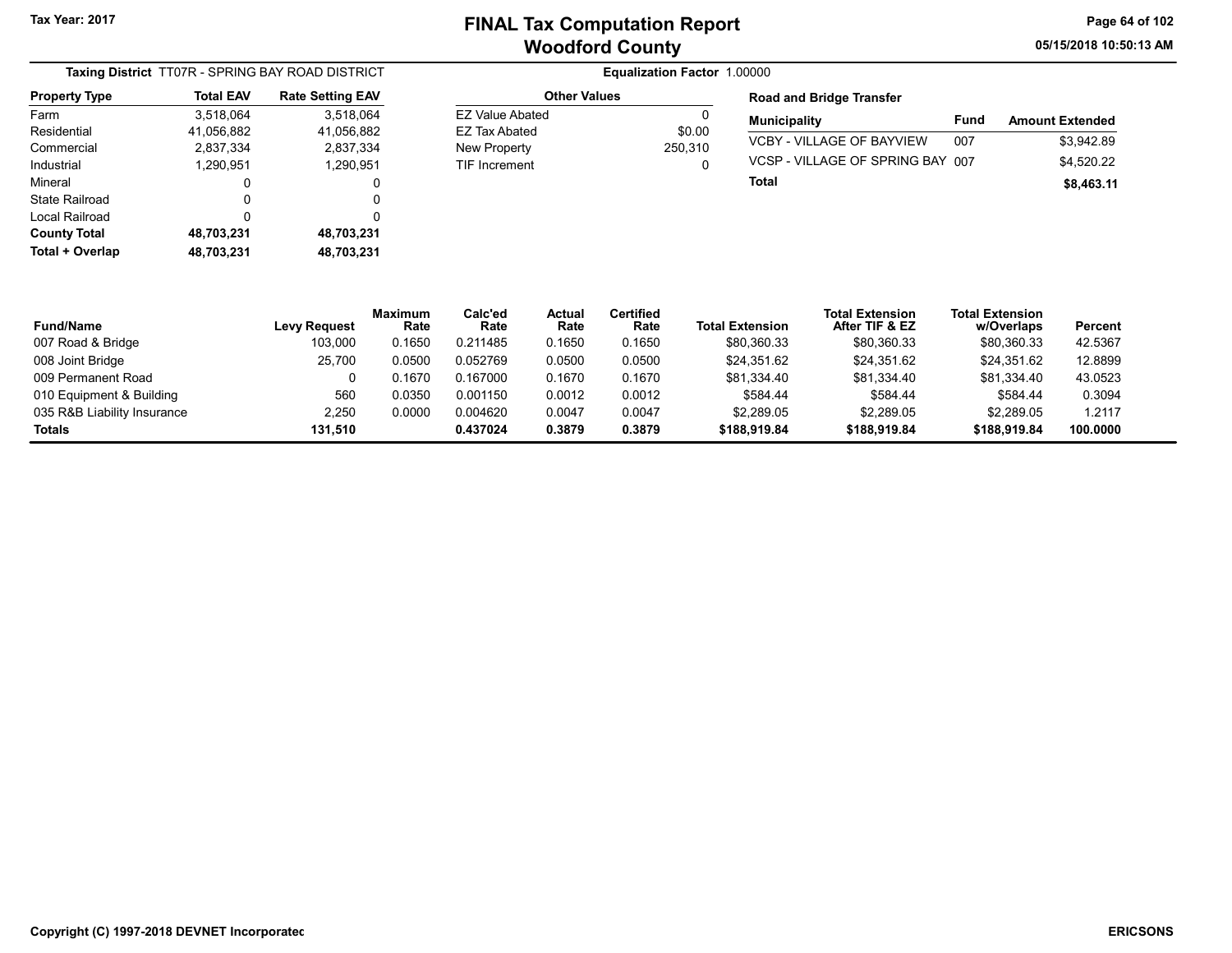05/15/2018 10:50:13 AM Page 65 of 102

|                      | Taxing District TT08 - WORTH TOWNSHIP |                         |
|----------------------|---------------------------------------|-------------------------|
| <b>Property Type</b> | <b>Total EAV</b>                      | <b>Rate Setting EAV</b> |
| Farm                 | 12,232,237                            | 12,232,237              |
| Residential          | 206,828,323                           | 206,828,323             |
| Commercial           | 7,694,055                             | 7,694,055               |
| Industrial           | 342,277                               | 342,277                 |
| Mineral              | 0                                     | 0                       |
| State Railroad       | 0                                     | 0                       |
| Local Railroad       | 0                                     | 0                       |
| <b>County Total</b>  | 227,096,892                           | 227,096,892             |
| Total + Overlap      | 227.096.892                           | 227,096,892             |

|         |                        | Equalization Factor 1.00000 |  |
|---------|------------------------|-----------------------------|--|
| ng EAV  | <b>Other Values</b>    |                             |  |
| 232.237 | <b>EZ Value Abated</b> |                             |  |
| 828.323 | <b>EZ Tax Abated</b>   | \$0.00                      |  |
| 694.055 | New Property           | 2,129,634                   |  |
| 342.277 | <b>TIF Increment</b>   |                             |  |

| <b>Fund/Name</b>       | <b>Levy Request</b> | Maximum<br>Rate | Calc'ed<br>Rate | Actual<br>Rate | Certified<br>Rate | <b>Total Extension</b> | <b>Total Extension</b><br>After TIF & EZ | <b>Total Extension</b><br>w/Overlaps | Percent  |  |
|------------------------|---------------------|-----------------|-----------------|----------------|-------------------|------------------------|------------------------------------------|--------------------------------------|----------|--|
| 001 Corporate          | 162.000             | 0.2500          | 0.071335        | 0.0714         | 0.0714            | \$162,147.18           | \$162,147.18                             | \$162.147.18                         | 91.4212  |  |
| 005 IMRF               | 6.500               | 0.0000          | 0.002862        | 0.0029         | 0.0029            | \$6.585.81             | \$6.585.81                               | \$6.585.81                           | 3.7132   |  |
| 054 General Assistance | 8.500               | 0.1000          | 0.003743        | 0.0038         | 0.0038            | \$8,629.68             | \$8,629.68                               | \$8,629.68                           | 4.8656   |  |
| Totals                 | 177.000             |                 | 0.077940        | 0.0781         | 0.0781            | \$177.362.67           | \$177.362.67                             | \$177.362.67                         | 100.0000 |  |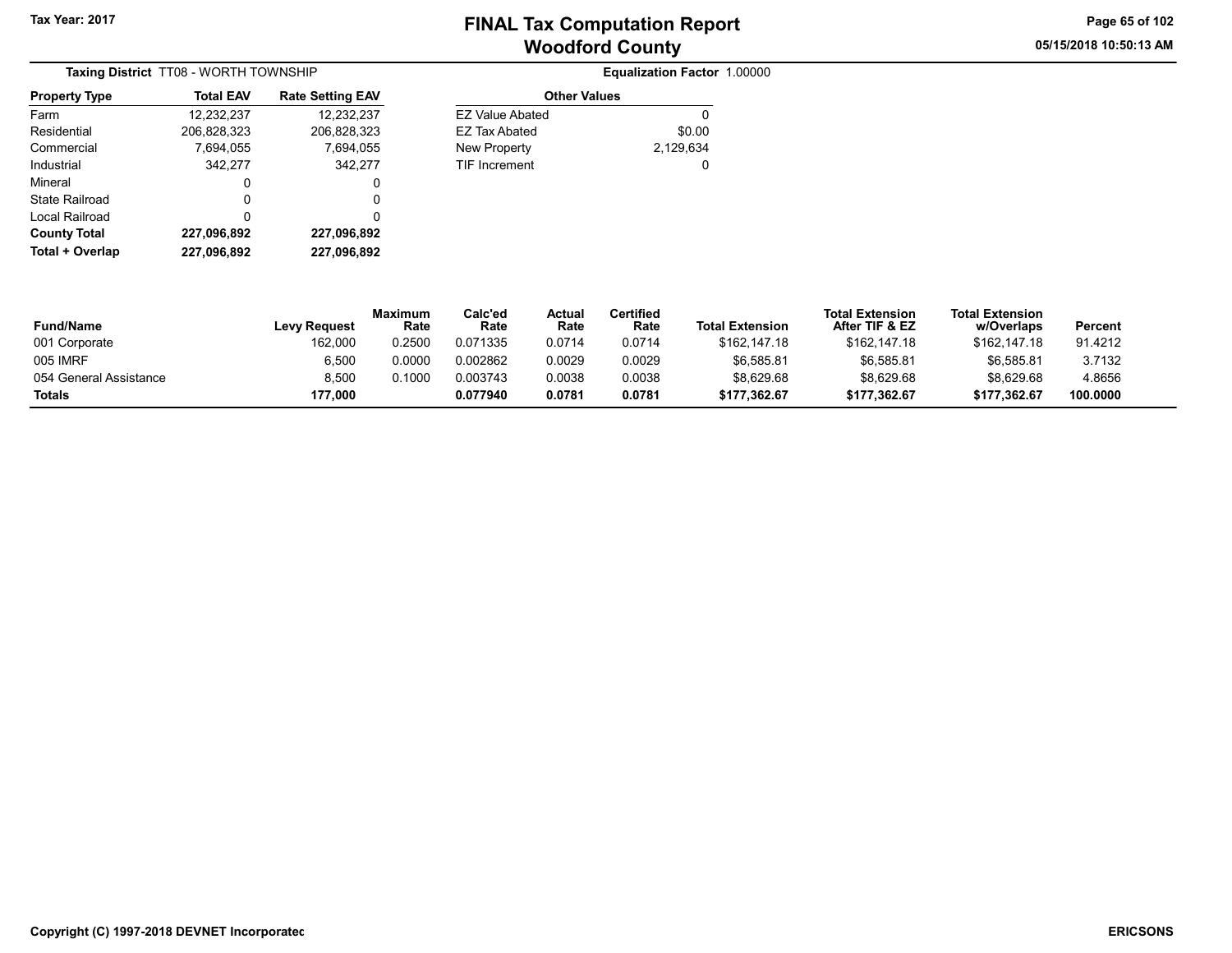05/15/2018 10:50:13 AM Page 66 of 102

| Taxing District TT08R - WORTH ROAD DISTRICT |                  |                         |  |  |  |  |
|---------------------------------------------|------------------|-------------------------|--|--|--|--|
| <b>Property Type</b>                        | <b>Total EAV</b> | <b>Rate Setting EAV</b> |  |  |  |  |
| Farm                                        | 12,232,237       | 12,232,237              |  |  |  |  |
| Residential                                 | 206,828,323      | 206,828,323             |  |  |  |  |
| Commercial                                  | 7.694.055        | 7,694,055               |  |  |  |  |
| Industrial                                  | 342,277          | 342,277                 |  |  |  |  |
| Mineral                                     | 0                | 0                       |  |  |  |  |
| State Railroad                              | 0                | 0                       |  |  |  |  |
| Local Railroad                              | 0                | 0                       |  |  |  |  |
| <b>County Total</b>                         | 227,096,892      | 227,096,892             |  |  |  |  |
| Total + Overlap                             | 227,096,892      | 227,096,892             |  |  |  |  |

### **Equalization Factor 1.00000**

| \$0.00    |
|-----------|
| 2,129,634 |
|           |
|           |

### Road and Bridge Transfer

| <b>Municipality</b>             | Fund | <b>Amount Extended</b> |
|---------------------------------|------|------------------------|
| VCGR-VILLAGE OF GERMANTOV007    |      | \$71.141.73            |
| VCME - VII LAGE OF METAMORA 007 |      | \$692.96               |
| Total                           |      | \$71.834.69            |

| <b>Fund/Name</b>            | <b>Levy Request</b> | <b>Maximum</b><br>Rate | Calc'ed<br>Rate | Actual<br>Rate | <b>Certified</b><br>Rate | <b>Total Extension</b> | <b>Total Extension</b><br>After TIF & EZ | <b>Total Extension</b><br>w/Overlaps | Percent  |
|-----------------------------|---------------------|------------------------|-----------------|----------------|--------------------------|------------------------|------------------------------------------|--------------------------------------|----------|
| 007 Road & Bridge           | 371.763             | 0.1650                 | 0.163702        | 0.1638         | 0.1638                   | \$371.984.71           | \$371.984.71                             | \$371.984.71                         | 36.1589  |
| 008 Joint Bridge            | 112.655             | 0.0500                 | 0.049607        | 0.0497         | 0.0497                   | \$112,867.16           | \$112,867.16                             | \$112,867.16                         | 10.9713  |
| 009 Permanent Road          | 372.664             | 0.1670                 | 0.164099        | 0.1641         | 0.1641                   | \$372,666.00           | \$372,666.00                             | \$372,666.00                         | 36.2252  |
| 010 Equipment & Building    | 77.282              | 0.0350                 | 0.034030        | 0.0341         | 0.0341                   | \$77.440.04            | \$77.440.04                              | \$77.440.04                          | 7.5276   |
| 035 R&B Liability Insurance | 26.136              | 0.0000                 | 0.011509        | 0.0116         | 0.0116                   | \$26,343.24            | \$26,343.24                              | \$26,343.24                          | 2.5607   |
| 090 Road Damage             | 67.368              | 0.0330                 | 0.029665        | 0.0297         | 0.0297                   | \$67.447.78            | \$67.447.78                              | \$67.447.78                          | 6.5563   |
| <b>Totals</b>               | 868,227,1           |                        | 0.452612        | 0.4530         | 0.4530                   | \$1,028,748.93         | \$1,028,748.93                           | \$1,028,748.93                       | 100.0000 |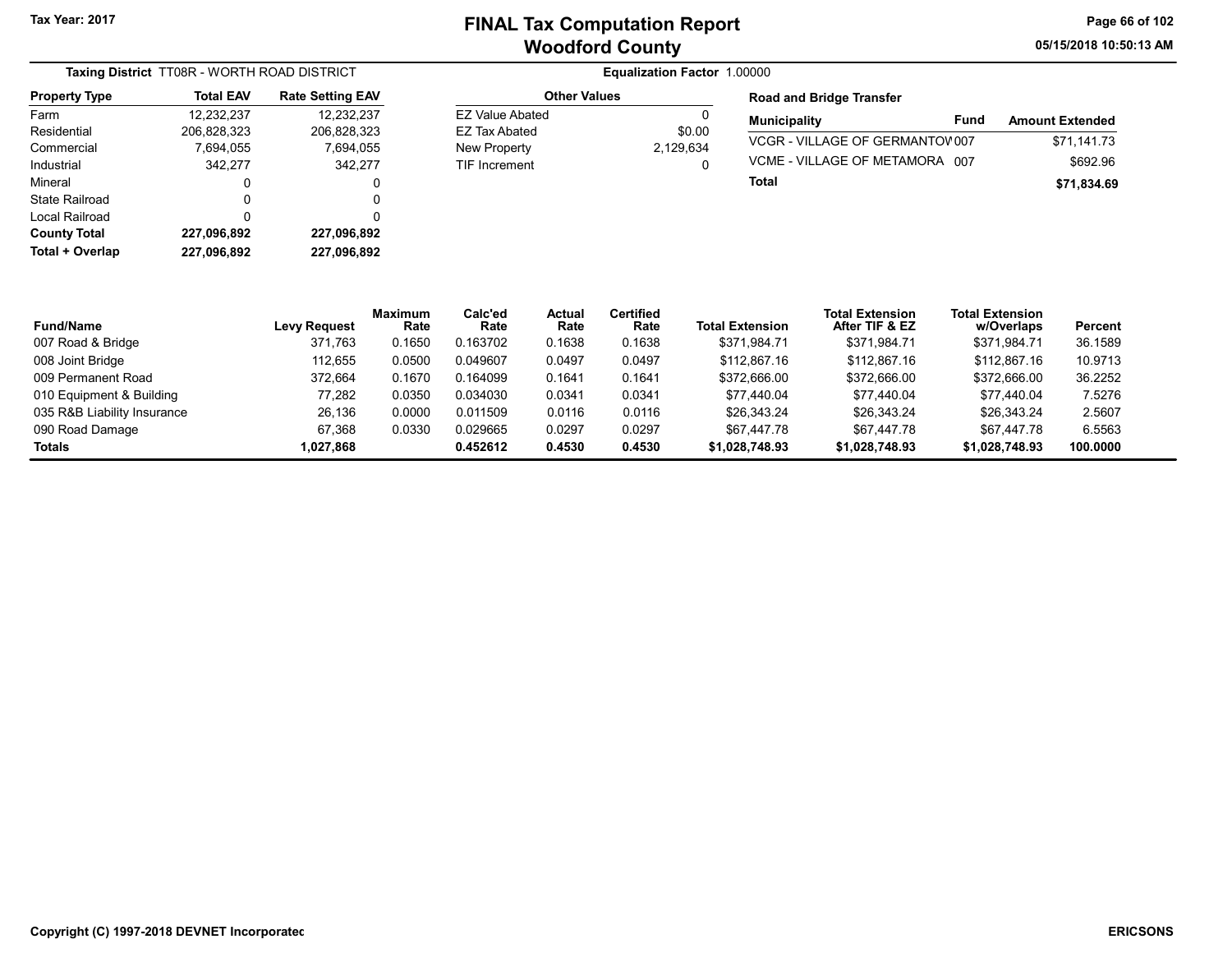05/15/2018 10:50:13 AM Page 67 of 102

| <b>Taxing District</b> TT09 - METAMORA TOWNSHIP |                  |                         |  |  |  |  |
|-------------------------------------------------|------------------|-------------------------|--|--|--|--|
| <b>Property Type</b>                            | <b>Total EAV</b> | <b>Rate Setting EAV</b> |  |  |  |  |
| Farm                                            | 15,240,060       | 15,240,060              |  |  |  |  |
| Residential                                     | 68.040.452       | 68,040,452              |  |  |  |  |
| Commercial                                      | 11,478,167       | 11,478,167              |  |  |  |  |
| Industrial                                      | 2.301.834        | 2,301,834               |  |  |  |  |
| Mineral                                         | 0                | 0                       |  |  |  |  |
| State Railroad                                  | 0                | 0                       |  |  |  |  |
| Local Railroad                                  | 0                | 0                       |  |  |  |  |
| <b>County Total</b>                             | 97,060,513       | 97,060,513              |  |  |  |  |
| Total + Overlap                                 | 97,060,513       | 97.060.513              |  |  |  |  |

|                     | Equalization Factor 1.00000 |  |
|---------------------|-----------------------------|--|
| <b>Other Values</b> |                             |  |
| EZ Value Abated     |                             |  |

EZ Tax Abated \$0.00

| 167.ا | <b>New Property</b>  | 563,669 |
|-------|----------------------|---------|
| ,834  | <b>TIF Increment</b> | 0       |
| 0     |                      |         |
| 0     |                      |         |
| 0     |                      |         |
| 1,513 |                      |         |
| ,513  |                      |         |

| <b>Fund/Name</b>             | <b>Levy Request</b> | <b>Maximum</b><br>Rate | Calc'ed<br>Rate | <b>Actual</b><br>Rate | <b>Certified</b><br>Rate | <b>Total Extension</b> | <b>Total Extension</b><br>After TIF & EZ | <b>Total Extension</b><br>w/Overlaps | Percent  |
|------------------------------|---------------------|------------------------|-----------------|-----------------------|--------------------------|------------------------|------------------------------------------|--------------------------------------|----------|
| 001 Corporate                | 198.000             | 0.2500                 | 0.203996        | 0.2040                | 0.2040                   | \$198,003.45           | \$198,003.45                             | \$198,003.45                         | 85.6783  |
| 005 IMRF                     | 9,000               | 0.0000                 | 0.009273        | 0.0093                | 0.0093                   | \$9,026.63             | \$9,026.63                               | \$9,026.63                           | 3.9059   |
| 027 Audit                    | 4,800               | 0.0050                 | 0.004945        | 0.0050                | 0.0050                   | \$4,853.03             | \$4.853.03                               | \$4,853.03                           | 2.1000   |
| 035 TORT JUDGMENTS, LIABILIT | 6.100               | 0.0000                 | 0.006285        | 0.0063                | 0.0063                   | \$6.114.81             | \$6.114.81                               | \$6.114.81                           | 2.6459   |
| 047 SOCIAL SECURITY          | 11,000              | 0.0000                 | 0.011333        | 0.0114                | 0.0114                   | \$11.064.90            | \$11.064.90                              | \$11.064.90                          | 4.7879   |
| 054 General Assistance       | 2.000               | 0.1000                 | 0.002061        | 0.0021                | 0.0021                   | \$2,038.27             | \$2.038.27                               | \$2,038.27                           | 0.8820   |
| <b>Totals</b>                | 230.900             |                        | 0.237893        | 0.2381                | 0.2381                   | \$231.101.09           | \$231.101.09                             | \$231.101.09                         | 100.0000 |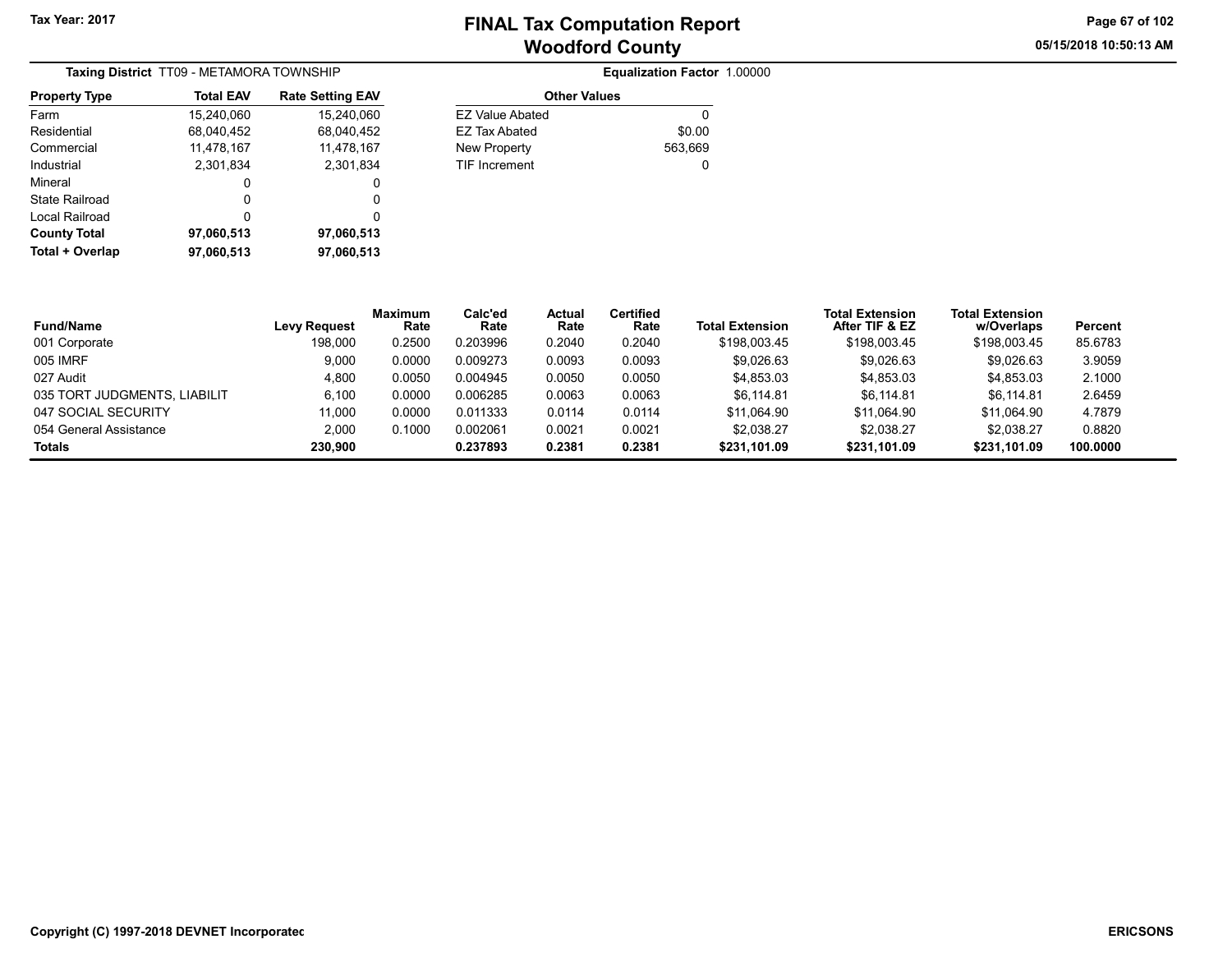Other Values

05/15/2018 10:50:13 AM Page 68 of 102

|                      |                  | Taxing District TT09R - METAMORA ROAD DISTRICT |
|----------------------|------------------|------------------------------------------------|
| <b>Property Type</b> | <b>Total EAV</b> | <b>Rate Setting EAV</b>                        |
| Farm                 | 15,240,060       | 15,240,060                                     |
| Residential          | 68,040,452       | 68,040,452                                     |
| Commercial           | 11,478,167       | 11,478,167                                     |
| Industrial           | 2,301,834        | 2,301,834                                      |
| Mineral              | 0                | 0                                              |
| State Railroad       | 0                | 0                                              |
| Local Railroad       | 0                | 0                                              |
| <b>County Total</b>  | 97,060,513       | 97,060,513                                     |
| Total + Overlap      | 97,060,513       | 97,060,513                                     |

| <b>Other Values</b> |         | <b>Road and Bridge Transfer</b> |      |                        |
|---------------------|---------|---------------------------------|------|------------------------|
| EZ Value Abated     | 0       | <b>Municipality</b>             | Fund | <b>Amount Extended</b> |
| EZ Tax Abated       | \$0.00  |                                 |      |                        |
| New Property        | 563.669 | VCME - VILLAGE OF METAMORA 007  |      | \$115.168.71           |
| TIF Increment       | ŋ       | Total                           |      | \$115.168.71           |

| <b>Fund/Name</b>            | <b>Levy Request</b> | Maximum<br>Rate | Calc'ed<br>Rate | Actual<br>Rate | <b>Certified</b><br>Rate | <b>Total Extension</b> | <b>Total Extension</b><br>After TIF & EZ | <b>Total Extension</b><br>w/Overlaps | Percent  |
|-----------------------------|---------------------|-----------------|-----------------|----------------|--------------------------|------------------------|------------------------------------------|--------------------------------------|----------|
| 005 IMRF Road               | 11.000              | 0.0000          | 0.011333        | 0.0114         | 0.0114                   | \$11.064.90            | \$11.064.90                              | \$11.064.90                          | 1.8502   |
| 007 Road & Bridge           | 320.200             | 0.3300          | 0.329897        | 0.3299         | 0.3299                   | \$320,202.63           | \$320,202.63                             | \$320,202.63                         | 53.5465  |
| 008 Joint Bridge            | 48.500              | 0.0500          | 0.049969        | 0.0500         | 0.0500                   | \$48.530.26            | \$48,530.26                              | \$48,530.26                          | 8.1156   |
| 009 Permanent Road          | 0                   | 0.1670          | 0.167000        | 0.1670         | 0.1670                   | \$162,091.06           | \$162,091.06                             | \$162,091.06                         | 27.1060  |
| 010 Equipment & Building    | 34,000              | 0.0350          | 0.035030        | 0.0350         | 0.0350                   | \$33.971.18            | \$33,971.18                              | \$33.971.18                          | 5.6809   |
| 027 Audit Road              | 4.800               | 0.0050          | 0.004945        | 0.0050         | 0.0050                   | \$4,853.03             | \$4,853.03                               | \$4,853.03                           | 0.8116   |
| 035 R&B Liability Insurance | 9.900               | 0.0000          | 0.010200        | 0.0102         | 0.0102                   | \$9.900.17             | \$9.900.17                               | \$9.900.17                           | 1.6556   |
| 047 Social Security         | 7.100               | 0.0000          | 0.007315        | 0.0074         | 0.0074                   | \$7.182.48             | \$7.182.48                               | \$7.182.48                           | 1.2011   |
| 090 Road Damage             | 150                 | 0.0330          | 0.000155        | 0.0002         | 0.0002                   | \$194.12               | \$194.12                                 | \$194.12                             | 0.0325   |
| <b>Totals</b>               | 435.650             |                 | 0.615844        | 0.6161         | 0.6161                   | \$597.989.83           | \$597,989.83                             | \$597,989.83                         | 100.0000 |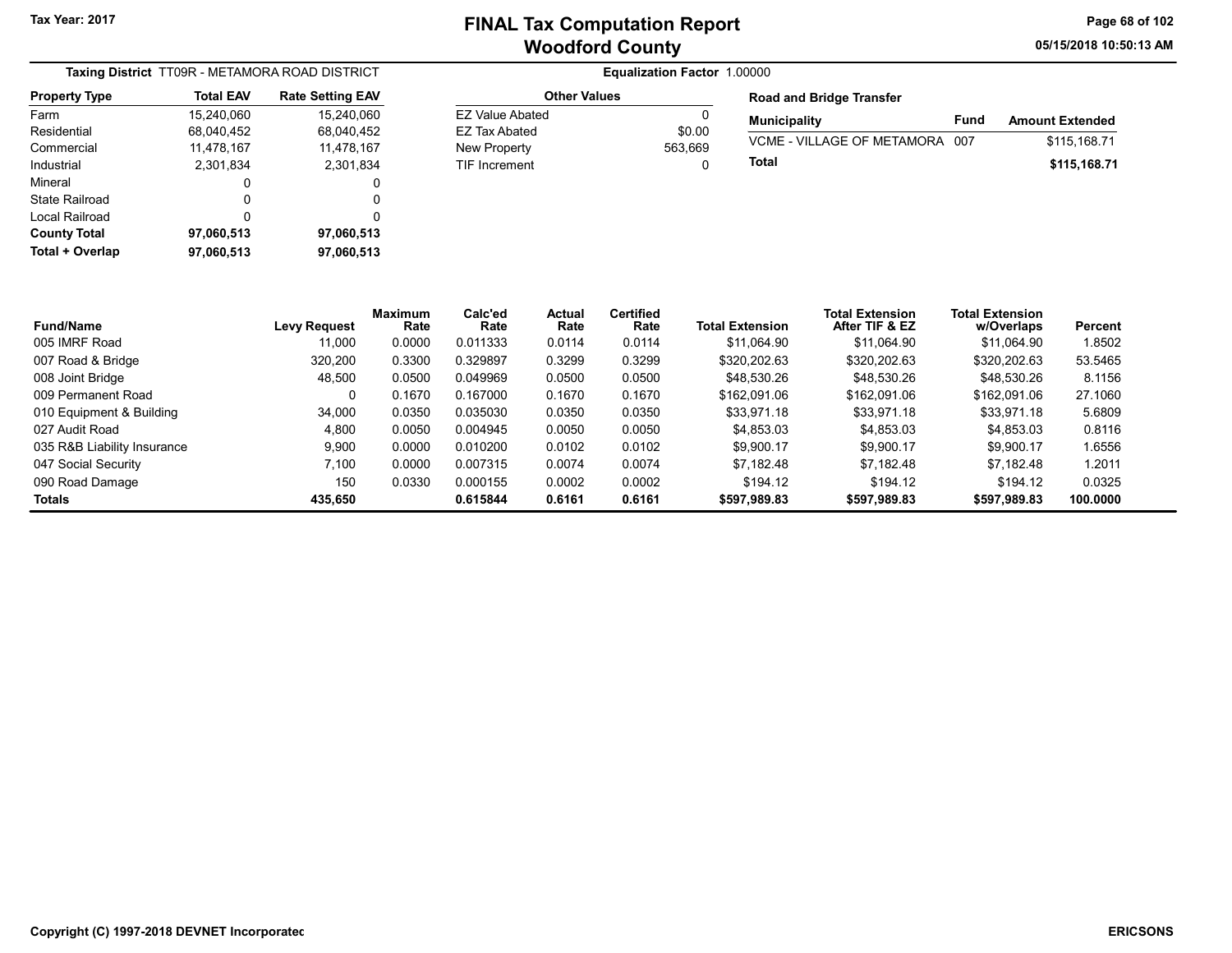05/15/2018 10:50:13 AM Page 69 of 102

| Taxing District TT10 - ROANOKE TOWNSHIP |                  |                         |  |  |  |  |
|-----------------------------------------|------------------|-------------------------|--|--|--|--|
| <b>Property Type</b>                    | <b>Total EAV</b> | <b>Rate Setting EAV</b> |  |  |  |  |
| Farm                                    | 16,240,758       | 16,240,758              |  |  |  |  |
| Residential                             | 27,801,118       | 27,801,118              |  |  |  |  |
| Commercial                              | 8,346,915        | 8,346,915               |  |  |  |  |
| Industrial                              | 2.104.748        | 2.104.748               |  |  |  |  |
| Mineral                                 | 0                | 0                       |  |  |  |  |
| State Railroad                          | 0                | 0                       |  |  |  |  |
| Local Railroad                          | 0                | 0                       |  |  |  |  |
| <b>County Total</b>                     | 54,493,539       | 54,493,539              |  |  |  |  |
| Total + Overlap                         | 54,493,539       | 54,493,539              |  |  |  |  |

| <b>Total EAV</b> | <b>Rate Setting EAV</b> | <b>Other Values</b>    |         |
|------------------|-------------------------|------------------------|---------|
| 16,240,758       | 16,240,758              | <b>EZ Value Abated</b> | 0       |
| 27,801,118       | 27,801,118              | <b>EZ Tax Abated</b>   | \$0.00  |
| 8,346,915        | 8,346,915               | New Property           | 280,735 |
| 2,104,748        | 2,104,748               | <b>TIF Increment</b>   | 0       |
| 0                | 0                       |                        |         |
| 0                | 0                       |                        |         |
|                  |                         |                        |         |

| <b>Fund/Name</b>        | <b>Levy Request</b> | <b>Maximum</b><br>Rate | Calc'ed<br>Rate | Actual<br>Rate | Certified<br>Rate | Total Extension | <b>Total Extension</b><br>After TIF & EZ | <b>Total Extension</b><br>w/Overlaps | Percent  |
|-------------------------|---------------------|------------------------|-----------------|----------------|-------------------|-----------------|------------------------------------------|--------------------------------------|----------|
| 001 Corporate           | 106.250             | 0.2500                 | 0.194977        | 0.1950         | 0.1950            | \$106,262.40    | \$106.262.40                             | \$106.262.40                         | 85.9789  |
| 005 IMRF                | 4,400               | 0.0000                 | 0.008074        | 0.0081         | 0.0081            | \$4,413.98      | \$4,413.98                               | \$4,413.98                           | 3.5714   |
| 027 Audit               | 2.000               | 0.0050                 | 0.003670        | 0.0037         | 0.0037            | \$2.016.26      | \$2.016.26                               | \$2.016.26                           | 1.6314   |
| 035 Liability Insurance | 5,150               | 0.0000                 | 0.009451        | 0.0095         | 0.0095            | \$5.176.89      | \$5.176.89                               | \$5,176.89                           | 4.1887   |
| 047 Social Security     | 5.600               | 0.0000                 | 0.010276        | 0.0103         | 0.0103            | \$5.612.83      | \$5.612.83                               | \$5.612.83                           | 4.5414   |
| 054 General Assistance  | 100                 | 0.1000                 | 0.000184        | 0.0002         | 0.0002            | \$108.99        | \$108.99                                 | \$108.99                             | 0.0882   |
| <b>Totals</b>           | 123.500             |                        | 0.226632        | 0.2268         | 0.2268            | \$123,591.35    | \$123,591.35                             | \$123,591.35                         | 100.0000 |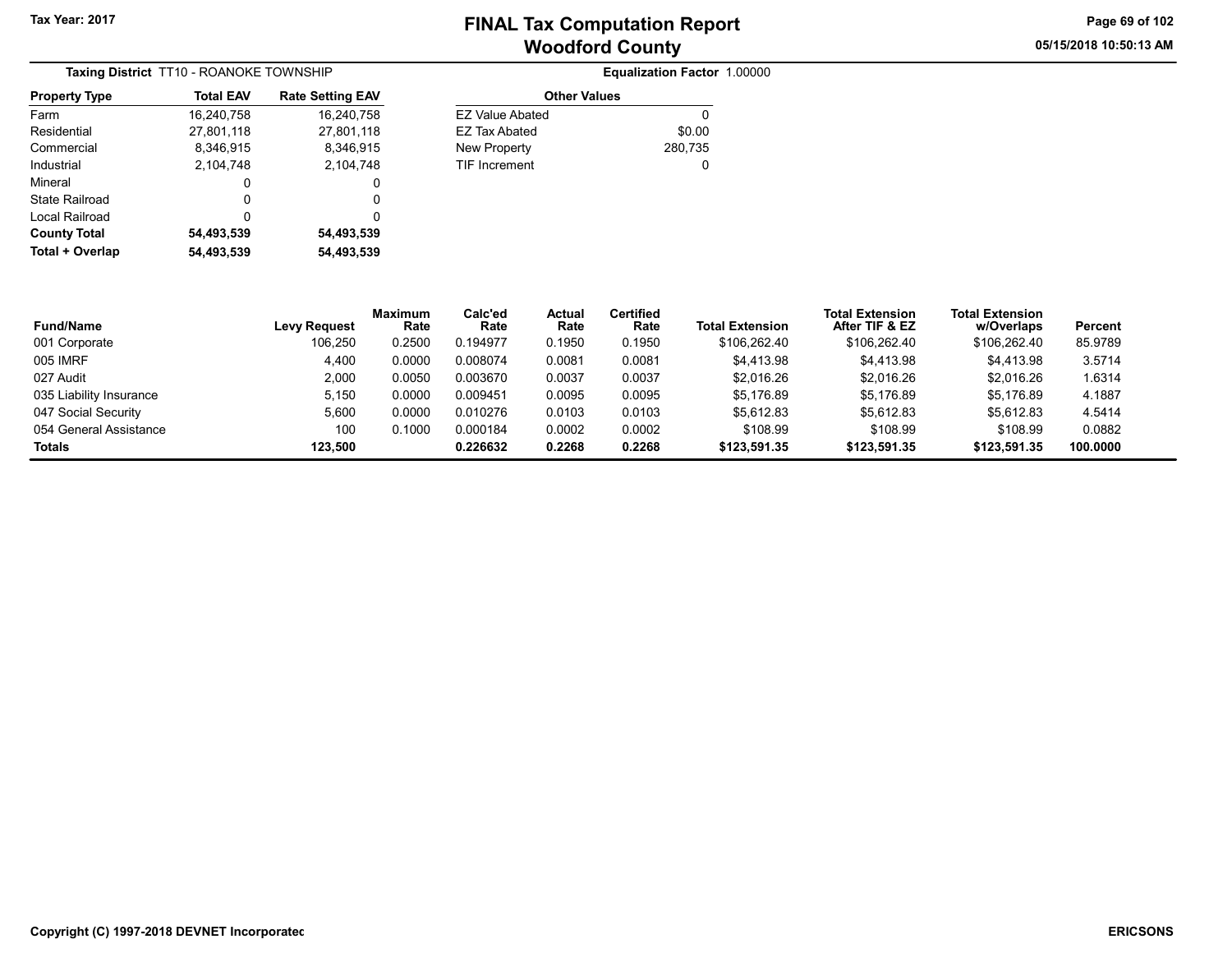05/15/2018 10:50:13 AM Page 70 of 102

| <b>Taxing District</b> TT10R - ROANOKE ROAD DISTRICT |                  |                         |  |  |  |
|------------------------------------------------------|------------------|-------------------------|--|--|--|
| <b>Property Type</b>                                 | <b>Total EAV</b> | <b>Rate Setting EAV</b> |  |  |  |
| Farm                                                 | 16,240,758       | 16,240,758              |  |  |  |
| Residential                                          | 27,801,118       | 27,801,118              |  |  |  |
| Commercial                                           | 8,346,915        | 8,346,915               |  |  |  |
| Industrial                                           | 2.104.748        | 2,104,748               |  |  |  |
| Mineral                                              | 0                | 0                       |  |  |  |
| State Railroad                                       | O                | O                       |  |  |  |
| Local Railroad                                       | 0                | 0                       |  |  |  |
| <b>County Total</b>                                  | 54,493,539       | 54,493,539              |  |  |  |
| Total + Overlap                                      | 54,493,539       | 54,493,539              |  |  |  |

### **Equalization Factor 1.00000** Other Values EZ Value Abated 0

EZ Tax Abated \$0.00 New Property 280,735 TIF Increment 0

| <b>Road and Bridge Transfer</b> |      |                        |
|---------------------------------|------|------------------------|
| <b>Municipality</b>             | Fund | <b>Amount Extended</b> |
| VCRO - VILLAGE OF ROANOKE       | 00.7 | \$20.298.22            |
| Total                           |      | \$20,298.22            |

| <b>Fund/Name</b>            | Levy Request | Maximum<br>Rate | Calc'ed<br>Rate | <b>Actual</b><br>Rate | <b>Certified</b><br>Rate | <b>Total Extension</b> | <b>Total Extension</b><br>After TIF & EZ | <b>Total Extension</b><br>w/Overlaps | Percent  |
|-----------------------------|--------------|-----------------|-----------------|-----------------------|--------------------------|------------------------|------------------------------------------|--------------------------------------|----------|
| 007 Road & Bridge           | 76.500       | 0.1650          | 0.140384        | 0.1404                | 0.1404                   | \$76,508.93            | \$76,508.93                              | \$76,508.93                          | 38.3923  |
| 008 Joint Bridge            | 4,300        | 0.0500          | 0.007891        | 0.0079                | 0.0079                   | \$4.304.99             | \$4.304.99                               | \$4,304.99                           | 2.1602   |
| 009 Permanent Road          | 91.000       | 0.1670          | 0.166992        | 0.1670                | 0.1670                   | \$91.004.21            | \$91.004.21                              | \$91.004.21                          | 45.6658  |
| 010 Equipment & Building    | 19.000       | 0.0350          | 0.034867        | 0.0349                | 0.0349                   | \$19.018.25            | \$19.018.25                              | \$19.018.25                          | 9.5433   |
| 027 Audit                   | 2.000        | 0.0050          | 0.003670        | 0.0037                | 0.0037                   | \$2.016.26             | \$2.016.26                               | \$2.016.26                           | 1.0118   |
| 035 R&B Liability Insurance | 5.100        | 0.0000          | 0.009359        | 0.0094                | 0.0094                   | \$5.122.39             | \$5.122.39                               | \$5.122.39                           | 2.5704   |
| 047 Social Security         | 1,250        | 0.0000          | 0.002294        | 0.0023                | 0.0023                   | \$1.253.35             | \$1.253.35                               | \$1.253.35                           | 0.6289   |
| 090 Road Damage             | 50           | 0.0330          | 0.000092        | 0.0001                | 0.0001                   | \$54.49                | \$54.49                                  | \$54.49                              | 0.0273   |
| <b>Totals</b>               | 199.200      |                 | 0.365549        | 0.3657                | 0.3657                   | \$199,282.87           | \$199,282.87                             | \$199,282.87                         | 100.0000 |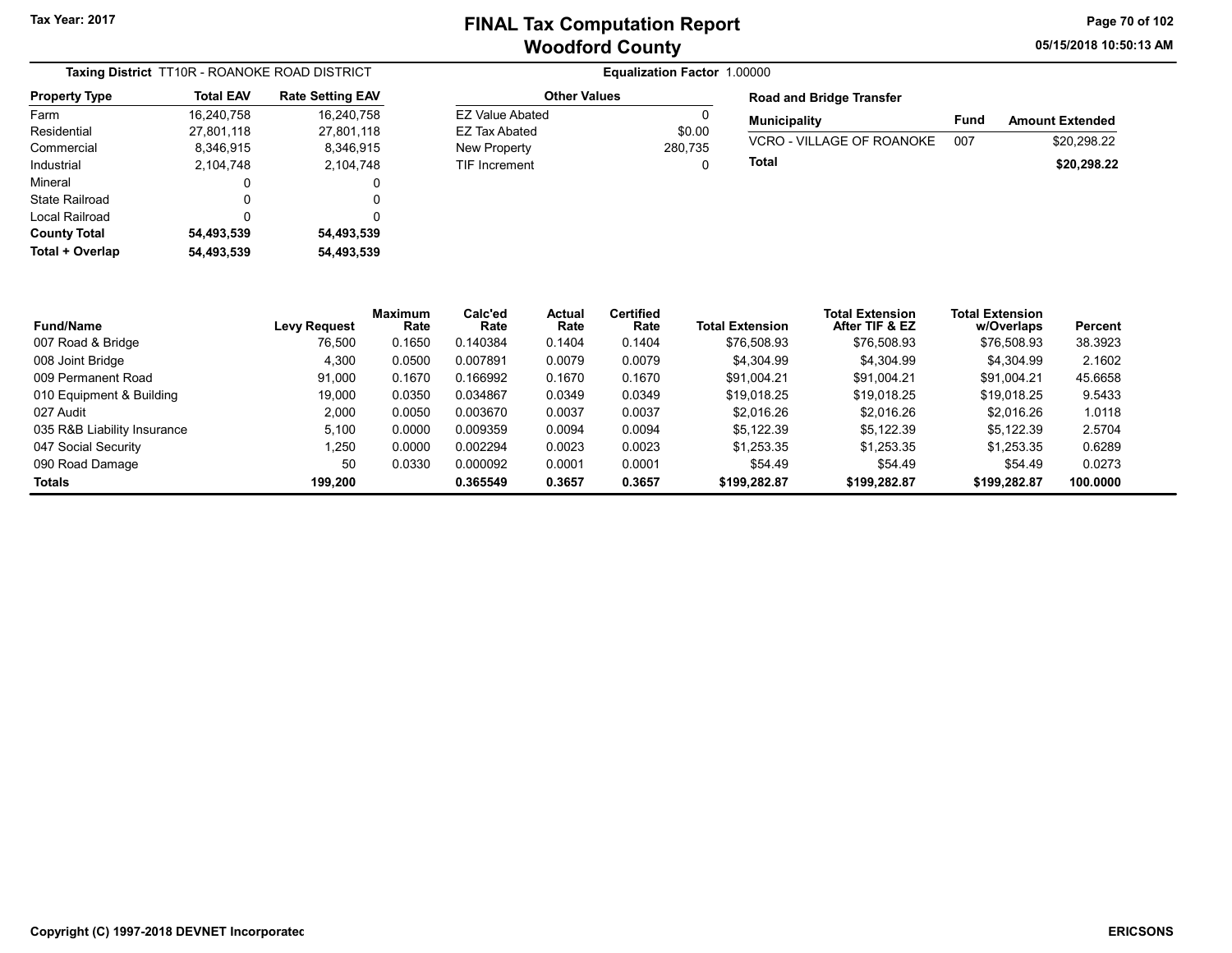05/15/2018 10:50:13 AM Page 71 of 102

| Taxing District TT11 - GREENE TOWNSHIP |                  |                         |  |  |  |  |
|----------------------------------------|------------------|-------------------------|--|--|--|--|
| <b>Property Type</b>                   | <b>Total EAV</b> | <b>Rate Setting EAV</b> |  |  |  |  |
| Farm                                   | 13,520,966       | 13,520,966              |  |  |  |  |
| Residential                            | 5,126,117        | 5,126,117               |  |  |  |  |
| Commercial                             | 753,451          | 753,451                 |  |  |  |  |
| Industrial                             | 2,563            | 2,563                   |  |  |  |  |
| Mineral                                | 0                | 0                       |  |  |  |  |
| State Railroad                         | O                | 0                       |  |  |  |  |
| Local Railroad                         | O                | 0                       |  |  |  |  |
| <b>County Total</b>                    | 19,403,097       | 19,403,097              |  |  |  |  |
| Total + Overlap                        | 19,403,097       | 19,403,097              |  |  |  |  |

| <b>Total EAV</b> | <b>Rate Setting EAV</b> | <b>Other Values</b>    |         |
|------------------|-------------------------|------------------------|---------|
| 13,520,966       | 13,520,966              | <b>EZ Value Abated</b> | 0       |
| 5,126,117        | 5,126,117               | EZ Tax Abated          | \$0.00  |
| 753,451          | 753,451                 | New Property           | 183,914 |
| 2,563            | 2.563                   | <b>TIF Increment</b>   | 0       |
| 0                | 0                       |                        |         |
| 0                | 0                       |                        |         |
| 0                | 0                       |                        |         |
| 19 403 097       | 19 403 097              |                        |         |

| <b>Fund/Name</b>        | <b>Levy Request</b> | <b>Maximum</b><br>Rate | Calc'ed<br>Rate | Actual<br>Rate | Certified<br>Rate | <b>Total Extension</b> | Total Extension<br>After TIF & EZ | <b>Total Extension</b><br>w/Overlaps | Percent  |
|-------------------------|---------------------|------------------------|-----------------|----------------|-------------------|------------------------|-----------------------------------|--------------------------------------|----------|
| 001 Corporate           | 47.350              | 0.4500                 | 0.244033        | 0.2441         | 0.2441            | \$47.362.96            | \$47,362.96                       | \$47.362.96                          | 94.0293  |
| 017 Cemetery            |                     | 0.1000                 | 0.000000        | 0.0000         | 0.0000            | \$0.00                 | \$0.00                            | \$0.00                               | 0.0000   |
| 035 Liability Insurance | 3.000               | 0.0000                 | 0.015461        | 0.0155         | 0.0155            | \$3,007.48             | \$3.007.48                        | \$3.007.48                           | 5.9707   |
| <b>Totals</b>           | 50.350              |                        | 0.259494        | 0.2596         | 0.2596            | \$50.370.44            | \$50.370.44                       | \$50.370.44                          | 100.0000 |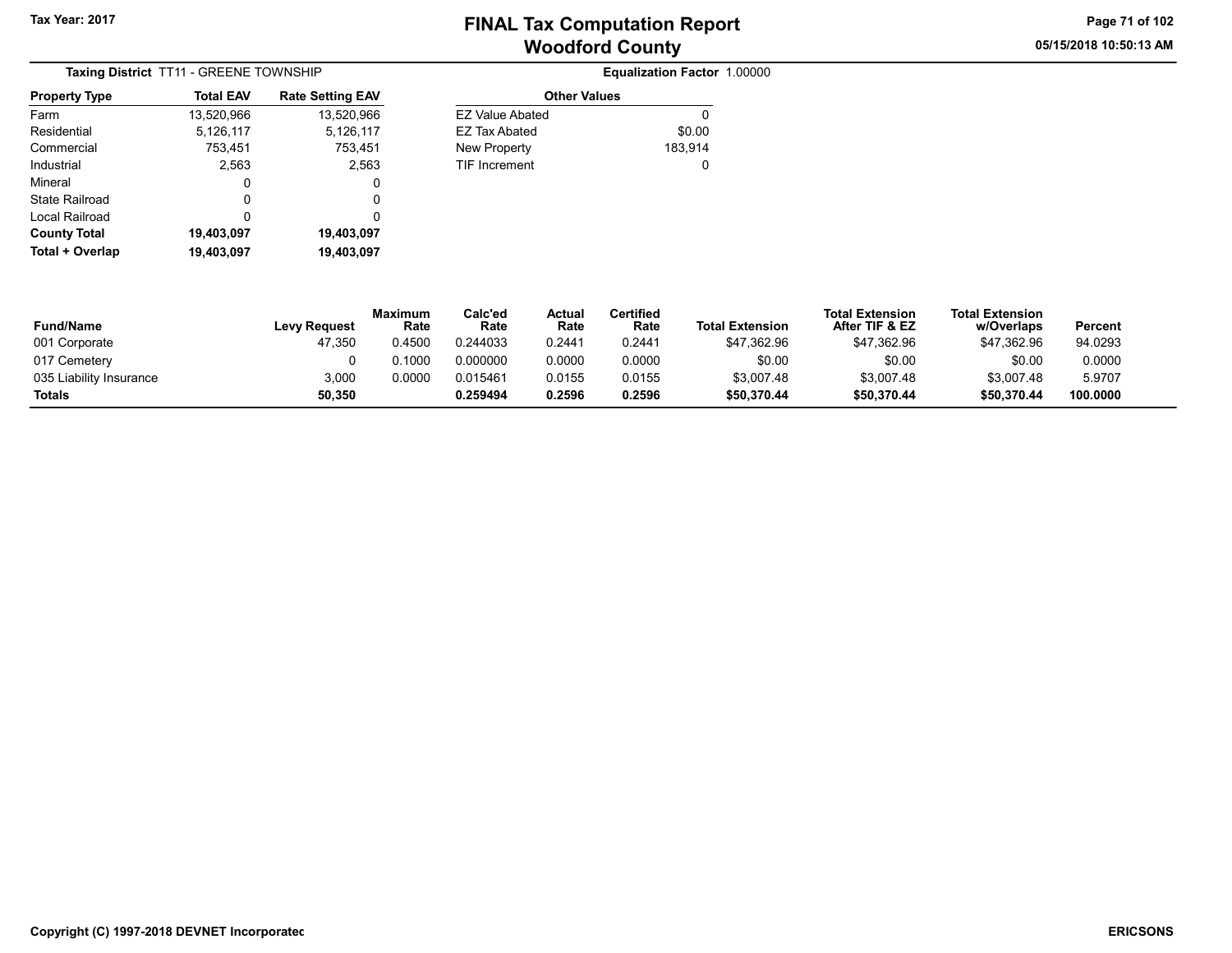05/15/2018 10:50:13 AM Page 72 of 102

| Taxing District TT11R - GREENE ROAD DISTRICT |                  |                         |  |  |  |  |
|----------------------------------------------|------------------|-------------------------|--|--|--|--|
| <b>Property Type</b>                         | <b>Total EAV</b> | <b>Rate Setting EAV</b> |  |  |  |  |
| Farm                                         | 13,520,966       | 13,520,966              |  |  |  |  |
| Residential                                  | 5,126,117        | 5,126,117               |  |  |  |  |
| Commercial                                   | 753,451          | 753,451                 |  |  |  |  |
| Industrial                                   | 2,563            | 2,563                   |  |  |  |  |
| Mineral                                      | 0                | 0                       |  |  |  |  |
| State Railroad                               | 0                | 0                       |  |  |  |  |
| Local Railroad                               | ŋ                | 0                       |  |  |  |  |
| <b>County Total</b>                          | 19,403,097       | 19,403,097              |  |  |  |  |
| Total + Overlap                              | 19,403,097       | 19,403,097              |  |  |  |  |

|                      | Equalization Factor 1.00000 |
|----------------------|-----------------------------|
|                      | <b>Other Values</b>         |
| FZ Value Abated      |                             |
| <b>EZ Tax Abated</b> | \$0.00                      |
| <b>New Property</b>  | 183,914                     |
| <b>TIF Increment</b> | 0                           |
|                      |                             |
|                      |                             |

| <b>Fund/Name</b>            | <b>Levy Request</b> | <b>Maximum</b><br>Rate | Calc'ed<br>Rate | Actual<br>Rate | Certified<br>Rate | <b>Total Extension</b> | <b>Total Extension</b><br>After TIF & EZ | <b>Total Extension</b><br>w/Overlaps | Percent  |
|-----------------------------|---------------------|------------------------|-----------------|----------------|-------------------|------------------------|------------------------------------------|--------------------------------------|----------|
| 007 Road & Bridge           | 39.104              | 0.3300                 | 0.201535        | 0.2016         | 0.2016            | \$39,116.64            | \$39.116.64                              | \$39,116.64                          | 53.8031  |
| 008 Joint Bridge            | 10,000              | 0.0500                 | 0.051538        | 0.0500         | 0.0500            | \$9,701.55             | \$9,701.55                               | \$9,701.55                           | 13.3440  |
| 009 Permanent Road          | 0                   | 0.0700                 | 0.070000        | 0.0700         | 0.0700            | \$13,582.17            | \$13,582.17                              | \$13,582.17                          | 18.6816  |
| 010 Equipment & Building    | 9.000               | 0.0350                 | 0.046384        | 0.0350         | 0.0350            | \$6.791.08             | \$6.791.08                               | \$6.791.08                           | 9.3408   |
| 035 R&B Liability Insurance | 3,500               | 0.0000                 | 0.018038        | 0.0181         | 0.0181            | \$3.511.96             | \$3.511.96                               | \$3.511.96                           | 4.8305   |
| Totals                      | 61.604              |                        | 0.387495        | 0.3747         | 0.3747            | \$72,703.40            | \$72.703.40                              | \$72,703.40                          | 100.0000 |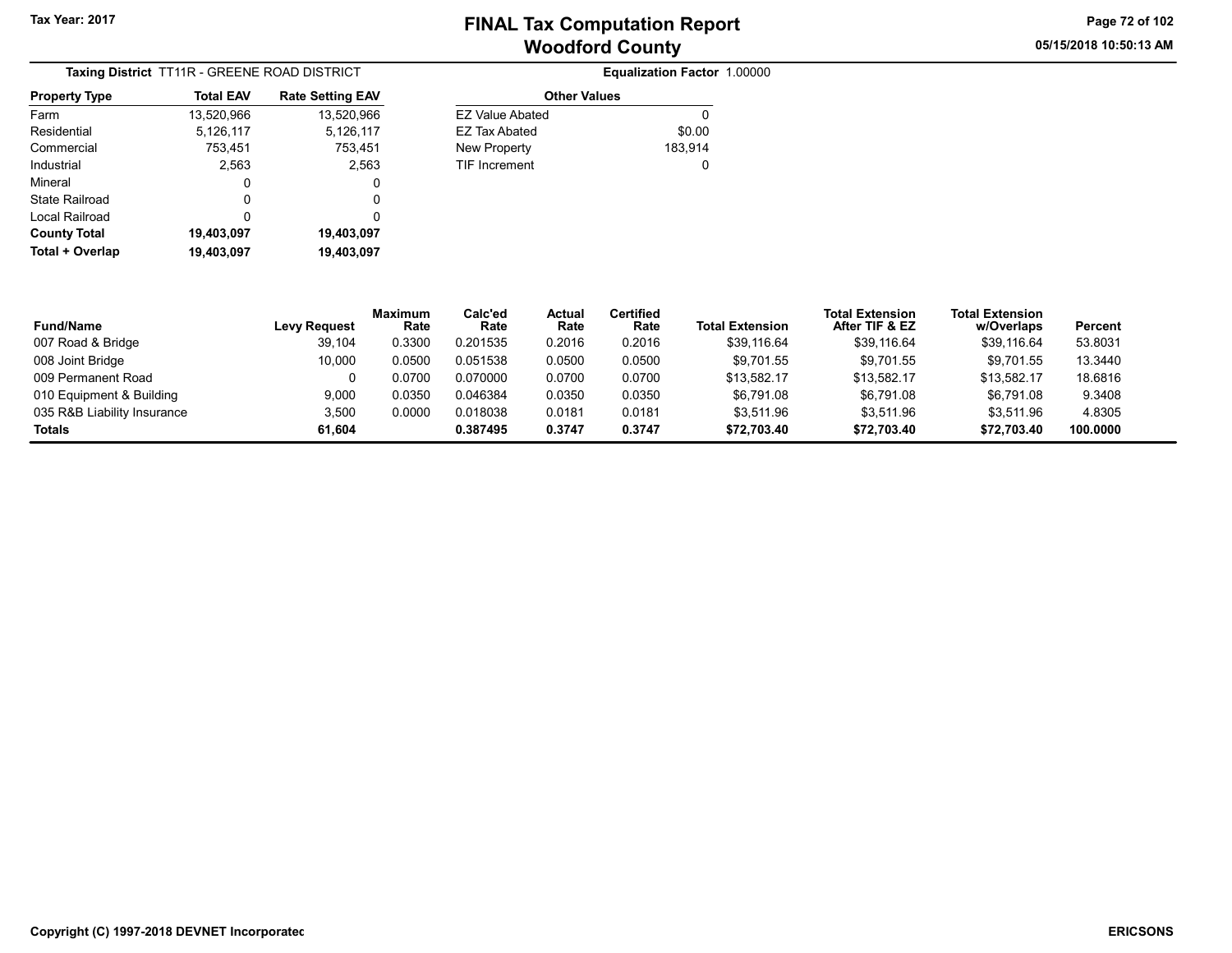05/15/2018 10:50:13 AM Page 73 of 102

| Taxing District TT12 - PANOLA TOWNSHIP |                  |                         |  |  |  |  |
|----------------------------------------|------------------|-------------------------|--|--|--|--|
| <b>Property Type</b>                   | <b>Total EAV</b> | <b>Rate Setting EAV</b> |  |  |  |  |
| Farm                                   | 13,754,490       | 13,754,490              |  |  |  |  |
| Residential                            | 3,505,567        | 3,505,567               |  |  |  |  |
| Commercial                             | 358,691          | 358,691                 |  |  |  |  |
| Industrial                             | 0                | 0                       |  |  |  |  |
| Mineral                                | 2,177,280        | 2,177,280               |  |  |  |  |
| State Railroad                         | O                | Ω                       |  |  |  |  |
| Local Railroad                         | O                | 0                       |  |  |  |  |
| <b>County Total</b>                    | 19,796,028       | 19,796,028              |  |  |  |  |
| Total + Overlap                        | 19,796,028       | 19,796,028              |  |  |  |  |

| WNSHIP                  |                        | Equalization Factor 1.00000 |
|-------------------------|------------------------|-----------------------------|
| <b>Rate Setting EAV</b> | <b>Other Values</b>    |                             |
| 13,754,490              | <b>EZ Value Abated</b> | 0                           |
| 3,505,567               | <b>EZ Tax Abated</b>   | \$0.00                      |
| 358,691                 | New Property           | 83,514                      |
| 0                       | <b>TIF Increment</b>   | 0                           |
| 2,177,280               |                        |                             |
| 0                       |                        |                             |
| $\sim$                  |                        |                             |

| <b>Fund/Name</b>        | <b>Levy Request</b> | <b>Maximum</b><br>Rate | Calc'ed<br>Rate | Actual<br>Rate | Certified<br>Rate | <b>Total Extension</b> | <b>Total Extension</b><br>After TIF & EZ | <b>Total Extension</b><br>w/Overlaps | Percent  |
|-------------------------|---------------------|------------------------|-----------------|----------------|-------------------|------------------------|------------------------------------------|--------------------------------------|----------|
| 001 Corporate           | 76,080              | 0.4500                 | 0.384320        | 0.3844         | 0.3844            | \$76,095.93            | \$76,095.93                              | \$76,095.93                          | 89.5410  |
| 027 Audit               | 750                 | 0.0050                 | 0.003789        | 0.0038         | 0.0038            | \$752.25               | \$752.25                                 | \$752.25                             | 0.8852   |
| 035 Liability Insurance | 7.720               | 0.0000                 | 0.038998        | 0.0390         | 0.0390            | \$7.720.45             | \$7.720.45                               | \$7.720.45                           | 9.0846   |
| 054 General Assistance  | 400                 | 0.1000                 | 0.002021        | 0.0021         | 0.0021            | \$415.72               | \$415.72                                 | \$415.72                             | 0.4892   |
| Totals                  | 84.950              |                        | 0.429128        | 0.4293         | 0.4293            | \$84,984.35            | \$84,984.35                              | \$84.984.35                          | 100.0000 |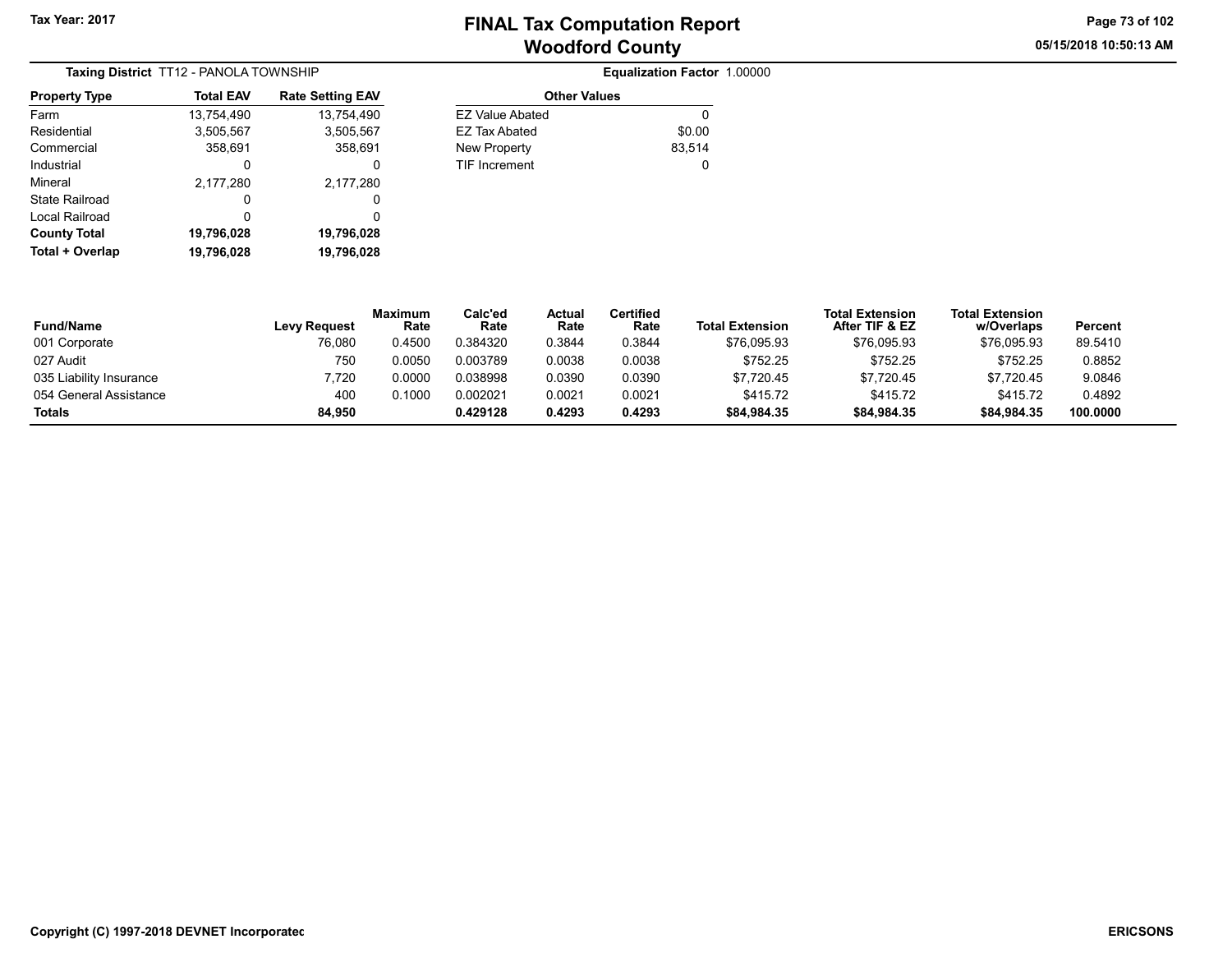05/15/2018 10:50:13 AM Page 74 of 102

| Taxing District TT12R - PANOLA ROAD DISTRICT |                  |                         |  |  |  |  |
|----------------------------------------------|------------------|-------------------------|--|--|--|--|
| <b>Property Type</b>                         | <b>Total EAV</b> | <b>Rate Setting EAV</b> |  |  |  |  |
| Farm                                         | 13,754,490       | 13,754,490              |  |  |  |  |
| Residential                                  | 3,505,567        | 3,505,567               |  |  |  |  |
| Commercial                                   | 358,691          | 358,691                 |  |  |  |  |
| Industrial                                   | O                | 0                       |  |  |  |  |
| Mineral                                      | 2,177,280        | 2,177,280               |  |  |  |  |
| State Railroad                               | 0                | O                       |  |  |  |  |
| Local Railroad                               | 0                | 0                       |  |  |  |  |
| <b>County Total</b>                          | 19,796,028       | 19,796,028              |  |  |  |  |
| Total + Overlap                              | 19,796,028       | 19,796,028              |  |  |  |  |

|                        | Equalization Factor 1.00000 |      |
|------------------------|-----------------------------|------|
| <b>Other Values</b>    |                             | Roa  |
| <b>EZ Value Abated</b> |                             | Mun  |
| <b>EZ Tax Abated</b>   | \$0.00                      |      |
| New Property           | 83.514                      | VCE  |
| <b>TIF Increment</b>   | 0                           | VCP  |
|                        |                             | Tota |

# Road and Bridge Transfer Municipality Fund Amount Extended

| Total                    |     | \$1,010.05 |
|--------------------------|-----|------------|
| VCPA - VILLAGE OF PANOLA | 007 | \$538.99   |
| VCEL - CITY OF EL PASO   | 007 | \$471.06   |

| <b>Fund/Name</b>         | <b>Levy Request</b> | <b>Maximum</b><br>Rate | Calc'ed<br>Rate | Actual<br>Rate | Certified<br>Rate | <b>Total Extension</b> | <b>Total Extension</b><br>After TIF & EZ | <b>Total Extension</b><br>w/Overlaps | <b>Percent</b> |
|--------------------------|---------------------|------------------------|-----------------|----------------|-------------------|------------------------|------------------------------------------|--------------------------------------|----------------|
| 007 Road & Bridge        | 27,000              | 0.1650                 | 0.136391        | 0.1364         | 0.1364            | \$27,001.78            | \$27,001.78                              | \$27,001.78                          | 39.2518        |
| 008 Joint Bridge         | 10.160              | 0.0500                 | 0.051323        | 0.0500         | 0.0500            | \$9.898.01             | \$9.898.01                               | \$9.898.01                           | 14.3885        |
| 009 Permanent Road       | 26.200              | 0.1670                 | 0.132350        | 0.1324         | 0.1324            | \$26,209.94            | \$26,209.94                              | \$26,209.94                          | 38.1007        |
| 010 Equipment & Building | 5,670               | 0.0350                 | 0.028642        | 0.0287         | 0.0287            | \$5,681.46             | \$5,681.46                               | \$5.681.46                           | 8.2590         |
| Totals                   | 69.030              |                        | 0.348706        | 0.3475         | 0.3475            | \$68,791.19            | \$68,791.19                              | \$68.791.19                          | 100.0000       |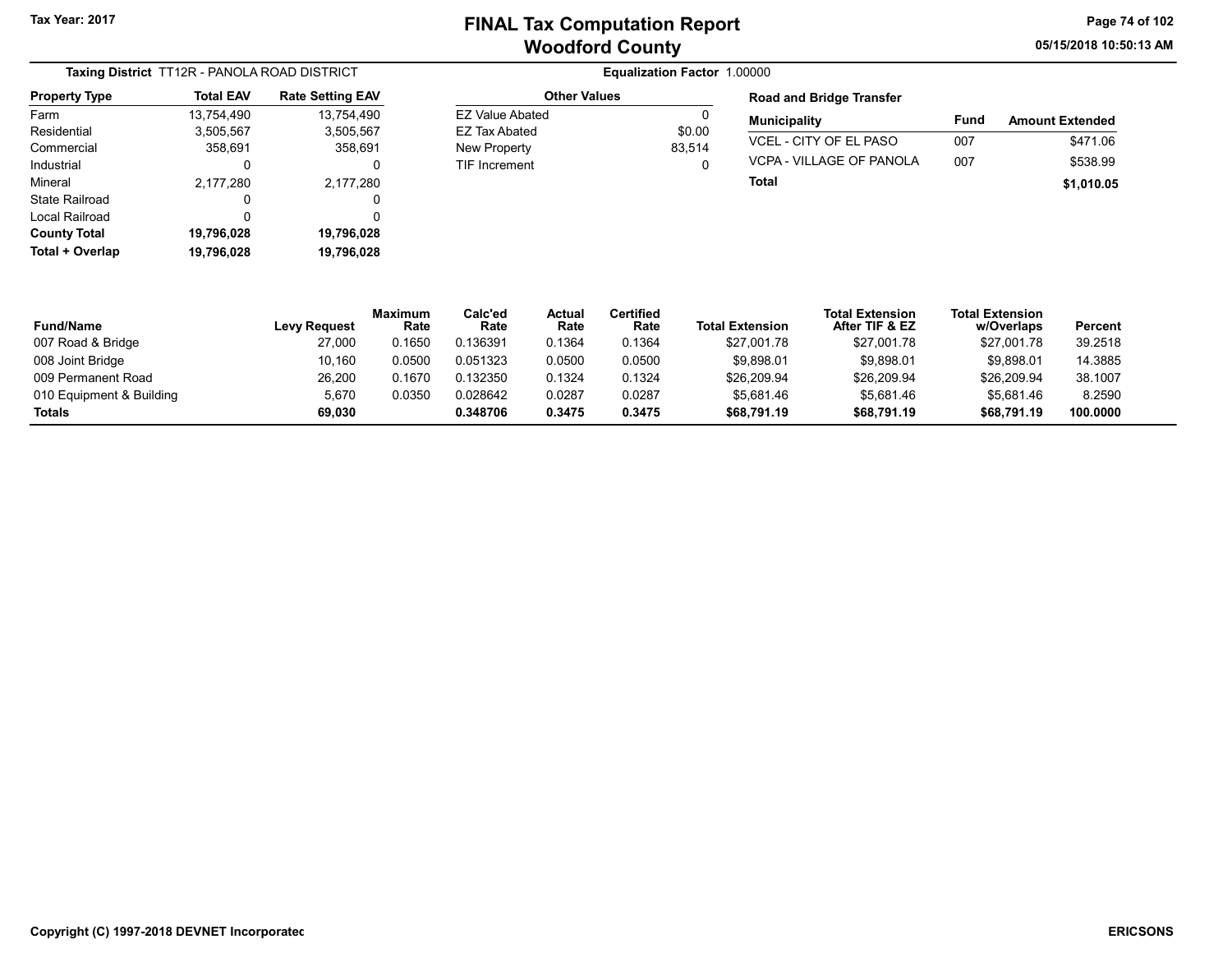05/15/2018 10:50:13 AM Page 75 of 102

| Taxing District TT13 - CRUGER TOWNSHIP |                  |                         |  |  |  |  |
|----------------------------------------|------------------|-------------------------|--|--|--|--|
| <b>Property Type</b>                   | <b>Total EAV</b> | <b>Rate Setting EAV</b> |  |  |  |  |
| Farm                                   | 7,804,167        | 7,804,167               |  |  |  |  |
| Residential                            | 31.488.841       | 31.488.841              |  |  |  |  |
| Commercial                             | 5.404.382        | 5.404.382               |  |  |  |  |
| Industrial                             | 781,489          | 781.489                 |  |  |  |  |
| Mineral                                | 0                | 0                       |  |  |  |  |
| State Railroad                         | 25,209           | 25,209                  |  |  |  |  |
| Local Railroad                         | 0                | 0                       |  |  |  |  |
| <b>County Total</b>                    | 45,504,088       | 45,504,088              |  |  |  |  |
| Total + Overlap                        | 45.504.088       | 45,504,088              |  |  |  |  |

|           |                      | Equalization Factor 1.00000 |  |
|-----------|----------------------|-----------------------------|--|
| tting EAV | <b>Other Values</b>  |                             |  |
| 7,804,167 | EZ Value Abated      | 0                           |  |
| 1,488,841 | <b>EZ Tax Abated</b> | \$0.00                      |  |
| 5.404.382 | New Property         | 963,711                     |  |
| 781,489   | <b>TIF Increment</b> | 0                           |  |
| 0         |                      |                             |  |
| 25.209    |                      |                             |  |

| <b>Fund/Name</b>        | <b>Levy Request</b> | <b>Maximum</b><br>Rate | Calc'ed<br>Rate | Actual<br>Rate | Certified<br>Rate | <b>Total Extension</b> | <b>Total Extension</b><br>After TIF & EZ | <b>Total Extension</b><br>w/Overlaps | <b>Percent</b> |
|-------------------------|---------------------|------------------------|-----------------|----------------|-------------------|------------------------|------------------------------------------|--------------------------------------|----------------|
| 001 Corporate           | 53.497              | 0.3300                 | 0.117565        | 0.1176         | 0.1176            | \$53.512.81            | \$53.512.81                              | \$53,512.81                          | 61.6999        |
| 027 Audit               | 3,229               | 0.0050                 | 0.007096        | 0.0050         | 0.0050            | \$2,275.20             | \$2,275.20                               | \$2,275.20                           | 2.6233         |
| 035 Liability Insurance | 17.414              | 0.0000                 | 0.038269        | 0.0383         | 0.0383            | \$17,428.07            | \$17.428.07                              | \$17,428.07                          | 20.0944        |
| 047 Social Security     | 10.142              | 0.0000                 | 0.022288        | 0.0223         | 0.0223            | \$10.147.41            | \$10.147.41                              | \$10.147.41                          | 11.6999        |
| 054 General Assistance  | 3,327               | 0.1000                 | 0.007311        | 0.0074         | 0.0074            | \$3,367.30             | \$3,367.30                               | \$3,367.30                           | 3.8825         |
| Totals                  | 87.609              |                        | 0.192529        | 0.1906         | 0.1906            | \$86,730,79            | \$86,730.79                              | \$86,730.79                          | 100.0000       |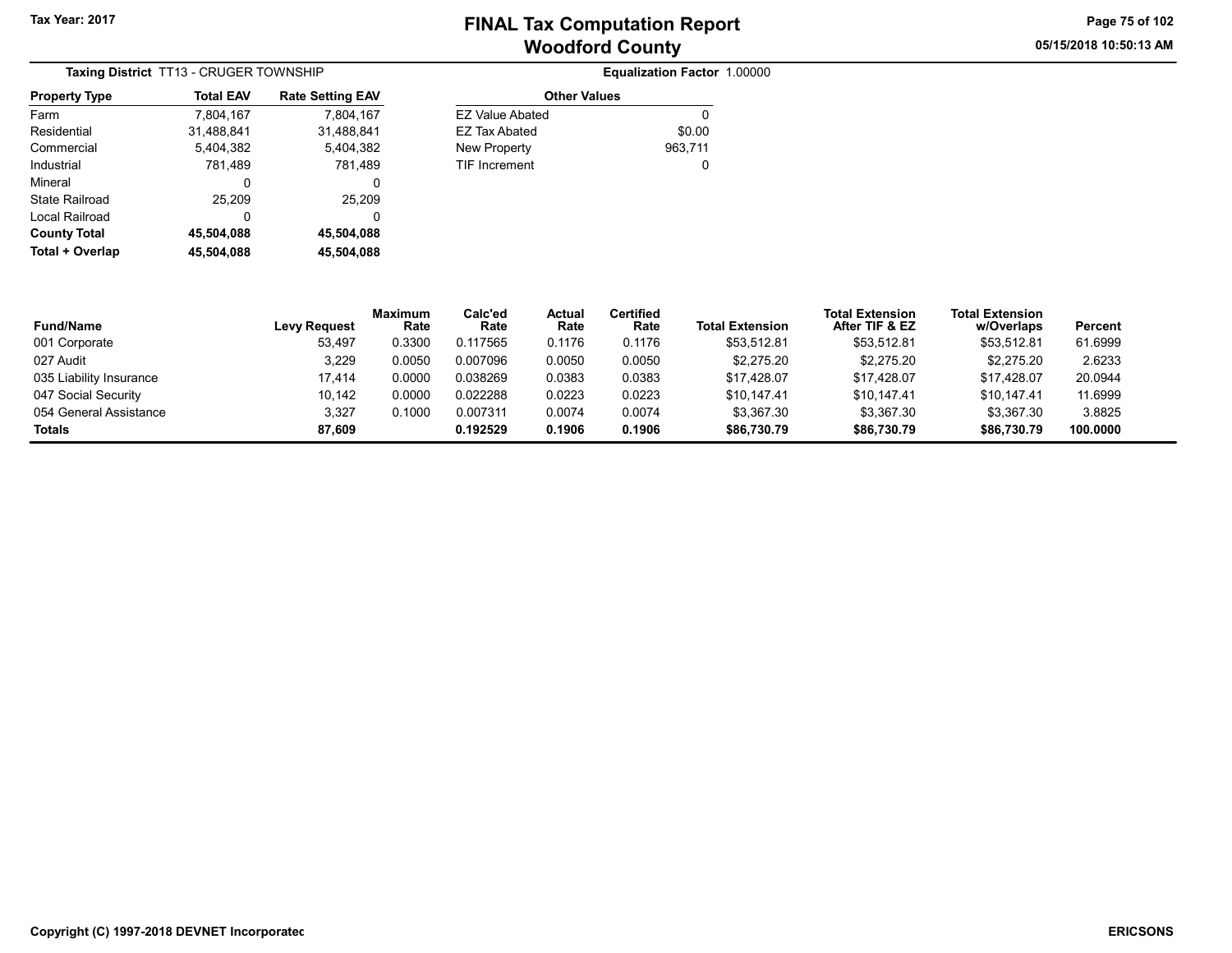Other Values

TIF Increment

05/15/2018 10:50:13 AM Page 76 of 102

| Taxing District TT13R - CRUGER ROAD DISTRICT |                  |                         |  |  |  |  |
|----------------------------------------------|------------------|-------------------------|--|--|--|--|
| <b>Property Type</b>                         | <b>Total EAV</b> | <b>Rate Setting EAV</b> |  |  |  |  |
| Farm                                         | 7,804,167        | 7.804.167               |  |  |  |  |
| Residential                                  | 31,488,841       | 31,488,841              |  |  |  |  |
| Commercial                                   | 5,404,382        | 5,404,382               |  |  |  |  |
| Industrial                                   | 781,489          | 781,489                 |  |  |  |  |
| Mineral                                      | 0                | 0                       |  |  |  |  |
| State Railroad                               | 25.209           | 25,209                  |  |  |  |  |
| Local Railroad                               | 0                | 0                       |  |  |  |  |
| <b>County Total</b>                          | 45,504,088       | 45,504,088              |  |  |  |  |
| Total + Overlap                              | 45,504,088       | 45,504,088              |  |  |  |  |

| <b>Other Values</b> |         | <b>Road and Bridge Transfer</b> |      |                        |
|---------------------|---------|---------------------------------|------|------------------------|
| EZ Value Abated     |         | <b>Municipality</b>             | Fund | <b>Amount Extended</b> |
| EZ Tax Abated       | \$0.00  |                                 |      |                        |
| New Property        | 963.711 | <b>VCEU - CITY OF EUREKA</b>    | 007  | \$20.632.79            |
| TIF Increment       | U       | Total                           |      | \$20,632.79            |

| <b>Fund/Name</b>         | Levy Request | <b>Maximum</b><br>Rate | Calc'ed<br>Rate | Actual<br>Rate | Certified<br>Rate | <b>Total Extension</b> | <b>Total Extension</b><br>After TIF & EZ | <b>Total Extension</b><br>w/Overlaps | Percent  |
|--------------------------|--------------|------------------------|-----------------|----------------|-------------------|------------------------|------------------------------------------|--------------------------------------|----------|
| 007 Road & Bridge        | 79,879       | 0.1650                 | 0.175543        | 0.1650         | 0.1650            | \$75.081.75            | \$75,081.75                              | \$75,081.75                          | 64.7312  |
| 008 Joint Bridge         | 16,322       | 0.0500                 | 0.035869        | 0.0359         | 0.0359            | \$16.335.97            | \$16.335.97                              | \$16.335.97                          | 14.0840  |
| 010 Equipment & Building | 15.450       | 0.0350                 | 0.033953        | 0.0340         | 0.0340            | \$15.471.39            | \$15.471.39                              | \$15.471.39                          | 13.3386  |
| 035 Liability Ins        | 9,056        | 0.0000                 | 0.019902        | 0.0200         | 0.0200            | \$9,100.82             | \$9.100.82                               | \$9.100.82                           | 7.8462   |
| Totals                   | 120.707      |                        | 0.265267        | 0.2549         | 0.2549            | \$115,989.93           | \$115,989.93                             | \$115,989.93                         | 100.0000 |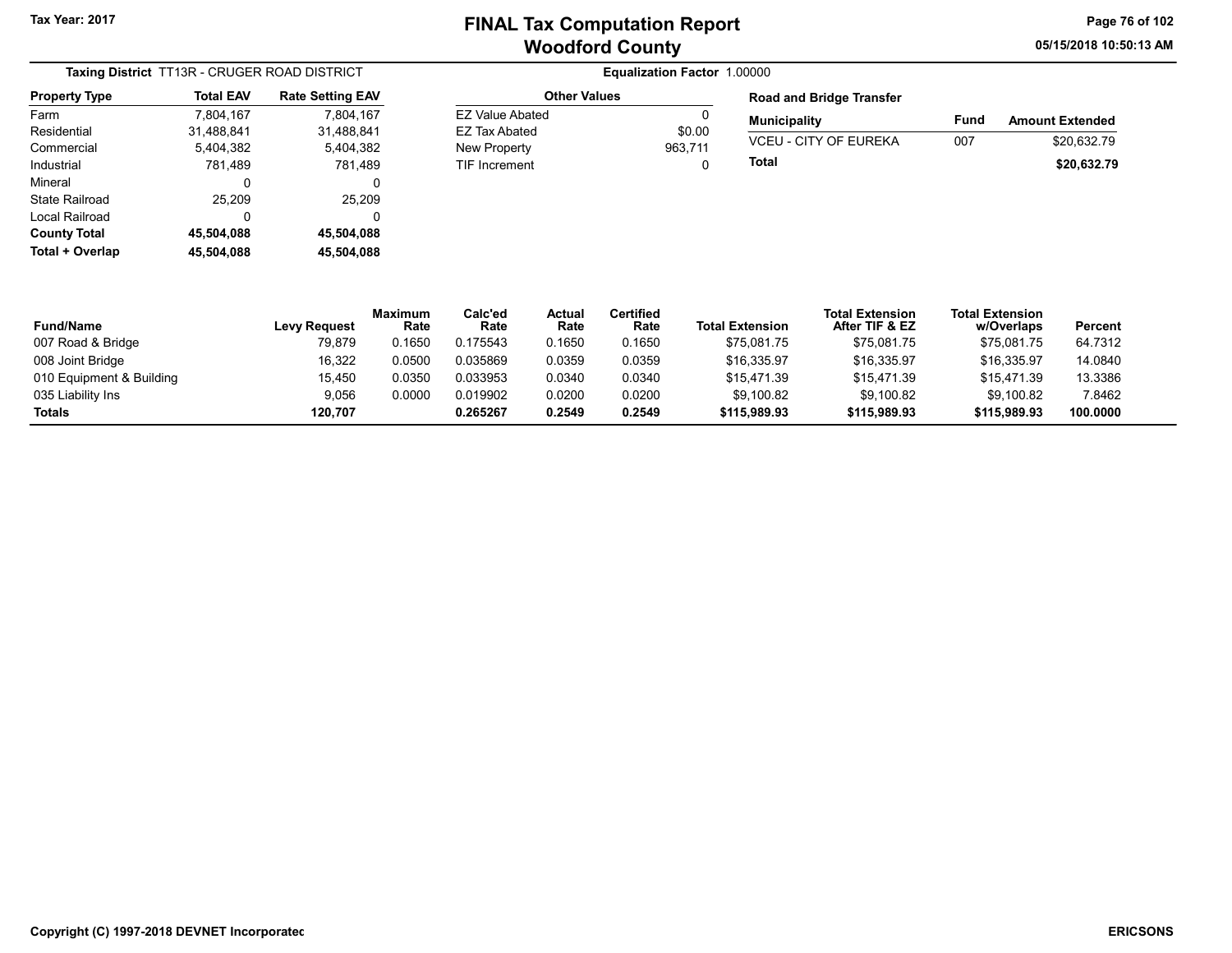Other Values EZ Value Abated 0 EZ Tax Abated \$0.00 New Property 2006,020 TIF Increment 0

Equalization Factor 1.00000

05/15/2018 10:50:13 AM Page 77 of 102

|                      | Taxing District TT14 - OLIO TOWNSHIP |                         |
|----------------------|--------------------------------------|-------------------------|
| <b>Property Type</b> | <b>Total EAV</b>                     | <b>Rate Setting EAV</b> |
| Farm                 | 12,202,373                           | 12,202,373              |
| Residential          | 46,572,226                           | 46,572,226              |
| Commercial           | 11, 114, 701                         | 11,114,701              |
| Industrial           | 42,113                               | 42,113                  |
| Mineral              | 0                                    | 0                       |
| State Railroad       | 37,205                               | 37,205                  |
| Local Railroad       | 0                                    | 0                       |
| <b>County Total</b>  | 69,968,618                           | 69,968,618              |
| Total + Overlap      | 69,968,618                           | 69,968,618              |

| <b>Fund/Name</b>       | <b>Levy Request</b> | <b>Maximum</b><br>Rate | Calc'ed<br>Rate | Actual<br>Rate | <b>Certified</b><br>Rate | <b>Total Extension</b> | <b>Total Extension</b><br>After TIF & EZ | <b>Total Extension</b><br>w/Overlaps | Percent  |
|------------------------|---------------------|------------------------|-----------------|----------------|--------------------------|------------------------|------------------------------------------|--------------------------------------|----------|
| 001 Corporate          | 119,500             | 0.2500                 | 0.170791        | 0.1708         | 0.1708                   | \$119,506.40           | \$119,506.40                             | \$119,506.40                         | 56.3511  |
| 005 IMRF               |                     | 0.0000                 | 0.000000        | 0.0000         | 0.0000                   | \$0.00                 | \$0.00                                   | \$0.00                               | 0.0000   |
| 017 Cemetery           | 71.500              | 0.1000                 | 0.102189        | 0.1000         | 0.1000                   | \$69.968.62            | \$69.968.62                              | \$69,968.62                          | 32.9924  |
| 035 Liability Ins      | 1.000               | 0.0000                 | 0.001429        | 0.0015         | 0.0015                   | \$1.049.53             | \$1.049.53                               | \$1,049.53                           | 0.4949   |
| 047 Social Security    | 10.600              | 0.0000                 | 0.015150        | 0.0152         | 0.0152                   | \$10.635.23            | \$10.635.23                              | \$10.635.23                          | 5.0148   |
| 054 General Assistance | 10.900              | 0.1000                 | 0.015578        | 0.0156         | 0.0156                   | \$10.915.10            | \$10.915.10                              | \$10.915.10                          | 5.1468   |
| Totals                 | 213.500             |                        | 0.305137        | 0.3031         | 0.3031                   | \$212,074.88           | \$212,074.88                             | \$212,074.88                         | 100.0000 |
|                        |                     |                        |                 |                |                          |                        |                                          |                                      |          |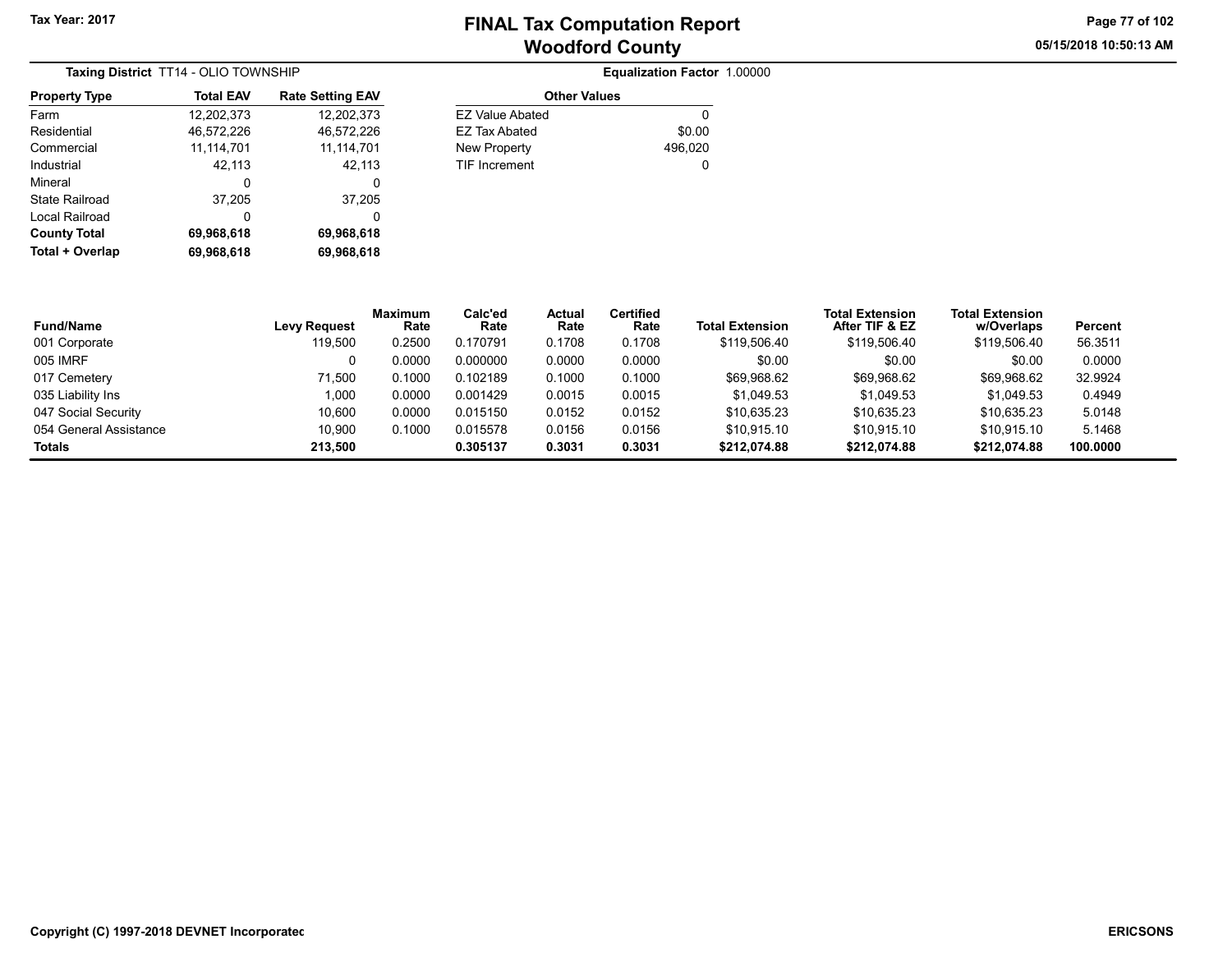Other Values EZ Value Abated 0 EZ Tax Abated \$0.00 New Property 2006,020 TIF Increment 0 05/15/2018 10:50:13 AM Page 78 of 102

| Taxing District TT14R - OLIO ROAD DISTRICT |                  |                         |  |  |  |  |
|--------------------------------------------|------------------|-------------------------|--|--|--|--|
| <b>Property Type</b>                       | <b>Total EAV</b> | <b>Rate Setting EAV</b> |  |  |  |  |
| Farm                                       | 12,202,373       | 12.202.373              |  |  |  |  |
| Residential                                | 46,572,226       | 46,572,226              |  |  |  |  |
| Commercial                                 | 11, 114, 701     | 11,114,701              |  |  |  |  |
| Industrial                                 | 42,113           | 42,113                  |  |  |  |  |
| Mineral                                    | 0                | 0                       |  |  |  |  |
| State Railroad                             | 37,205           | 37,205                  |  |  |  |  |
| Local Railroad                             | 0                | 0                       |  |  |  |  |
| <b>County Total</b>                        | 69,968,618       | 69,968,618              |  |  |  |  |
| Total + Overlap                            | 69,968,618       | 69,968,618              |  |  |  |  |

| <b>Road and Bridge Transfer</b> |      |                        |  |  |  |  |
|---------------------------------|------|------------------------|--|--|--|--|
| <b>Municipality</b>             | Fund | <b>Amount Extended</b> |  |  |  |  |
| <b>VCEU - CITY OF EUREKA</b>    | 007  | \$39.812.12            |  |  |  |  |
| Total                           |      | \$39,812.12            |  |  |  |  |

| <b>Fund/Name</b>            | <b>Levy Request</b> | <b>Maximum</b><br>Rate | Calc'ed<br>Rate | Actual<br>Rate | <b>Certified</b><br>Rate | <b>Total Extension</b> | <b>Total Extension</b><br>After TIF & EZ | <b>Total Extension</b><br>w/Overlaps | Percent  |
|-----------------------------|---------------------|------------------------|-----------------|----------------|--------------------------|------------------------|------------------------------------------|--------------------------------------|----------|
| 007 Road & Bridge           | 122.085             | 0.1650                 | 0.174485        | 0.1650         | 0.1650                   | \$115,448.22           | \$115,448.22                             | \$115,448.22                         | 39.5683  |
| 008 Joint Bridge            | 36.995              | 0.0500                 | 0.052874        | 0.0500         | 0.0500                   | \$34.984.31            | \$34.984.31                              | \$34.984.31                          | 11.9904  |
| 009 Permanent Road          |                     | 0.1670                 | 0.167000        | 0.1670         | 0.1670                   | \$116,847.59           | \$116,847.59                             | \$116,847.59                         | 40.0480  |
| 010 EQUIPMENT AND BUILDING  | 25.897              | 0.0350                 | 0.037012        | 0.0350         | 0.0350                   | \$24.489.02            | \$24.489.02                              | \$24.489.02                          | 8.3933   |
| 035 R&B Liability Insurance |                     | 0.0000                 | 0.000000        | 0.0000         | 0.0000                   | \$0.00                 | \$0.00                                   | \$0.00                               | 0.0000   |
| 047 Social Security         |                     | 0.0000                 | 0.000000        | 0.0000         | 0.0000                   | \$0.00                 | \$0.00                                   | \$0.00                               | 0.0000   |
| Totals                      | 184.977             |                        | 0.431371        | 0.4170         | 0.4170                   | \$291.769.14           | \$291.769.14                             | \$291,769.14                         | 100.0000 |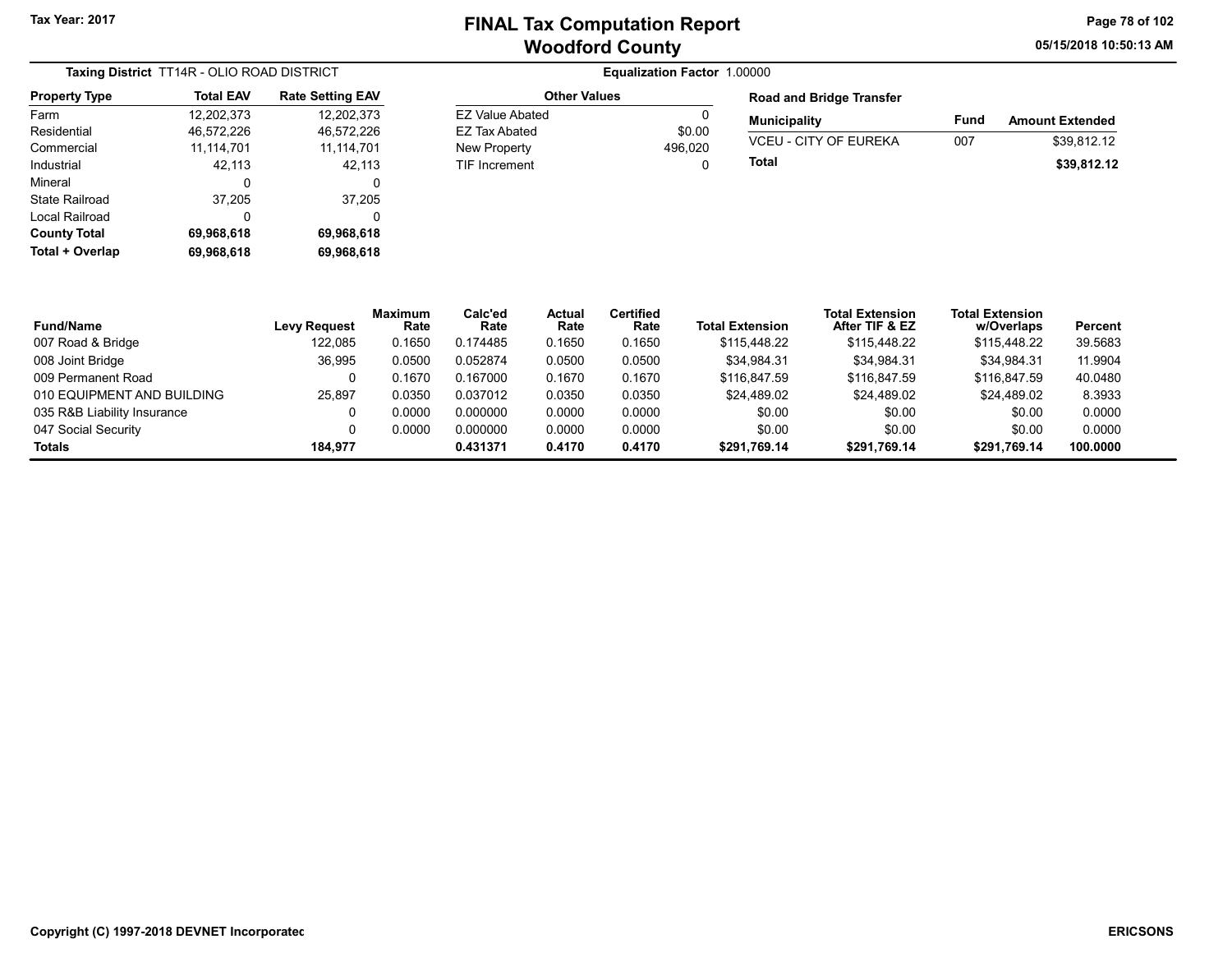05/15/2018 10:50:13 AM Page 79 of 102

| <b>Taxing District TT15 - PALESTINE TOWNSHIP</b> |                  |                         |  |  |  |  |
|--------------------------------------------------|------------------|-------------------------|--|--|--|--|
| <b>Property Type</b>                             | <b>Total EAV</b> | <b>Rate Setting EAV</b> |  |  |  |  |
| Farm                                             | 14,559,720       | 14,559,720              |  |  |  |  |
| Residential                                      | 12,925,365       | 12,925,365              |  |  |  |  |
| Commercial                                       | 1,139,526        | 1,139,526               |  |  |  |  |
| Industrial                                       | 1.029            | 1,029                   |  |  |  |  |
| Mineral                                          | 0                | 0                       |  |  |  |  |
| State Railroad                                   | 43.441           | 43.441                  |  |  |  |  |
| Local Railroad                                   | 7,501            | 7,501                   |  |  |  |  |
| <b>County Total</b>                              | 28,676,582       | 28,676,582              |  |  |  |  |
| Total + Overlap                                  | 28,676,582       | 28,676,582              |  |  |  |  |

|            |                      | Equalization Factor 1.00000 |
|------------|----------------------|-----------------------------|
| <b>EAV</b> | <b>Other Values</b>  |                             |
| .720       | EZ Value Abated      | 0                           |
| 5,365      | EZ Tax Abated        | \$0.00                      |
| 1,526      | New Property         | 359,714                     |
| l.029      | <b>TIF Increment</b> | 0                           |
|            |                      |                             |

| <b>Fund/Name</b>        | <b>Levy Request</b> | <b>Maximum</b><br>Rate | Calc'ed<br>Rate | Actual<br>Rate | <b>Certified</b><br>Rate | <b>Total Extension</b> | <b>Total Extension</b><br>After TIF & EZ | <b>Total Extension</b><br>w/Overlaps | Percent  |  |
|-------------------------|---------------------|------------------------|-----------------|----------------|--------------------------|------------------------|------------------------------------------|--------------------------------------|----------|--|
| 001 Corporate           | 80.066              | 0.4200                 | 0.279203        | 0.2793         | 0.2793                   | \$80.093.69            | \$80.093.69                              | \$80,093.69                          | 53.3117  |  |
| 005 IMRF                | 15,908              | 0.0000                 | 0.055474        | 0.0555         | 0.0555                   | \$15,915.50            | \$15,915.50                              | \$15,915.50                          | 10.5936  |  |
| 017 Cemetery            | 27.957              | 0.2000                 | 0.097491        | 0.0975         | 0.0975                   | \$27.959.67            | \$27.959.67                              | \$27.959.67                          | 18.6104  |  |
| 027 Audit               | .189                | 0.0050                 | 0.004146        | 0.0042         | 0.0042                   | \$1,204.42             | \$1,204.42                               | \$1,204.42                           | 0.8017   |  |
| 035 Liability Insurance | 9.407               | 0.0000                 | 0.032804        | 0.0329         | 0.0329                   | \$9.434.60             | \$9.434.60                               | \$9.434.60                           | 6.2798   |  |
| 047 Social Security     | 12.050              | 0.0000                 | 0.042020        | 0.0421         | 0.0421                   | \$12.072.84            | \$12.072.84                              | \$12.072.84                          | 8.0359   |  |
| 054 General Assistance  | 3,541               | 0.1000                 | 0.012348        | 0.0124         | 0.0124                   | \$3,555.90             | \$3,555.90                               | \$3,555.90                           | 2.3669   |  |
| Totals                  | 150.118             |                        | 0.523486        | 0.5239         | 0.5239                   | \$150,236.62           | \$150,236.62                             | \$150,236.62                         | 100.0000 |  |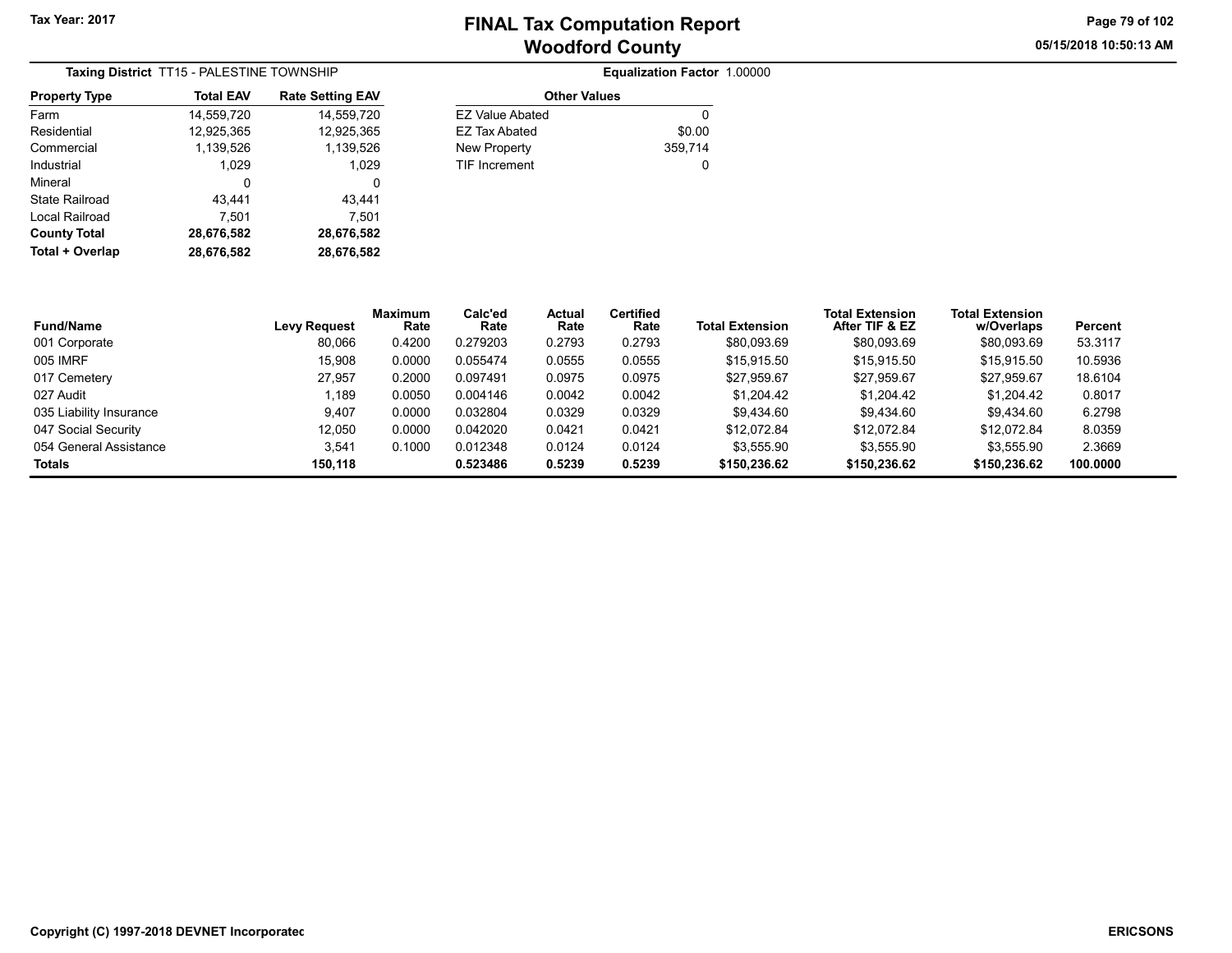05/15/2018 10:50:13 AM Page 80 of 102

| Taxing District TT15R - PALESTINE ROAD DISTRICT |                  |                         |  |  |  |
|-------------------------------------------------|------------------|-------------------------|--|--|--|
| <b>Property Type</b>                            | <b>Total EAV</b> | <b>Rate Setting EAV</b> |  |  |  |
| Farm                                            | 14,559,720       | 14,559,720              |  |  |  |
| Residential                                     | 12,925,365       | 12,925,365              |  |  |  |
| Commercial                                      | 1,139,526        | 1,139,526               |  |  |  |
| Industrial                                      | 1.029            | 1,029                   |  |  |  |
| Mineral                                         | 0                | 0                       |  |  |  |
| State Railroad                                  | 43,441           | 43,441                  |  |  |  |
| Local Railroad                                  | 7,501            | 7,501                   |  |  |  |
| <b>County Total</b>                             | 28,676,582       | 28,676,582              |  |  |  |
| Total + Overlap                                 | 28,676,582       | 28,676,582              |  |  |  |

| <b>Other Values</b> |         |
|---------------------|---------|
| EZ Value Abated     |         |
| EZ Tax Abated       | \$0.00  |
| New Property        | 359.714 |
| TIF Increment       | 0       |
|                     |         |

| <b>Road and Bridge Transfer</b> |      |                        |  |  |  |  |  |
|---------------------------------|------|------------------------|--|--|--|--|--|
| <b>Municipality</b>             | Fund | <b>Amount Extended</b> |  |  |  |  |  |
| VCSE - VILLAGE OF SECOR         | 007  | \$2.681.89             |  |  |  |  |  |
| Total                           |      | \$2,681.89             |  |  |  |  |  |

| <b>Fund/Name</b>            | <b>Levy Request</b> | <b>Maximum</b><br>Rate | Calc'ed<br>Rate | Actual<br>Rate | Certified<br>Rate | <b>Total Extension</b> | <b>Total Extension</b><br>After TIF & EZ | <b>Total Extension</b><br>w/Overlaps | Percent  |
|-----------------------------|---------------------|------------------------|-----------------|----------------|-------------------|------------------------|------------------------------------------|--------------------------------------|----------|
| 007 Road & Bridge           | 46.700              | 0.1650                 | 0.162851        | 0.1629         | 0.1629            | \$46.714.15            | \$46.714.15                              | \$46,714.15                          | 35.8730  |
| 008 Joint Bridge            | 10,557              | 0.0500                 | 0.036814        | 0.0369         | 0.0369            | \$10.581.66            | \$10,581.66                              | \$10.581.66                          | 8.1260   |
| 009 Permanent Road          |                     | 0.1670                 | 0.167000        | 0.1670         | 0.1670            | \$47.889.89            | \$47.889.89                              | \$47.889.89                          | 36.7760  |
| 010 Equipment & Building    | 9,906               | 0.0350                 | 0.034544        | 0.0346         | 0.0346            | \$9.922.10             | \$9,922.10                               | \$9.922.10                           | 7.6195   |
| 027 Audit                   | 1.416               | 0.0050                 | 0.004938        | 0.0050         | 0.0050            | \$1.433.83             | \$1.433.83                               | \$1.433.83                           | 1.1011   |
| 035 R&B Liability Insurance | 9.765               | 0.0000                 | 0.034052        | 0.0341         | 0.0341            | \$9.778.71             | \$9.778.71                               | \$9.778.71                           | 7.5094   |
| 047 Social Security         | 1,812               | 0.0000                 | 0.006319        | 0.0064         | 0.0064            | \$1.835.30             | \$1.835.30                               | \$1.835.30                           | 1.4094   |
| 090 Road Damage             | 2,038               | 0.0330                 | 0.007107        | 0.0072         | 0.0072            | \$2.064.71             | \$2.064.71                               | \$2.064.71                           | 1.5856   |
| Totals                      | 82.194              |                        | 0.453625        | 0.4541         | 0.4541            | \$130,220.35           | \$130,220.35                             | \$130,220.35                         | 100.0000 |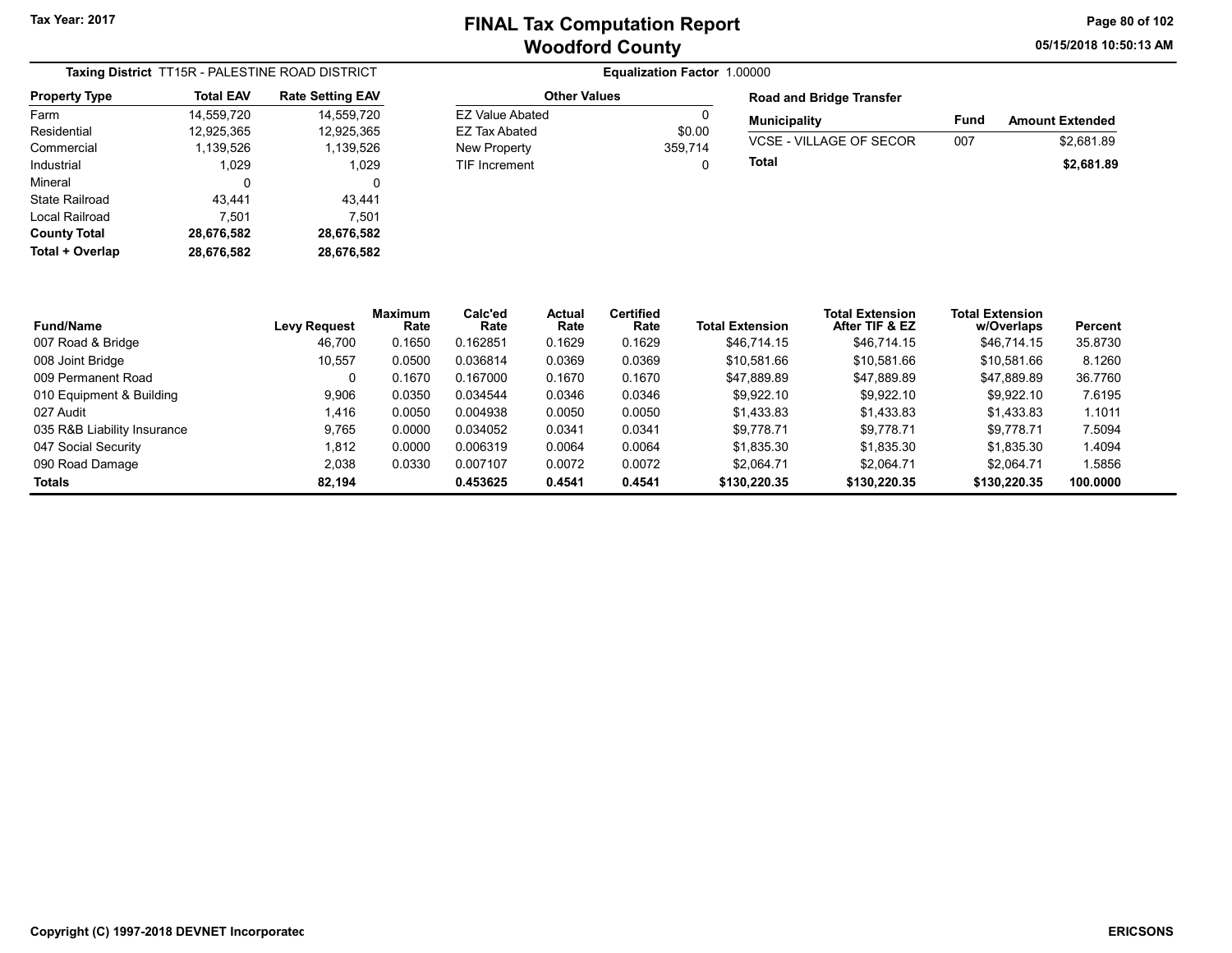Other Values EZ Value Abated 0 EZ Tax Abated \$0.00 New Property 815,251 TIF Increment 0 05/15/2018 10:50:13 AM Page 81 of 102

| Taxing District TT16 - EL PASO TOWNSHIP |                  |                         |  |  |  |
|-----------------------------------------|------------------|-------------------------|--|--|--|
| <b>Property Type</b>                    | <b>Total EAV</b> | <b>Rate Setting EAV</b> |  |  |  |
| Farm                                    | 9,763,704        | 9,763,704               |  |  |  |
| Residential                             | 43,602,575       | 43,602,575              |  |  |  |
| Commercial                              | 16,519,743       | 16,519,743              |  |  |  |
| Industrial                              | 1,302,327        | 1,302,327               |  |  |  |
| Mineral                                 | 0                | 0                       |  |  |  |
| State Railroad                          | 33,125           | 33,125                  |  |  |  |
| Local Railroad                          | 0                | 0                       |  |  |  |
| <b>County Total</b>                     | 71,221,474       | 71,221,474              |  |  |  |
| Total + Overlap                         | 71,221,474       | 71,221,474              |  |  |  |

| <br><b>Total + Overlap</b> | .<br>.<br>71.221.474<br>71.221.474 |                        |                 |                       |                          |                        |                                          |                                      |          |
|----------------------------|------------------------------------|------------------------|-----------------|-----------------------|--------------------------|------------------------|------------------------------------------|--------------------------------------|----------|
| <b>Fund/Name</b>           | Levy Request                       | <b>Maximum</b><br>Rate | Calc'ed<br>Rate | <b>Actual</b><br>Rate | <b>Certified</b><br>Rate | <b>Total Extension</b> | <b>Total Extension</b><br>After TIF & EZ | <b>Total Extension</b><br>w/Overlaps | Percent  |
| 001 Corporate              | 49.723                             | 0.2500                 | 0.069815        | 0.0699                | 0.0699                   | \$49.783.81            | \$49,783.81                              | \$49,783.81                          | 61.1014  |
| 017 Cemetery               | 28,252                             | 0.2000                 | 0.039668        | 0.0397                | 0.0397                   | \$28,274.93            | \$28,274.93                              | \$28,274.93                          | 34.7028  |
| 054 General Assistance     | 3,390                              | 0.1000                 | 0.004760        | 0.0048                | 0.0048                   | \$3.418.63             | \$3.418.63                               | \$3,418.63                           | 4.1958   |
| Totals                     | 81.365                             |                        | 0.114243        | 0.1144                | 0.1144                   | \$81,477.37            | \$81,477.37                              | \$81,477.37                          | 100.0000 |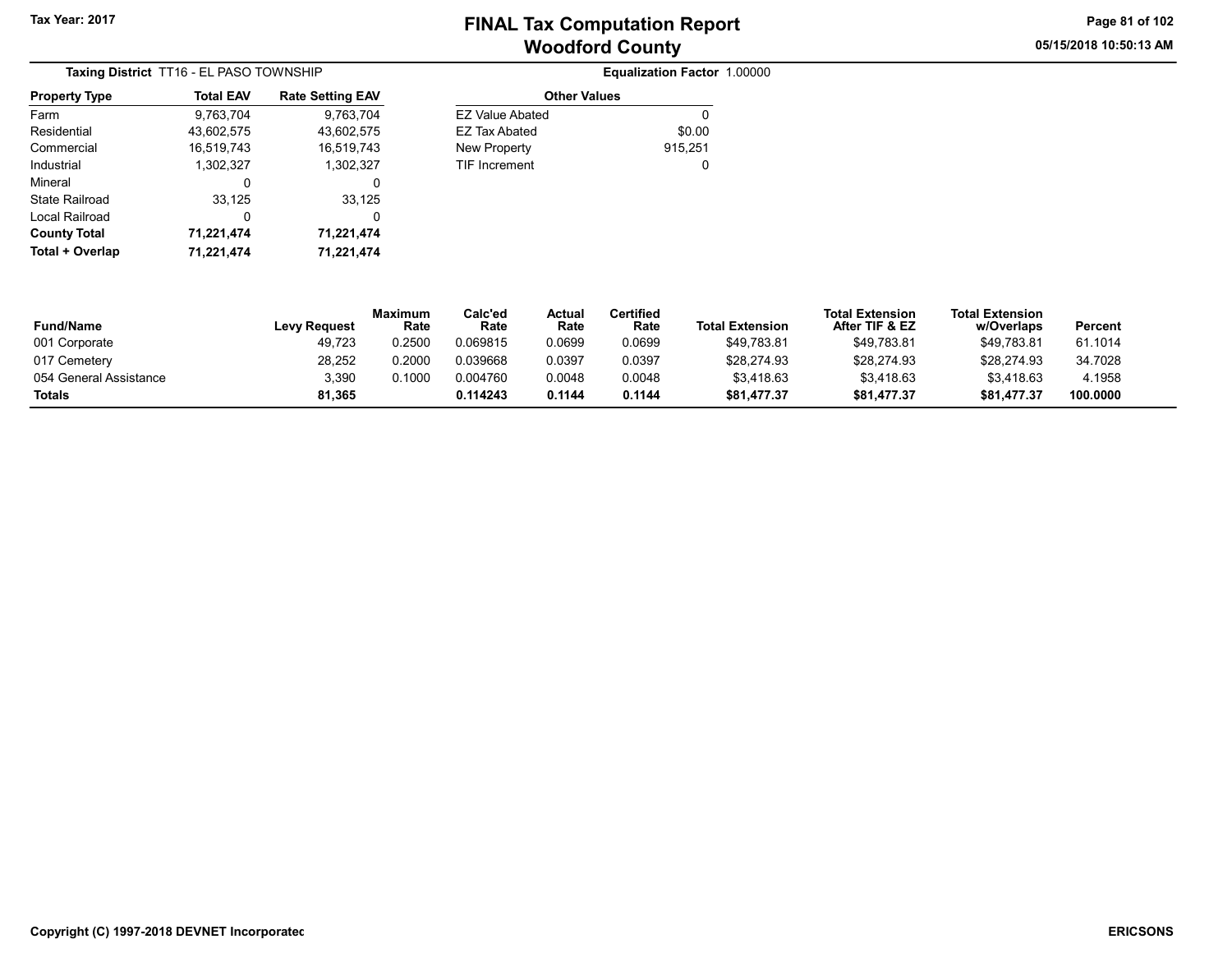EZ Value Abated 0 EZ Tax Abated \$0.00 New Property 315,251 TIF Increment 0 05/15/2018 10:50:13 AM Page 82 of 102

| Taxing District TT16R - EL PASO ROAD DISTRICT |                  |                         |  |  |  |  |
|-----------------------------------------------|------------------|-------------------------|--|--|--|--|
| <b>Property Type</b>                          | <b>Total EAV</b> | <b>Rate Setting EAV</b> |  |  |  |  |
| Farm                                          | 9,763,704        | 9,763,704               |  |  |  |  |
| Residential                                   | 43,602,575       | 43,602,575              |  |  |  |  |
| Commercial                                    | 16,519,743       | 16,519,743              |  |  |  |  |
| Industrial                                    | 1,302,327        | 1,302,327               |  |  |  |  |
| Mineral                                       | 0                | 0                       |  |  |  |  |
| State Railroad                                | 33,125           | 33,125                  |  |  |  |  |
| Local Railroad                                | 0                | 0                       |  |  |  |  |
| <b>County Total</b>                           | 71,221,474       | 71,221,474              |  |  |  |  |
| Total + Overlap                               | 71,221,474       | 71,221,474              |  |  |  |  |

#### **Equalization Factor 1.00000** Other Values

| <b>Road and Bridge Transfer</b> |      |                        |  |  |  |  |  |
|---------------------------------|------|------------------------|--|--|--|--|--|
| <b>Municipality</b>             | Fund | <b>Amount Extended</b> |  |  |  |  |  |
| VCEL - CITY OF EL PASO          | 007  | \$33.330.29            |  |  |  |  |  |
| VCKA - VILLAGE OF KAPPA         | 007  | \$2,902.68             |  |  |  |  |  |
| Total                           |      | \$36,232.97            |  |  |  |  |  |

| <b>Fund/Name</b>   | Levy Request | Maximum<br>Rate | Calc'ed<br>Rate | Actua<br>Rate | Certified<br>Rate | <b>Total Extension</b> | <b>Total Extension</b><br>After TIF & EZ | <b>Total Extension</b><br>w/Overlaps | Percent  |
|--------------------|--------------|-----------------|-----------------|---------------|-------------------|------------------------|------------------------------------------|--------------------------------------|----------|
| 007 Road & Bridge  | 106.965      | 0.1650          | 0.150186        | 0.1502        | 0.1502            | \$106.974.65           | \$106.974.65                             | \$106.974.65                         | 72.7713  |
| 009 Permanent Road | 40,000       | 0.1000          | 0.056163        | 0.0562        | 0.0562            | \$40,026.47            | \$40,026.47                              | \$40.026.47                          | 27.2287  |
| <b>Totals</b>      | 146.965      |                 | 0.206349        | 0.2064        | 0.2064            | \$147.001.12           | \$147.001.12                             | \$147.001.12                         | 100.0000 |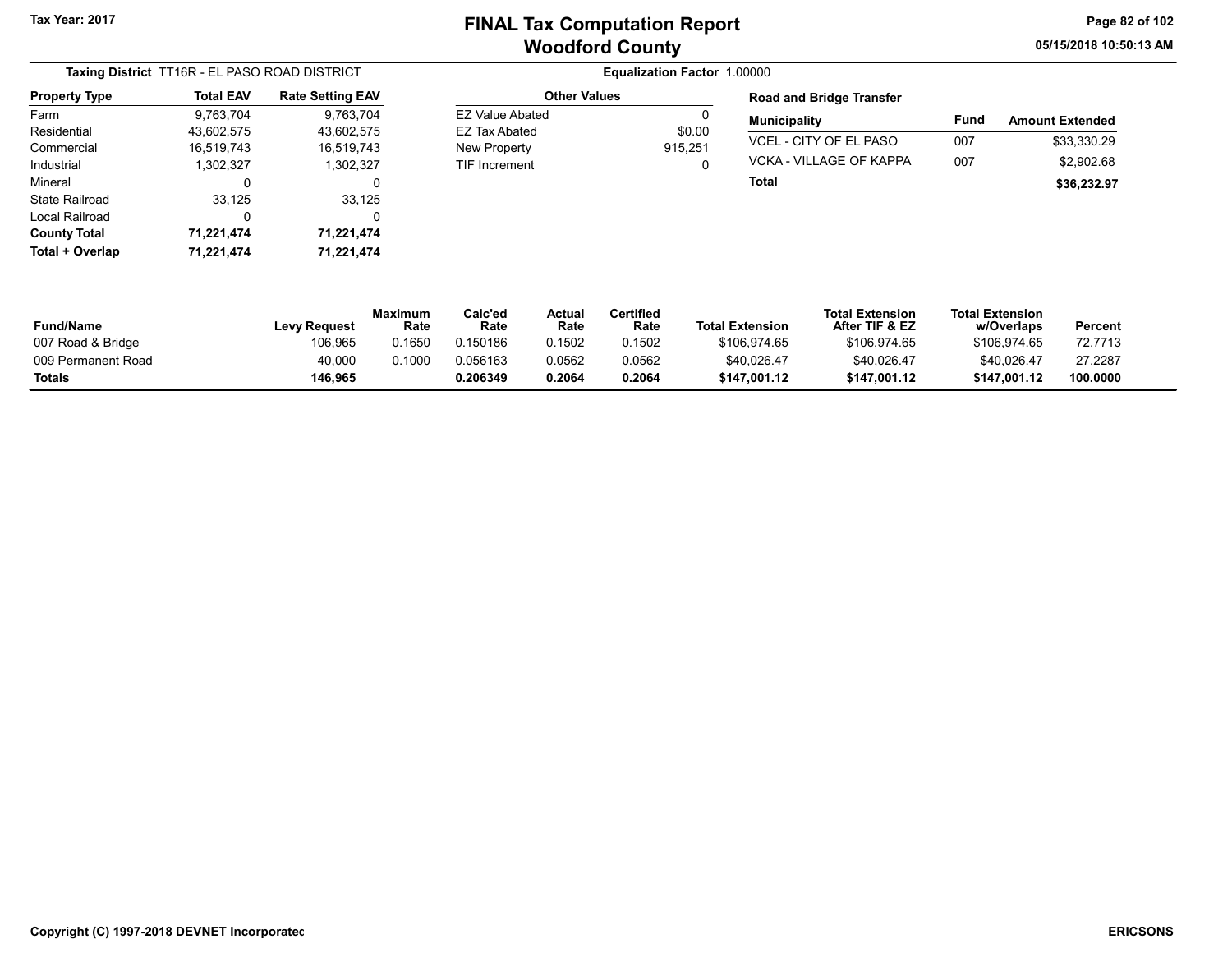05/15/2018 10:50:13 AM Page 83 of 102

| Taxing District TT17 - MONTGOMERY TOWNSHIP |                  |                         |  |  |  |  |
|--------------------------------------------|------------------|-------------------------|--|--|--|--|
| <b>Property Type</b>                       | <b>Total EAV</b> | <b>Rate Setting EAV</b> |  |  |  |  |
| Farm                                       | 16,251,700       | 16,226,717              |  |  |  |  |
| Residential                                | 40,296,759       | 39.244.743              |  |  |  |  |
| Commercial                                 | 7,205,635        | 5,692,443               |  |  |  |  |
| Industrial                                 | 11.397.185       | 10.199.377              |  |  |  |  |
| Mineral                                    | 0                | 0                       |  |  |  |  |
| State Railroad                             | 902,481          | 902,481                 |  |  |  |  |
| Local Railroad                             | 114,677          | 112,842                 |  |  |  |  |
| <b>County Total</b>                        | 76,168,437       | 72,378,603              |  |  |  |  |
| Total + Overlap                            | 76,168,437       | 72,378,603              |  |  |  |  |

| Equalization Factor 1.00000 |  |
|-----------------------------|--|
| <b>Other Values</b>         |  |

| \$0.00    |
|-----------|
|           |
|           |
| 1,714,691 |
| 3,789,834 |
|           |
|           |

| <b>Fund/Name</b>       | <b>Levy Request</b> | Maximum<br>Rate | Calc'ed<br>Rate | Actual<br>Rate | <b>Certified</b><br>Rate | <b>Total Extension</b> | <b>Total Extension</b><br>After TIF & EZ | <b>Total Extension</b><br>w/Overlaps | Percent  |
|------------------------|---------------------|-----------------|-----------------|----------------|--------------------------|------------------------|------------------------------------------|--------------------------------------|----------|
| 001 Corporate          | 86,500              | 0.2500          | 0.119511        | 0.1196         | 0.1196                   | \$91,097.45            | \$86,564.81                              | \$86,564.81                          | 97.5530  |
| 054 General Assistance | 2,100               | 0.1000          | 0.002901        | 0.0030         | 0.0030                   | \$2,285.05             | \$2,171.36                               | \$2,171.36                           | 2.4470   |
| Totals                 | 88,600              |                 | 0.122412        | 0.1226         | 0.1226                   | \$93,382.50            | \$88,736.17                              | \$88.736.17                          | 100.0000 |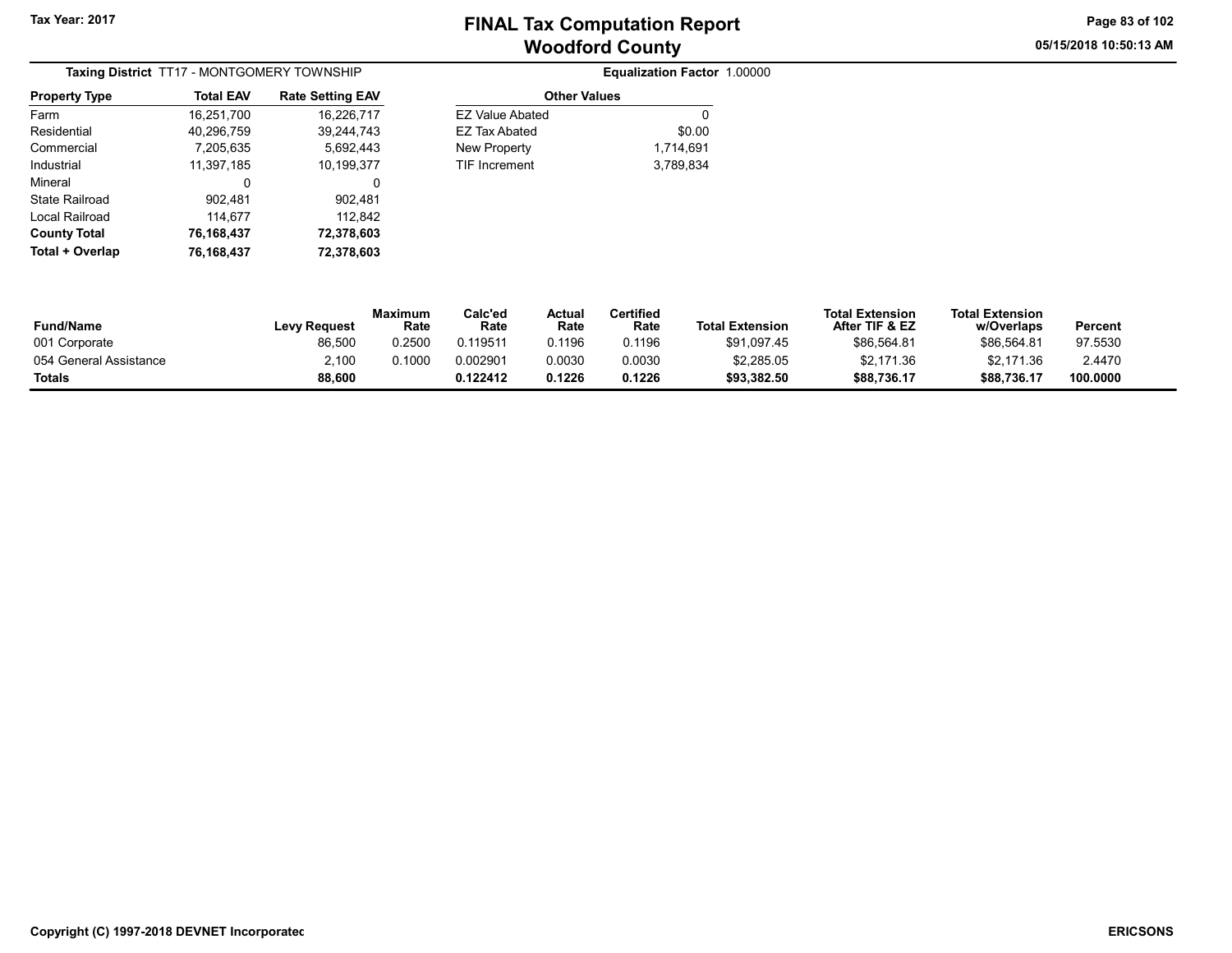05/15/2018 10:50:13 AM Page 84 of 102

| Taxing District TT17R - MONTGOMERY ROAD DISTRICT |                  |                         |  |  |  |  |
|--------------------------------------------------|------------------|-------------------------|--|--|--|--|
| <b>Property Type</b>                             | <b>Total EAV</b> | <b>Rate Setting EAV</b> |  |  |  |  |
| Farm                                             | 16,251,700       | 16,226,717              |  |  |  |  |
| Residential                                      | 40,296,759       | 39.244.743              |  |  |  |  |
| Commercial                                       | 7,205,635        | 5.692.443               |  |  |  |  |
| Industrial                                       | 11,397,185       | 10,199,377              |  |  |  |  |
| Mineral                                          | 0                | 0                       |  |  |  |  |
| <b>State Railroad</b>                            | 902,481          | 902,481                 |  |  |  |  |
| Local Railroad                                   | 114,677          | 112,842                 |  |  |  |  |
| <b>County Total</b>                              | 76,168,437       | 72,378,603              |  |  |  |  |
| Total + Overlap                                  | 76,168,437       | 72,378,603              |  |  |  |  |

| <b>Other Values</b>  |           |  |  |  |  |
|----------------------|-----------|--|--|--|--|
| FZ Value Abated      |           |  |  |  |  |
| FZ Tax Abated        | \$0.00    |  |  |  |  |
| New Property         | 1,714,691 |  |  |  |  |
| <b>TIF Increment</b> | 3.789.834 |  |  |  |  |
|                      |           |  |  |  |  |

### **Equalization Factor 1.00000** Road and Bridge Transfer

| <b>Municipality</b>              | Fund | <b>Amount Extended</b> |
|----------------------------------|------|------------------------|
| VCCN - VILLAGE OF CONGERVILL 007 |      | \$8.907.53             |
| VCDR-VILLAGE OF DEER CREEK007    |      | \$548.32               |
| VCGD - VILLAGE OF GOODFIELD 007  |      | \$17.339.96            |
| Total                            |      | \$26,795.81            |

| <b>Fund/Name</b>         | <b>Levy Request</b> | <b>Maximum</b><br>Rate | Calc'ed<br>Rate | Actual<br>Rate | Certified<br>Rate | <b>Total Extension</b> | <b>Total Extension</b><br>After TIF & EZ | <b>Total Extension</b><br>w/Overlaps | Percent  |
|--------------------------|---------------------|------------------------|-----------------|----------------|-------------------|------------------------|------------------------------------------|--------------------------------------|----------|
| 007 Road & Bridge        | 122.700             | 0.1650                 | 0.169525        | 0.1650         | 0.1650            | \$125,677.92           | \$119.424.69                             | \$119,424.69                         | 43.0248  |
| 008 Joint Bridge         | 36,700              | 0.0500                 | 0.050706        | 0.0500         | 0.0500            | \$38,084.22            | \$36,189.30                              | \$36,189.30                          | 13.0378  |
| 009 Permanent Road       | 121.700             | 0.1670                 | 0.168144        | 0.1670         | 0.1670            | \$127.201.29           | \$120.872.27                             | \$120.872.27                         | 43.5463  |
| 010 Equipment & Building | 1,050               | 0.0350                 | 0.001451        | 0.0015         | 0.0015            | \$1.142.53             | \$1.085.68                               | \$1.085.68                           | 0.3911   |
| Totals                   | 282.150             |                        | 0.389826        | 0.3835         | 0.3835            | \$292.105.96           | \$277,571.94                             | \$277,571.94                         | 100.0000 |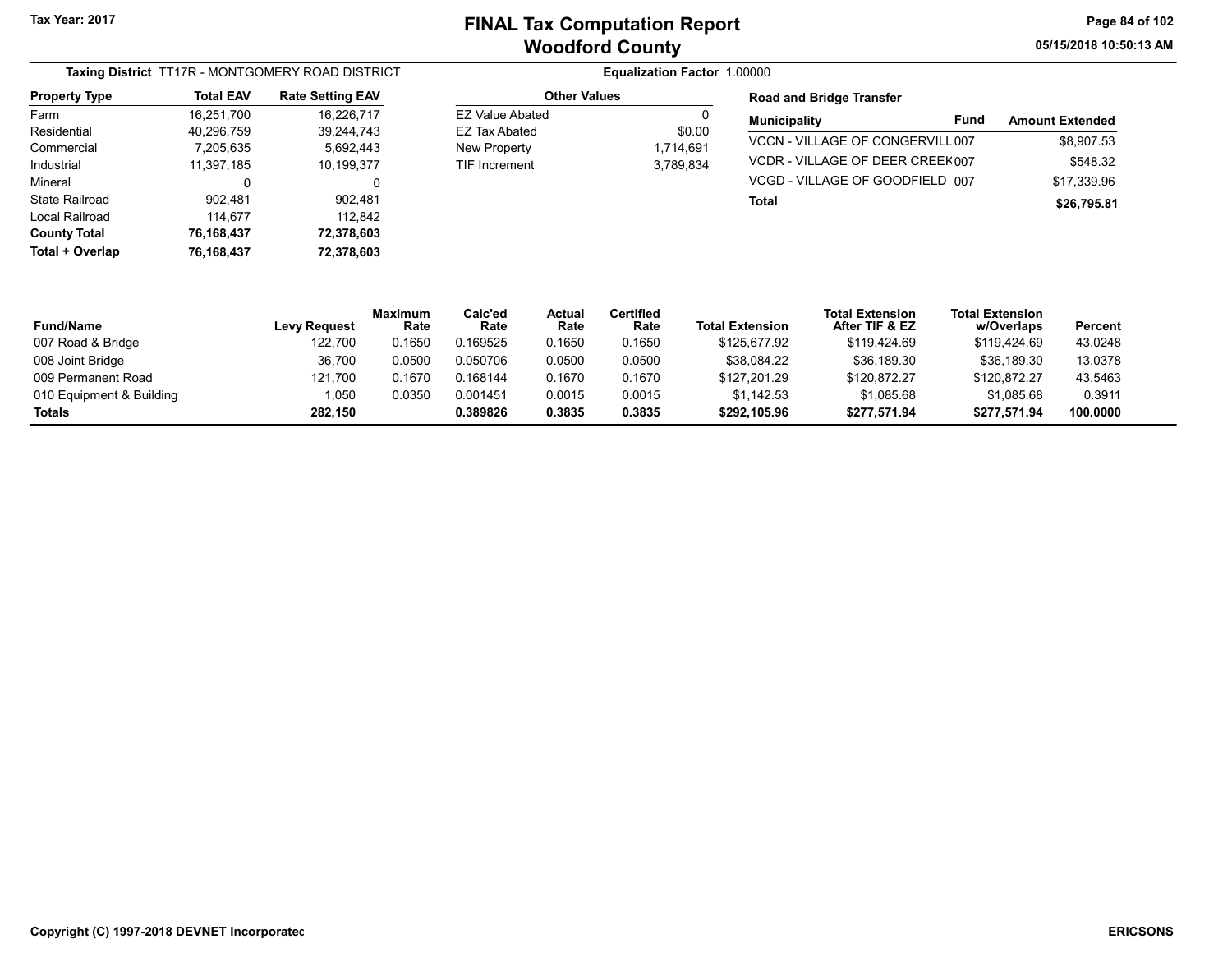Fund/Name

# Woodford County Tax Year: 2017 Tax Year: 2017

Other Values EZ Value Abated 0 EZ Tax Abated \$0.00 New Property 132,806 TIF Increment 0

Equalization Factor 1.00000

05/15/2018 10:50:13 AM Page 85 of 102

w/Overlaps Percent

| Taxing District TT19 - KANSAS TOWNSHIP |                  |                         |  |  |  |  |  |
|----------------------------------------|------------------|-------------------------|--|--|--|--|--|
| <b>Property Type</b>                   | <b>Total EAV</b> | <b>Rate Setting EAV</b> |  |  |  |  |  |
| Farm                                   | 6,766,798        | 6,766,798               |  |  |  |  |  |
| Residential                            | 8,231,998        | 8,231,998               |  |  |  |  |  |
| Commercial                             | 1,929            | 1,929                   |  |  |  |  |  |
| Industrial                             | 5,881            | 5,881                   |  |  |  |  |  |
| Mineral                                | 0                | 0                       |  |  |  |  |  |
| State Railroad                         | 0                | 0                       |  |  |  |  |  |
| Local Railroad                         | ŋ                | 0                       |  |  |  |  |  |
| <b>County Total</b>                    | 15,006,606       | 15,006,606              |  |  |  |  |  |
| Total + Overlap                        | 15,006,606       | 15,006,606              |  |  |  |  |  |

| 0          |                     | υ                      |                 |                |                          |                        |                                          |                                      |
|------------|---------------------|------------------------|-----------------|----------------|--------------------------|------------------------|------------------------------------------|--------------------------------------|
| 0          |                     | υ                      |                 |                |                          |                        |                                          |                                      |
| 15,006,606 | 15,006,606          |                        |                 |                |                          |                        |                                          |                                      |
| 15,006,606 | 15,006,606          |                        |                 |                |                          |                        |                                          |                                      |
|            | <b>Levy Request</b> | <b>Maximum</b><br>Rate | Calc'ed<br>Rate | Actual<br>Rate | <b>Certified</b><br>Rate | <b>Total Extension</b> | <b>Total Extension</b><br>After TIF & EZ | <b>Total Extension</b><br>w/Overlaps |
|            | 39,500              | 0.4500                 | 0.263217        | 0.2633         | 0.2633                   | \$39,512.39            | \$39,512.39                              | \$39,512.39                          |
|            | ∩                   | 0.1000                 | n nnnnnn        | n nnnn         | n nnnn                   | ድስ ሰሰ                  | ድስ ሰሰ                                    | <b>AN UD</b>                         |

| 001 Corporate          | 39,500 | 0.4500 | 0.263217 | 0.2633 | 0.2633 | \$39,512.39 | \$39,512.39 | \$39,512.39 | 87.2432  |  |
|------------------------|--------|--------|----------|--------|--------|-------------|-------------|-------------|----------|--|
| 017 Cemetery           |        | 0.1000 | 0.000000 | 0.0000 | 0.0000 | \$0.00      | \$0.00      | \$0.00      | 0.0000   |  |
| 027 Audit              | 650    | 0.0050 | 0.004331 | 0.0044 | 0.0044 | \$660.29    | \$660.29    | \$660.29    | 1.4579   |  |
| 035 Liability Ins      | 1.500  | 0.0000 | 0.009996 | 0.0100 | 0.0100 | \$1,500.66  | \$1,500.66  | \$1.500.66  | 3.3135   |  |
| 047 Social Security    | 2,600  | 0.0000 | 0.017326 | 0.0174 | 0.0174 | \$2.611.15  | \$2.611.15  | \$2.611.15  | 5.7654   |  |
| 054 General Assistance | 000,1  | 0.1000 | 0.006664 | 0.0067 | 0.0067 | \$1.005.44  | \$1.005.44  | \$1.005.44  | 2.2200   |  |
| <b>Totals</b>          | 45.250 |        | 0.301534 | 0.3018 | 0.3018 | \$45,289.93 | \$45,289.93 | \$45,289.93 | 100.0000 |  |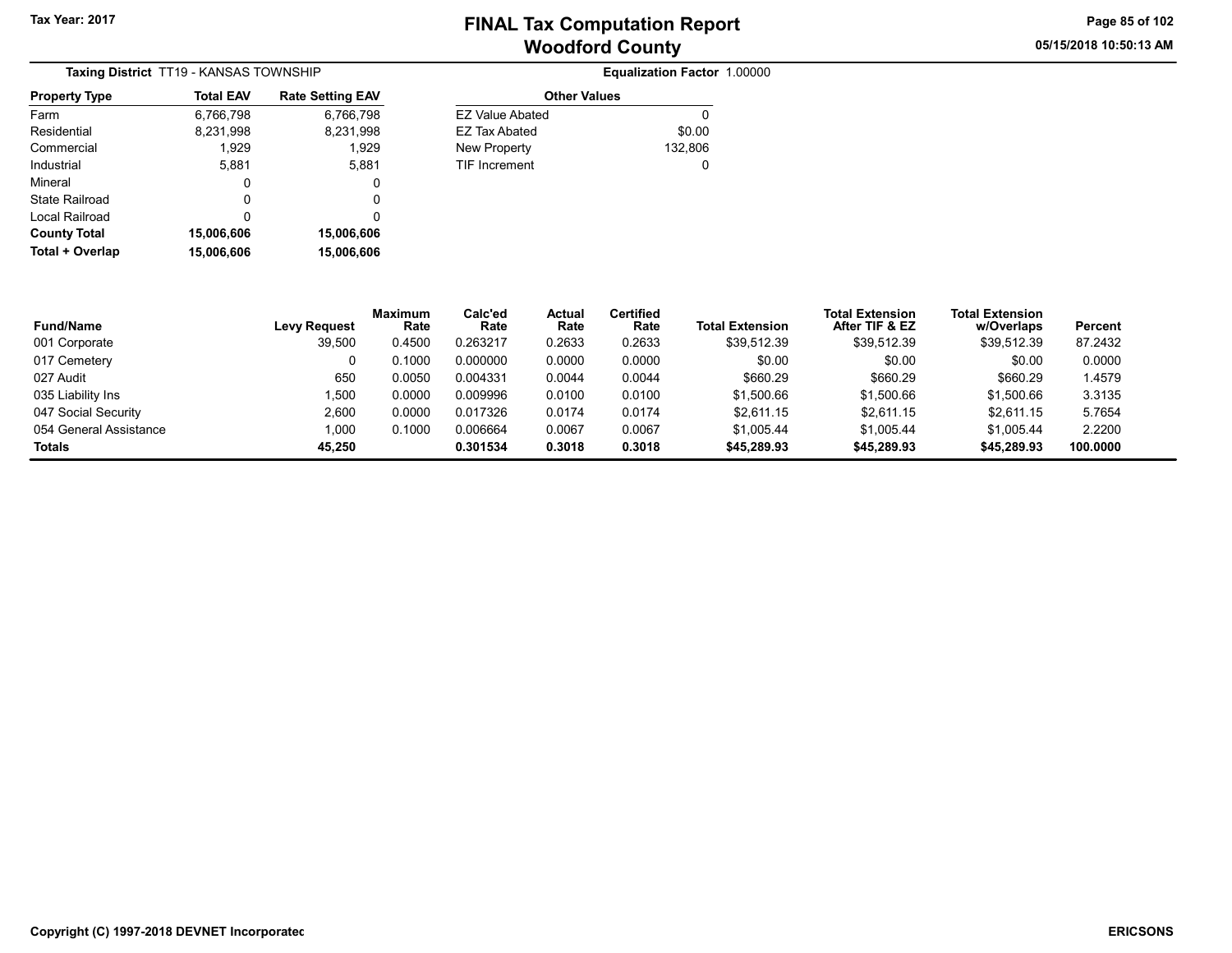05/15/2018 10:50:13 AM Page 86 of 102

| Taxing District TT19R - KANSAS ROAD DISTRICT |                  |                         |  |  |  |  |  |
|----------------------------------------------|------------------|-------------------------|--|--|--|--|--|
| <b>Property Type</b>                         | <b>Total EAV</b> | <b>Rate Setting EAV</b> |  |  |  |  |  |
| Farm                                         | 6,766,798        | 6,766,798               |  |  |  |  |  |
| Residential                                  | 8,231,998        | 8,231,998               |  |  |  |  |  |
| Commercial                                   | 1,929            | 1,929                   |  |  |  |  |  |
| Industrial                                   | 5,881            | 5,881                   |  |  |  |  |  |
| Mineral                                      | 0                | 0                       |  |  |  |  |  |
| State Railroad                               | O                | 0                       |  |  |  |  |  |
| Local Railroad                               | ŋ                | 0                       |  |  |  |  |  |
| <b>County Total</b>                          | 15,006,606       | 15,006,606              |  |  |  |  |  |
| Total + Overlap                              | 15.006.606       | 15,006,606              |  |  |  |  |  |

|    |                        | Equalization Factor 1.00000 |
|----|------------------------|-----------------------------|
| AV | <b>Other Values</b>    |                             |
| 98 | <b>EZ Value Abated</b> | O                           |
| 98 | <b>EZ Tax Abated</b>   | \$0.00                      |
| 29 | New Property           | 132,806                     |
| 81 | <b>TIF Increment</b>   | 0                           |
| 0  |                        |                             |
|    |                        |                             |

| <b>Fund/Name</b>            | <b>Levy Request</b> | <b>Maximum</b><br>Rate | Calc'ed<br>Rate | Actual<br>Rate | <b>Certified</b><br>Rate | <b>Total Extension</b> | <b>Total Extension</b><br>After TIF & EZ | <b>Total Extension</b><br>w/Overlaps | Percent  |
|-----------------------------|---------------------|------------------------|-----------------|----------------|--------------------------|------------------------|------------------------------------------|--------------------------------------|----------|
| 007 Road & Bridge           | 50.550              | 0.4150                 | 0.336852        | 0.3369         | 0.3369                   | \$50.557.26            | \$50,557.26                              | \$50,557.26                          | 56.2813  |
| 008 Joint Bridge            | 7.115               | 0.0500                 | 0.047413        | 0.0475         | 0.0475                   | \$7.128.14             | \$7.128.14                               | \$7.128.14                           | 7.9352   |
| 009 Permanent Road          | 23,765              | 0.1670                 | 0.158364        | 0.1584         | 0.1584                   | \$23,770.46            | \$23.770.46                              | \$23,770.46                          | 26.4617  |
| 010 Equipment & Building    | 4.980               | 0.0350                 | 0.033185        | 0.0332         | 0.0332                   | \$4.982.19             | \$4,982.19                               | \$4.982.19                           | 5.5463   |
| 027 Audit                   | 650                 | 0.0050                 | 0.004331        | 0.0044         | 0.0044                   | \$660.29               | \$660.29                                 | \$660.29                             | 0.7350   |
| 035 R&B Liability Insurance | 2,000               | 0.0000                 | 0.013328        | 0.0134         | 0.0134                   | \$2.010.89             | \$2.010.89                               | \$2.010.89                           | 2.2386   |
| 047 Social Security         | 500                 | 0.0000                 | 0.003332        | 0.0034         | 0.0034                   | \$510.22               | \$510.22                                 | \$510.22                             | 0.5680   |
| 090 Road Damage             | 200                 | 0.0330                 | 0.001333        | 0.0014         | 0.0014                   | \$210.09               | \$210.09                                 | \$210.09                             | 0.2339   |
| <b>Totals</b>               | 89.760              |                        | 0.598138        | 0.5986         | 0.5986                   | \$89.829.54            | \$89,829.54                              | \$89,829.54                          | 100.0000 |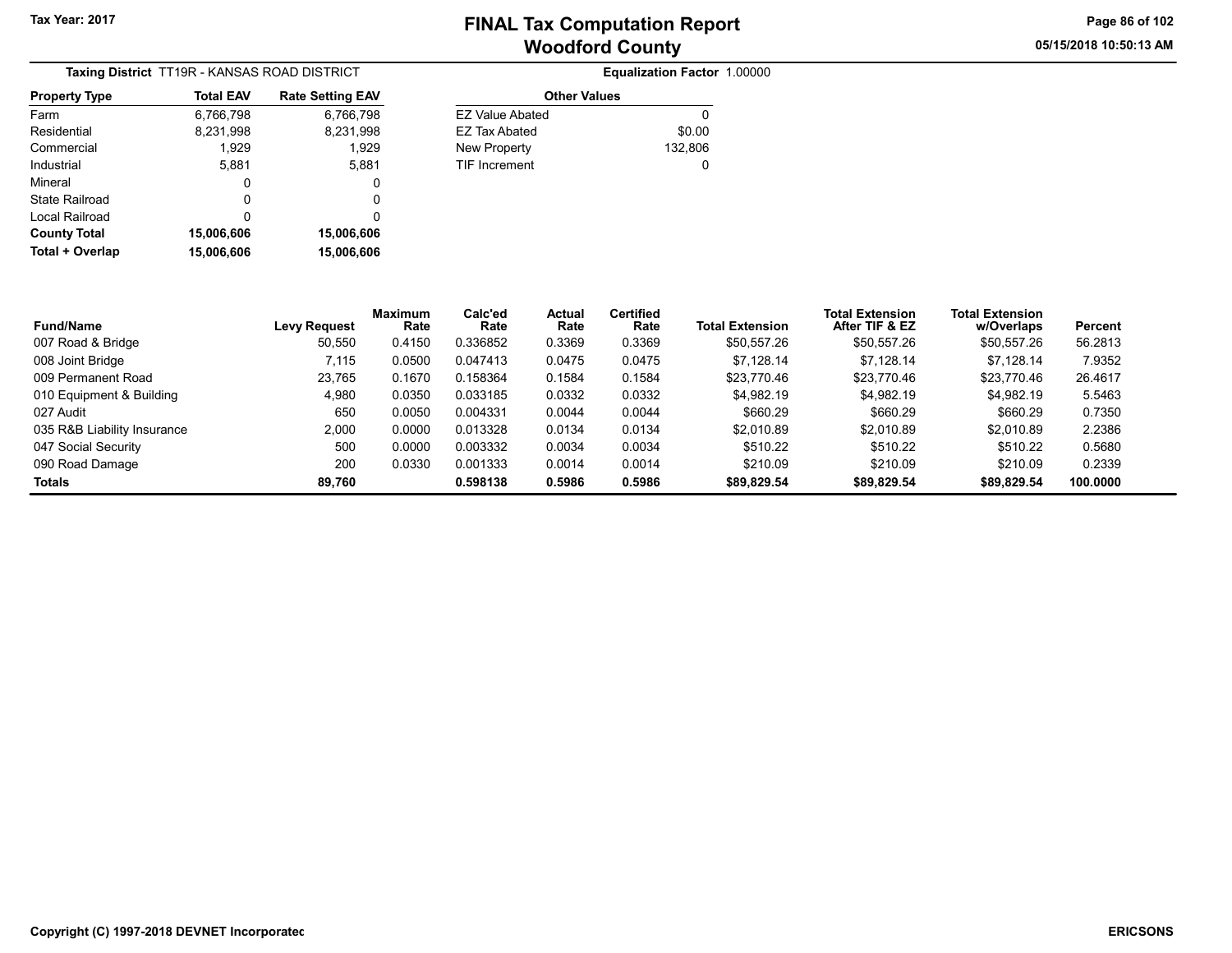EZ Value Abated 0 EZ Tax Abated \$0.00 New Property **0** TIF Increment 0 05/15/2018 10:50:13 AM Page 87 of 102

|                      | Taxing District VCBE - VILLAGE OF BENSON |                         |  |  |  |  |  |
|----------------------|------------------------------------------|-------------------------|--|--|--|--|--|
| <b>Property Type</b> | <b>Total EAV</b>                         | <b>Rate Setting EAV</b> |  |  |  |  |  |
| Farm                 | O                                        |                         |  |  |  |  |  |
| Residential          | 4,556,070                                | 4,556,070               |  |  |  |  |  |
| Commercial           | 1,258,733                                | 1,258,733               |  |  |  |  |  |
| Industrial           | 5,114                                    | 5,114                   |  |  |  |  |  |
| Mineral              | 0                                        | 0                       |  |  |  |  |  |
| State Railroad       | O                                        | 0                       |  |  |  |  |  |
| Local Railroad       | ŋ                                        | 0                       |  |  |  |  |  |
| <b>County Total</b>  | 5,819,917                                | 5,819,917               |  |  |  |  |  |
| Total + Overlap      | 5,819,917                                | 5,819,917               |  |  |  |  |  |

#### Equalization Factor 1.00000 Other Values

| <b>Road and Bridge Transfer</b>  |      |                        |
|----------------------------------|------|------------------------|
| <b>Road District</b>             | Fund | <b>Amount Extended</b> |
| TT05R - CLAYTON ROAD DISTRIC 007 |      | \$3.718.93             |
| Total                            |      | \$3,718.93             |

| <b>Fund/Name</b>  | Levy Request | <b>Maximum</b><br>Rate | Calc'ed<br>Rate | Actual<br>Rate | Certified<br>Rate | <b>Total Extension</b> | <b>Total Extension</b><br>After TIF & EZ | <b>Total Extension</b><br>w/Overlaps | Percent  |
|-------------------|--------------|------------------------|-----------------|----------------|-------------------|------------------------|------------------------------------------|--------------------------------------|----------|
| 001 Corporate     | 16,720       | 0.3330                 | 0.287289        | 0.2873         | 0.2873            | \$16.720.62            | \$16.720.62                              | \$16,720.62                          | 100.0000 |
| 007 Road & Bridge |              | 0.0000                 | 0.000000        | 0.0000         | 0.0000            | \$0.00                 | \$0.00                                   | \$0.00                               | 0.0000   |
| 025 Garbage       |              | 0.2000                 | 0.000000        | 0.0000         | 0.0000            | \$0.00                 | \$0.00                                   | \$0.00                               | 0.0000   |
| <b>Totals</b>     | 16,720       |                        | 0.287289        | 0.2873         | 0.2873            | \$16.720.62            | \$16,720.62                              | \$16,720.62                          | 100.0000 |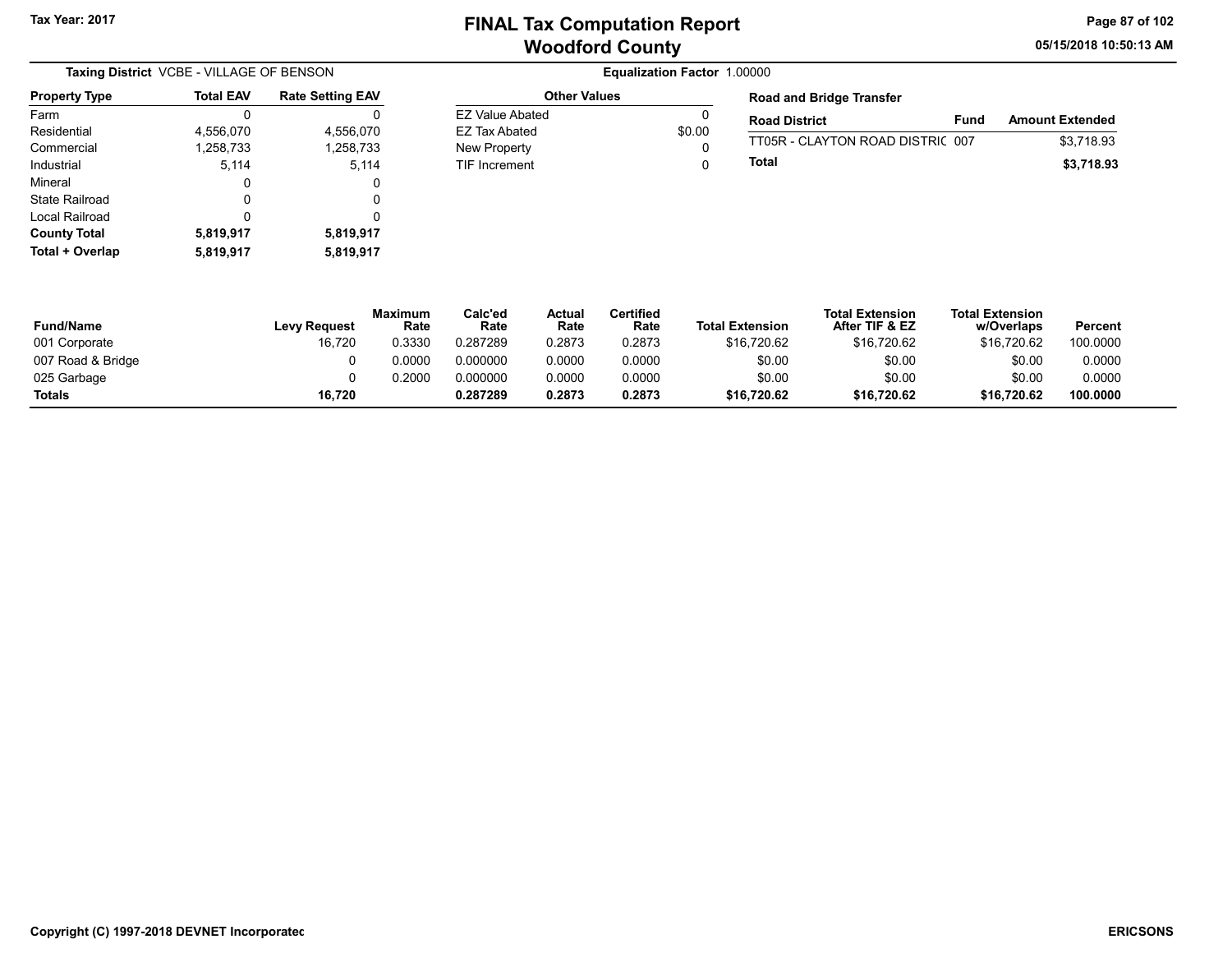05/15/2018 10:50:13 AM Page 88 of 102

| Taxing District VCBY - VILLAGE OF BAYVIEW |                  |                         |  |  |  |  |  |
|-------------------------------------------|------------------|-------------------------|--|--|--|--|--|
| <b>Property Type</b>                      | <b>Total EAV</b> | <b>Rate Setting EAV</b> |  |  |  |  |  |
| Farm                                      | 1,015,860        | 1,015,860               |  |  |  |  |  |
| Residential                               | 3,473,596        | 3,473,596               |  |  |  |  |  |
| Commercial                                | 289,808          | 289,808                 |  |  |  |  |  |
| Industrial                                | 0                | 0                       |  |  |  |  |  |
| Mineral                                   | 0                | 0                       |  |  |  |  |  |
| State Railroad                            | 0                | 0                       |  |  |  |  |  |
| Local Railroad                            | 0                | 0                       |  |  |  |  |  |
| <b>County Total</b>                       | 4,779,264        | 4,779,264               |  |  |  |  |  |
| Total + Overlap                           | 4,779,264        | 4,779,264               |  |  |  |  |  |

#### **Equalization Factor 1.00000** Other Values EZ Value Abated 0 EZ Tax Abated \$0.00 New Property 2001 2003 1,931 TIF Increment 0

| <b>Road and Bridge Transfer</b>  |      |                        |
|----------------------------------|------|------------------------|
| <b>Road District</b>             | Fund | <b>Amount Extended</b> |
| TT07R - SPRING BAY ROAD DIST 007 |      | \$3.942.89             |
| Total                            |      | \$3,942.89             |

| <b>Fund/Name</b>        | <b>Levy Request</b> | <b>Maximum</b><br>Rate | Calc'ed<br>Rate | <b>Actual</b><br>Rate | Certified<br>Rate | <b>Total Extension</b> | <b>Total Extension</b><br>After TIF & EZ | <b>Total Extension</b><br>w/Overlaps | Percent  |
|-------------------------|---------------------|------------------------|-----------------|-----------------------|-------------------|------------------------|------------------------------------------|--------------------------------------|----------|
| 001 Corporate           | 12,000              | 0.2500                 | 0.251085        | 0.2500                | 0.2500            | \$11.948.16            | \$11.948.16                              | \$11.948.16                          | 47.6826  |
| 007 Road & Bridge       |                     | 0.0000                 | 0.000000        | 0.0000                | 0.0000            | \$0.00                 | \$0.00                                   | \$0.00                               | 0.0000   |
| 014 POLICE PROTECTION   | 1.000               | 0.0750                 | 0.020924        | 0.0210                | 0.0210            | \$1,003.65             | \$1,003.65                               | \$1,003.65                           | 4.0054   |
| 027 AUDIT               | 3.300               | 0.0000                 | 0.069048        | 0.0691                | 0.0691            | \$3.302.47             | \$3.302.47                               | \$3,302.47                           | 13.1795  |
| 035 Liability Insurance | 8.800               | 0.0000                 | 0.184129        | 0.1842                | 0.1842            | \$8.803.40             | \$8,803.40                               | \$8.803.40                           | 35.1325  |
| <b>Totals</b>           | 25.100              |                        | 0.525186        | 0.5243                | 0.5243            | \$25,057.68            | \$25,057.68                              | \$25,057.68                          | 100.0000 |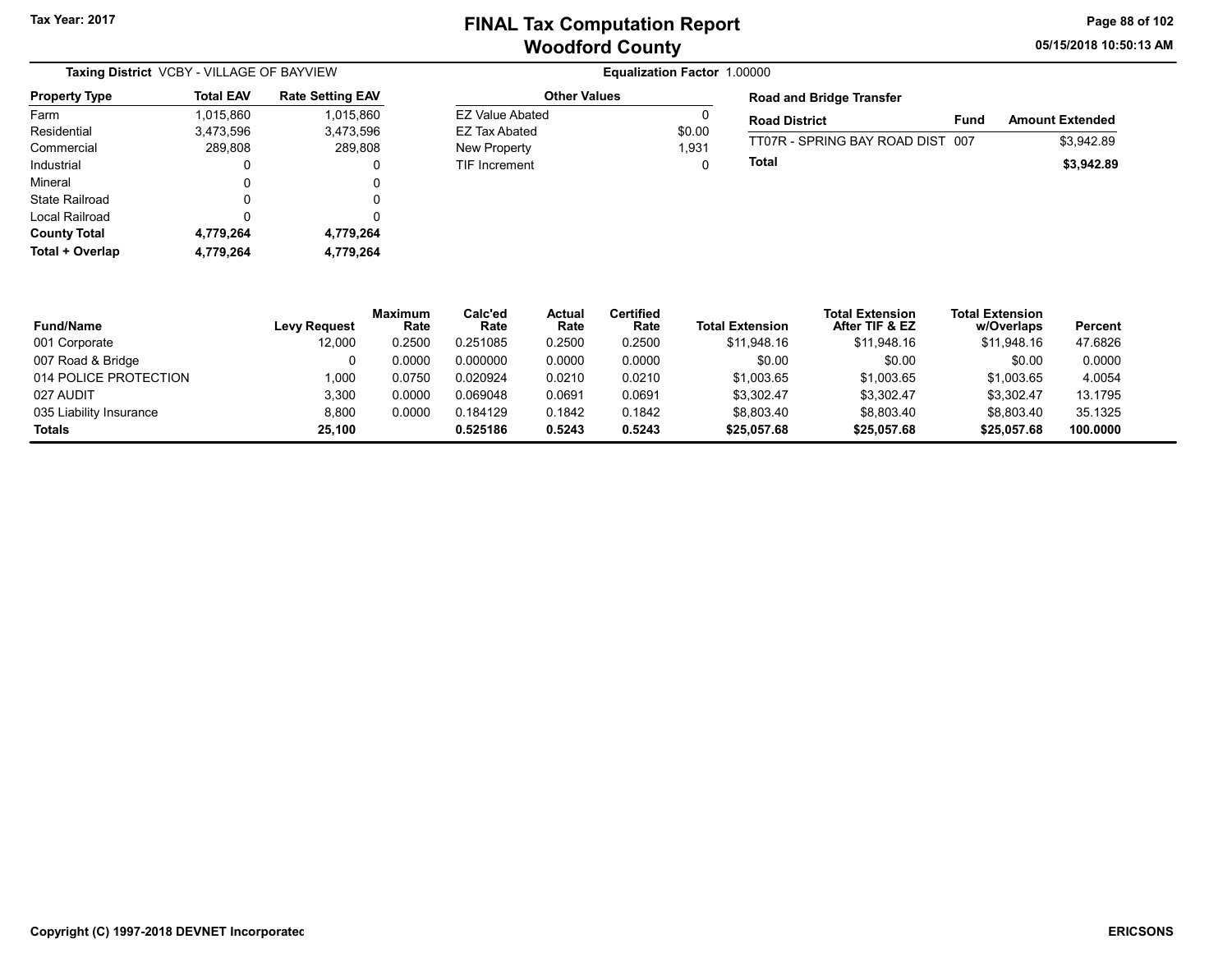Other Values

**EZ Value Abated** EZ Tax Abated New Property TIF Increment

05/15/2018 10:50:13 AM Page 89 of 102

| Taxing District VCCN - VILLAGE OF CONGERVILLE |                  |                         |  |  |  |  |
|-----------------------------------------------|------------------|-------------------------|--|--|--|--|
| <b>Property Type</b>                          | <b>Total EAV</b> | <b>Rate Setting EAV</b> |  |  |  |  |
| Farm                                          | 437,310          | 437,310                 |  |  |  |  |
| Residential                                   | 8,051,163        | 8,051,163               |  |  |  |  |
| Commercial                                    | 2,063,855        | 2,063,855               |  |  |  |  |
| Industrial                                    | 3,285            | 3,285                   |  |  |  |  |
| Mineral                                       | 0                | 0                       |  |  |  |  |
| State Railroad                                | 146,430          | 146,430                 |  |  |  |  |
| Local Railroad                                | 94.973           | 94.973                  |  |  |  |  |
| <b>County Total</b>                           | 10,797,016       | 10,797,016              |  |  |  |  |
| Total + Overlap                               | 10.797.016       | 10.797.016              |  |  |  |  |

|         | <b>Road and Bridge Transfer</b> |      |                        |
|---------|---------------------------------|------|------------------------|
| \$0.00  | <b>Road District</b>            | Fund | <b>Amount Extended</b> |
| 127.419 | TT17R - MONTGOMERY ROAD DI 007  |      | \$8.907.53             |
|         | Total                           |      | \$8,907.53             |

| <b>Fund/Name</b>        | <b>Levy Request</b> | <b>Maximum</b><br>Rate | Calc'ed<br>Rate | Actual<br>Rate | <b>Certified</b><br>Rate | <b>Total Extension</b> | <b>Total Extension</b><br>After TIF & EZ | <b>Total Extension</b><br>w/Overlaps | Percent  |
|-------------------------|---------------------|------------------------|-----------------|----------------|--------------------------|------------------------|------------------------------------------|--------------------------------------|----------|
| 001 Corporate           | 22,000              | 0.2664                 | 0.203760        | 0.2038         | 0.2038                   | \$22,004.32            | \$22,004.32                              | \$22,004.32                          | 29.6609  |
| 003 GO Series 2014      | 46.170              | 0.0000                 | 0.427618        | 0.4277         | 0.4277                   | \$46,178.84            | \$46.178.84                              | \$46,178.84                          | 62.2471  |
| 007 Road & Bridge       |                     | 0.0000                 | 0.000000        | 0.0000         | 0.0000                   | \$0.00                 | \$0.00                                   | \$0.00                               | 0.0000   |
| 027 Audit               | 3.000               | 0.0000                 | 0.027786        | 0.0278         | 0.0278                   | \$3.001.57             | \$3.001.57                               | \$3.001.57                           | 4.0460   |
| 035 Liability Insurance | 3,000               | 0.0000                 | 0.027786        | 0.0278         | 0.0278                   | \$3.001.57             | \$3.001.57                               | \$3.001.57                           | 4.0460   |
| Totals                  | 74.170              |                        | 0.686950        | 0.6871         | 0.6871                   | \$74.186.30            | \$74.186.30                              | \$74.186.30                          | 100.0000 |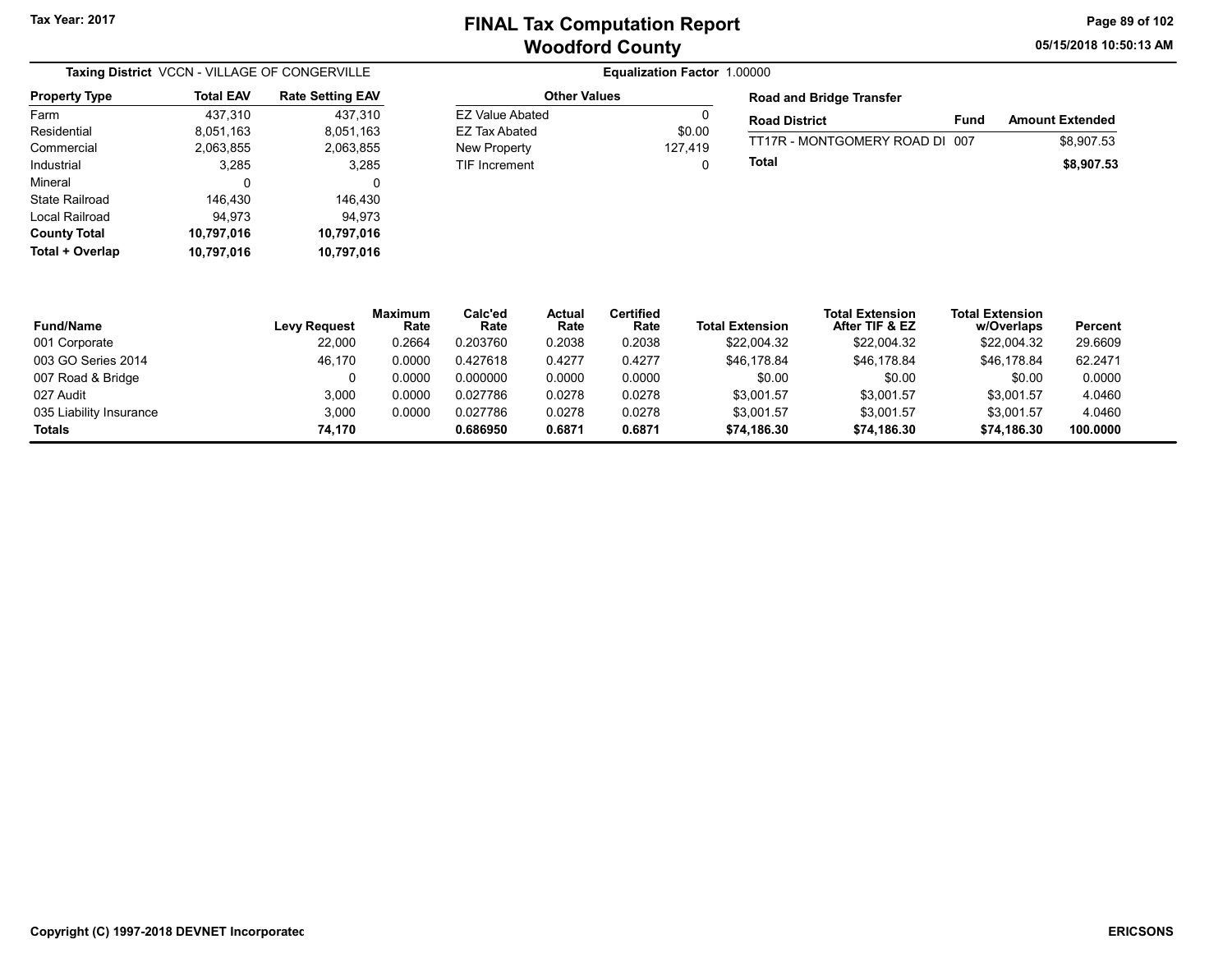Other Values EZ Value Abated 0 EZ Tax Abated \$0.00 New Property **0** TIF Increment 0 05/15/2018 10:50:13 AM Page 90 of 102

| Taxing District VCDR - VILLAGE OF DEER CREEK |                  |                         |  |  |  |
|----------------------------------------------|------------------|-------------------------|--|--|--|
| <b>Property Type</b>                         | <b>Total EAV</b> | <b>Rate Setting EAV</b> |  |  |  |
| Farm                                         | 37,000           | 37,000                  |  |  |  |
| Residential                                  | 425,131          | 425,131                 |  |  |  |
| Commercial                                   | 169,525          | 169,525                 |  |  |  |
| Industrial                                   | 0                | 0                       |  |  |  |
| Mineral                                      | 0                | 0                       |  |  |  |
| State Railroad                               | 32,966           | 32,966                  |  |  |  |
| Local Railroad                               | ŋ                | 0                       |  |  |  |
| <b>County Total</b>                          | 664,622          | 664,622                 |  |  |  |
| Total + Overlap                              | 6,813,718        | 6,813,718               |  |  |  |

| <b>Overlapping County</b>       | <b>Overlap EAV</b><br>6,149,096<br>6,149,096 |                        |  |  |
|---------------------------------|----------------------------------------------|------------------------|--|--|
| Tazewell County                 |                                              |                        |  |  |
| Total                           |                                              |                        |  |  |
| * denotes use of estimated EAV  |                                              |                        |  |  |
| <b>Road and Bridge Transfer</b> |                                              |                        |  |  |
| <b>Road District</b>            | Fund                                         | <b>Amount Extended</b> |  |  |
| TT17R - MONTGOMERY ROAD DI 007  |                                              | \$548.32               |  |  |
| Total                           |                                              | \$548.32               |  |  |

| <b>Fund/Name</b>          | <b>Levy Request</b> | <b>Maximum</b><br>Rate | Calc'ed<br>Rate | Actual<br>Rate | <b>Certified</b><br>Rate | <b>Total Extension</b> | <b>Total Extension</b><br>After TIF & EZ | <b>Total Extension</b><br>w/Overlaps | Percent  |
|---------------------------|---------------------|------------------------|-----------------|----------------|--------------------------|------------------------|------------------------------------------|--------------------------------------|----------|
| 001 Corporate             | 16,900              | 0.2500                 | 0.248029        | 0.2481         | 0.2481                   | \$1,648.93             | \$1,648.93                               | \$16,904.83                          | 22.0887  |
| 003 BONDS AND INTEREST    | 0                   | 0.0000                 | 0.000000        | 0.0000         | 0.0000                   | \$0.00                 | \$0.00                                   | \$0.00                               | 0.0000   |
| 007 Road & Bridge         | 0                   | 0.0000                 | 0.000000        | 0.0000         | 0.0000                   | \$0.00                 | \$0.00                                   | \$0.00                               | 0.0000   |
| 014 Police Protection     | 10.100              | 0.1500                 | 0.148230        | 0.1483         | 0.1483                   | \$985.63               | \$985.63                                 | \$10.104.74                          | 13.2033  |
| 027 Audit                 | 4.000               | 0.0000                 | 0.058705        | 0.0588         | 0.0588                   | \$390.80               | \$390.80                                 | \$4.006.47                           | 5.2351   |
| 035 Liability Insurance   | 21,624              | 0.0000                 | 0.317360        | 0.3174         | 0.3174                   | \$2.109.51             | \$2.109.51                               | \$21,626.74                          | 28.2586  |
| 040 Street & Bridge       | $\Omega$            | 0.1000                 | 0.000000        | 0.0000         | 0.0000                   | \$0.00                 | \$0.00                                   | \$0.00                               | 0.0000   |
| 041 Street Lighting       | 3,350               | 0.0500                 | 0.049166        | 0.0492         | 0.0492                   | \$326.99               | \$326.99                                 | \$3,352.35                           | 4.3803   |
| 046 ESDA                  | 176                 | 0.0500                 | 0.002583        | 0.0026         | 0.0026                   | \$17.28                | \$17.28                                  | \$177.16                             | 0.2315   |
| 047 Social Security       | 19,000              | 0.0000                 | 0.278849        | 0.2789         | 0.2789                   | \$1.853.63             | \$1.853.63                               | \$19,003.46                          | 24.8308  |
| 048 School Crossing Guard | 1,350               | 0.0200                 | 0.019813        | 0.0199         | 0.0199                   | \$132.26               | \$132.26                                 | \$1.355.93                           | 1.7717   |
| Totals                    | 76.500              |                        | 1.122735        | 1.1232         | 1.1232                   | \$7,465.03             | \$7.465.03                               | \$76,531.68                          | 100.0000 |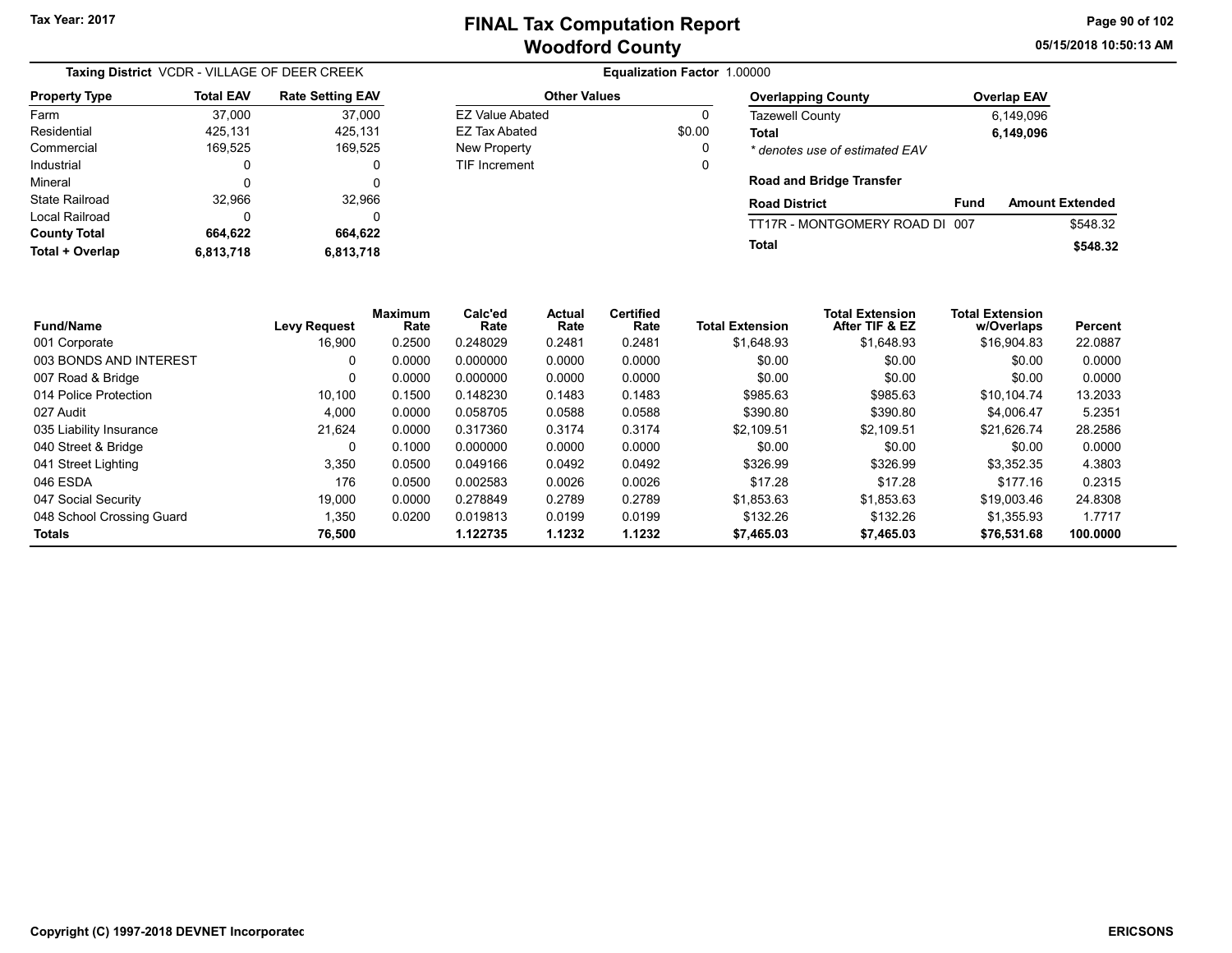Other Values EZ Value Abated 0 EZ Tax Abated \$0.00 New Property 156,425 TIF Increment 0 05/15/2018 10:50:13 AM Page 91 of 102

| Taxing District VCEL - CITY OF EL PASO |                  |                         |  |  |  |  |  |
|----------------------------------------|------------------|-------------------------|--|--|--|--|--|
| <b>Property Type</b>                   | <b>Total EAV</b> | <b>Rate Setting EAV</b> |  |  |  |  |  |
| Farm                                   | 196,943          | 196.943                 |  |  |  |  |  |
| Residential                            | 30,339,873       | 30,339,873              |  |  |  |  |  |
| Commercial                             | 14,081,259       | 14,081,259              |  |  |  |  |  |
| Industrial                             | 434.930          | 434.930                 |  |  |  |  |  |
| Mineral                                | 0                | 0                       |  |  |  |  |  |
| <b>State Railroad</b>                  | 18,908           | 18,908                  |  |  |  |  |  |
| Local Railroad                         | 0                | 0                       |  |  |  |  |  |
| <b>County Total</b>                    | 45,071,913       | 45,071,913              |  |  |  |  |  |
| Total + Overlap                        | 46,745,336       | 46,745,336              |  |  |  |  |  |

Equalization Factor 1.00000

| <b>Overlapping County</b>      | <b>Overlap EAV</b> |
|--------------------------------|--------------------|
| <b>McLean County</b>           | *1.673.423         |
| Total                          | 1,673,423          |
| * denotes use of estimated EAV |                    |

#### Road and Bridge Transfer

| <b>Road District</b>             | Fund | <b>Amount Extended</b> |
|----------------------------------|------|------------------------|
| TT12R - PANOLA ROAD DISTRICT 007 |      | \$471.06               |
| TT16R - EL PASO ROAD DISTRIC 007 |      | \$33.330.29            |
| Total                            |      | \$33,801.35            |

| <b>Fund/Name</b>           | Levy Request | <b>Maximum</b><br>Rate | Calc'ed<br>Rate | Actual<br>Rate | <b>Certified</b><br>Rate | <b>Total Extension</b> | <b>Total Extension</b><br>After TIF & EZ | <b>Total Extension</b><br>w/Overlaps | Percent  |
|----------------------------|--------------|------------------------|-----------------|----------------|--------------------------|------------------------|------------------------------------------|--------------------------------------|----------|
| 001 Corporate              | 95.000       | 0.3330                 | 0.203229        | 0.2033         | 0.2033                   | \$91.631.20            | \$91.631.20                              | \$95.033.27                          | 23.8586  |
| 003 BONDS AND INTEREST     | 0            | 0.0000                 | 0.000000        | 0.0000         | 0.0000                   | \$0.00                 | \$0.00                                   | \$0.00                               | 0.0000   |
| 005 L.M.R.F.               | 75.000       | 0.0000                 | 0.160444        | 0.1605         | 0.1605                   | \$72.340.42            | \$72.340.42                              | \$75.026.26                          | 18.8358  |
| 007 ROAD AND BRIDGE        | 0            | 0.0000                 | 0.000000        | 0.0000         | 0.0000                   | \$0.00                 | \$0.00                                   | \$0.00                               | 0.0000   |
| 035A HEALTH INSURANCE      | 117.000      | 0.0000                 | 0.250292        | 0.2503         | 0.2503                   | \$112.815.00           | \$112.815.00                             | \$117.003.58                         | 29.3745  |
| 042 Parks                  | 44.000       | 0.1000                 | 0.094127        | 0.0942         | 0.0942                   | \$42.457.74            | \$42,457.74                              | \$44.034.11                          | 11.0550  |
| 043 Recreation             | 29.500       | 0.0667                 | 0.063108        | 0.0632         | 0.0632                   | \$28.485.45            | \$28,485.45                              | \$29.543.05                          | 7.4170   |
| 047 Social Security        | 16,000       | 0.0000                 | 0.034228        | 0.0343         | 0.0343                   | \$15.459.67            | \$15,459.67                              | \$16.033.65                          | 4.0254   |
| 060 Unemployment Insurance | 2.400        | 0.0000                 | 0.005134        | 0.0052         | 0.0052                   | \$2.343.74             | \$2.343.74                               | \$2.430.76                           | 0.6103   |
| 062 WORKERS COMPENSATION   | 19.200       | 0.0000                 | 0.041074        | 0.0411         | 0.0411                   | \$18.524.56            | \$18,524.56                              | \$19.212.33                          | 4.8234   |
| <b>Totals</b>              | 398.100      |                        | 0.851636        | 0.8521         | 0.8521                   | \$384.057.78           | \$384.057.78                             | \$398.317.01                         | 100.0000 |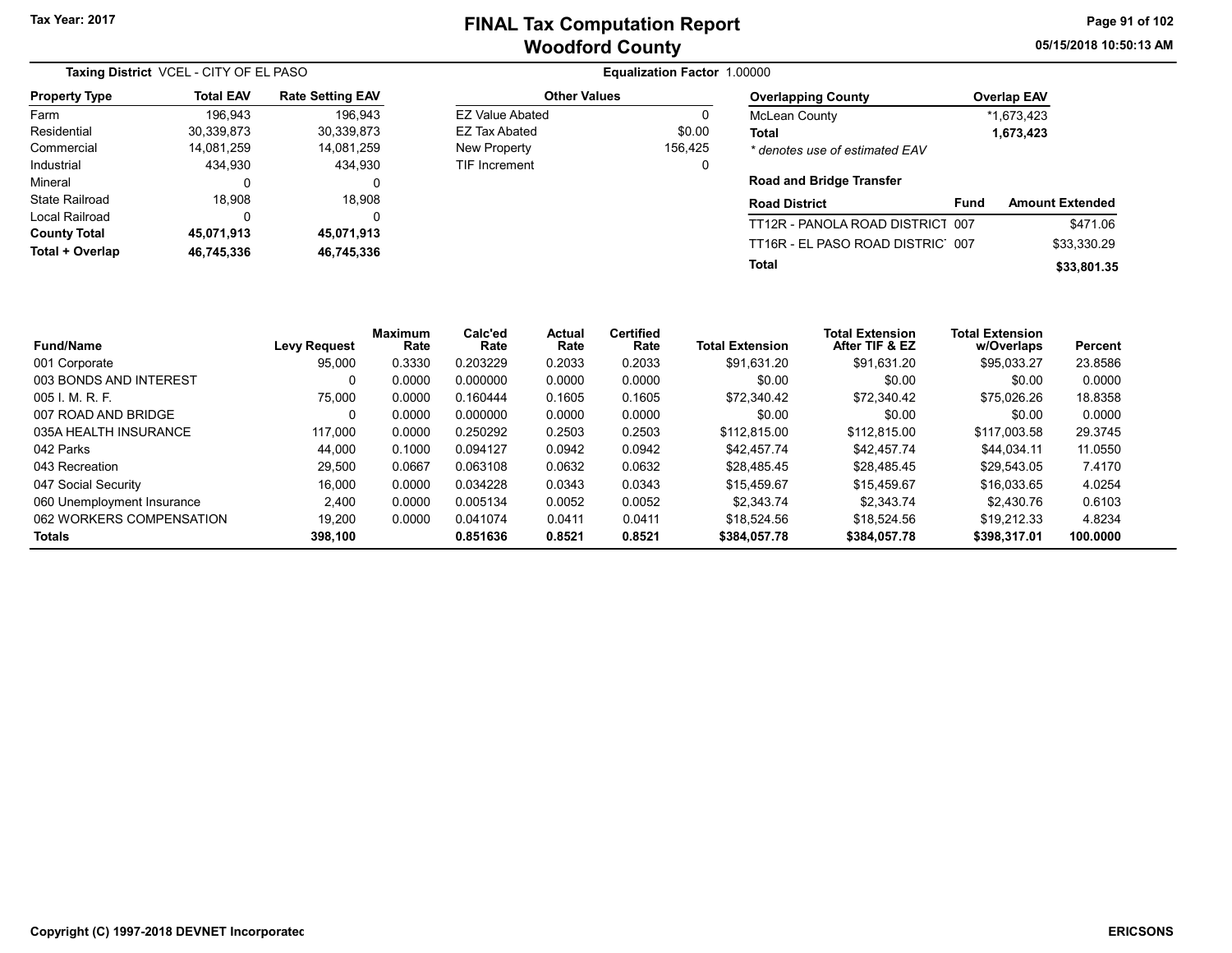05/15/2018 10:50:13 AM Page 92 of 102

| Taxing District VCEU - CITY OF EUREKA |                  |                         |  |  |  |
|---------------------------------------|------------------|-------------------------|--|--|--|
| <b>Property Type</b>                  | <b>Total EAV</b> | <b>Rate Setting EAV</b> |  |  |  |
| Farm                                  | 426,829          | 426,829                 |  |  |  |
| Residential                           | 58.688.437       | 58.688.437              |  |  |  |
| Commercial                            | 13,667,425       | 13,667,425              |  |  |  |
| Industrial                            | 477.008          | 477.008                 |  |  |  |
| Mineral                               | 0                | 0                       |  |  |  |
| State Railroad                        | 6,862            | 6,862                   |  |  |  |
| Local Railroad                        | 0                | 0                       |  |  |  |
| <b>County Total</b>                   | 73,266,561       | 73,266,561              |  |  |  |
| Total + Overlap                       | 73.266.561       | 73.266.561              |  |  |  |

#### Equalization Factor 1.00000

| <b>Other Values</b>    |         |  |  |  |  |  |
|------------------------|---------|--|--|--|--|--|
| <b>EZ Value Abated</b> | Ω       |  |  |  |  |  |
| EZ Tax Abated          | \$0.00  |  |  |  |  |  |
| New Property           | 776.300 |  |  |  |  |  |
| <b>TIF Increment</b>   | 0       |  |  |  |  |  |

#### Road and Bridge Transfer

| <b>Road District</b>            | Fund | <b>Amount Extended</b> |
|---------------------------------|------|------------------------|
| TT13R - CRUGER ROAD DISTRIC 007 |      | \$20.632.79            |
| TT14R - OLIO ROAD DISTRICT      | በበ7  | \$39.812.12            |
| Total                           |      | \$60,444.91            |

| <b>Fund/Name</b>        | <b>Levy Request</b> | <b>Maximum</b><br>Rate | Calc'ed<br>Rate | Actual<br>Rate | <b>Certified</b><br>Rate | <b>Total Extension</b> | <b>Total Extension</b><br>After TIF & EZ | <b>Total Extension</b><br>w/Overlaps | Percent  |
|-------------------------|---------------------|------------------------|-----------------|----------------|--------------------------|------------------------|------------------------------------------|--------------------------------------|----------|
| 001 Corporate           | 72.328              | 0.3330                 | 0.098719        | 0.0988         | 0.0988                   | \$72.387.36            | \$72.387.36                              | \$72,387.36                          | 14.6783  |
| 003 BONDS AND INTEREST  |                     | 0.0000                 | 0.000000        | 0.0000         | 0.0000                   | \$0.00                 | \$0.00                                   | \$0.00                               | 0.0000   |
| 005 IMRF                | 61.000              | 0.0000                 | 0.083258        | 0.0833         | 0.0833                   | \$61,031.05            | \$61.031.05                              | \$61.031.05                          | 12.3756  |
| 007 Road & Bridge       |                     | 0.0000                 | 0.000000        | 0.0000         | 0.0000                   | \$0.00                 | \$0.00                                   | \$0.00                               | 0.0000   |
| 014 Police Protection   | 51.000              | 0.1500                 | 0.069609        | 0.0697         | 0.0697                   | \$51.066.79            | \$51.066.79                              | \$51.066.79                          | 10.3551  |
| 015 POLICE PENSION      | 87.201              | 0.0000                 | 0.119019        | 0.1191         | 0.1191                   | \$87.260.47            | \$87.260.47                              | \$87.260.47                          | 17.6943  |
| 027 Audit               | 16.000              | 0.0000                 | 0.021838        | 0.0219         | 0.0219                   | \$16,045.38            | \$16.045.38                              | \$16,045.38                          | 3.2536   |
| 035 Liability Insurance | 90.200              | 0.0000                 | 0.123112        | 0.1232         | 0.1232                   | \$90.264.40            | \$90.264.40                              | \$90.264.40                          | 18.3034  |
| 042 Parks               | 34.000              | 0.1000                 | 0.046406        | 0.0465         | 0.0465                   | \$34.068.95            | \$34.068.95                              | \$34.068.95                          | 6.9083   |
| 046 ESDA                | 1,000               | 0.0500                 | 0.001365        | 0.0014         | 0.0014                   | \$1.025.73             | \$1.025.73                               | \$1.025.73                           | 0.2080   |
| 047 Social Security     | 80.000              | 0.0000                 | 0.109190        | 0.1092         | 0.1092                   | \$80,007.08            | \$80,007.08                              | \$80,007.08                          | 16.2234  |
| <b>Totals</b>           | 492.729             |                        | 0.672516        | 0.6731         | 0.6731                   | \$493.157.21           | \$493.157.21                             | \$493,157.21                         | 100.0000 |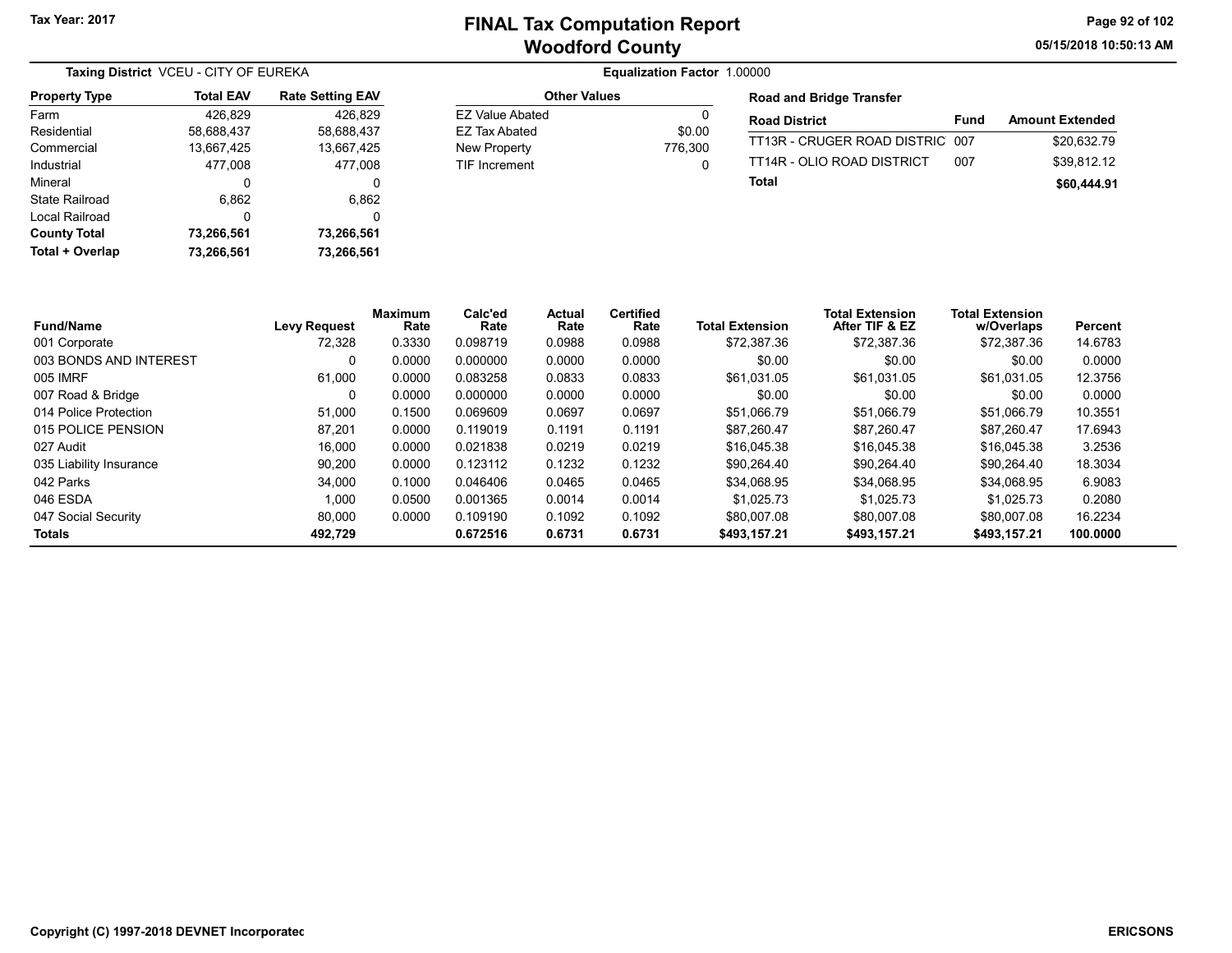05/15/2018 10:50:13 AM Page 93 of 102

| Taxing District VCGD - VILLAGE OF GOODFIELD |                  |                         |                        |                        |                       |                          | <b>Equalization Factor 1.00000</b> |                                          |                        |                    |                        |
|---------------------------------------------|------------------|-------------------------|------------------------|------------------------|-----------------------|--------------------------|------------------------------------|------------------------------------------|------------------------|--------------------|------------------------|
| <b>Property Type</b>                        | <b>Total EAV</b> | <b>Rate Setting EAV</b> |                        | <b>Other Values</b>    |                       |                          |                                    | <b>Overlapping County</b>                |                        | <b>Overlap EAV</b> |                        |
| Farm                                        | 177,304          | 152,321                 |                        | <b>EZ Value Abated</b> |                       |                          | 0                                  | Tazewell County                          |                        | 8,198,270          |                        |
| Residential                                 | 12,770,635       | 11,718,619              |                        | <b>EZ Tax Abated</b>   |                       |                          | \$0.00<br>Total                    |                                          |                        | 8,198,270          |                        |
| Commercial                                  | 3,164,559        | 1,651,367               |                        | New Property           |                       |                          | 238,133                            | * denotes use of estimated EAV           |                        |                    |                        |
| Industrial                                  | 8,518,304        | 7,320,496               |                        | <b>TIF Increment</b>   |                       |                          | 3,789,834                          |                                          |                        |                    |                        |
| Mineral                                     | 0                |                         | 0                      |                        |                       |                          |                                    | <b>Road and Bridge Transfer</b>          |                        |                    |                        |
| <b>State Railroad</b>                       | 165,730          | 165,730                 |                        |                        |                       |                          |                                    | <b>Road District</b>                     | Fund                   |                    | <b>Amount Extended</b> |
| Local Railroad                              | 11,431           |                         | 9,596                  |                        |                       |                          |                                    | TT17R - MONTGOMERY ROAD DI 007           |                        |                    | \$17,339.96            |
| <b>County Total</b>                         | 24,807,963       | 21,018,129              |                        |                        |                       |                          | Total                              |                                          |                        |                    |                        |
| Total + Overlap                             | 33,006,233       | 29,216,399              |                        |                        |                       |                          |                                    |                                          |                        |                    | \$17,339.96            |
| <b>Fund/Name</b>                            |                  | <b>Levy Request</b>     | <b>Maximum</b><br>Rate | Calc'ed<br>Rate        | <b>Actual</b><br>Rate | <b>Certified</b><br>Rate | <b>Total Extension</b>             | <b>Total Extension</b><br>After TIF & EZ | <b>Total Extension</b> | w/Overlaps         | <b>Percent</b>         |
| 001 CORPORATE                               |                  | 54,215                  | 0.2664                 | 0.185564               | 0.1856                | 0.1856                   | \$46,043.58                        | \$39,009.65                              |                        | \$54,225.64        | 30.4164                |
| 003 BONDS AND INTEREST                      |                  | 0                       | 0.0000                 | 0.000000               | 0.0000                | 0.0000                   | \$0.00                             | \$0.00                                   |                        | \$0.00             | 0.0000                 |
| 005 IMRF                                    |                  | 31,250                  | 0.0000                 | 0.106961               | 0.1070                | 0.1070                   | \$26,544.52                        | \$22,489.40                              |                        | \$31,261.55        | 17.5352                |
| 007 Road & Bridge                           |                  | 0                       | 0.0000                 | 0.000000               | 0.0000                | 0.0000                   | \$0.00                             | \$0.00                                   |                        | \$0.00             | 0.0000                 |
| 027 Audit                                   |                  | 7,500                   | 0.0000                 | 0.025671               | 0.0257                | 0.0257                   | \$6,375.65                         | \$5,401.66                               |                        | \$7,508.61         | 4.2117                 |
| 035 Liability Ins                           |                  | 42,000                  | 0.0000                 | 0.143755               | 0.1438                | 0.1438                   | \$35,673.85                        | \$30,224.07                              |                        | \$42,013.18        | 23.5660                |

040 Street & Bridge COMPUTER COMPUTER COMPUTER ON COLOCOL COMPUTER ON COODO 0.0000 0.0000 \$0.000 \$0.00 0.0000 0<br>Details and the computer of the contract of the contract of the contract of the contract of the contract of th 041 Street Lighting 12,000 0.0500 0.041073 0.0411 \$10,196.07 \$8,638.45 \$12,007.94 6.7355 047 Social Security 23,750 0.0000 0.081290 0.0813 \$20,168.87 \$17,087.74 \$23,752.93 13.3235 048 School Crossing Guard **0 0.0200** 0.0200 0.000000 0.0000 0.0000 \$0.00 \$0.00 \$0.00 \$0.00 \$0.00 0.0000 143 Medicare 7,500 0.0000 0.025671 0.0257 0.0257 \$6,375.65 \$5,401.66 \$7,508.61 4.2117 Totals 178,215 0.609985 0.6102 0.6102 \$151,378.19 \$128,252.63 \$178,278.46 100.0000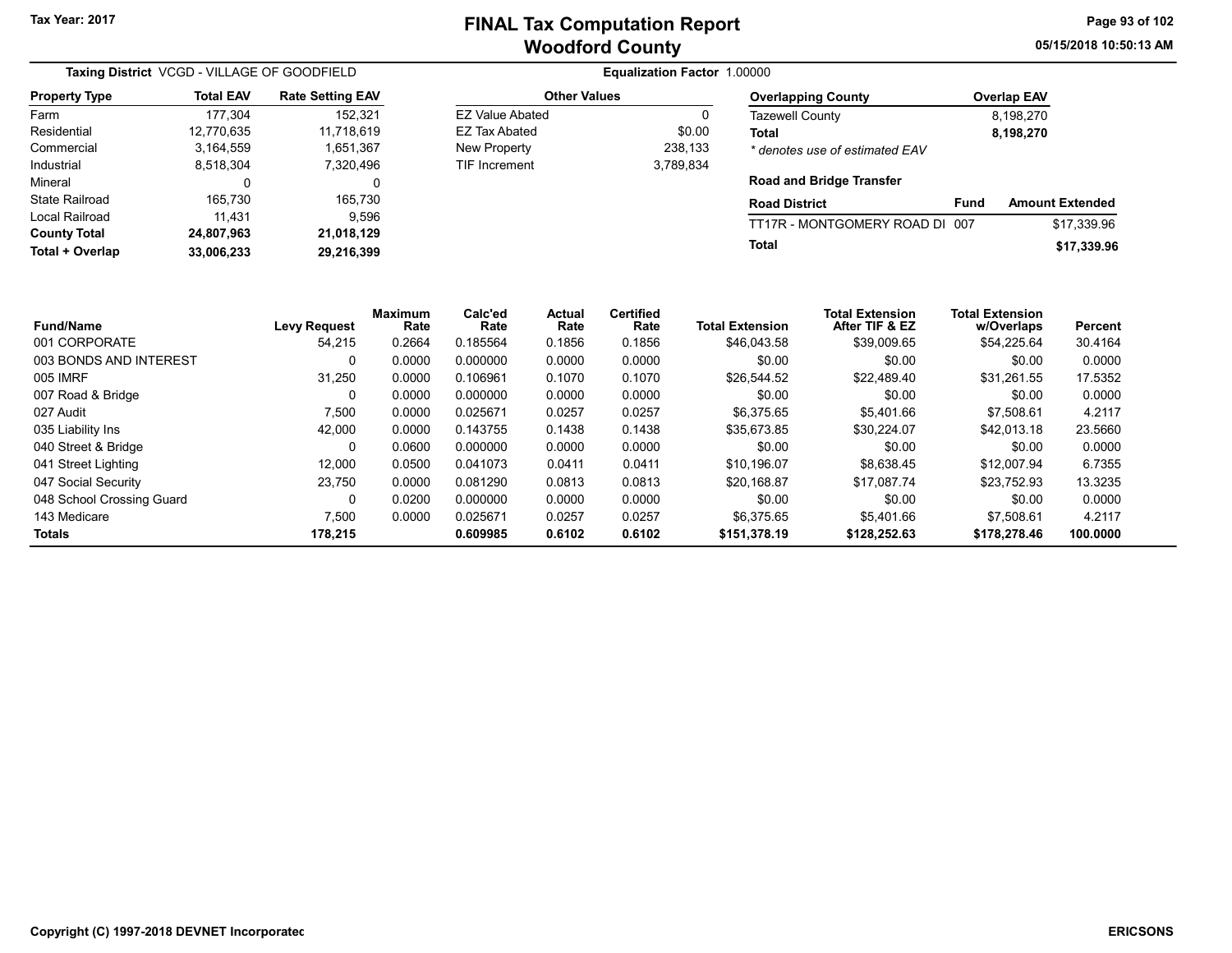Other Values EZ Value Abated 0 EZ Tax Abated \$0.00 New Property 242,708 TIF Increment 0 05/15/2018 10:50:13 AM Page 94 of 102

| <b>Taxing District</b> VCGR - VILLAGE OF GERMANTOWN HILLS |            |                         |  |  |
|-----------------------------------------------------------|------------|-------------------------|--|--|
| <b>Property Type</b>                                      | Total EAV  | <b>Rate Setting EAV</b> |  |  |
| Farm                                                      | 207,302    | 207,302                 |  |  |
| Residential                                               | 81,956,106 | 81,956,106              |  |  |
| Commercial                                                | 4,700,177  | 4,700,177               |  |  |
| Industrial                                                | 560        | 560                     |  |  |
| Mineral                                                   | 0          | 0                       |  |  |
| <b>State Railroad</b>                                     | 0          | 0                       |  |  |
| Local Railroad                                            | 0          | 0                       |  |  |
| <b>County Total</b>                                       | 86,864,145 | 86,864,145              |  |  |
| Total + Overlap                                           | 86,864,145 | 86.864.145              |  |  |

| <b>Road and Bridge Transfer</b> |      |                        |  |  |  |  |
|---------------------------------|------|------------------------|--|--|--|--|
| <b>Road District</b>            | Fund | <b>Amount Extended</b> |  |  |  |  |
| TT08R - WORTH ROAD DISTRICT 007 |      | \$71,141.73            |  |  |  |  |
| Total                           |      | \$71,141.73            |  |  |  |  |

| <b>Fund/Name</b>        | <b>Levy Request</b> | <b>Maximum</b><br>Rate | Calc'ed<br>Rate | <b>Actual</b><br>Rate | <b>Certified</b><br>Rate | <b>Total Extension</b> | <b>Total Extension</b><br>After TIF & EZ | <b>Total Extension</b><br>w/Overlaps | Percent  |
|-------------------------|---------------------|------------------------|-----------------|-----------------------|--------------------------|------------------------|------------------------------------------|--------------------------------------|----------|
| 001 Corporate           | 188.438             | 0.2670                 | 0.216934        | 0.2170                | 0.2170                   | \$188,495.19           | \$188,495.19                             | \$188,495.19                         | 48.1259  |
| 005 IMRF                | 53.000              | 0.0000                 | 0.061015        | 0.0611                | 0.0611                   | \$53.073.99            | \$53,073.99                              | \$53.073.99                          | 13.5507  |
| 007 Road & Bridge       | 0                   | 0.0000                 | 0.000000        | 0.0000                | 0.0000                   | \$0.00                 | \$0.00                                   | \$0.00                               | 0.0000   |
| 014 Police Protection   | 51.000              | 0.0750                 | 0.058712        | 0.0588                | 0.0588                   | \$51.076.12            | \$51.076.12                              | \$51.076.12                          | 13.0406  |
| 027 Audit               | 22.000              | 0.0000                 | 0.025327        | 0.0254                | 0.0254                   | \$22,063.49            | \$22.063.49                              | \$22.063.49                          | 5.6332   |
| 035 Liability Insurance | 38.000              | 0.0000                 | 0.043747        | 0.0438                | 0.0438                   | \$38,046.50            | \$38,046.50                              | \$38,046.50                          | 9.7139   |
| 041 Street Lighting     | 10.000              | 0.0500                 | 0.011512        | 0.0116                | 0.0116                   | \$10.076.24            | \$10.076.24                              | \$10.076.24                          | 2.5726   |
| 046 ESDA                | 700                 | 0.0500                 | 0.000806        | 0.0009                | 0.0009                   | \$781.78               | \$781.78                                 | \$781.78                             | 0.1996   |
| 047 Social Security     | 28.000              | 0.0000                 | 0.032234        | 0.0323                | 0.0323                   | \$28.057.12            | \$28.057.12                              | \$28.057.12                          | 7.1635   |
| Totals                  | 391.138             |                        | 0.450287        | 0.4509                | 0.4509                   | \$391.670.43           | \$391,670.43                             | \$391.670.43                         | 100.0000 |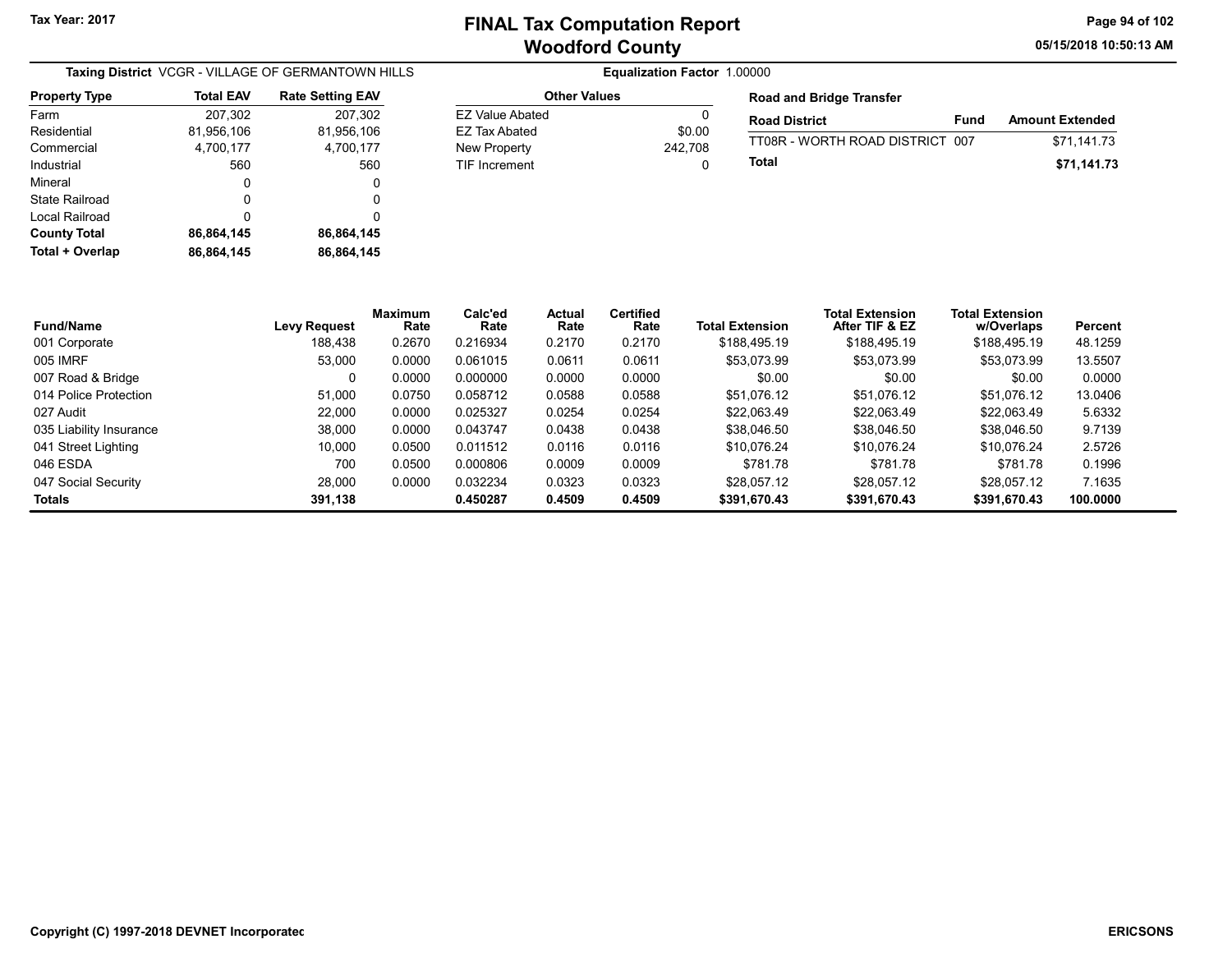05/15/2018 10:50:13 AM Page 95 of 102

|                      | Taxing District VCKA - VILLAGE OF KAPPA |                         |  |  |  |  |  |
|----------------------|-----------------------------------------|-------------------------|--|--|--|--|--|
| <b>Property Type</b> | <b>Total EAV</b>                        | <b>Rate Setting EAV</b> |  |  |  |  |  |
| Farm                 | 88,375                                  | 88,375                  |  |  |  |  |  |
| Residential          | 3,588,953                               | 3,588,953               |  |  |  |  |  |
| Commercial           | 170,387                                 | 170,387                 |  |  |  |  |  |
| Industrial           | 17,378                                  | 17,378                  |  |  |  |  |  |
| Mineral              | 0                                       | 0                       |  |  |  |  |  |
| State Railroad       | Ω                                       | 0                       |  |  |  |  |  |
| Local Railroad       | O                                       | 0                       |  |  |  |  |  |
| <b>County Total</b>  | 3,865,093                               | 3,865,093               |  |  |  |  |  |
| Total + Overlap      | 3,865,093                               | 3,865,093               |  |  |  |  |  |

#### Equalization Factor 1.00000 Other Values EZ Value Abated 0

EZ Tax Abated \$0.00 New Property 80,833 TIF Increment 0

| <b>Road and Bridge Transfer</b>  |      |                        |  |  |  |  |  |
|----------------------------------|------|------------------------|--|--|--|--|--|
| <b>Road District</b>             | Fund | <b>Amount Extended</b> |  |  |  |  |  |
| TT16R - EL PASO ROAD DISTRIC 007 |      | \$2,902.68             |  |  |  |  |  |
| Total                            |      | \$2,902.68             |  |  |  |  |  |

| <b>Fund/Name</b>        | <b>Levy Request</b> | <b>Maximum</b><br>Rate | Calc'ed<br>Rate | Actual<br>Rate | <b>Certified</b><br>Rate | <b>Total Extension</b> | <b>Total Extension</b><br>After TIF & EZ | <b>Total Extension</b><br>w/Overlaps | Percent  |
|-------------------------|---------------------|------------------------|-----------------|----------------|--------------------------|------------------------|------------------------------------------|--------------------------------------|----------|
| 001 Corporate           | 12.140              | 0.3330                 | 0.314093        | 0.3141         | 0.3141                   | \$12,140.26            | \$12.140.26                              | \$12,140.26                          | 55.6324  |
| 007 Road & Bridge       |                     | 0.0000                 | 0.000000        | 0.0000         | 0.0000                   | \$0.00                 | \$0.00                                   | \$0.00                               | 0.0000   |
| 035 Liability Insurance | 6,900               | 0.0000                 | 0.178521        | 0.1786         | 0.1786                   | \$6,903.06             | \$6,903.06                               | \$6,903.06                           | 31.6330  |
| 041 Street Lighting     | 1,470               | 0.0500                 | 0.038033        | 0.0381         | 0.0381                   | \$1.472.60             | \$1.472.60                               | \$1.472.60                           | 6.7481   |
| 046 ESDA                |                     | 0.0500                 | 0.000000        | 0.0000         | 0.0000                   | \$0.00                 | \$0.00                                   | \$0.00                               | 0.0000   |
| 047 SOCIAL SECURITY     | 1.305               | 0.0000                 | 0.033764        | 0.0338         | 0.0338                   | \$1.306.40             | \$1.306.40                               | \$1.306.40                           | 5.9865   |
| Totals                  | 21.815              |                        | 0.564411        | 0.5646         | 0.5646                   | \$21,822.32            | \$21,822.32                              | \$21,822.32                          | 100.0000 |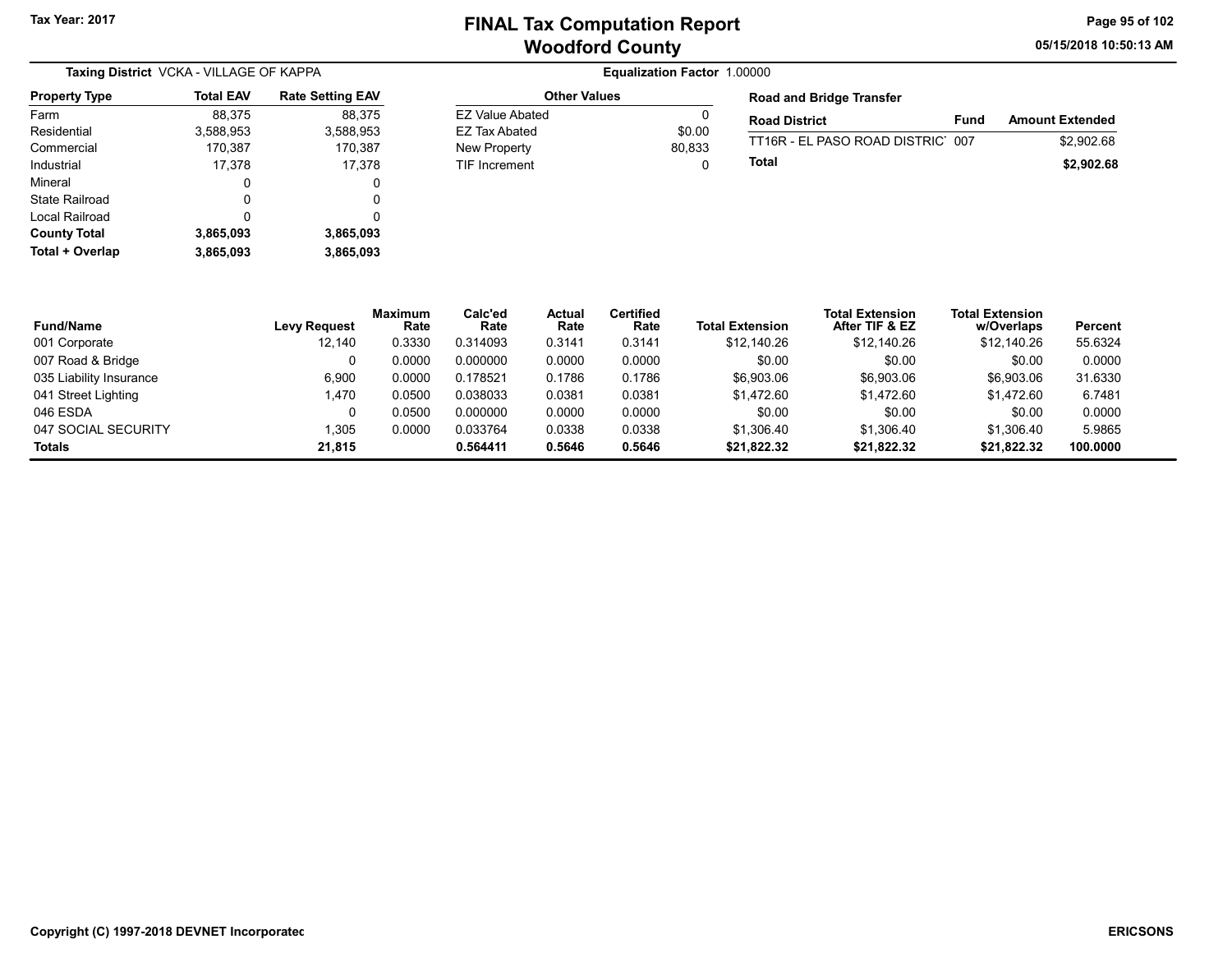05/15/2018 10:50:13 AM Page 96 of 102

| Taxing District VCME - VILLAGE OF METAMORA |                  |                         |  |  |  |
|--------------------------------------------|------------------|-------------------------|--|--|--|
| <b>Property Type</b>                       | <b>Total EAV</b> | <b>Rate Setting EAV</b> |  |  |  |
| Farm                                       | 74,516           | 74,516                  |  |  |  |
| Residential                                | 57,511,696       | 57,511,696              |  |  |  |
| Commercial                                 | 11,053,851       | 11,053,851              |  |  |  |
| Industrial                                 | 2,005,257        | 2,005,257               |  |  |  |
| Mineral                                    | 0                | 0                       |  |  |  |
| State Railroad                             | Ω                | 0                       |  |  |  |
| Local Railroad                             | 0                | 0                       |  |  |  |
| <b>County Total</b>                        | 70,645,320       | 70,645,320              |  |  |  |
| Total + Overlap                            | 70,645,320       | 70,645,320              |  |  |  |

#### Equalization Factor 1.00000

| <b>Other Values</b> |         |
|---------------------|---------|
| F7 Value Abated     | n       |
| FZ Tax Abated       | \$0.00  |
| <b>New Property</b> | 474.416 |
| TIF Increment       |         |

#### Road and Bridge Transfer

| <b>Road District</b>            | <b>Fund</b> | <b>Amount Extended</b> |
|---------------------------------|-------------|------------------------|
| TT08R - WORTH ROAD DISTRICT 007 |             | \$692.96               |
| TT09R - METAMORA ROAD DISTE 007 |             | \$115.168.71           |
| Total                           |             | \$115,861.67           |

| <b>Fund/Name</b>        | <b>Levy Request</b> | <b>Maximum</b><br>Rate | Calc'ed<br>Rate | Actual<br>Rate | <b>Certified</b><br>Rate | <b>Total Extension</b> | <b>Total Extension</b><br>After TIF & EZ | <b>Total Extension</b><br>w/Overlaps | Percent  |
|-------------------------|---------------------|------------------------|-----------------|----------------|--------------------------|------------------------|------------------------------------------|--------------------------------------|----------|
| 001 Corporate           | 236.292             | 0.3330                 | 0.334477        | 0.3330         | 0.3330                   | \$235.248.92           | \$235,248.92                             | \$235,248.92                         | 27.6831  |
| 005 IMRF                | 43.018              | 0.0000                 | 0.060893        | 0.0609         | 0.0609                   | \$43.023.00            | \$43,023.00                              | \$43,023.00                          | 5.0628   |
| 007 ROAD AND BRIDGE     | 0                   | 0.0000                 | 0.000000        | 0.0000         | 0.0000                   | \$0.00                 | \$0.00                                   | \$0.00                               | 0.0000   |
| 012 Fire Protection     | 174.806             | 0.2500                 | 0.247442        | 0.2475         | 0.2475                   | \$174.847.17           | \$174.847.17                             | \$174.847.17                         | 20.5753  |
| 014 Police Protection   | 52.460              | 0.0750                 | 0.074258        | 0.0743         | 0.0743                   | \$52.489.47            | \$52.489.47                              | \$52.489.47                          | 6.1767   |
| 027 Audit               | 536. ا              | 0.0000                 | 0.002174        | 0.0022         | 0.0022                   | \$1,554.20             | \$1,554.20                               | \$1.554.20                           | 0.1829   |
| 035 Liability Insurance | 156,400             | 0.0000                 | 0.221388        | 0.2214         | 0.2214                   | \$156,408.74           | \$156,408.74                             | \$156,408.74                         | 18.4055  |
| 041 Street Lighting     | 9,536               | 0.0500                 | 0.013498        | 0.0135         | 0.0135                   | \$9.537.12             | \$9.537.12                               | \$9.537.12                           | 1.1223   |
| 044 Band                | 10,391              | 0.0400                 | 0.014709        | 0.0148         | 0.0148                   | \$10.455.51            | \$10.455.51                              | \$10,455.51                          | 1.2304   |
| 046 ESDA                | 2.796               | 0.0500                 | 0.003958        | 0.0040         | 0.0040                   | \$2.825.81             | \$2.825.81                               | \$2.825.81                           | 0.3325   |
| 047 Social Security     | 37.400              | 0.0000                 | 0.052941        | 0.0530         | 0.0530                   | \$37.442.02            | \$37.442.02                              | \$37.442.02                          | 4.4060   |
| 064 AMBULANCE           | 125.903             | 0.2500                 | 0.178219        | 0.1783         | 0.1783                   | \$125,960.61           | \$125,960.61                             | \$125.960.61                         | 14.8225  |
| <b>Totals</b>           | 850,538             |                        | 1.203957        | 1.2029         | 1.2029                   | \$849,792.57           | \$849,792.57                             | \$849,792.57                         | 100.0000 |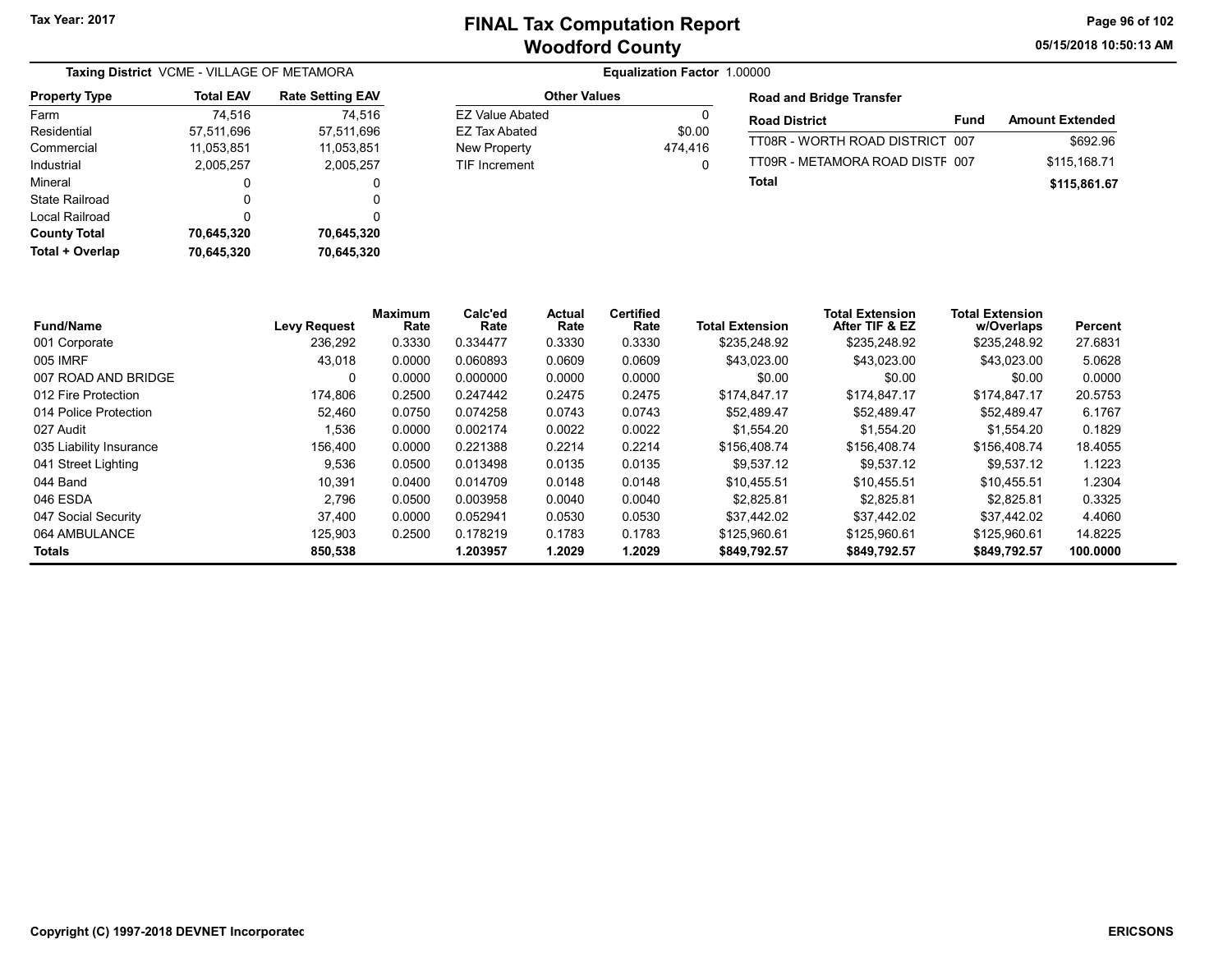05/15/2018 10:50:13 AM Page 97 of 102

| Taxing District VCMI - CITY OF MINONK |                  |                         |  |  |  |  |  |
|---------------------------------------|------------------|-------------------------|--|--|--|--|--|
| <b>Property Type</b>                  | <b>Total EAV</b> | <b>Rate Setting EAV</b> |  |  |  |  |  |
| Farm                                  | 297,598          | 297,598                 |  |  |  |  |  |
| Residential                           | 21,254,027       | 20,523,729              |  |  |  |  |  |
| Commercial                            | 4,624,072        | 2,923,211               |  |  |  |  |  |
| Industrial                            | 2.642.402        | 1,698,966               |  |  |  |  |  |
| Mineral                               | 0                | 0                       |  |  |  |  |  |
| State Railroad                        | 0                | 0                       |  |  |  |  |  |
| Local Railroad                        | 0                | 0                       |  |  |  |  |  |
| <b>County Total</b>                   | 28,818,099       | 25,443,504              |  |  |  |  |  |
| Total + Overlap                       | 28.818.099       | 25.443.504              |  |  |  |  |  |

| <b>Other Values</b>                                   |                                | <b>Road and Bridge Transfer</b>                  |
|-------------------------------------------------------|--------------------------------|--------------------------------------------------|
| <b>EZ Value Abated</b>                                | 0                              | <b>Road District</b>                             |
| EZ Tax Abated<br>New Property<br><b>TIF Increment</b> | \$0.00<br>170.558<br>3.374.595 | TT05R - CLAYTON ROAD D<br>TT06R - MINONK ROAD DI |
|                                                       |                                | Total                                            |

| <b>Road District</b>             | Fund | <b>Amount Extended</b> |
|----------------------------------|------|------------------------|
| TT05R - CLAYTON ROAD DISTRIC 007 |      | \$583.21               |
| TT06R - MINONK ROAD DISTRICT 007 |      | \$16.656.42            |
| Total                            |      | \$17,239.63            |

| <b>Fund/Name</b>           | <b>Levy Request</b> | Maximum<br>Rate | Calc'ed<br>Rate | Actual<br>Rate | <b>Certified</b><br>Rate | <b>Total Extension</b> | <b>Total Extension</b><br>After TIF & EZ | <b>Total Extension</b><br>w/Overlaps | <b>Percent</b> |
|----------------------------|---------------------|-----------------|-----------------|----------------|--------------------------|------------------------|------------------------------------------|--------------------------------------|----------------|
| 001 Corporate              | 84,600              | 0.3330          | 0.332501        | 0.3326         | 0.3326                   | \$95,849.00            | \$84,625.09                              | \$84,625.09                          | 19.5027        |
| 003 BONDS AND INTEREST     | 43,006              | 0.0000          | 0.169026        | 0.1691         | 0.1691                   | \$48.731.41            | \$43,024.97                              | \$43,024.97                          | 9.9156         |
| 005 I. M. R. F.            | 73,000              | 0.0000          | 0.286910        | 0.2870         | 0.2870                   | \$82,707.94            | \$73,022.86                              | \$73,022.86                          | 16.8289        |
| 007 ROAD AND BRIDGE        | 0                   | 0.0000          | 0.000000        | 0.0000         | 0.0000                   | \$0.00                 | \$0.00                                   | \$0.00                               | 0.0000         |
| 014 Police Protection      | 19,050              | 0.0750          | 0.074872        | 0.0749         | 0.0749                   | \$21.584.76            | \$19.057.18                              | \$19,057.18                          | 4.3919         |
| 027 Audit                  | 13,000              | 0.0000          | 0.051094        | 0.0511         | 0.0511                   | \$14,726.05            | \$13,001.63                              | \$13,001.63                          | 2.9964         |
| 035 Liability Insurance    | 85.000              | 0.0000          | 0.334074        | 0.3341         | 0.3341                   | \$96.281.27            | \$85,006.75                              | \$85,006.75                          | 19.5907        |
| 041 Street Lighting        | 12,700              | 0.0500          | 0.049915        | 0.0500         | 0.0500                   | \$14,409.05            | \$12,721.75                              | \$12.721.75                          | 2.9319         |
| 043 Recreation             | 22.850              | 0.0900          | 0.089807        | 0.0899         | 0.0899                   | \$25.907.47            | \$22.873.71                              | \$22.873.71                          | 5.2715         |
| 046 ESDA                   | 520                 | 0.0500          | 0.002044        | 0.0021         | 0.0021                   | \$605.18               | \$534.31                                 | \$534.31                             | 0.1231         |
| 047 Social Security        | 73,000              | 0.0000          | 0.286910        | 0.2870         | 0.2870                   | \$82,707.94            | \$73,022.86                              | \$73,022.86                          | 16.8289        |
| 060 Unemployment Insurance | 7,000               | 0.0000          | 0.027512        | 0.0276         | 0.0276                   | \$7.953.80             | \$7.022.41                               | \$7.022.41                           | 1.6184         |
| 064 Ambulance              | 0                   | 0.2500          | 0.000000        | 0.0000         | 0.0000                   | \$0.00                 | \$0.00                                   | \$0.00                               | 0.0000         |
| Totals                     | 433.726             |                 | 1.704665        | 1.7054         | 1.7054                   | \$491,463.87           | \$433.913.52                             | \$433.913.52                         | 100.0000       |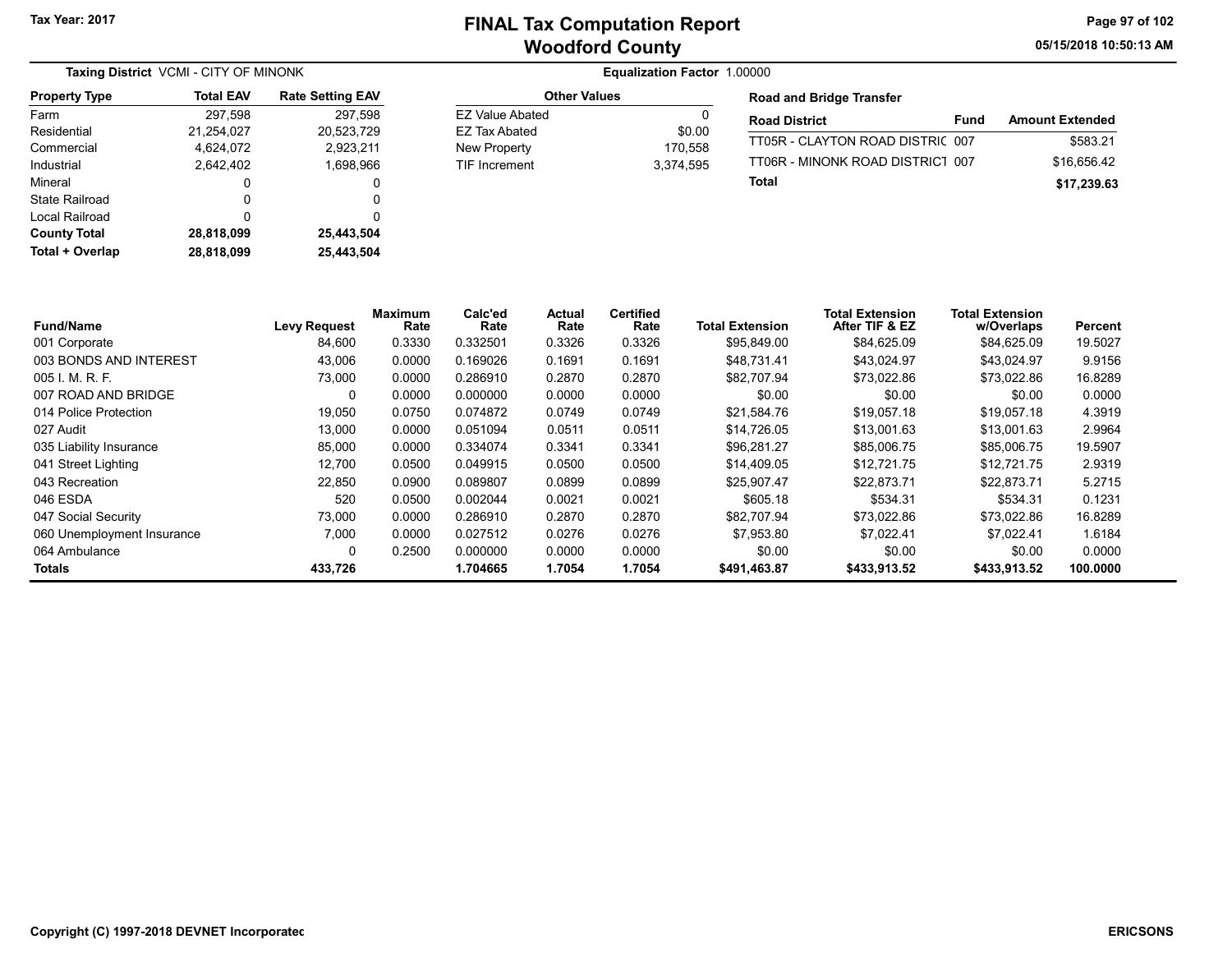05/15/2018 10:50:13 AM Page 98 of 102

| Taxing District VCPA - VILLAGE OF PANOLA |                  |                         |  |  |  |  |  |
|------------------------------------------|------------------|-------------------------|--|--|--|--|--|
| <b>Property Type</b>                     | <b>Total EAV</b> | <b>Rate Setting EAV</b> |  |  |  |  |  |
| Farm                                     | 142,289          | 142,289                 |  |  |  |  |  |
| Residential                              | 621,611          | 621,611                 |  |  |  |  |  |
| Commercial                               | 26,408           | 26,408                  |  |  |  |  |  |
| Industrial                               | 0                | 0                       |  |  |  |  |  |
| Mineral                                  | 0                | 0                       |  |  |  |  |  |
| State Railroad                           | 0                | 0                       |  |  |  |  |  |
| Local Railroad                           | ŋ                | 0                       |  |  |  |  |  |
| <b>County Total</b>                      | 790,308          | 790,308                 |  |  |  |  |  |
| Total + Overlap                          | 790,308          | 790,308                 |  |  |  |  |  |

Equalization Factor 1.00000 Other Values EZ Value Abated 0

EZ Tax Abated \$0.00 New Property 33,885 TIF Increment 0 Road and Bridge Transfer

| <b>Road District</b>             | Fund | <b>Amount Extended</b> |
|----------------------------------|------|------------------------|
| TT12R - PANOLA ROAD DISTRICT 007 |      | \$538.99               |
| Total                            |      | \$538.99               |

| <b>Fund/Name</b>  | <b>Levy Request</b> | <b>Maximum</b><br>Rate | Calc'ed<br>Rate | Actual<br>Rate | Certified<br>Rate | <b>Total Extension</b> | <b>Total Extension</b><br>After TIF & EZ | <b>Total Extension</b><br>w/Overlaps | Percent  |
|-------------------|---------------------|------------------------|-----------------|----------------|-------------------|------------------------|------------------------------------------|--------------------------------------|----------|
| 001 Corporate     | 5,018               | 0.2500                 | 0.634942        | 0.2500         | 0.2500            | \$1,975.77             | \$1,975.77                               | \$1.975.77                           | 100.0000 |
| 007 Road & Bridge |                     | 0.0000                 | 0.000000        | 0.0000         | 0.0000            | \$0.00                 | \$0.00                                   | \$0.00                               | 0.0000   |
| <b>Totals</b>     | 5,018               |                        | 0.634942        | 0.2500         | 0.2500            | \$1,975.77             | \$1,975.77                               | \$1,975.77                           | 100.0000 |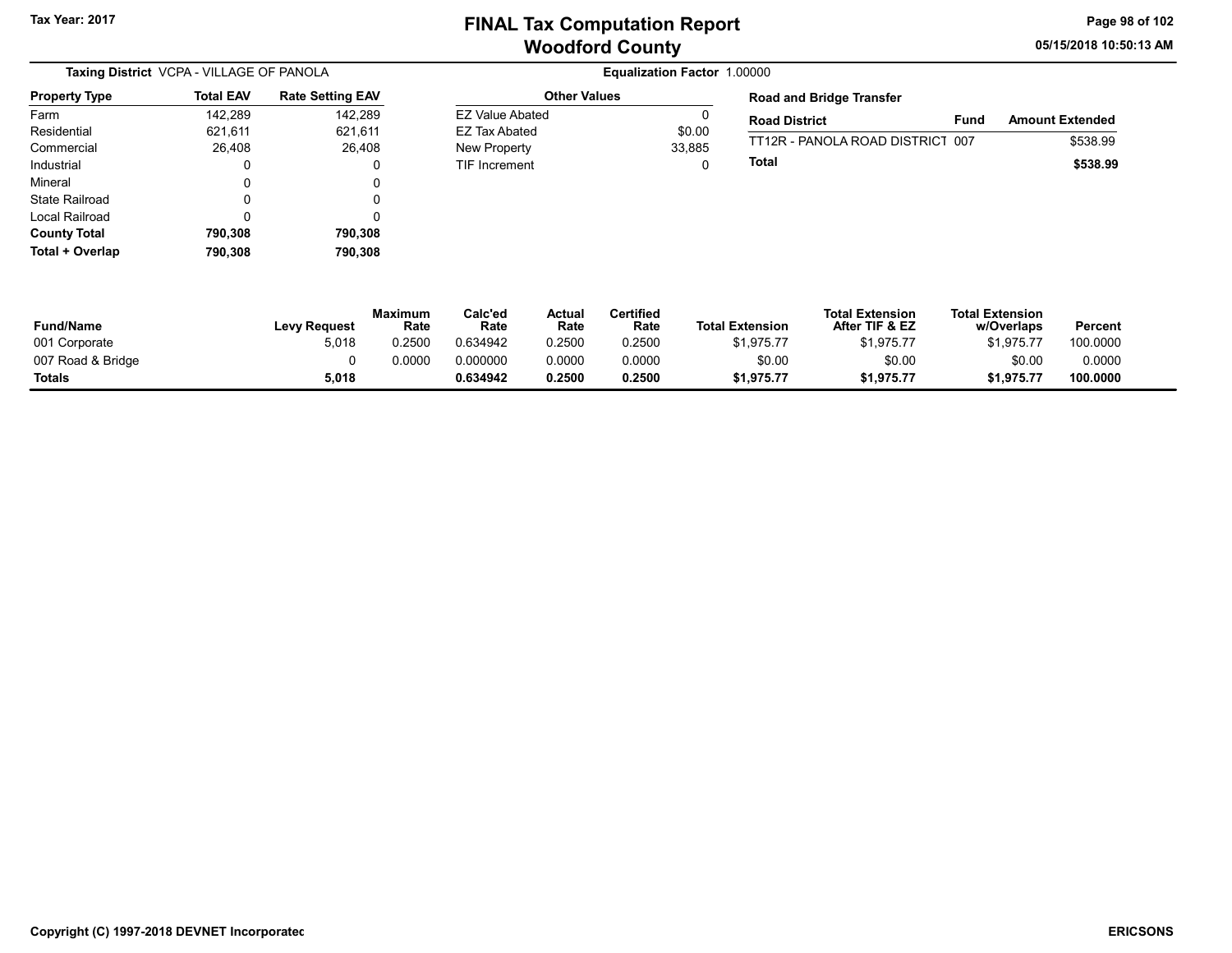Other Values EZ Value Abated 0 EZ Tax Abated \$0.00 New Property 119,934 TIF Increment 0 05/15/2018 10:50:13 AM Page 99 of 102

| Taxing District VCRO - VILLAGE OF ROANOKE |                  |                         |  |  |  |  |
|-------------------------------------------|------------------|-------------------------|--|--|--|--|
| <b>Property Type</b>                      | <b>Total EAV</b> | <b>Rate Setting EAV</b> |  |  |  |  |
| Farm                                      | 5,820            | 5,820                   |  |  |  |  |
| Residential                               | 23,223,116       | 23,223,116              |  |  |  |  |
| Commercial                                | 5,398,287        | 5,398,287               |  |  |  |  |
| Industrial                                | 287,614          | 287,614                 |  |  |  |  |
| Mineral                                   | 0                | 0                       |  |  |  |  |
| State Railroad                            | 0                | 0                       |  |  |  |  |
| Local Railroad                            | 0                | 0                       |  |  |  |  |
| <b>County Total</b>                       | 28,914,837       | 28,914,837              |  |  |  |  |
| Total + Overlap                           | 28,914,837       | 28,914,837              |  |  |  |  |

| <b>Road and Bridge Transfer</b> |      |                        |
|---------------------------------|------|------------------------|
| <b>Road District</b>            | Fund | <b>Amount Extended</b> |
| TT10R - ROANOKE ROAD DISTRI 007 |      | \$20.298.22            |
| Total                           |      | \$20,298.22            |

| <b>Fund/Name</b>      | Levy Request | <b>Maximum</b><br>Rate | Calc'ed<br>Rate | Actual<br>Rate | <b>Certified</b><br>Rate | <b>Total Extension</b> | <b>Total Extension</b><br>After TIF & EZ | <b>Total Extension</b><br>w/Overlaps | Percent  |
|-----------------------|--------------|------------------------|-----------------|----------------|--------------------------|------------------------|------------------------------------------|--------------------------------------|----------|
| 001 Corporate         | 40.391       | 0.3330                 | 0.139690        | 0.1397         | 0.1397                   | \$40.394.03            | \$40,394.03                              | \$40,394.03                          | 24.5174  |
| 003 GO Sereis 2016    |              | 0.0000                 | 0.000000        | 0.0000         | 0.0000                   | \$0.00                 | \$0.00                                   | \$0.00                               | 0.0000   |
| 005 IMRF              | 39,000       | 0.0000                 | 0.134879        | 0.1349         | 0.1349                   | \$39,006.12            | \$39,006.12                              | \$39,006.12                          | 23.6750  |
| 007 Road & Bridge     |              | 0.0000                 | 0.000000        | 0.0000         | 0.0000                   | \$0.00                 | \$0.00                                   | \$0.00                               | 0.0000   |
| 014 Police Protection |              | 0.0750                 | 0.000000        | 0.0000         | 0.0000                   | \$0.00                 | \$0.00                                   | \$0.00                               | 0.0000   |
| 025 Garbage           | 57.936       | 0.2000                 | 0.200368        | 0.2000         | 0.2000                   | \$57.829.67            | \$57.829.67                              | \$57,829.67                          | 35.1000  |
| 046 ESDA              |              | 0.0500                 | 0.000000        | 0.0000         | 0.0000                   | \$0.00                 | \$0.00                                   | \$0.00                               | 0.0000   |
| 047 Social Security   | 27.500       | 0.0000                 | 0.095107        | 0.0952         | 0.0952                   | \$27.526.92            | \$27.526.92                              | \$27.526.92                          | 16.7076  |
| <b>Totals</b>         | 164.827      |                        | 0.570044        | 0.5698         | 0.5698                   | \$164,756.74           | \$164,756.74                             | \$164,756.74                         | 100.0000 |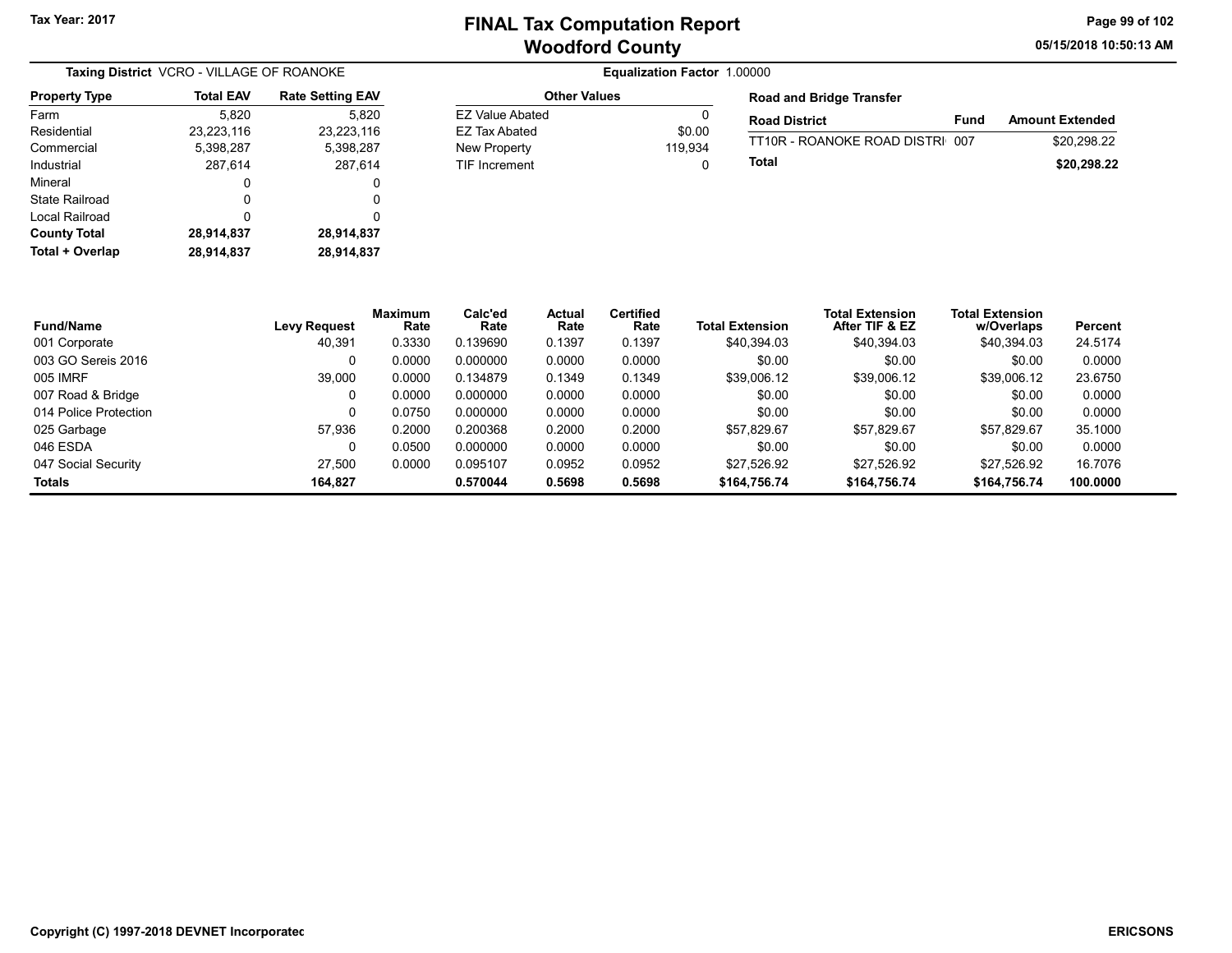05/15/2018 10:50:13 AM Page 100 of 102

| Taxing District VCSE - VILLAGE OF SECOR |           |                         |  |  |  |
|-----------------------------------------|-----------|-------------------------|--|--|--|
| <b>Property Type</b>                    | Total EAV | <b>Rate Setting EAV</b> |  |  |  |
| Farm                                    | 12,969    | 12,969                  |  |  |  |
| Residential                             | 2,828,936 | 2,828,936               |  |  |  |
| Commercial                              | 435,861   | 435,861                 |  |  |  |
| Industrial                              | 0         | 0                       |  |  |  |
| Mineral                                 | 0         | 0                       |  |  |  |
| State Railroad                          | 5,397     | 5,397                   |  |  |  |
| Local Railroad                          | 7,501     | 7,501                   |  |  |  |
| <b>County Total</b>                     | 3,290,664 | 3,290,664               |  |  |  |
| Total + Overlap                         | 3.290.664 | 3,290,664               |  |  |  |

### Equalization Factor 1.00000

| <b>Other Values</b>  |              |
|----------------------|--------------|
| F7 Value Abated      | O            |
| <b>EZ Tax Abated</b> | \$0.00       |
| New Property         | $\mathbf{I}$ |
| <b>TIF Increment</b> | n            |

Road and Bridge Transfer

| поаа ана внаде нанэюг            |      |                        |
|----------------------------------|------|------------------------|
| <b>Road District</b>             | Fund | <b>Amount Extended</b> |
| TT15R - PALESTINE ROAD DISTR_007 |      | \$2.681.89             |
| Total                            |      | \$2,681.89             |

| <b>Fund/Name</b>      | Levy Request | <b>Maximum</b><br>Rate | Calc'ed<br>Rate | <b>Actual</b><br>Rate | <b>Certified</b><br>Rate | <b>Total Extension</b> | <b>Total Extension</b><br>After TIF & EZ | <b>Total Extension</b><br>w/Overlaps | Percent  |
|-----------------------|--------------|------------------------|-----------------|-----------------------|--------------------------|------------------------|------------------------------------------|--------------------------------------|----------|
| 001 Corporate         | 11,366       | 0.3330                 | 0.345401        | 0.3330                | 0.3330                   | \$10.957.91            | \$10,957.91                              | \$10,957.91                          | 22.7303  |
| 007 Road & Bridge     | 0            | 0.0000                 | 0.000000        | 0.0000                | 0.0000                   | \$0.00                 | \$0.00                                   | \$0.00                               | 0.0000   |
| 014 Police Protection | 5,512        | 0.4000                 | 0.167504        | 0.1676                | 0.1676                   | \$5.515.15             | \$5.515.15                               | \$5,515.15                           | 11.4403  |
| 027 Audit             | 7,252        | 0.0000                 | 0.220381        | 0.2204                | 0.2204                   | \$7.252.62             | \$7.252.62                               | \$7.252.62                           | 15.0444  |
| 035 Liability Ins     | 17.550       | 0.0000                 | 0.533327        | 0.5334                | 0.5334                   | \$17.552.40            | \$17.552.40                              | \$17.552.40                          | 36.4096  |
| 045 Public Benefit    | 1.458        | 0.0500                 | 0.044307        | 0.0444                | 0.0444                   | \$1.461.05             | \$1.461.05                               | \$1.461.05                           | 3.0307   |
| 047 Social Security   | 5.468        | 0.0000                 | 0.166167        | 0.1662                | 0.1662                   | \$5.469.08             | \$5.469.08                               | \$5,469.08                           | 11.3447  |
| Totals                | 48.606       |                        | 1.477087        | 1.4650                | 1.4650                   | \$48,208.21            | \$48,208.21                              | \$48,208.21                          | 100.0000 |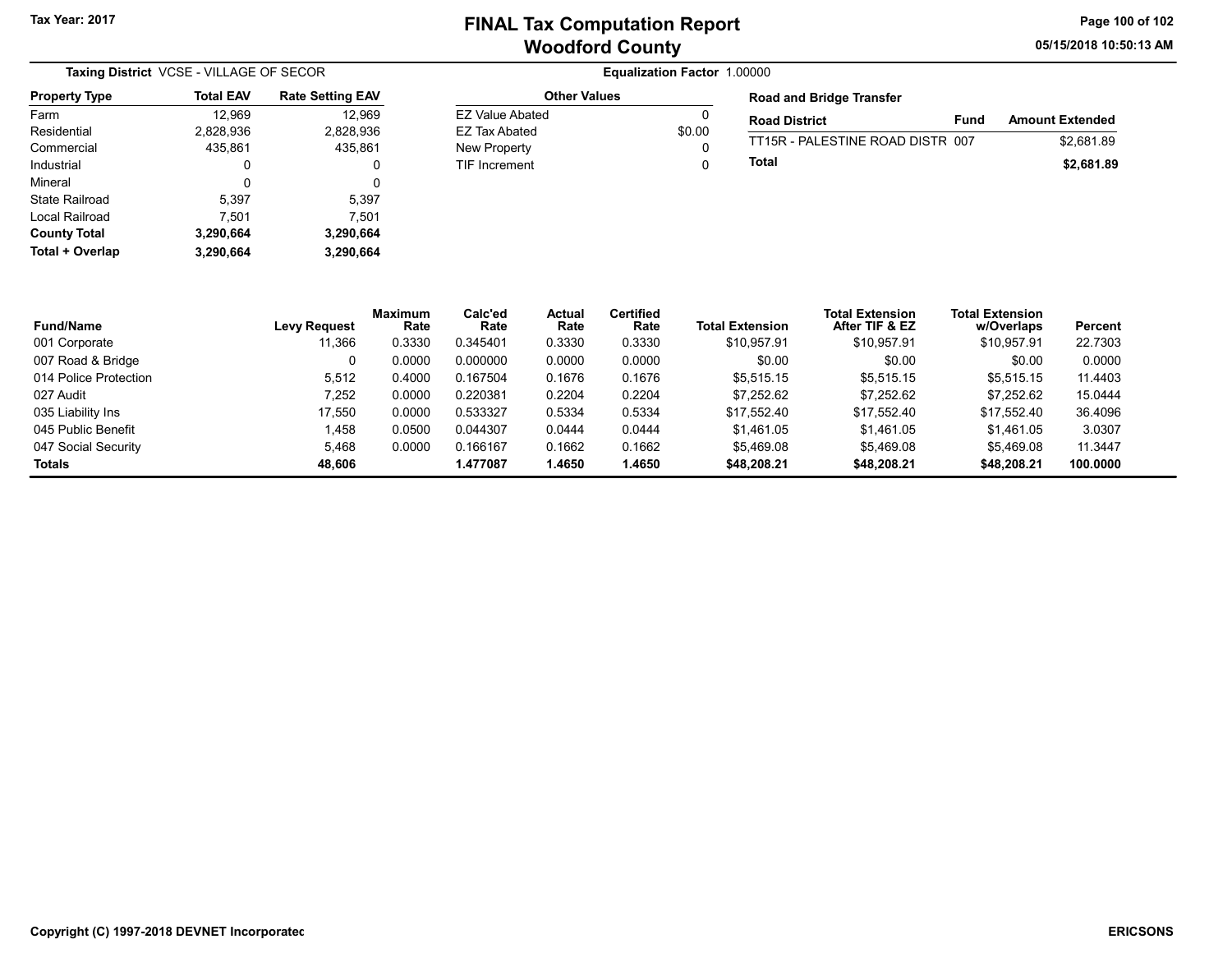05/15/2018 10:50:13 AM Page 101 of 102

| Taxing District VCSP - VILLAGE OF SPRING BAY |                  |                         |                        | Equalization Factor 1.00000 |                 |
|----------------------------------------------|------------------|-------------------------|------------------------|-----------------------------|-----------------|
| <b>Property Type</b>                         | <b>Total EAV</b> | <b>Rate Setting EAV</b> | <b>Other Values</b>    |                             | Roa             |
| Farm                                         | 37.864           | 37.864                  | <b>EZ Value Abated</b> | 0                           | Roa             |
| Residential                                  | 5,015,192        | 5,015,192               | EZ Tax Abated          | \$0.00                      | $\frac{1}{100}$ |
| Commercial                                   | 406.645          | 406,645                 | New Property           | 35,529                      |                 |
| Industrial                                   | 19.356           | 19.356                  | <b>TIF Increment</b>   | 0                           | Tota            |
| Mineral                                      | 0                | 0                       |                        |                             |                 |
| State Railroad                               | 0                | 0                       |                        |                             |                 |
| Local Railroad                               | 0                | 0                       |                        |                             |                 |
| <b>County Total</b>                          | 5,479,057        | 5,479,057               |                        |                             |                 |
| Total + Overlap                              | 5,479,057        | 5,479,057               |                        |                             |                 |

| <b>Equalization Factor 1.00</b> |  |
|---------------------------------|--|
| <b>Other Values</b>             |  |

| <b>Road and Bridge Transfer</b>  |      |                        |  |  |  |
|----------------------------------|------|------------------------|--|--|--|
| <b>Road District</b>             | Fund | <b>Amount Extended</b> |  |  |  |
| TT07R - SPRING BAY ROAD DIST 007 |      | \$4.520.22             |  |  |  |
| Total                            |      | \$4.520.22             |  |  |  |

| <b>Fund/Name</b>  | <b>Levy Request</b> | Maximum<br>Rate | Calc'ed<br>Rate | Actual<br>Rate | Certified<br>Rate | <b>Total Extension</b> | <b>Total Extension</b><br>After TIF & EZ | <b>Total Extension</b><br>w/Overlaps | Percent  |
|-------------------|---------------------|-----------------|-----------------|----------------|-------------------|------------------------|------------------------------------------|--------------------------------------|----------|
| 001 Corporate     | 11,637              | 0.3330          | 0.212391        | 0.2124         | 0.2124            | \$11,637.52            | \$11,637.52                              | \$11.637.52                          | 100.0000 |
| 007 Road & Bridge |                     | 0.0000          | 0.000000        | 0.0000         | 0.0000            | \$0.00                 | \$0.00                                   | \$0.00                               | 0.0000   |
| Totals            | 11,637              |                 | 0.212391        | 0.2124         | 0.2124            | \$11,637.52            | \$11,637.52                              | \$11,637.52                          | 100.0000 |